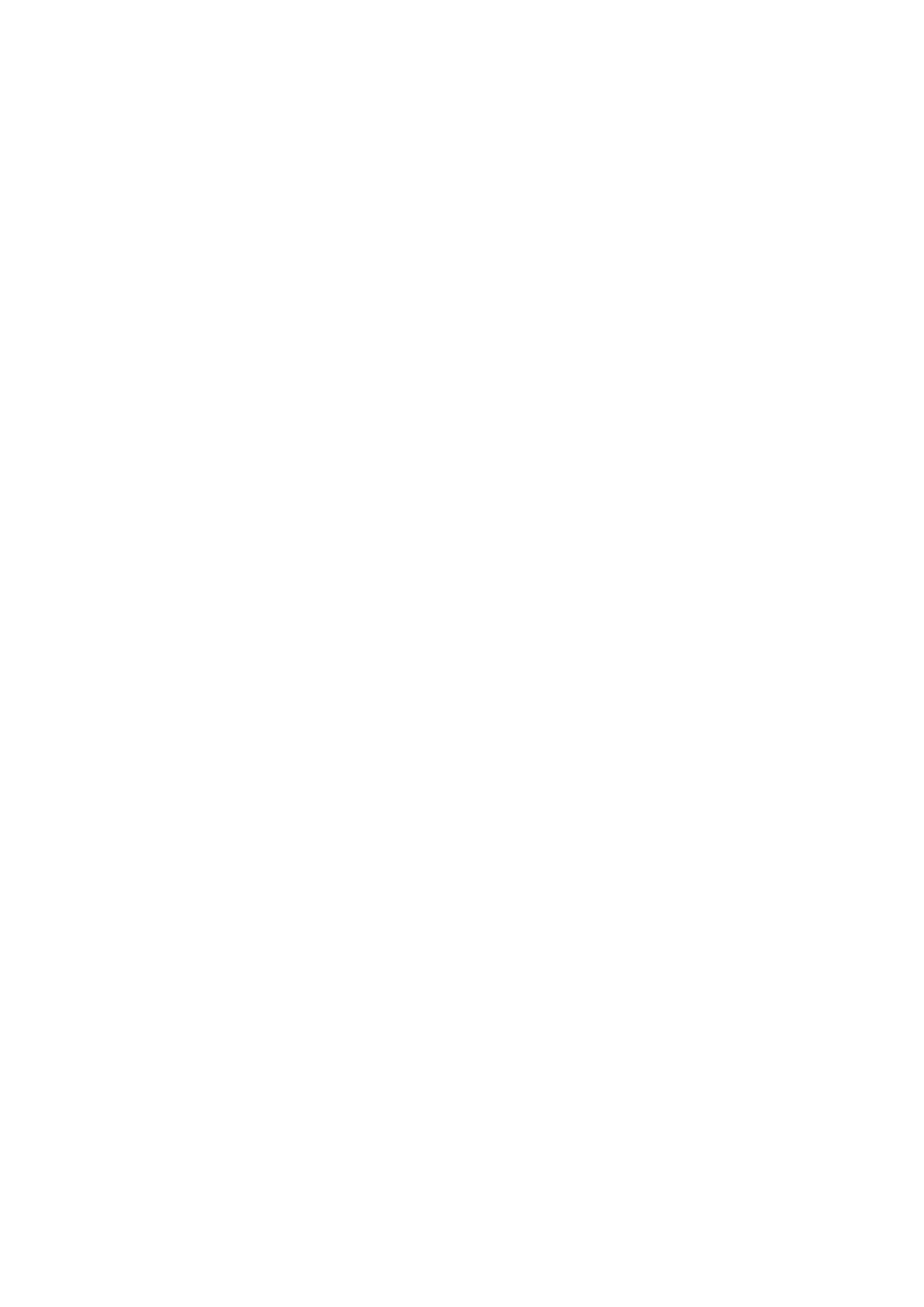**Afghanistan Research and Evaluation Unit**

**Synthesis Paper**

# **Despair or Hope: Rural Livelihoods and Opium Poppy Dynamics in Afghanistan**

Paul Fishstein

August 2014



This document has been produced with the financial assistance of the European Union. The contents of this document are the sole responsibility of AREU and can under no circumstances be regarded as reflecting the position of the European Union.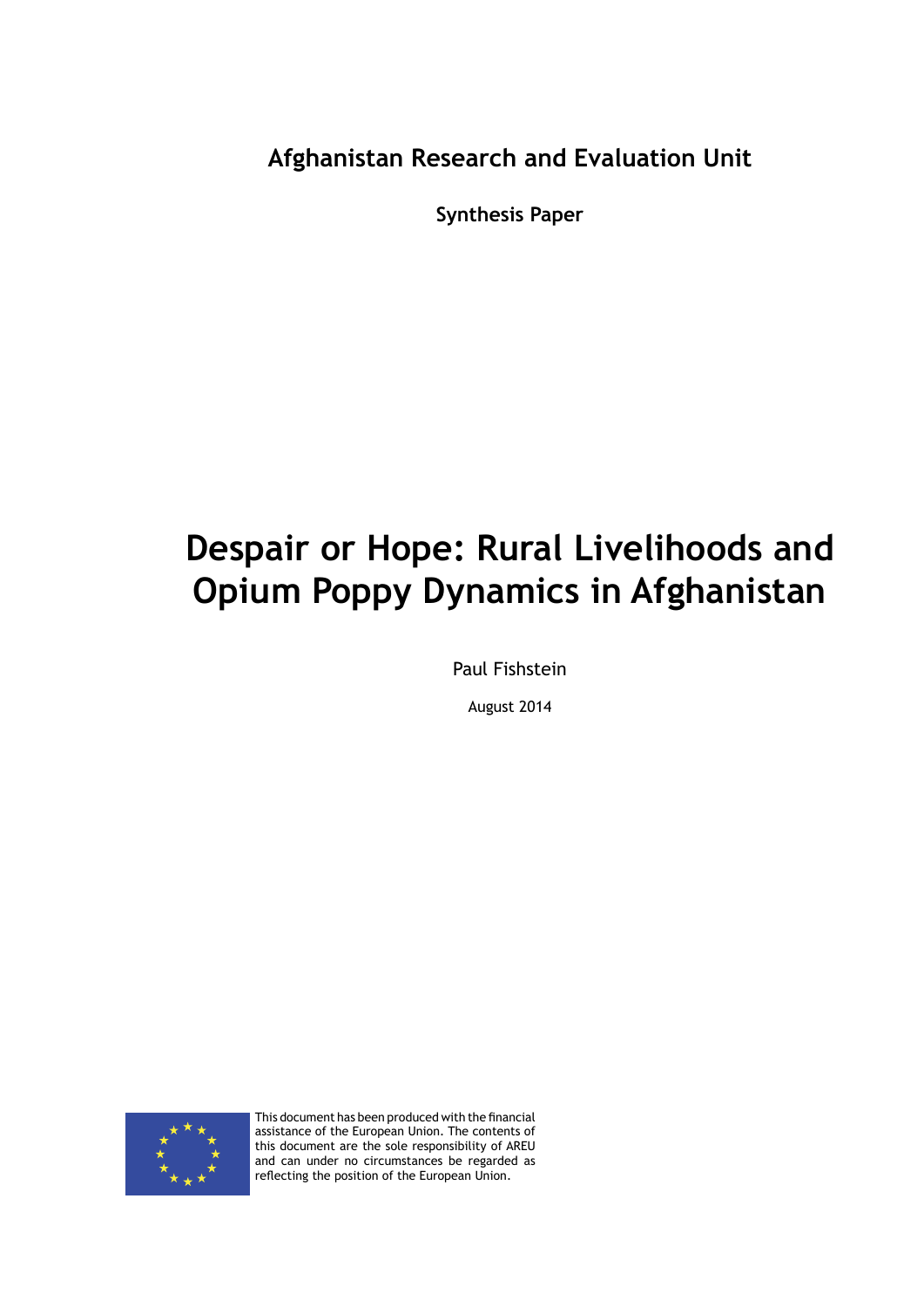| Editing:     | Ann Buxbaum                                                                                                                                                                                                                                                                                                                                                                                      |
|--------------|--------------------------------------------------------------------------------------------------------------------------------------------------------------------------------------------------------------------------------------------------------------------------------------------------------------------------------------------------------------------------------------------------|
| Cover photo: | Clockwise from top left: Vegetable fields, Chimtal District, Balkh<br>Province, May 2013; opium poppy field, Jurm District, Badakhshan<br>Province, May 2013; land prepared for cultivation, north of<br>the Boghra Canal, Helmand Province, April 2012; widespread<br>opium poppy cultivation in the Pirakhel Valley, Khogiani District,<br>Nangarhar Province, April 2013. All photos by OSDR. |
| Layout:      | Ahmad Sear Alamyar                                                                                                                                                                                                                                                                                                                                                                               |

#### **AREU Publication Code: 1421E**

© 2014 Afghanistan Research and Evaluation Unit. The opinions expressed in this publication are those of the author and do not necessarily reflect those of AREU. Some rights are reserved. This publication may be reproduced, stored in a retrieval system or transmitted only for noncommercial purposes and with written credit to AREU and the author. Where this publication is reproduced, stored or transmitted electronically, a link to AREU's website (www.areu.org.af) should be provided. Any use of this publication falling outside of these permissions requires prior written permission of the publisher, the Afghanistan Research and Evaluation Unit. Permission can be sought by emailing areu@areu.org.af or by calling +93 (0) 799 608 548.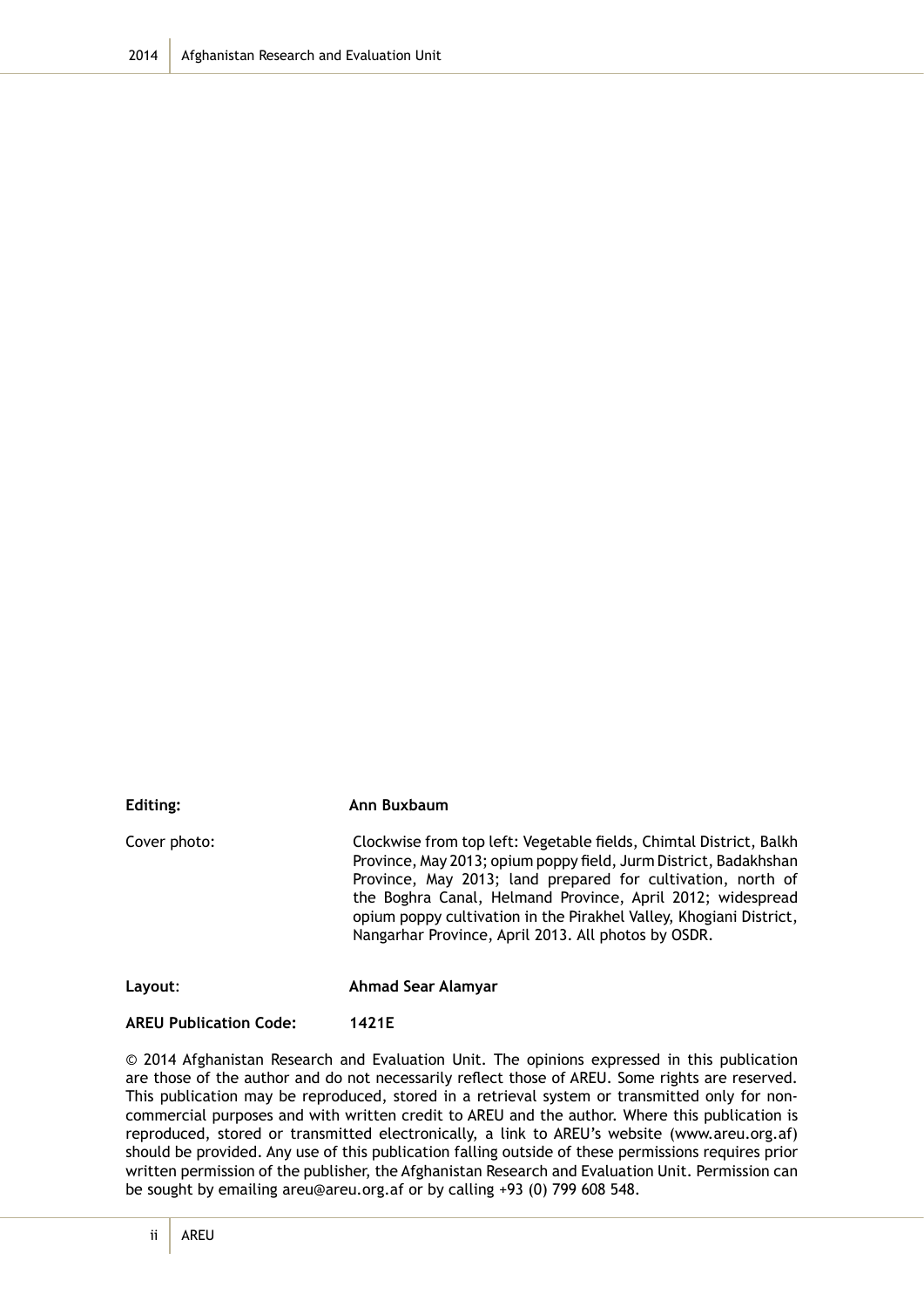#### **About the Author**

Paul Fishstein (MS, Agricultural and Resource Economics) is a former director of the Afghanistan Research and Evaluation Unit. Since 1977, he has worked in the implementation of development and humanitarian programmes and in research in both Afghanistan and Pakistan. He is currently an independent consultant.

### **About the Afghanistan Research and Evaluation Unit**

The Afghanistan Research and Evaluation Unit (AREU) is an independent research institute based in Kabul. AREU's mission is to inform and influence policy and practice by conducting high-quality, policy-relevant research and actively disseminating the results, and by promoting a culture of research and learning. To achieve its mission AREU engages with policymakers, civil society, researchers and students to promote their use of AREU's research and its library, to strengthen their research capacity, and to create opportunities for analysis, reflection and debate.

AREU was established in 2002 by the assistance community in Afghanistan and has a Board of Directors comprised of representatives of donor organizations, the United Nations and other multilateral agencies, and non-governmental organizations. AREU currently receives core funds from the Embassy of Finland, the Swedish International Development Cooperation Agency (SIDA) and the Swiss Agency for Development and Cooperation (SDC).

Specific projects in 2014 are currently being funded by the European Union (EU), the Swiss Agency for Development and Cooperation (SDC), the Overseas Development Institute (ODI), the United Nations Development Programme (UNDP), the World Bank, the University of Central Asia (UCA), United States Institute of Peace (USIP), the Deutsche Gesellschaft für Internationale Zusammenarbeit (GIZ) GmbH and the Embassy of Finland.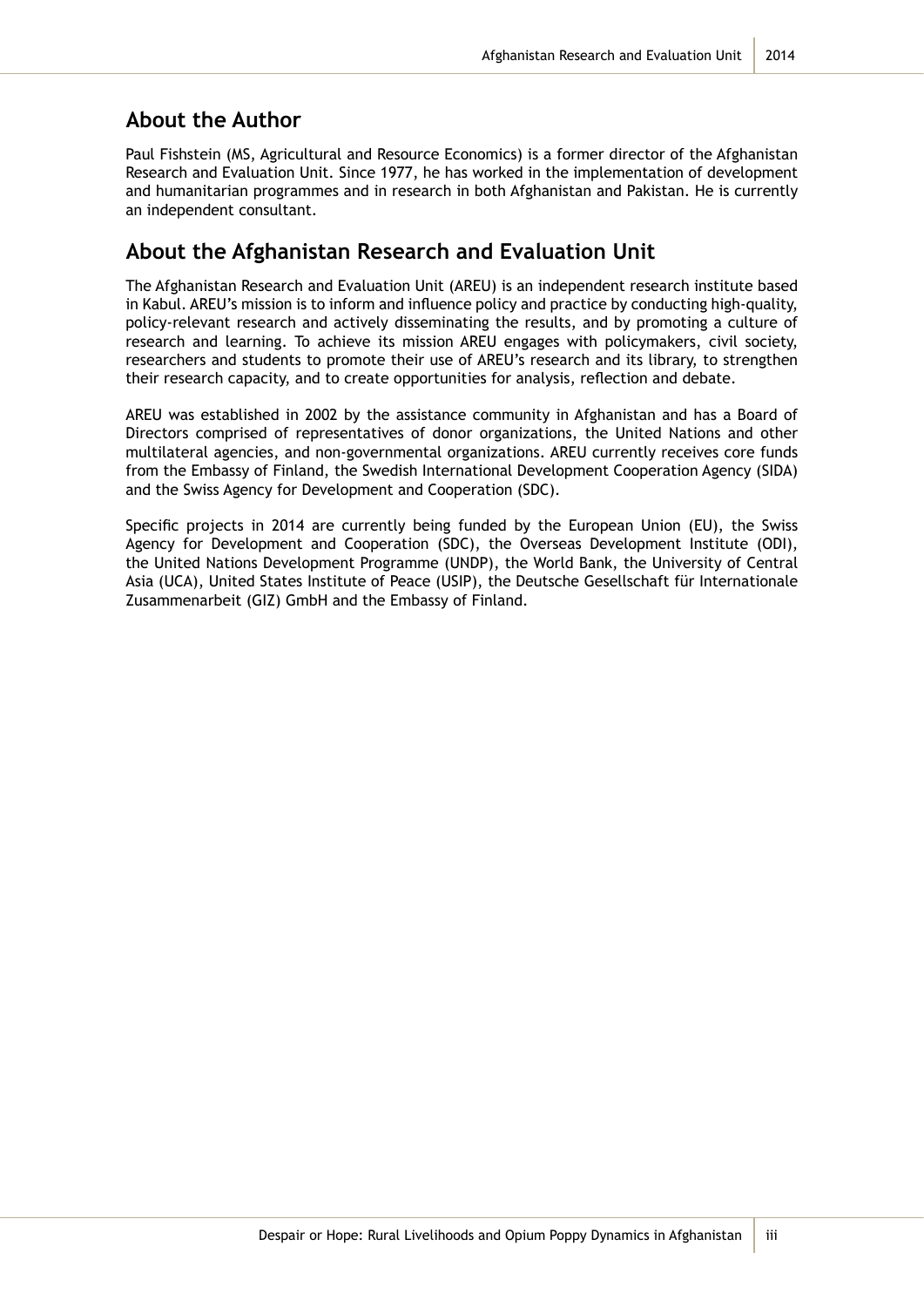### **Acknowledgements**

The author wishes to thank Sayed Mohammad Azam, William Byrd, Pierre-Arnaud Chouvy and David Mansfield for their insightful reviews of a draft version of this paper. He extends special thanks and appreciation to David Mansfield, whose past and current work makes up such a significant part of the evidence base and analysis. He wishes also to thank the field and office staff at the Organisation for Sustainable Development and Research who conducted most of the fieldwork and provided valuable analysis and insights, Alcis Ltd., for production of the maps and Mudasir Nazar at World Food Programme/Vulnerability Analysis and Mapping for providing updated wage data. Finally, appreciation goes to Ann Buxbaum for her patience, interest and skilled editing.

Paul Fishstein August 2014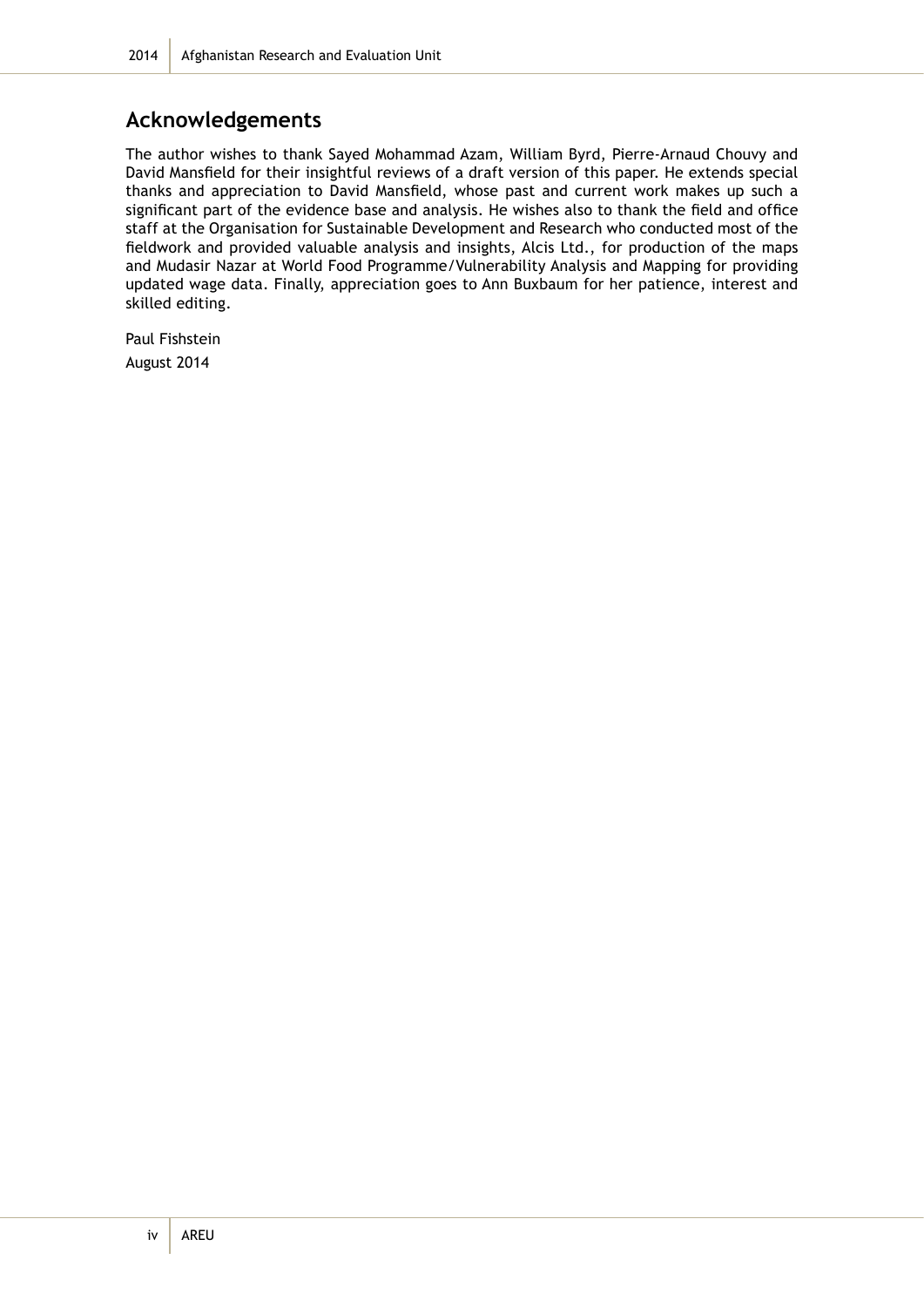## **Table of Contents**

| 1. |                          |                                                                                                                                                                                                                                                                                                                                                                                                                                                                                                                                                                                                                                                                  |
|----|--------------------------|------------------------------------------------------------------------------------------------------------------------------------------------------------------------------------------------------------------------------------------------------------------------------------------------------------------------------------------------------------------------------------------------------------------------------------------------------------------------------------------------------------------------------------------------------------------------------------------------------------------------------------------------------------------|
|    | 1.1<br>1.2               | AREU research on the opium economy and rural livelihoods  6                                                                                                                                                                                                                                                                                                                                                                                                                                                                                                                                                                                                      |
| 2. |                          |                                                                                                                                                                                                                                                                                                                                                                                                                                                                                                                                                                                                                                                                  |
|    | 2.1<br>2.2               |                                                                                                                                                                                                                                                                                                                                                                                                                                                                                                                                                                                                                                                                  |
| 3. |                          |                                                                                                                                                                                                                                                                                                                                                                                                                                                                                                                                                                                                                                                                  |
|    | 3.1<br>3.2               | History of cultivation and production in Afghanistan 10                                                                                                                                                                                                                                                                                                                                                                                                                                                                                                                                                                                                          |
| 4. |                          | Main themes/findings: dynamics of opium poppy cultivation and rural livelihoods  14                                                                                                                                                                                                                                                                                                                                                                                                                                                                                                                                                                              |
|    | 4.1<br>4.2<br>4.3<br>4.4 | Not all geographical areas are equal: the need to differentiate areas and<br>households<br>Geographical areas within one province 15<br>4.1.1<br>4.1.2<br><b>Households</b><br>The larger economic, political and governance context 21<br>4.2.1<br>Economic realities<br>Local multipliers: the effect of opium poppy 24<br>4.2.2<br>4.2.3<br>4.3.1<br>4.3.2<br>4.3.3<br>Short-term reductions through coercive approaches are possible<br>4.4.1<br>with a strong and motivated leader and overwhelming force 40<br>Coercive approaches are susceptible to erosion and collapse 42<br>4.4.2<br>Coercive approaches have unintended consequences at the<br>4.4.3 |
| 5. |                          |                                                                                                                                                                                                                                                                                                                                                                                                                                                                                                                                                                                                                                                                  |
|    | 5.1<br>5.2               | 5.1.1<br>Transition to licit cultivation is possible 54<br>5.1.2<br>The role and effects of coercive approaches 56<br>5.1.3<br>5.1.4                                                                                                                                                                                                                                                                                                                                                                                                                                                                                                                             |
|    |                          |                                                                                                                                                                                                                                                                                                                                                                                                                                                                                                                                                                                                                                                                  |

v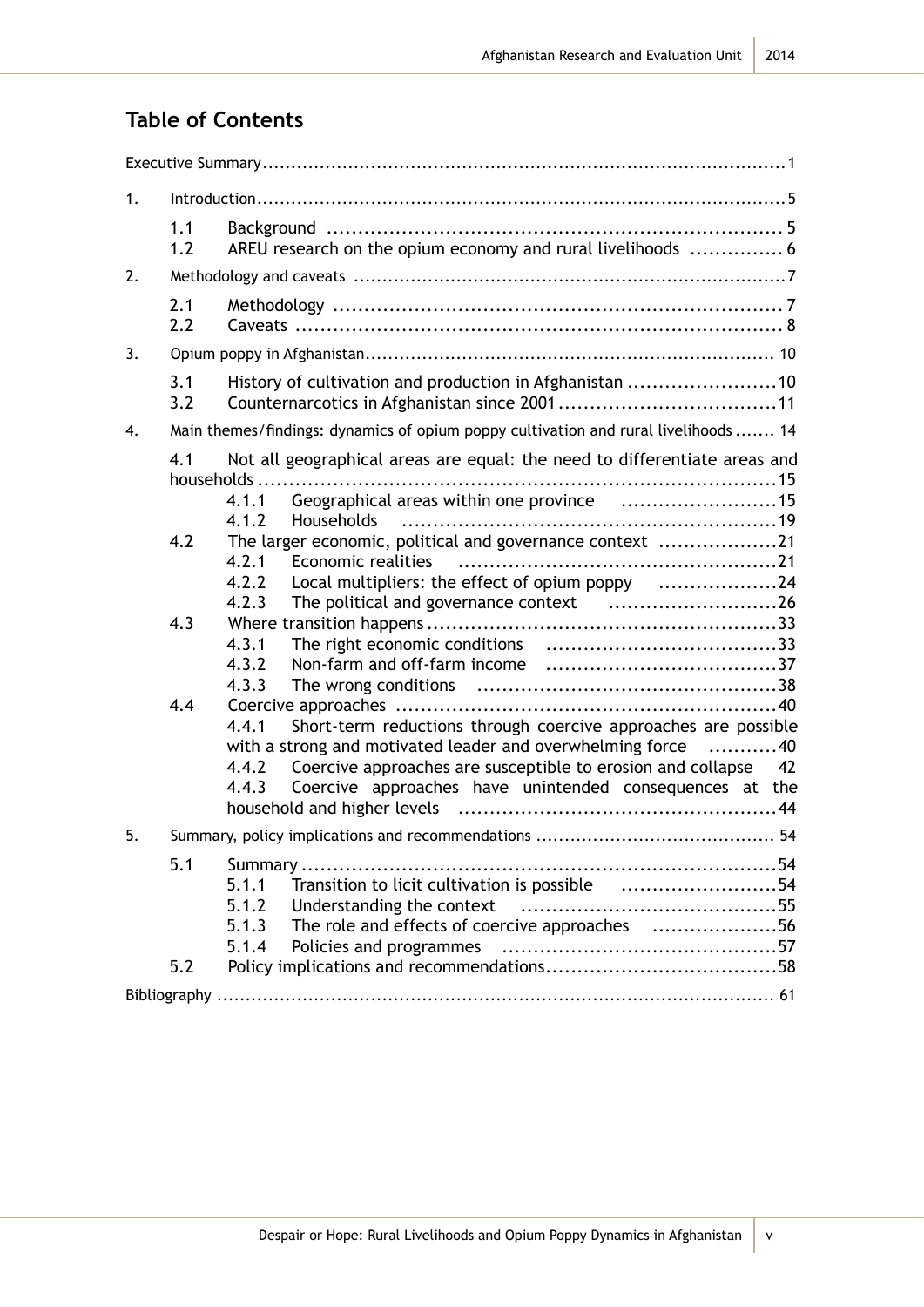## **Tables**

| Table 2: Gross returns to alternate cropping patterns, Nangarhar and Badakhshan  23                     |  |
|---------------------------------------------------------------------------------------------------------|--|
| Table 3: Hypothetical cash equivalent returns to sowing all land to wheat  39                           |  |
| Table 4: Returns to opium poppy per jerib in Helmand <i>dasht</i> under different yield and land tenure |  |

### **Boxes**

| Box 8: Development assistance in Helmand: priming the pump or stealing it?  52 |  |
|--------------------------------------------------------------------------------|--|

## **Figures**

| Figure 1: Opium poppy cultivation, national level, 1995-2013 (hectares) 10          |  |
|-------------------------------------------------------------------------------------|--|
| Figure 2: Expansion of cultivated area north of Boghra Canal, Helmand, 1999-2010 18 |  |
| Figure 3: Post-eradication fields in Jurm District, Badakhshan, 2013  32            |  |
|                                                                                     |  |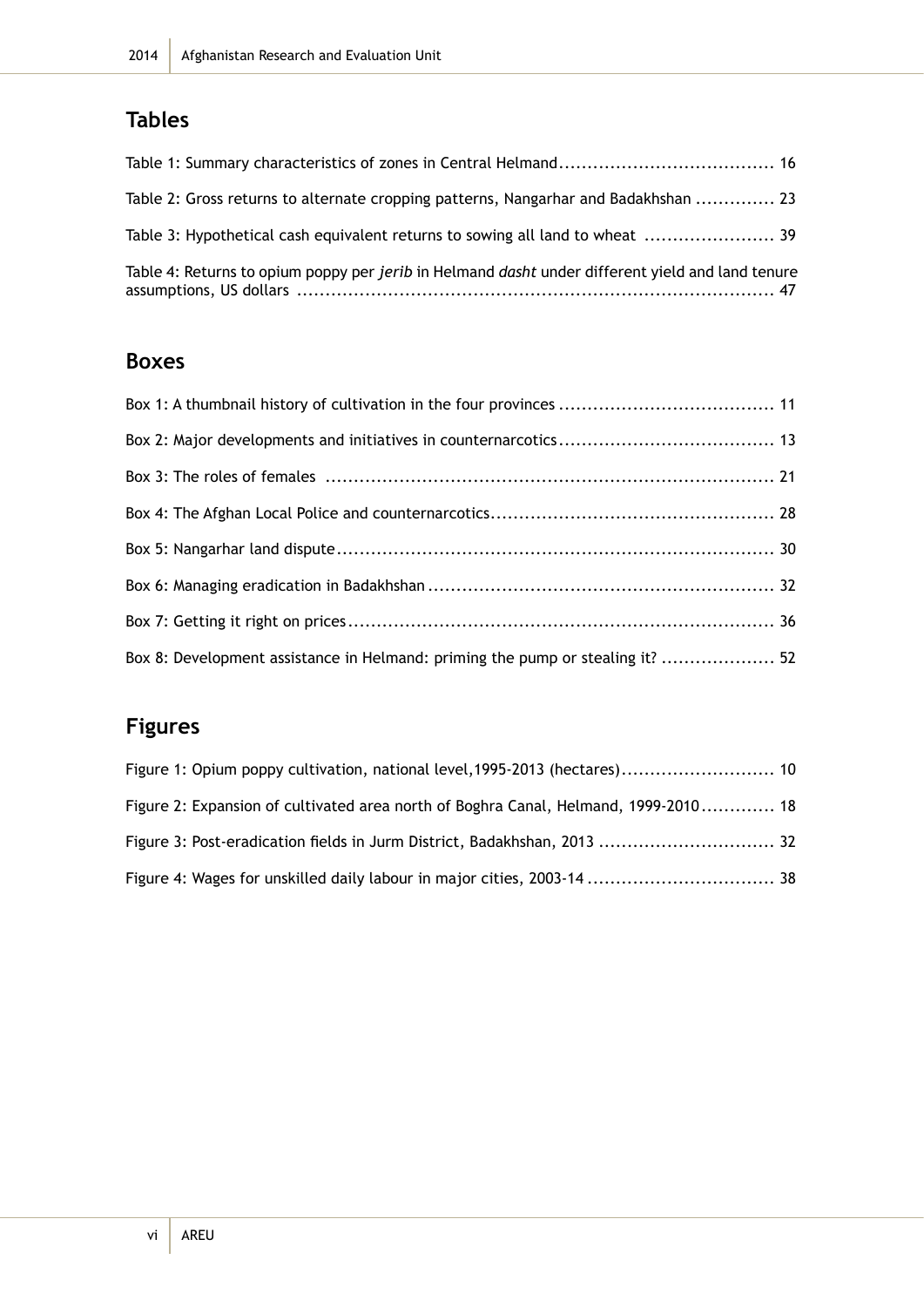| Afs          | Afghanis, the Afghan unit of currency. During the time of research, 55 Afs was<br>roughly equivalent to US\$1 |
|--------------|---------------------------------------------------------------------------------------------------------------|
| <b>AGEs</b>  | <b>Anti-Government Elements</b>                                                                               |
| <b>ALP</b>   | Afghan Local Police                                                                                           |
| ANA          | Afghan National Army                                                                                          |
| <b>ANP</b>   | Afghan National Police                                                                                        |
| ANSF         | Afghan National Security Forces                                                                               |
| AREU         | Afghanistan Research and Evaluation Unit                                                                      |
| <b>CND</b>   | <b>Counter Narcotics Directorate</b>                                                                          |
| <b>COIN</b>  | Counterinsurgency                                                                                             |
| <b>GDP</b>   | Gross domestic product                                                                                        |
| Ha           | <b>Hectares</b>                                                                                               |
| IM           | <b>International Military</b>                                                                                 |
| <b>ISAF</b>  | International Security Assistance Force                                                                       |
| kg           | Kilogramme                                                                                                    |
| <b>MCN</b>   | Ministry of Counter Narcotics                                                                                 |
| ΜP           | Member of Parliament                                                                                          |
| <b>NDCS</b>  | National Drug Control Strategy                                                                                |
| NGO          | Non-governmental Organisation                                                                                 |
| <b>NPP</b>   | National Priority Programmes                                                                                  |
| <b>NRVA</b>  | National Risk and Vulnerability Assessment                                                                    |
| <b>OSDR</b>  | Organisation of Sustainable Development and Research                                                          |
| <b>PRS</b>   | Pakistani rupees                                                                                              |
| <b>PRT</b>   | Provincial Reconstruction Team                                                                                |
| UN           | <b>United Nations</b>                                                                                         |
| <b>UNAMA</b> | United Nations Assistance Mission in Afghanistan                                                              |
| <b>UNODC</b> | United Nations Offices on Drugs and Crime                                                                     |
| <b>USAID</b> | United States Agency for International Development                                                            |
| WFP/VAM      | (United Nations) World Food Programme/Vulnerability Analysis and Mapping                                      |

## **Acronyms**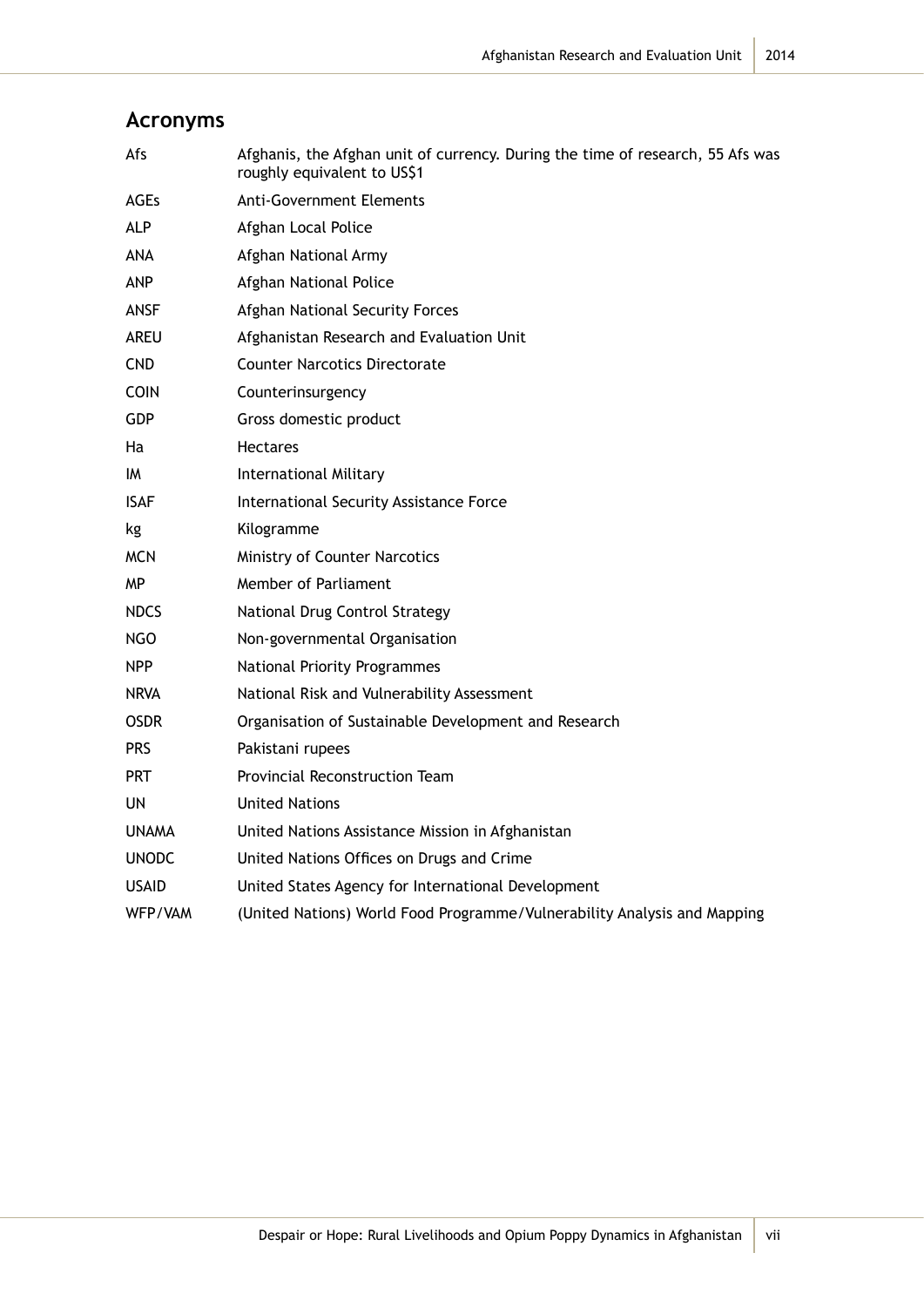## **Glossary**

| arbaki          | Tribal security force indigenous to the Loya Paktia region, but now<br>refers to almost any irregular local security forces                |
|-----------------|--------------------------------------------------------------------------------------------------------------------------------------------|
| chars           | Hashish or the plant from which it comes (cannabis sativus)                                                                                |
| dasht           | Desert, here mostly referring to the area north of Helmand's Boghra Canal.                                                                 |
| gadwadi         | Confusion, often conveying political disorder                                                                                              |
| gap sar-e chowk | Gossip, rumour. Refers to public congregating place in Kabul city                                                                          |
| haram           | Prohibited by or in contradiction to Islam                                                                                                 |
| jerib           | Measure of land area equal to 0.494 acre or roughly one-fifth of a hectare                                                                 |
| jihad           | Righteous struggle or holy war, usually referring to the 1979-92 war<br>against the Soviet occupation and the government it left in place. |
| jihadi          | Commander or political leader who gained his strength during the jihad<br>years (1979-92)                                                  |
| jirga           | Meeting, tribal gathering                                                                                                                  |
| jalob           | Trader or middleman, often used pejoratively                                                                                               |
| kafir           | Non-believer, non-Muslim                                                                                                                   |
| kar khana       | Factory, workshop                                                                                                                          |
| khord           | Measure of weight equivalent to 112.5 grammes                                                                                              |
| lalmi           | Rain-fed (i.e., land, crops). Also referred to as daima in parts of north.                                                                 |
| malik           | Local leader or elder who acts as intermediary between the state and<br>the community                                                      |
| mantega         | Area or territory, defined informally by social relationships rather than<br>administrative boundaries                                     |
| maraz           | Disease, sickness; applied to plants or humans                                                                                             |
| maun            | Measure of weight equivalent to 4.5 kg                                                                                                     |
| mujihadin       | Guerrillas who fought in the 1979-92 war against the Soviet occupation<br>(literally, those who fight jihad, or holy war)                  |
| naglin          | Specific group of people settled in Helmand in the 1960s and '70s.<br>Derived from plural of Dari word for "transfer".                     |
| nim kala        | Half-assed (literally, half-headed)                                                                                                        |
| peshaki         | Method of loan or advance payment used to finance opium poppy<br>cultivation, from Dari word pesh for "advance" or "forward"               |
| purdah          | Practice of female seclusion                                                                                                               |
| salaam          | Method of loan or advance payment used to finance opium poppy<br>cultivation                                                               |
| shura           | Council                                                                                                                                    |
| tahqiq          | Research or investigation                                                                                                                  |
| taryak          | Opium                                                                                                                                      |
| ushr            | Payment made to local clergy (mullah) for their services                                                                                   |
| wakil           | Member of Parliament                                                                                                                       |
| wasita          | Personal relationship or connection, often used to obtain a favour or<br>preferential access or treatment                                  |
| wolesi jirga    | Lower house of the national Parliament                                                                                                     |
| woleswal        | District administrator or governor; i.e., one who administers a woleswali                                                                  |
| woleswali       | Administrative division within a province; also refers to the<br>headquarters, where a woleswal sits                                       |
| <b>Zarang</b>   | Type of motorbike which can be fitted with a variety of bodies and<br>trailers to transport people and goods                               |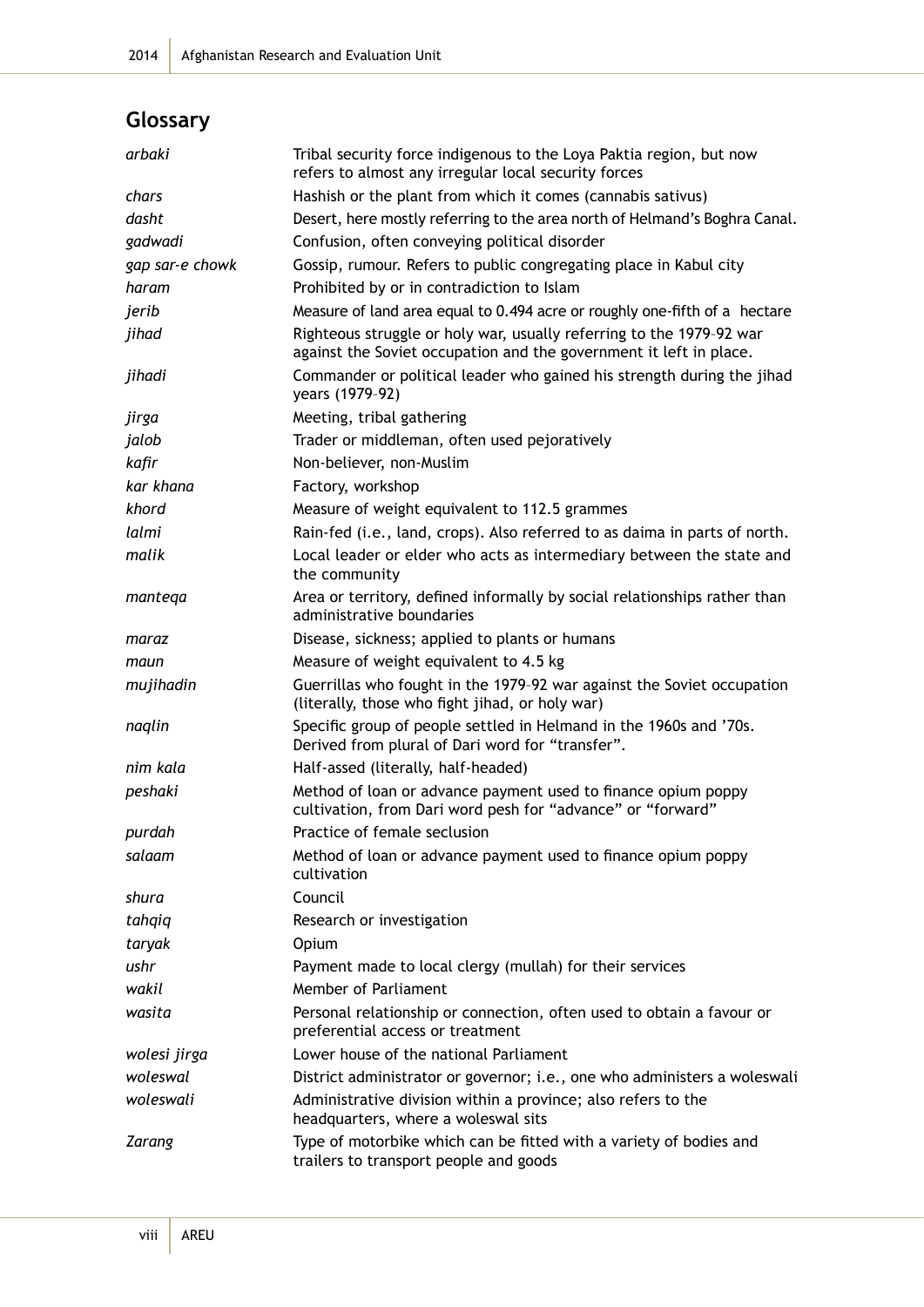## **Executive Summary**

#### **Background**

AREU conducted field research in **Badakhshan**, **Balkh**, **Helmand** and **Nangarhar** Provinces during the three agricultural years from 2010-11 to 2012-13, to explore the dynamics of opium poppy cultivation: the history of government policies and programmes and the ways in which these policies and programmes affected the ability of rural households to maintain their livelihoods.

As measured on the national level, counternarcotics appears to be failing. With a record-high area, the level of cultivation of opium poppy in 2012-13 was two and one-half times what it was in 2000. This can be viewed as the continuation of the upward trajectory of the 1980s, when lack of state presence and the intertwined relationship between drug trafficking and the *mujihadin* arms pipeline allowed opium poppy cultivation and the opiate trade to flourish.

Currently equivalent to 15 percent of GDP, the opium economy has significant effects on the larger economy and on society. It pushes out licit crops and economic activity, helps to support the insurgency, corrodes public institutions and contributes to domestic drug use. Yet it also creates income and employment from farmers to government officials, and is Afghanistan's largest source of export earnings.

### **Main themes and findings: opium poppy cultivation and rural livelihoods**

#### **Need for differentiation: not all areas are alike**

There is no single variable that explains why farmers grow opium poppy; the reasons are multifaceted, location- and group-dependent, and varying over time. The levels of cultivation depend on geographical factors in a given area (availability of water and arable land, proximity to roads and urban areas, and presence of the state) as well as on household-specific variations in physical capital (especially the quantity and quality of cultivable land), in human capital (especially the number of working-age males and their skills), and in access to social networks and other forms of social capital. While the importance of variations in geographical areas and household endowments is widely acknowledged, policies such as province-wide cultivation bans often fail to take these variations into consideration.

#### **Economics, politics and governance**

Levels and location of cultivation also depend on the larger economic, political and governance context. Opium poppy has a local economic multiplier, which has contributed to higher living standards and to capital accumulation. The converse is also true: suppression has often had a deflationary impact, driving down living standards and leading to critical loss of income among shopkeepers, traders and other providers of goods and services, as well as to distress sales of livestock and other productive assets. Opium poppy is grown where the state has limited reach or where its representatives are weak and/or unmotivated.

The political and governance context also affects counternarcotics. In areas with limited government influence, local officials' and elders' need to negotiate their own status have sometimes meant downplaying the government's counternarcotics agenda. Where local elders and elites have been enlisted in the suppression of illicit cultivation, their commitment is difficult to maintain when it goes against the grain of economic and political factors. In many areas, the Afghan Local Police, composed of a range of often-competing actors who represent patronage interests, have become important factors in the evolving political context, and have played ambiguous roles in enforcing opium poppy bans. In some areas they have been accused of profiting from cultivation directly or indirectly, while in other areas they have energetically taken on their roles as enforcers of the bans either for personal financial advantage or to advance a political agenda. In some areas, the decentralised and highly fluid nature of relationships and negotiated agreements makes even the concept of a clear division into "government" and "Taliban" less meaningful.

1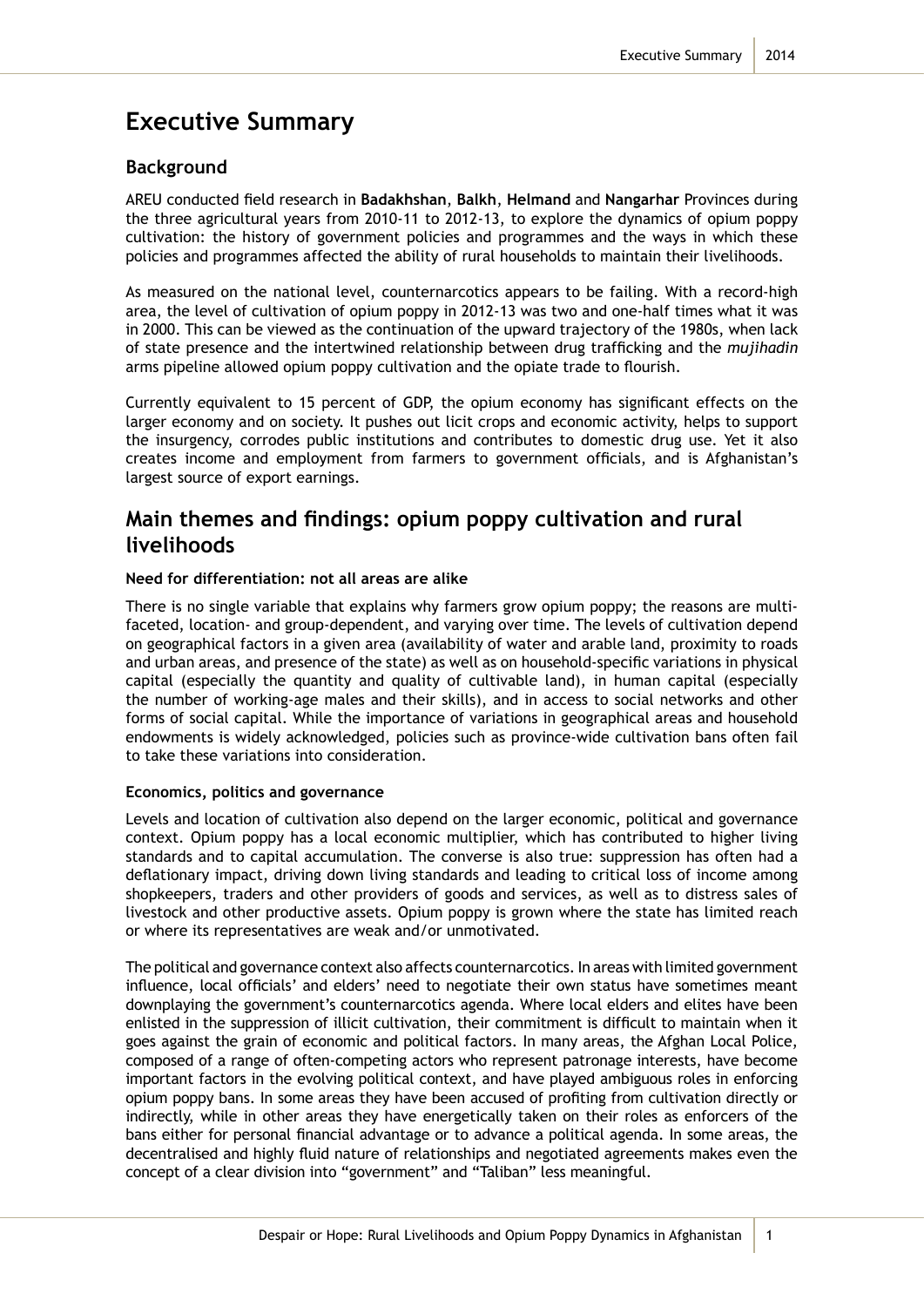#### **Where transition to licit livelihoods happens**

Despite national increases in cultivation, in some areas of three of the four provinces (**Balkh**, **Helmand**, **Nangarhar**) economic, political and governance conditions have facilitated a transition to licit crops and livelihoods. This confirms that, despite opium poppy's oft-touted advantages as a cash crop, households make decisions based on a wider range of factors. While bringing higher gross returns, opium poppy may also have higher input costs (depending in part on household labour endowments) or may tie up land and thereby preclude other crops. Key factors in transition have been area agro-economic possibilities, adequate infrastructure, security that allows access to functioning commodity markets, and proximity of non-farm employment.

Given Afghanistan's rapid population growth, small landholdings and low agricultural productivity, non-farm income is becoming increasingly critical even for rural households. In all four provinces, households reported using proceeds from opium poppy to make capital investments such as transport vehicles and tractors that allowed transition away from cultivation of illicit crops.

On the other hand, in areas that lacked opportunities to shift to higher-value licit agricultural production or to obtain non-farm employment, households continued to rely on opium poppy. This occurred largely where there were poor resource endowments, lack of industry, poor infrastructure, greater distance from commodity and labour markets, a short growing season, lack of cultivable land and insecurity. Moreover, areas in which farmers mono-cropped opium poppy were especially vulnerable to crop failure such as was experienced in parts of **Helmand** in 2011-12 and 2012-13.

#### **Effects of coercive approaches**

The suppression of cultivation through coercive measures such as threat of arrest, physical harm or eradication of the standing crop has been possible in areas where one dominant and motivated player either possesses or can draw on sufficient force. This has been the case for certain periods and areas of **Balkh**, **Helmand** and **Nangarhar**. However, coercive approaches are almost by definition unstable, and suppression will erode and collapse when external economic or political factors overwhelm and when there is no opportunity for political agreements.

The reduction of poppy cultivation through coercive approaches has also had unintended consequences. Direct and indirect consequences include local economic contraction from decreased money in circulation and reduced demand for labour, relocation and intensification of cultivation, increased poverty and landlessness, greater support for the Taliban and other antigovernment elements and increased stress on natural resources such as water.

Counternarcotics efforts that rely on eradication or other forms of physical confrontation may be intended to communicate state control, but in some places they have led to destabilisation and alienation by provoking a violent reaction by farmers. Attempts to destroy the crop have provided the Taliban and other anti-government elements with opportunities to portray themselves as defenders of the population against an uncaring state. In fact, the Taliban may accumulate more political capital from deterring or resisting eradication than financial capital from collecting money from the crop. Intended to be an instrument of public policy, in the worst cases eradication has instead become a tool for the extraction of private gain through bribes, threats or even confiscation of property and the looting of homes.

#### **Policy implications**

The rapidly changing political, security and economic environment will have profound impact on narcotics and counternarcotics (and vice versa) in the years ahead. In recent years, counternarcotics has become a lower-priority item on the policy agenda. International and domestic actors may be preoccupied with more pressing issues such as security, and contested local control may reduce the willingness of officials to exert pressure to suppress cultivation. Further, the reduction in resources and international financial flows and the contraction of the larger economy may motivate local power holders to seek other sources of income such as opium poppy. With less funding available for counternarcotics programmes—as well as for development assistance in general—the post-2014 environment will be a challenging one for counternarcotics policy. In that context, the following policy recommendations can be made.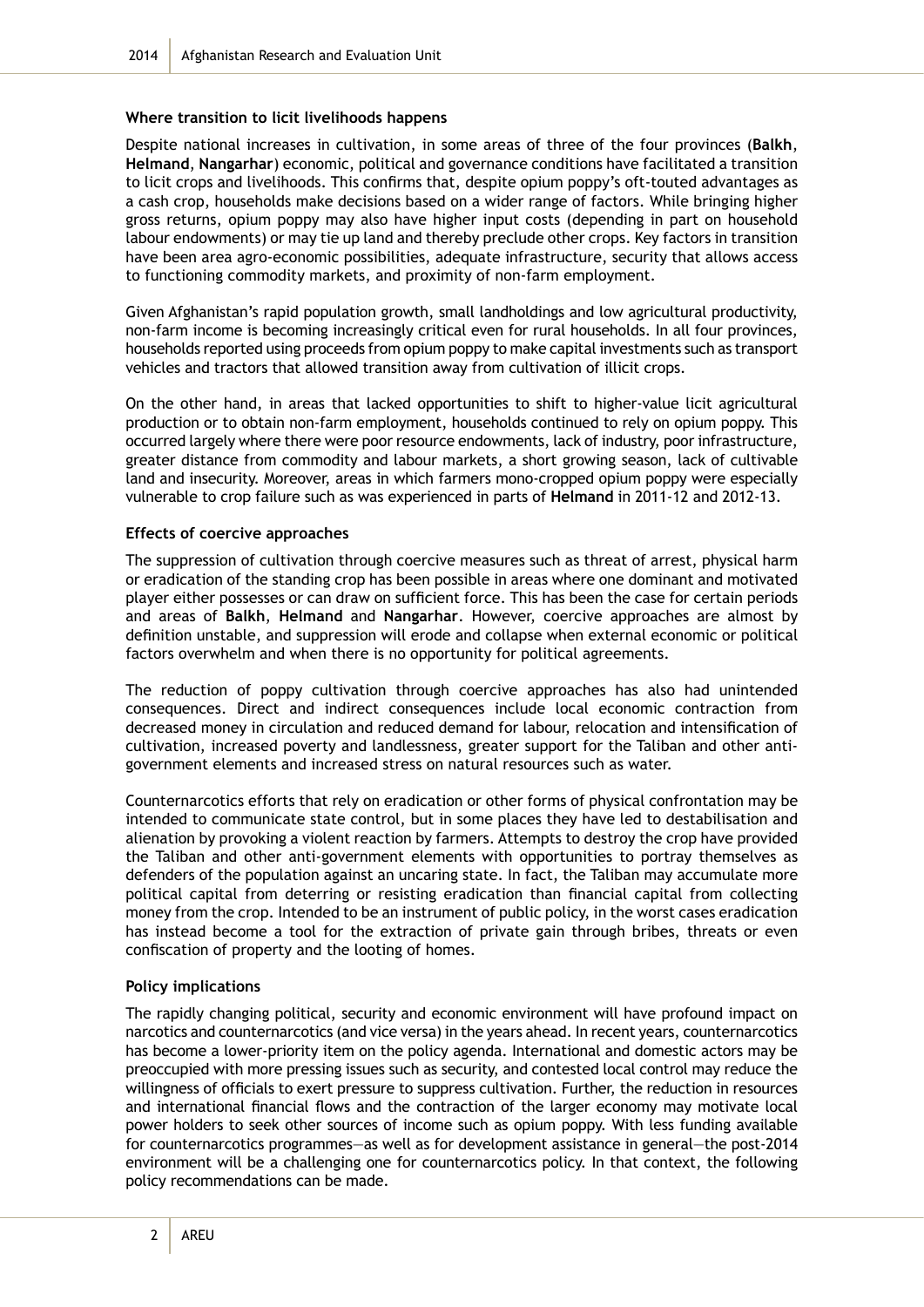- *Acknowledge the long-term nature of the problem.* Above all else, sustainable reduction in opium poppy cultivation is a long-term process. While this is accepted as a principle of policy, programmes and projects have not always embodied it. Factors that reduce poppy cultivation in the short term are not always those that reduce it in the long term. Given the highly political nature of narcotics, policy makers in Afghanistan and the international community will need to negotiate the political space for a slow, sustainable transition, while at the same time providing credible assurances that something is being done.
- *Anticipate the unintended consequences of coercive and other approaches.* Political pressure for more drastic and aggressive interventions such as aerial chemical spraying should be resisted if those interventions are likely to make the problem worse or to have other unintended consequences. If coercion has been unable so far to sustainably eliminate opium poppy cultivation, it will be even less able to do so in the years ahead, when many of the military, political and financial assets will no longer be available. On the contrary, there are many areas similar to the **Helmand** *dasht* (desert) which can become new centres of cultivation. Similarly, proposals for licensing production for the international pharmaceutical market would increase the supply of illicit opiates.
- **• Recognize the often diametrically opposing points of view that affect the interpretation of the same activity**. From the perspective of the government and its international partners, suppression of cultivation through coercive methods is seen as a moral act which upholds the rule of law and increases social order. From the perspective of farmers with few alternatives and immersed in a deteriorating economic situation, however, suppression may be seen as predatory and showing a lack of concern for the welfare of the population. Understanding such divergent perspectives can contribute to designing policies and programmes more likely to be accepted by farmers, and at least help anticipate potential hostile responses.
- *Understand the varied local context*. One of the key lessons of the last decade is that a one-size-fits-all policy with targets that ignore local variation will be ineffective or counterproductive. Policy and programmes must take an area-based perspective, responding to variations in geography and household characteristics and differing opportunities based on natural resource endowments and on proximity to trade routes, markets and urban areas.
- *Focus on pro-poor interventions.* Without relevant alternatives, suppression of cultivation has the largest effect on the poor, especially the landless and the landpoor. As the poor rely mainly on labour market participation to obtain their livelihoods, the most productive interventions are labour-intensive ones that focus on livestock, which provides outputs both for sale and for household consumption, and high-value horticulture. This is especially important considering that many urban non-farm work opportunities that have been fuelled by international spending are not going to exist.
- *Put counternarcotics into a development context (mainstreaming).* Development policies and programmes can have a powerful impact, both negative and positive, on the drug economy. Especially in places not under strict state control, expansion of overall cultivated area or an increase in agricultural productivity through continued adoption of productivity-raising technology (chemical herbicides, low-cost generators and water pumps, and solar power) may simply expand opium poppy output, defeating the purpose of the counternarcotics effort. Using a "do-no-harm" approach, development programmes, including the National Priority Programmes, should consider in advance their potential impact on the production of narcotics.
- *Reduce market and agronomic risks.* While previous AREU research has cautioned that free markets not be viewed as a panacea for broadly-based development, current research confirms that market opportunities do have the potential to improve livelihoods and support the transition out of opium poppy cultivation. This requires the reduction of market and agronomic risks that discourage farmers from moving out of opium poppy and into potentially remunerative licit crops. Special efforts should be made to ensure market demand for crops that compete with opium poppy and to initiate other enhancements—

3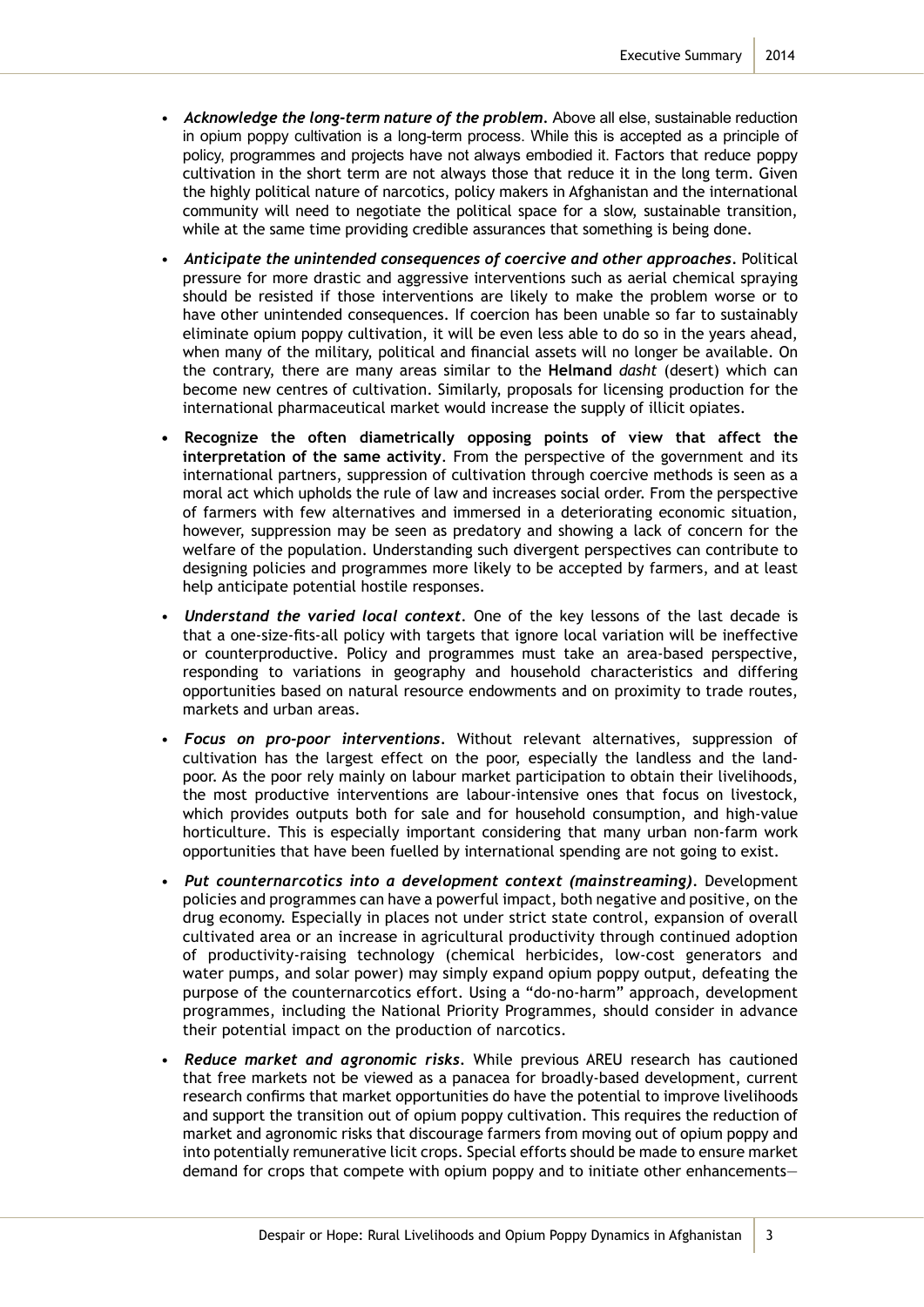such as packaging and crating of vegetables—that may result in higher net returns for farmers. Agro-processing industries could create additional demand for cash crops, although Afghanistan's risky environment holds back private investment, especially in light of the pervasive uncertainty about the 2014 drawdown of international forces and the lack of resolution of the presidential election.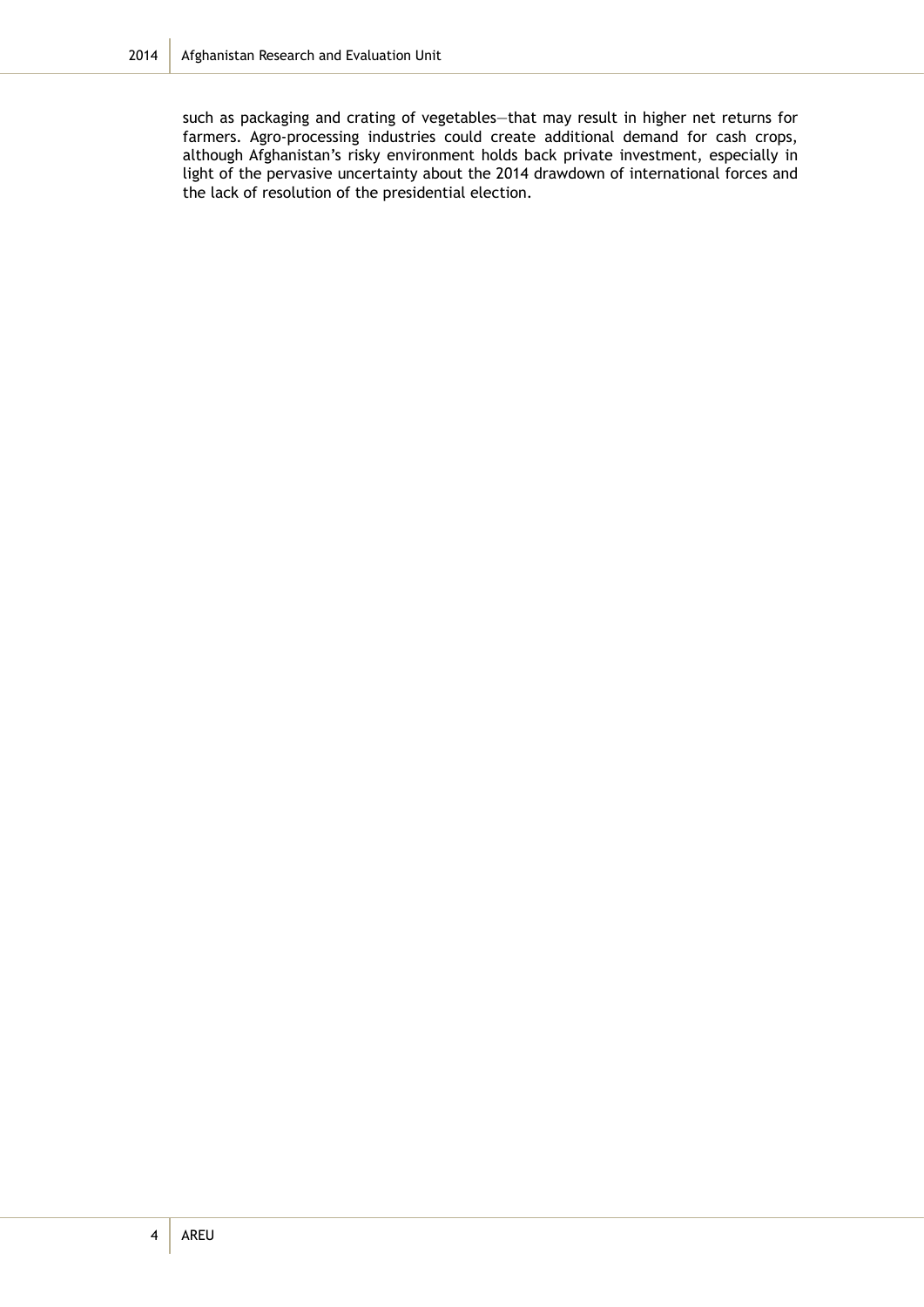### **1. Introduction**

#### **1.1 Background**

The call to raise the productivity of agriculture as the foundation of the Afghan economy and the source of livelihoods security for the Afghan people has been a consistent refrain in policy documents and public pronouncements since 2001. Agriculture is given a central place in the Afghanistan National Development Strategy (ANDS), and in the National Priority Programmes (NPP). The challenges and constraints to achieving agricultural development have been well documented, including in the NPP documents themselves. Average agricultural growth between 2003 and 2011 in real terms was 3.1 percent, below the non-agricultural growth rate of just under nine percent.<sup>1</sup>

Similarly, the severity of the multi-dimensional threat posed by the opium economy has been regularly highlighted, as has the need to mainstream antinarcotic activities into development programmes. Yet little has happened substantively. Alternative livelihoods/development projects have mostly been stand-alones, and the development community has largely avoided associating its activities with counternarcotics, except to attract dedicated funding or to respond to political pressure created by large annual increases in cultivation or other negative metrics. At least as measured on the national level, counternarcotics is seen to be failing. Cultivation of opium poppy is now two and one-half times what it was in 2000, a record high in 2012-13 in itself providing an apparent indictment of policy.

The magnitude of Afghanistan's narcotics problem has been called "unprecedented,"<sup>2</sup> both in its volume and in the myriad ways in which it affects the country. Aside from the international consensus that drugs are "bad" (per international conventions), the opium economy is a source of corruption and creates perverse incentives to maintain a weak state. It also pushes out licit crops and economic activity. Equivalent to 15 percent of GDP, $3$  it has significant impact on the larger economy.

Cultivation and production of narcotics also help fuel the insurgency, although to what extent and in what way is not entirely clear. Increasing use of opiates within Afghanistan has created a set of public health issues, including addiction and the spread of HIV, neither of which the country is well-equipped to manage. The combination of high income and weak institutions which are often subservient to power holders has also contributed to impunity and human rights abuses. Finally, a persistent opium economy which calls up the easily applied but poorly defined label "narcostate," is likely to corrode the country's relations with the international community.

At the same time, analysis and public discussion have often ignored the positive externalities<sup>4</sup> or side benefits: the way in which the opium economy has contributed to local economic booms and capital formation in several provinces and cities, as well as at the household and community levels; its contribution to rural livelihoods, including through the creation of work for landless labourers and sharecroppers; and even in its contribution to the adoption of agricultural technology.5 According to one estimate derived from empirical data, each hectare of opium poppy produces the equivalent of 1.8 full-time jobs, not including additional employment created by trade, transport and processing, or by the economic multiplier effect.<sup>6</sup> On the macro-economic

<sup>1</sup> Asian Development Bank, "Key Indicators for Asia and the Pacific 2013," http://www.adb.org/sites/default/files/ ki/2013/pdf/AFG.pdf. Annual growth in agriculture disguises significant annual variation such as the 15 percent drop in 2004 and the 23 percent rise in 2009.

<sup>2</sup> William Byrd and Christopher Ward. "Drugs and Development in Afghanistan." Social Development Papers: Conflict Prevention & Reconstruction (Washington, DC: World Bank, 2004).

Estimated gross export value of opiates. From UNODC/MCN, "Afghanistan Opium Survey 2013: Summary Findings" (Kabul: UNODC/MCN, 2013).

<sup>4</sup> An externality is a benefit or cost that accrues to individuals or parts of society as a result of actions taken by others. Externalities can be positive (e.g. rise in agricultural productivity) or negative (e.g. harm to the environment).

<sup>5</sup> Christopher Ward, David Mansfield, Peter Oldham and William Byrd, "Afghanistan: Economic Incentives and Development Initiatives to Reduce Opium Production" (World Bank, February 2008).

<sup>6</sup> David Mansfield, "Our Friends in the North: Contrasting Images of Power and Poppy in the Provinces of Balkh and Badakhshan," April 2014." Other sources have estimated even higher employment, as much as seven jobs per ha. See John W. Mellor, "Raising Farm Incomes in the Context of Poppy Eradication – Implications to Employment and Strategy", RAMP/USAID/Abt Associates, Powerpoint presentation at the Ministry of Agriculture. January 18, 2005.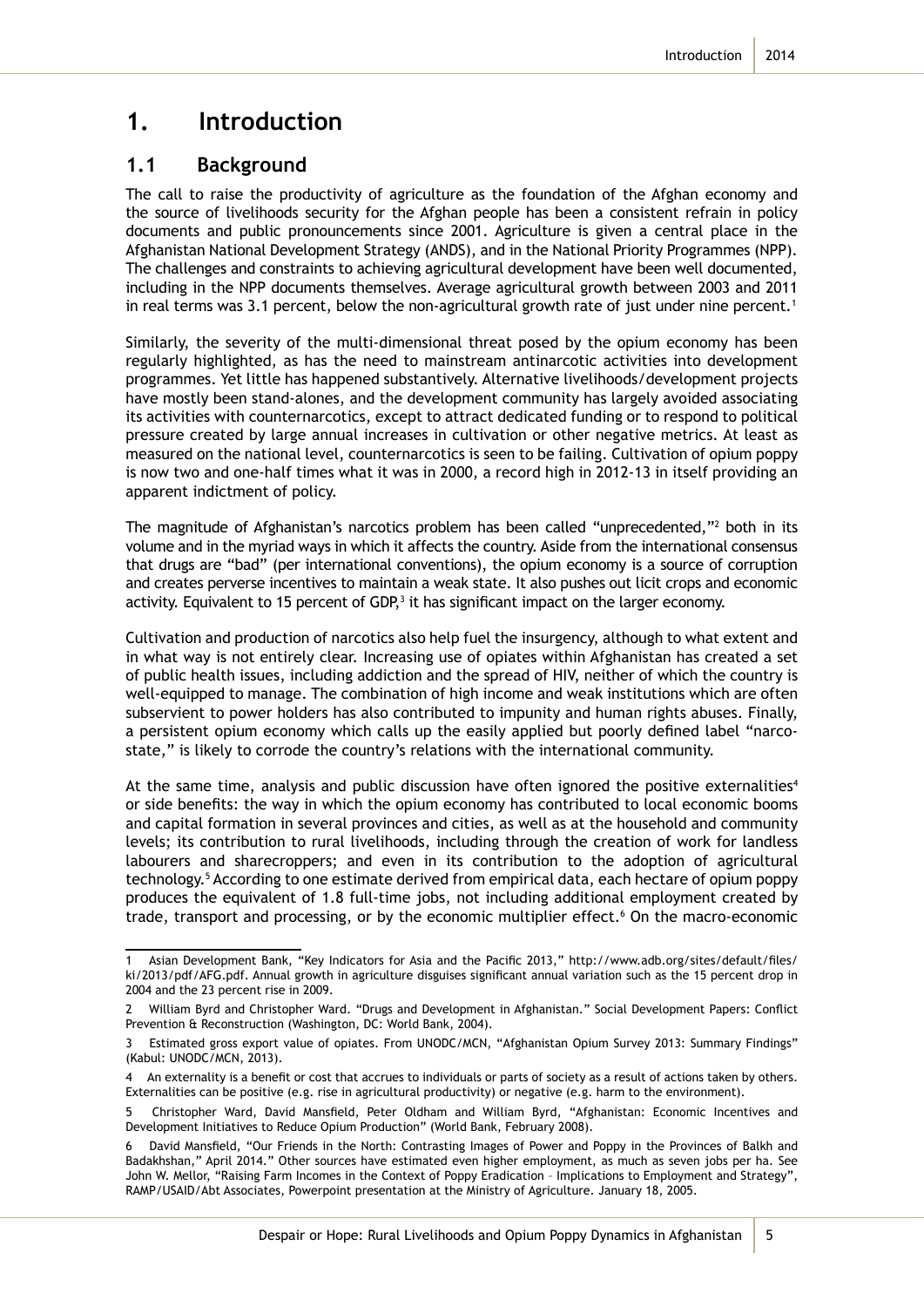level, the opium economy is Afghanistan's largest source of export earnings and has therefore been credited with having a positive effect on the country's balance of payments and currency stability. It has also had an indirect fiscal benefit by generating customs duties on imported goods purchased with opium-derived income and producing real estate taxes on properties purchased from the same source.<sup>7</sup>

This is not to say that the opium economy is a net good to Afghanistan. It has imposed extremely high social and economic costs, and capital derived from the opium economy has not always been used in the most socially productive ways. But despite these concerns, a discussion that fails to include the ways in which opium production creates positive incentives cannot hope to find realistic responses. This is especially true in the current context of the 2014 Transition, when many of the factors which have been in play since 2001 are in flux and the evolving environment is likely to create new incentives and imperatives.

### **1.2 AREU research on the opium economy and rural livelihoods**

AREU research, along with other research on the opium economy and rural livelihoods, has consistently noted the many economic, political and agro-ecological factors that influence the spread and endurance of opium poppy cultivation: local natural resource endowments, power relationships, access to markets, governance, performance of formal and informal institutions and security. Research has also noted the multifaceted role that opium poppy plays in household livelihoods and coping strategies, and has consistently concluded that coercing farmers not to plant, in the absence of alternatives, can be counterproductive for goals related to opium poppy elimination, poverty reduction and stability. Finally, research has highlighted the significant variation in geographic and household-level circumstances that affect the nature of involvement in the opium economy; these findings argue strongly for policies that are flexible and responsive to local conditions. $8$ 

The current European Community-funded research looks at opium poppy cultivation between 2010 and 2013, using elements of both household decision-making and political economy. Objectives of the research were:

- 1. To provide an assessment of how well support to the wider political and economic environment underlies and facilitates expanded livelihood options for rural Afghans;
- 2. To provide an assessment of how changes to the wider enabling environment influences the decision to cultivate opium poppy or not; and,
- 3. To identify policy recommendations about how efforts to create supportive environments sustaining opium poppy reduction can be improved.

This paper summarizes the findings from field research conducted in four provinces of Afghanistan during the 2010-11 to 2012-13 agricultural years. It identifies lessons and implications and presents the case for why drugs matter at this time. It draws out what might be realistic policy recommendations at a time when counternarcotics seems to have been moved lower down on the policy agenda and when a political, economic and security environment is emerging that could be even more conducive to opium production and trade. It does not focus specifically on rises and falls within those three years, but rather on the underlying political, economic and security conditions and changes which have influenced cultivation.

The paper focuses specifically on the six provincial case studies that provide the main outputs for the theme (see bibliography), but also draws on other relevant materials. Given the difficulty of synthesising findings from three years of research involving approximately 2,000 interviews in four provinces within vastly different environments, there will inevitably be a loss of the detail that is crucial to understanding how households make decisions. Readers are therefore encouraged to review the six original case studies.

<sup>7</sup> Edouard Martin and Steven Symansky, "Macroeconomic Impact Of The Drug Economy and Counter-Narcotics Efforts 25," in "Afghanistan's Drug Industry: Structure, Functioning, Dynamics, and Implications for Counter-Narcotics Policy." Doris Buddenberg and William A. Byrd, eds. UNODC and World Bank.

<sup>8</sup> See bibliography for list of AREU publications on the opium economy.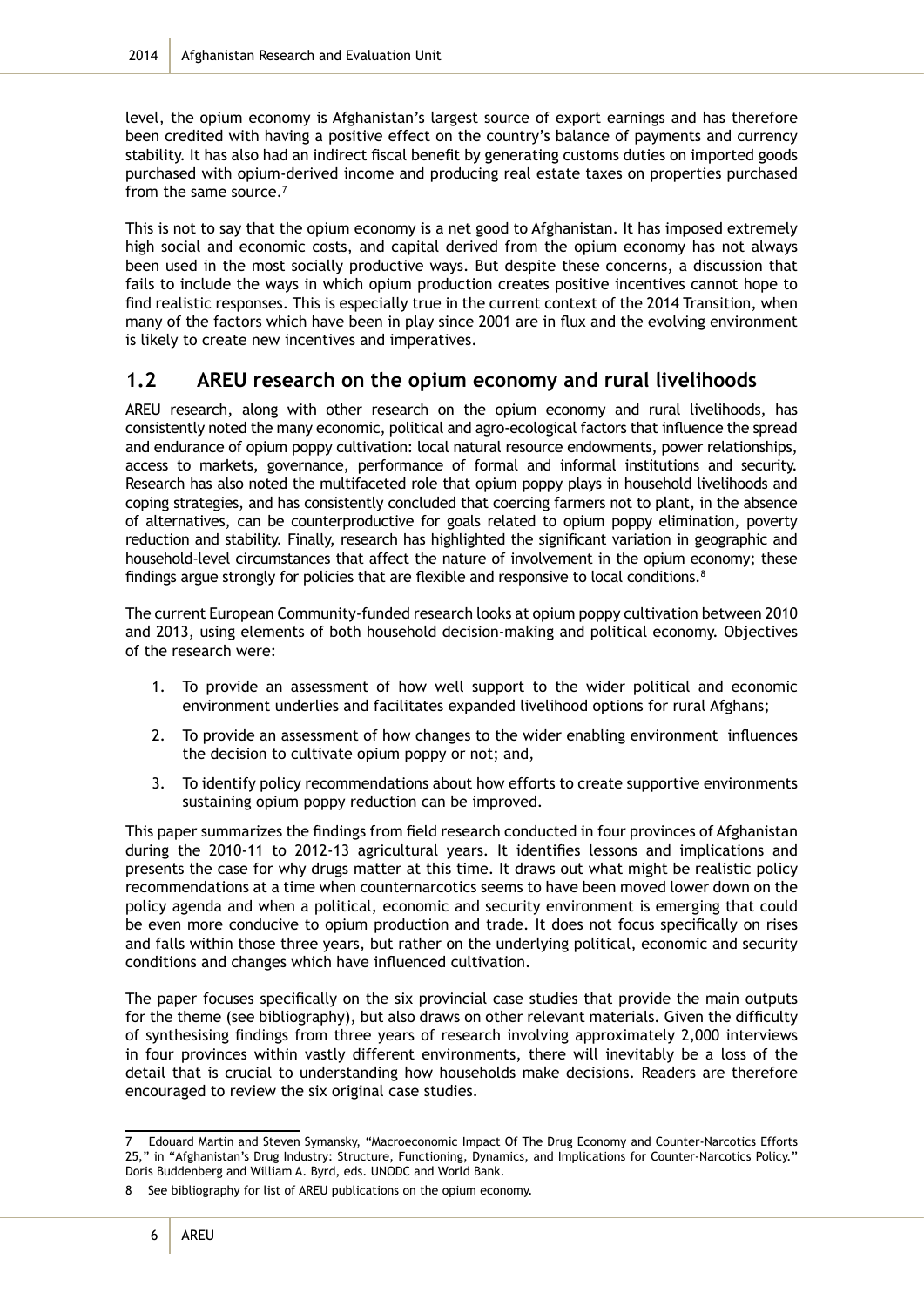## **2. Methodology and caveats**

### **2.1 Methodology**

The analysis in this paper is based primarily on fieldwork carried out at periodic intervals in the four provinces of **Badakhshan**, **Balkh**, **Helmand** and **Nangarhar** between April 2011 and November 2013, a period which touches on four agricultural years. Fieldworkers visited rural sites typically at harvest time but also when possible during the planting season. The analysis of **Nangarhar** and **Helmand** also draws on previous work done in these two provinces, starting in 2002. While the focus of the analysis is on 2011-13, it is informed by historical experience, and by fieldwork done by the lead researchers for other related projects.

The research used a mix of quantitative and qualitative methods. Household-level *quantitative* data were collected on: land owned, land farmed, land sharecropped or leased, area planted to each crop (winter and summer seasons), yields, crops sold and prices, household wheat consumption (and self-sufficiency), numbers and types of livestock owned and sold, sales and purchases of household assets, household composition, non-farm income and debt incurred. Household-level *qualitative* data were collected on: type of irrigation, difficulties in obtaining access to land, types of non-farm employment, livelihoods-related migration, constraints on marketing of agricultural outputs (including opium), donor or government assistance received, views of the state and perceptions of agricultural conditions, characteristics of local counternarcotics initiatives, and changes in and sustainability of households' economic situations.

Areas for fieldwork were chosen mostly through geospatial mapping conducting by Alcis, Ltd., which identified areas with a significant history of opium poppy cultivation. Where possible, sites were selected on the basis of maximum contrast between high- and low-potential areas and between small and large farmers within those areas. Fieldwork was conducted by the Organisation of Sustainable Development and Research (OSDR), an Afghan non-governmental organisation (NGO) with 25 years of experience in research and rural development. With few exceptions (see below), the same areas were visited in successive years. Some areas in **Nangarhar** were visited regularly since 2005; other areas that over time became more significant or of interest due to social and economic changes taking place there (e.g. the *dasht* [desert] area north of the Boghra Canal in **Helmand**) were given more focus, with additional households selected for interviews.

Fieldwork was conducted as close to the peak harvest time as possible, to ensure accurate recall by respondents, to allow visual verification of crops in the fields, and to be able to triangulate responses. In **Helmand** and **Nangarhar**, other funding sources made it possible to conduct fieldwork during the planting season as well. In some instances, logistical considerations, annual variations in the agricultural cycle and security constraints affected timing.

Because the teams worked through local contacts, especially in the insecure areas, it is not surprising that the security environment (including the presence of eradication teams) required some adjustments in both the timing and the location of fieldwork. In some cases, alternate research sites had to be used in order to ensure the safety of fieldworkers. While the teams tried to visit the same areas each year, concerns for the security of both the teams and the respondents did not allow repeat visits to the same households, lest fieldworkers be accused of involvement with the eradication forces.<sup>9</sup>

For each round of fieldwork, debriefings were held with the field teams as soon as possible after their visits, either in the provincial centres (Jalalabad, Mazar-e Sharif, Faizabad, or Lashkar Gah) or in Kabul. These debriefings took place either on a daily basis or after the conclusion of fieldwork in a particular province.

Several strategies were used to elicit unbiased, truthful responses, and to avoid suspicions that would have undermined the quality of the responses and put the fieldworkers at risk. Interviews

7

<sup>9</sup> Also, the concept of research is not well understood in rural Afghanistan, and is commonly associated with the work of police or the security agencies. The most common Dari/Pashtu translation for "research" (*tahqiq*) is the word used by the police for "investigation."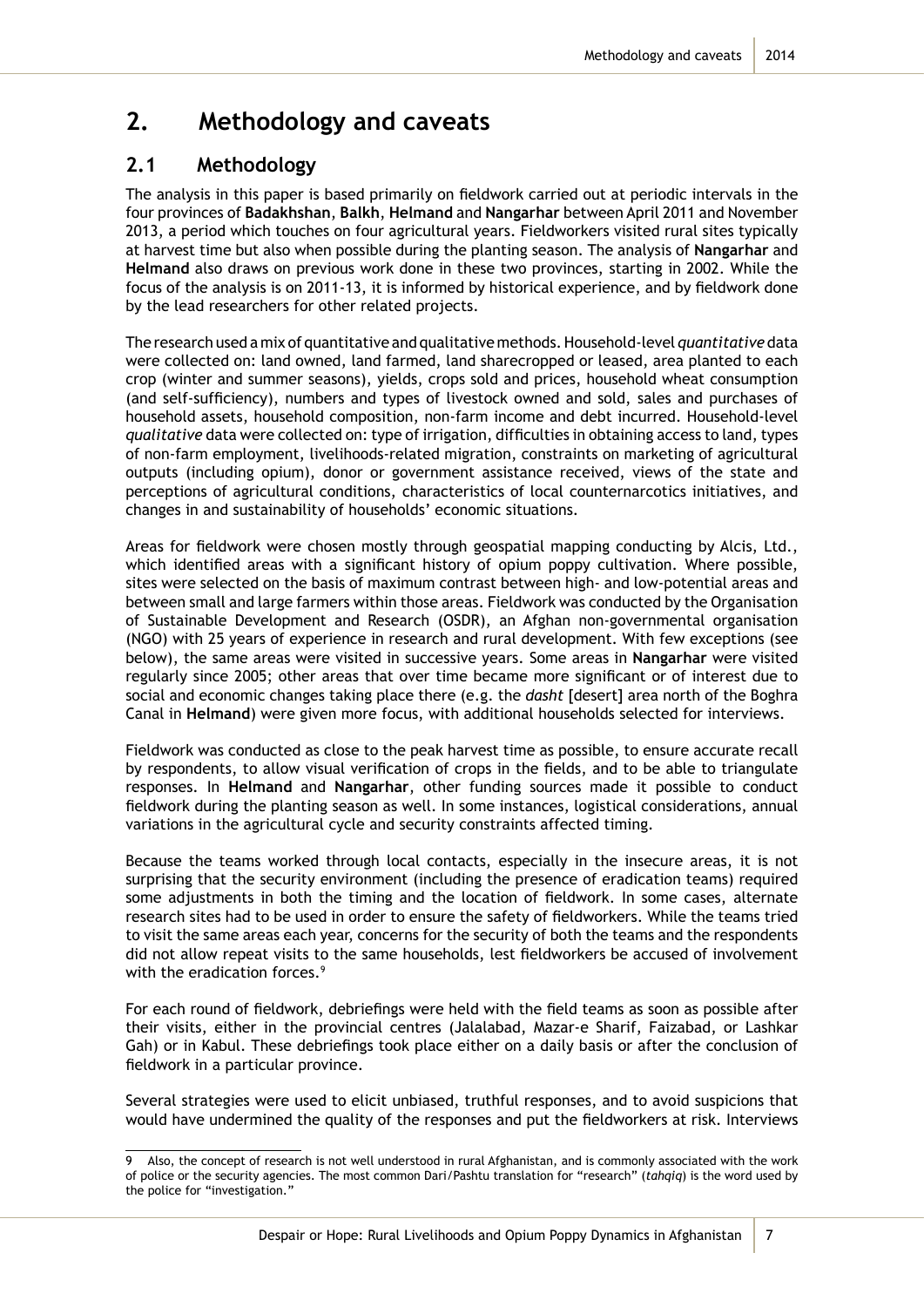were conducted informally, in farmers' fields whenever possible, in order to avoid public conversations that can lead to fear of consequences or the social-desirability bias that infects much of the polling done in Afghanistan. No written notes were taken during the interviews; rather, fieldworkers filled out forms immediately after the interview. Individual rather than group interviews were held, in part to reduce the effects of the social hierarchy that can inhibit the young and those lower on the social scale while the elders and socially more powerful dominate the discussion, but also to minimize potential risks in insecure areas such as **Helmand** and **Nangarhar**.

Farmers were not asked directly about sensitive topics such as aspects of the opium economy, government corruption or local support for anti-government elements (AGEs). Rather, information on these topics emerged naturally in conversation. The cultivation of opium poppy was treated as simply one of a possible range of household livelihood activities, rather than highlighting it as something that was "bad" and that therefore should be hidden or lied about. This also helped to avoid bias through respondents' overstating the extent of cultivation in order to "negotiate" for development assistance or understating it to avoid eradication and other negative consequences at the hands of the authorities. Interview topics were limited to the respondents' own experience, rather than requesting that they speculate on information that transcended their own geographical areas and knowledge.

Additional interviews were held with shopkeepers and labourers in the fieldwork areas and in district and provincial centres, and with government officials, aid officials, United Nations (UN) officials and NGOs. The household interviews were conducted mostly by the OSDR teams, although the international researchers visited the rural areas (to the extent that security and good research practices allowed), to interview farmers and to conduct interviews in the towns and cities with officials, aid workers and farmers who came in from the rural areas.

Over the three years, fieldwork areas became more and more difficult to access, especially in **Helmand** and **Nangarhar**. Ultimately it became impossible even for Afghan fieldworkers from outside of the immediate area to visit places where they had previously been able to conduct interviews.

The research also drew on a variety of secondary sources, including—in addition to previous AREU-published work—donor, NGO and government reports and statistical compilations. Upon completion of fieldwork, the above information was used to estimate farm incomes and make other calculations, and geospatial mapping was used to verify and build upon data collected in the field.

While a generally consistent methodology was followed, variations were sometimes necessary because of the characteristics of the province or area, or when fieldwork revealed the need for additional interviews. Additional information on those variations is available in the methodology sections of the individual case studies. A somewhat different methodology was used for the 2010- 11 fieldwork in **Balkh** and **Badakhshan**.

### **2.2 Caveats**

While the methodology described above has been tested over time, any research in Afghanistanespecially research that touches on such sensitive topics and is carried out in chronically insecure environments—requires a number of caveats:

• The indirect approach to sensitive topics was designed to elicit frank responses, but the visits of fieldworkers who were in many cases outsiders might have raised, if not suspicion, at least curiosity. This may have led respondents to be guarded with their responses or to tailor them with an eye to their own agendas (e.g. gaining more development assistance, ensuring that their opium poppy was not eradicated). This was more likely where interviews had to be held in semi-public space.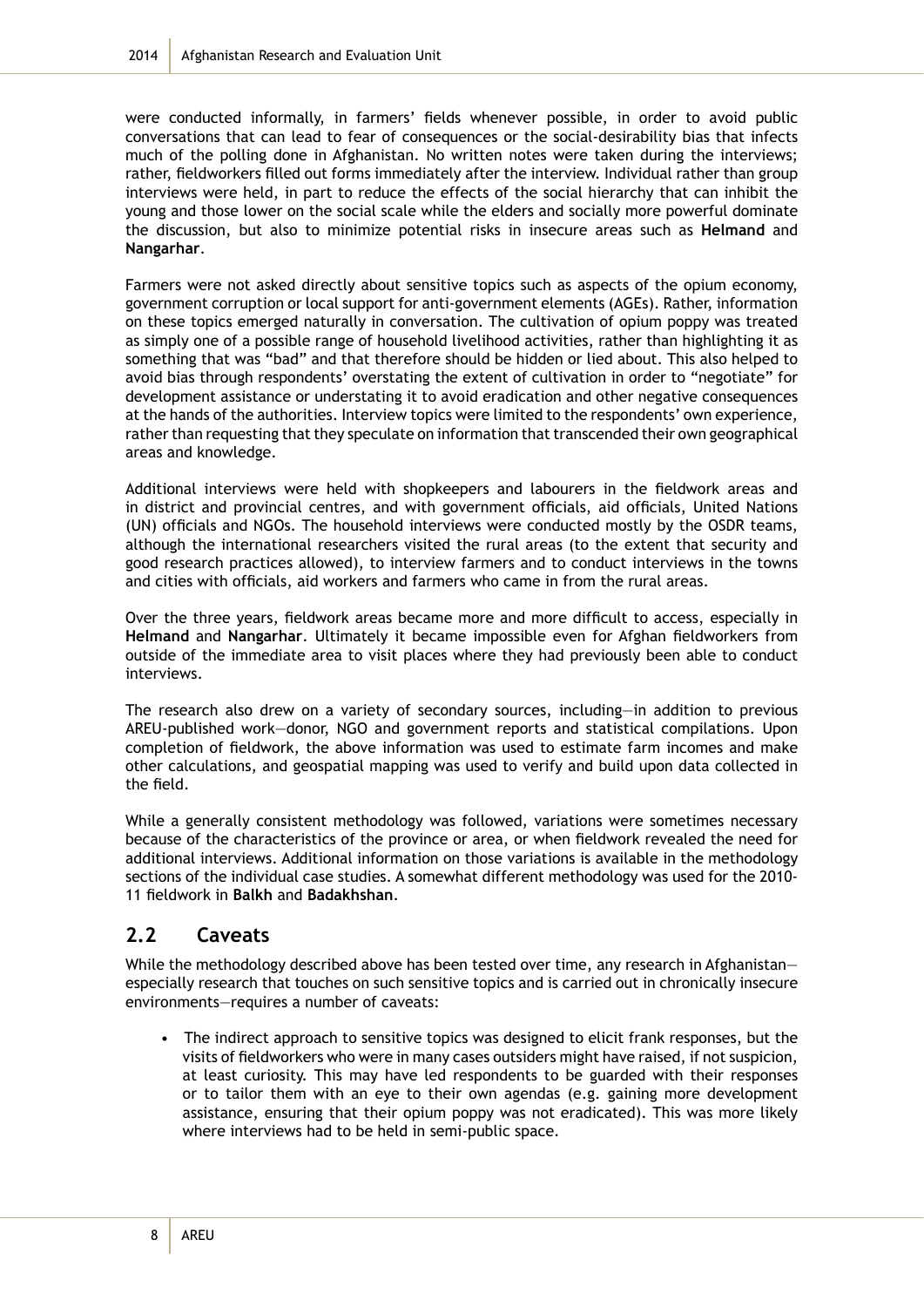- To preserve their safety, field researchers were not always able to visit the most insecure areas, which were often the location of the most intense and persistent opium poppy cultivation.
- The results cannot be considered completely representative of the situation in Afghanistan. While the four provinces and the fieldwork sites within those provinces contain a wide variety of circumstances that may allow general inferences about other areas of Afghanistan, such inferences should be drawn with care.
- Although the chosen informal interview techniques offered several number of advantages, they had the disadvantage of relying on the recall of both respondents and fieldworkers. In particular, respondents' memories of the past, especially when it comes to the quality of life (i.e. "prices were low, people were happy, life was good"), can be imperfect.
- Where perceptions were asked for, respondents may likewise have provided answers designed towards an end or simply indulged an opportunity to complain. To minimise suspicion and ensure safety, in some areas of **Helmand** and **Nangarhar**, fieldworkers were selected to visit their own home areas. While this may create its own dynamic, under the prevailing security conditions it was the only feasible approach.
- The calculation of incomes and returns relied on yields and other information provided by households. While this information was triangulated where possible to ensure that it was within reasonable bounds, farmers may have over- or under-stated yields either out of imperfect recall or the desire to present themselves in a certain way.
- The nature of the methodology (approaching farmers in their fields) made it impossible to interview females; nor would it have been culturally permissible to pose questions to farmers about female members of their households. Therefore, the research yielded incomplete information about the total human capital endowments of the households and, therefore, about what livelihood streams (e.g. dairy production, animal husbandry) would have been open to them.

Despite the above caveats, the researchers are confident that the methodology—most of which has been applied in Afghanistan for over 15 years—has produced a level of accuracy above most of the analysis that has been produced on the opium economy.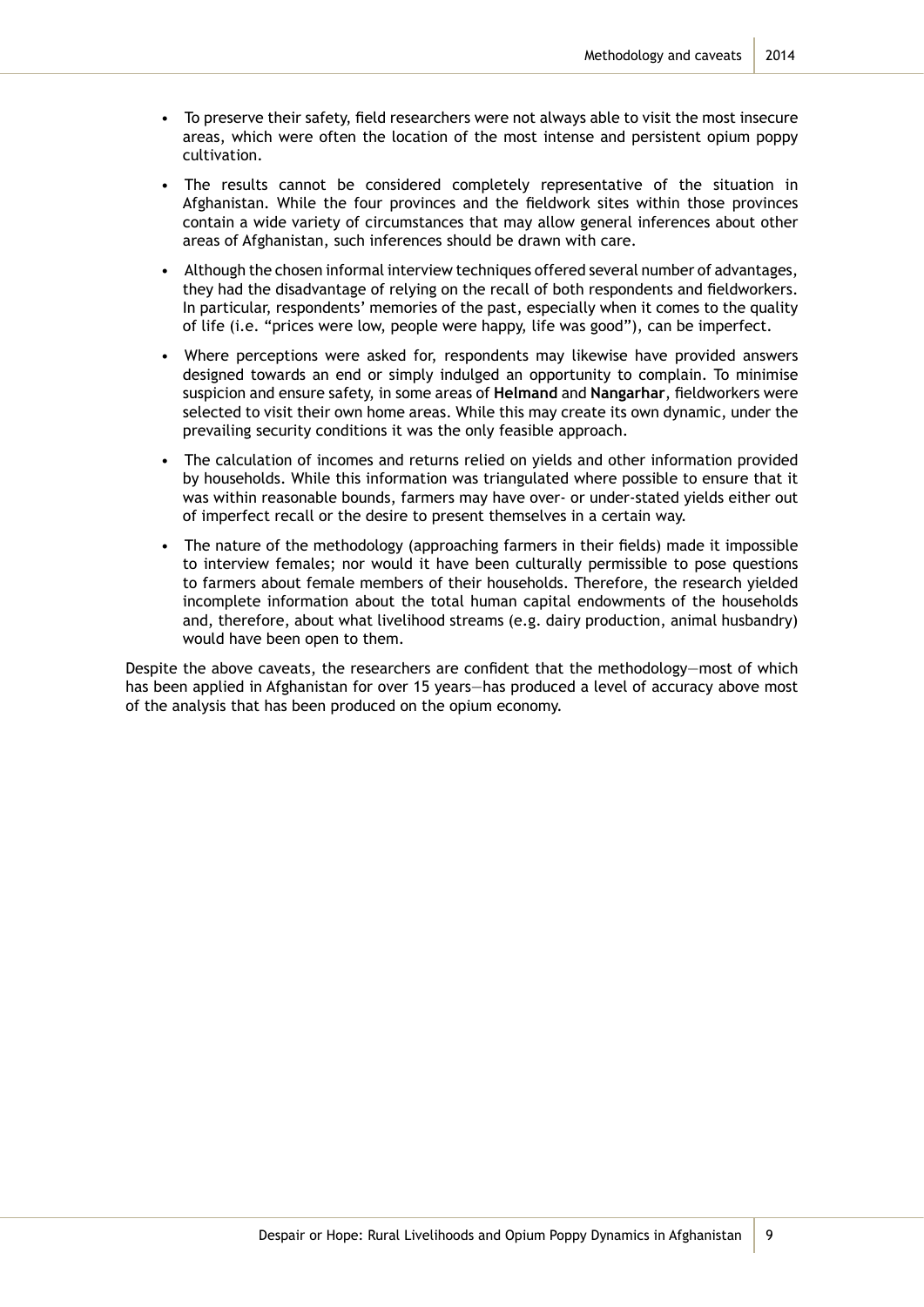## **3. Opium poppy in Afghanistan**

### **3.1 History of cultivation and production in Afghanistan**

While small areas of opium poppy had been grown in Afghanistan over the centuries, this was primarily for local use among groups in the North. More widespread cultivation, along with various other illicit activities, began in earnest during the *jihad* years,<sup>10</sup> when lack of state presence and the complex and intertwined relationship between drug trafficking and the *mujihadin* arms pipeline allowed such activities to flourish.

Over time, a set of factors has skewed the incentives in favour of drugs and other forms of illicit economic activity.<sup>11</sup> As cultivation increased and spread from the more remote areas, it became more integrated with the larger rural economy, especially in creating demand for labour (for weeding and lancing) and in encouraging an increase in sharecropping. The creation of wealth also helped to tilt political and economic power away from Kabul, a process that was already underway due to the weakening of the state and the arming of local commanders. A number of areas have been dominant producers, with levels of cultivation waxing and waning, mostly in response to local political and security conditions. Key areas have been **Badakhshan**, **Helmand**, **Nangarhar** and, more recently, Farah and Kandahar. Since the 1980s but especially since the 1990s, the overall trajectory has been steadily upward, with the exception of the short-lived Taliban cultivation ban in 2000-01. (See Figure 1.)



*Figure 1: Opium poppy cultivation, national level,1995-2013 (hectares)*

Source: UNODC, USG

Ironically, some of the increase in opiates trade after the Taliban's ascent to power during 1994- 96 was a result of improving security and the disappearance of the illegal road "taxes" which had sprouted during the *mujihadin* government.<sup>12</sup> Cultivation spiked after 2001, taking place in new areas; in some areas, it helped to fuel the reconstruction boom. Total cultivated area declined for several years after 2007, primarily due to decreases in **Helmand** and **Nangarhar** along with decreases in other provinces (which reflected a higher percentage but low absolute numbers), before resuming its upward climb in 2010-11.

In 2012-13, there was a record area under cultivation, 209,000 hectares – even higher than the previous high in 2007 (UNODC figures). Of course, under the national-level headlines, annual variation exists at all levels: individual households, villages, *manteqa,*<sup>13</sup> district and province. Box 1 presents a brief history of opium poppy cultivation in the four study provinces.

<sup>10</sup> The 1979–92 period of war against the Soviet occupation and the government it left in place.

<sup>11</sup> Byrd, "Drugs and Development."

<sup>12</sup> David Mansfield, "Briefing Paper 7: 'Taxation in Central Helmand and Kandahar." March 2013.

<sup>13</sup> *Manteqa* refers to an area or territory, defined informally by historical social relationships rather than administrative boundaries.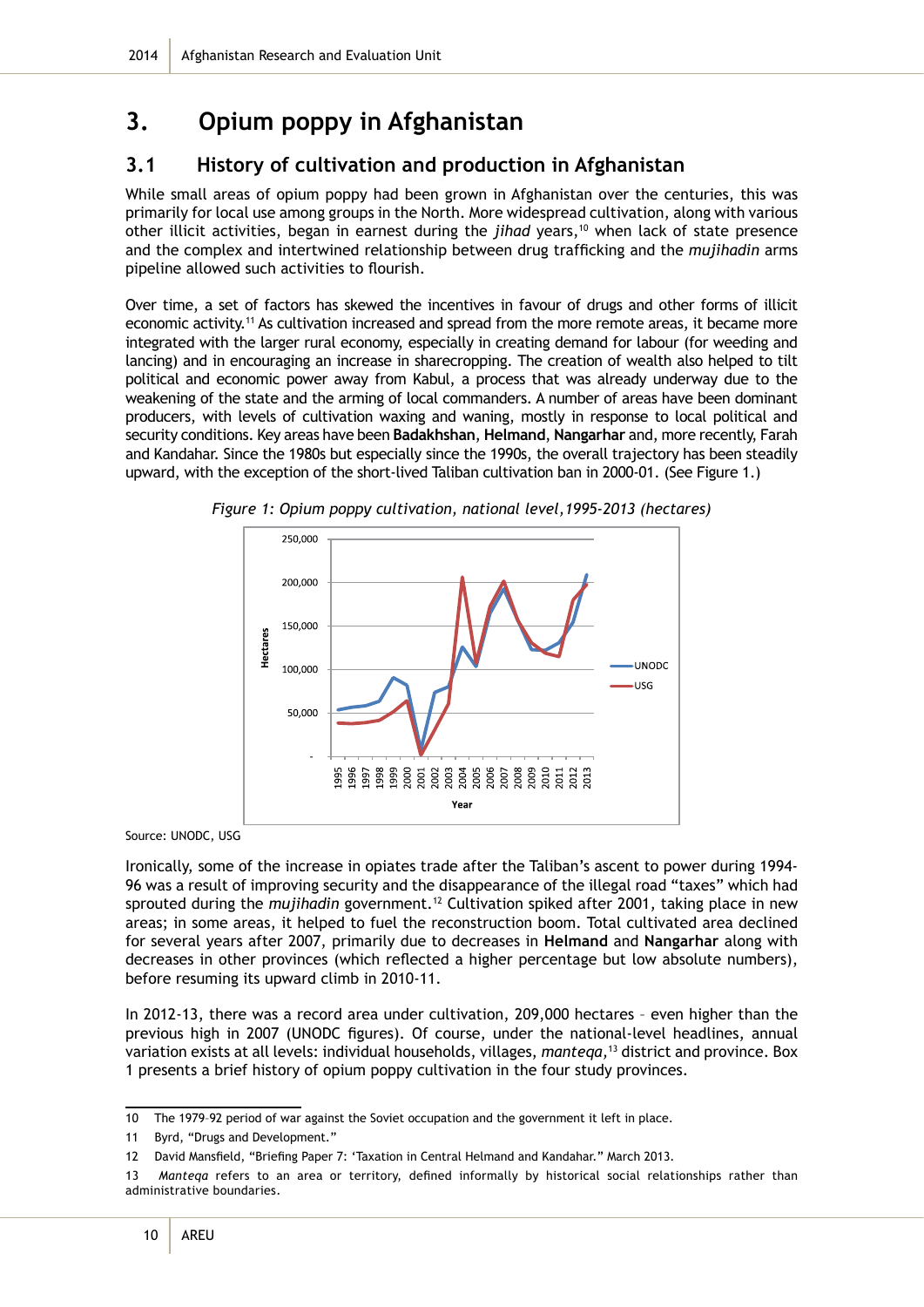#### *Box 1: A thumbnail history of cultivation in the four provinces*

**Badakhshan**: Historically a consumer of locally produced opiates from high-altitude rainfed areas, this province saw an acceleration of production and trade during the *jihad* years, to finance the war effort and fill the pockets of individual commanders. Trafficking has been facilitated by proximity to the poorly guarded borders with Tajikistan and Pakistan. Production continued to climb during the Taliban years (including the ban year of 2000-01 because Badakhshan was the only province not under Taliban rule), and thereafter. In 2003 Badakhshan cultivated the largest area of any province except Helmand, and cultivation peaked in 2004. Cultivation has been variable both in the province as a whole and in individual districts; Badakhshan came close to being "poppy-free"<sup>1</sup> in 2008, but production has steadily expanded since then.

**Balkh:** After a history of limited cultivation, primarily for local use among Turkmen, cultivation—with an eye to the market—expanded around 1994 in a number of predominantly Pashtun villages west of Mazar. With the exception of the Taliban ban of 2000-01, cultivation continued to expand during the Taliban regime and then after its fall in 2001, until Governor Atta Mohammad Noor suppressed its cultivation. Balkh was judged "poppy-free" from 2007 until 2013, when an estimated 410 hectares were found in Chimtal District.

**Helmand:** Helmand established itself as Afghanistan's centre of opium poppy cultivation in the 1990s, when it produced the most of any province. Acreage increased dramatically after 2001, then fell in 2008-09 when wheat prices were high, coinciding with the start of the Food Zone initiative and an increased presence of international forces. Cultivation rose in 2009-10 before falling again in 2010-11. In 2012-13, cultivation rose by more than onethird, with more of the growth in the former desert area north of the Boghra Canal.

**Nangarhar:** Historically a producer of opium poppy, **Nangarhar** maintained its level of cultivation during the 1990s. With the partial exception of the 1995 ban by Governor Haji Qadir and the Taliban ban year of 2000, cultivation steadily rose until it peaked in 2004, the year after which Governor Haji Din Mohammad imposed an almost complete ban. In 2008 the province was judged to be "poppy-free" as a result of the efforts of Governor Gul Agha Shirzai, with the financial, logistical and military backing of the US military. After three years of minimal production in the inaccessible areas of the province, cultivation rebounded in 2010-11, still largely in the lower-potential, mountainous southern districts. In 2012-13, cultivation in the province grew five-fold, including increases in the lower, more accessible areas of the Spinghar plateau.

1 The determination of "poppy-free" is made based on UNODC's "Annual Opium Poppy Survey." A province is classified "poppy-free" if identified cultivation does not exceed 100 hectares.

#### **3.2 Counternarcotics in Afghanistan since 2001**

\_\_\_\_\_\_\_\_\_\_\_\_\_\_\_\_\_\_\_\_\_\_\_\_\_

As in agriculture, the rhetoric of counternarcotics has been consistent since 2001. While the subject is far too complex to be adequately described here, a few major points are in order. Within the Afghan government, since its elevation from a directorate in 2004, the Ministry of Counter Narcotics is designated to play a coordinating rather than an implementing role for at least 18 ministries and agencies. These include Agriculture, Irrigation and Livestock; Interior; Rural Rehabilitation and Development; Public Health; Education; Labour, Social Affairs, Martyrs and Disabled; Women's Affairs; Border, Tribal and Ethnic Affairs; Hajj and Religious Affairs; and the National Directorate of Security, as well as their departments and the provincial administrations.

The United Kingdom, the designated "lead nation" on counternarcotics from 2002-06, has been represented by an assortment of entities, including the Foreign and Commonwealth Office, Afghan Drugs Inter-Departmental Unit, Serious Organised Crime Unit, Ministry of Defence, Department for International Development and the Helmand Provincial Reconstruction Team (PRT), the latter due to the importance of that province in the counternarcotics effort. The US has been represented by the Drug Enforcement Agency, Department of Justice, Department of Defense, USAID and Department of State's Bureau of International Narcotics and Law Enforcement. The UN family is represented by UNODC, with coordination with United Nations Assistance Mission in Afghanistan (UNAMA). Box 2 presents a brief listing of major developments and initiatives in counternarcotics.

In many cases these institutional players, both Afghan and international, have maintained different perspectives narrowly focused on their core mission (crime, agricultural development, etc.) and institutional imperatives.14 Such programmatic and institutional interests have often led

<sup>14</sup> For a discussion of the difficulty of getting individual institutions to suppress their own internal incentives in the pursuit of joint objectives, see Noah Arjomand, "Eagle's Summit Revisited: Decision-Making in the Kajaki Dam Refurbishment Project." Afghan Analysts Network Thematic Report 01/2013. Afghanistan Analysts Network. January 2013. Also, Charles Perrow, "Complex Organizations: A Critical Essay" (New York, Random House 1986).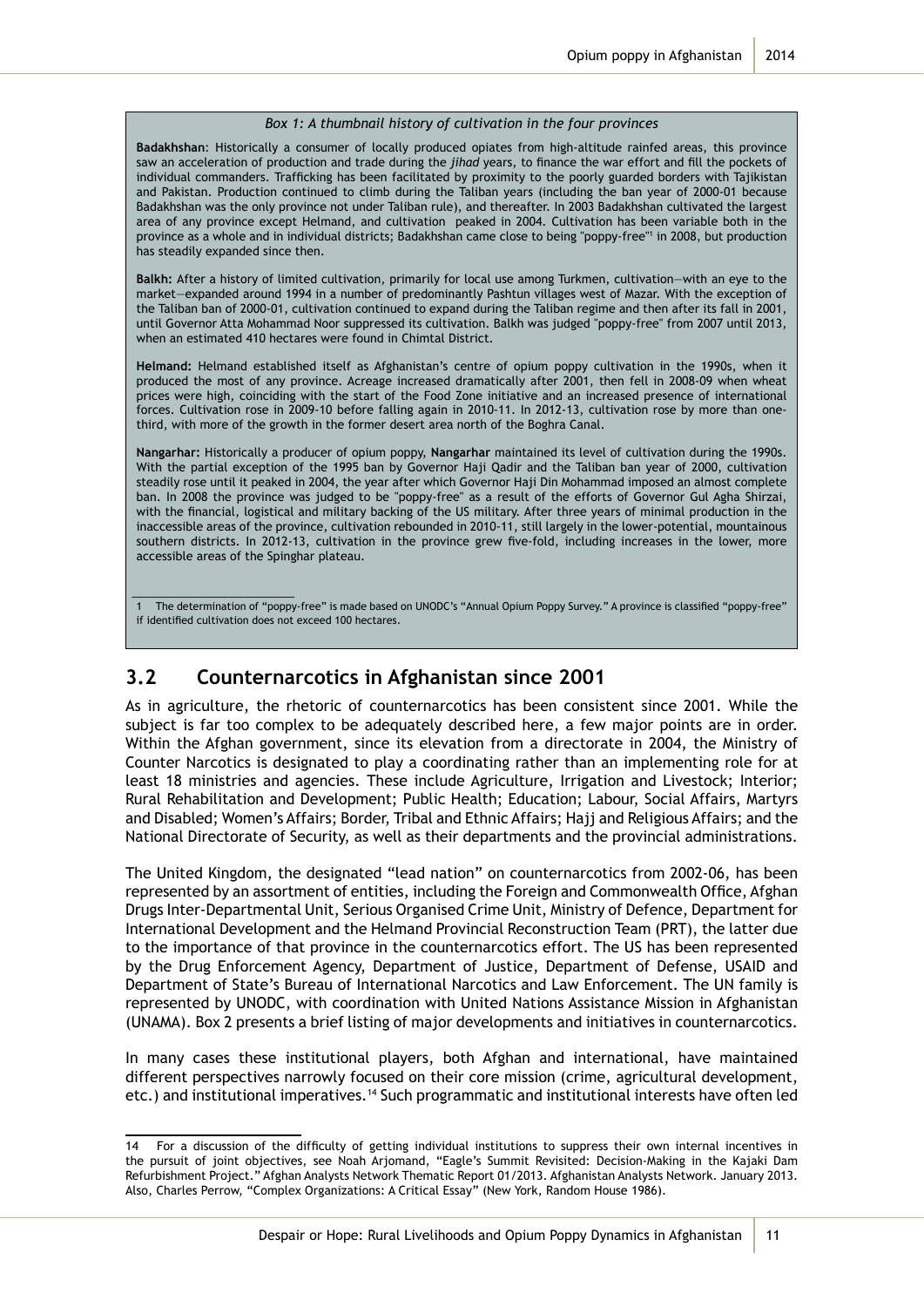to unproductive competition and inhibited the development of a unified and consistent stance.<sup>15</sup> For instance, in some cases the trade-offs between counternarcotics and counterterrorism or counterinsurgency (COIN) have led to tolerance for cultivation either by communities targeted for stabilisation or by "allies."<sup>16</sup> Much of the debate has revolved around the relative weight of coercive approaches—mainly eradication—vs. incentive-oriented approaches, with occasional voices calling for legalisation ("certification") of production for the pharmaceutical market.<sup>17</sup> While "mainstreaming" of counternarcotics activities has been adopted as a general principle and extensively included in the language of the Afghan government's National Drug Control Strategy (NDCS), full implementation has been lacking.18

<sup>15</sup> Byrd, "Drugs and Development in Afghanistan." Also, David Bewley-Taylor, "Drug Trafficking and Organised Crime in Afghanistan," The RUSI Journal, 158:6, 6-17, 2013.

<sup>16</sup> Jason Straziuso, "Marines pursue Taliban, protect poppy." Associated Press. 11 May 2008. Also, Matthieu Aikins, "Our Man in Kandahar." The Atlantic. November 2011.

<sup>17</sup> For a critique of the proposals for licit production, see David Mansfield, "Assessing Supply-Side Policy and Practice: Eradication and Alternative Development." Working Paper prepared for the first meeting of the Global Commission on Drug Policies, Geneva, 24-25 January 2011.

<sup>18</sup> Mainstreaming is simply the process of ensuring that the drugs issue be taken into consideration in formulating all policies and programmes in order to recognize any potential impact on the drug economy and in turn to minimize potential negative unintended consequences and maximise positive ones. For challenges to mainstreaming, see David Mansfield and Paul Fishstein, "Eyes Wide Shut: Counter-Narcotics in Transition" (Kabul: AREU, 2013).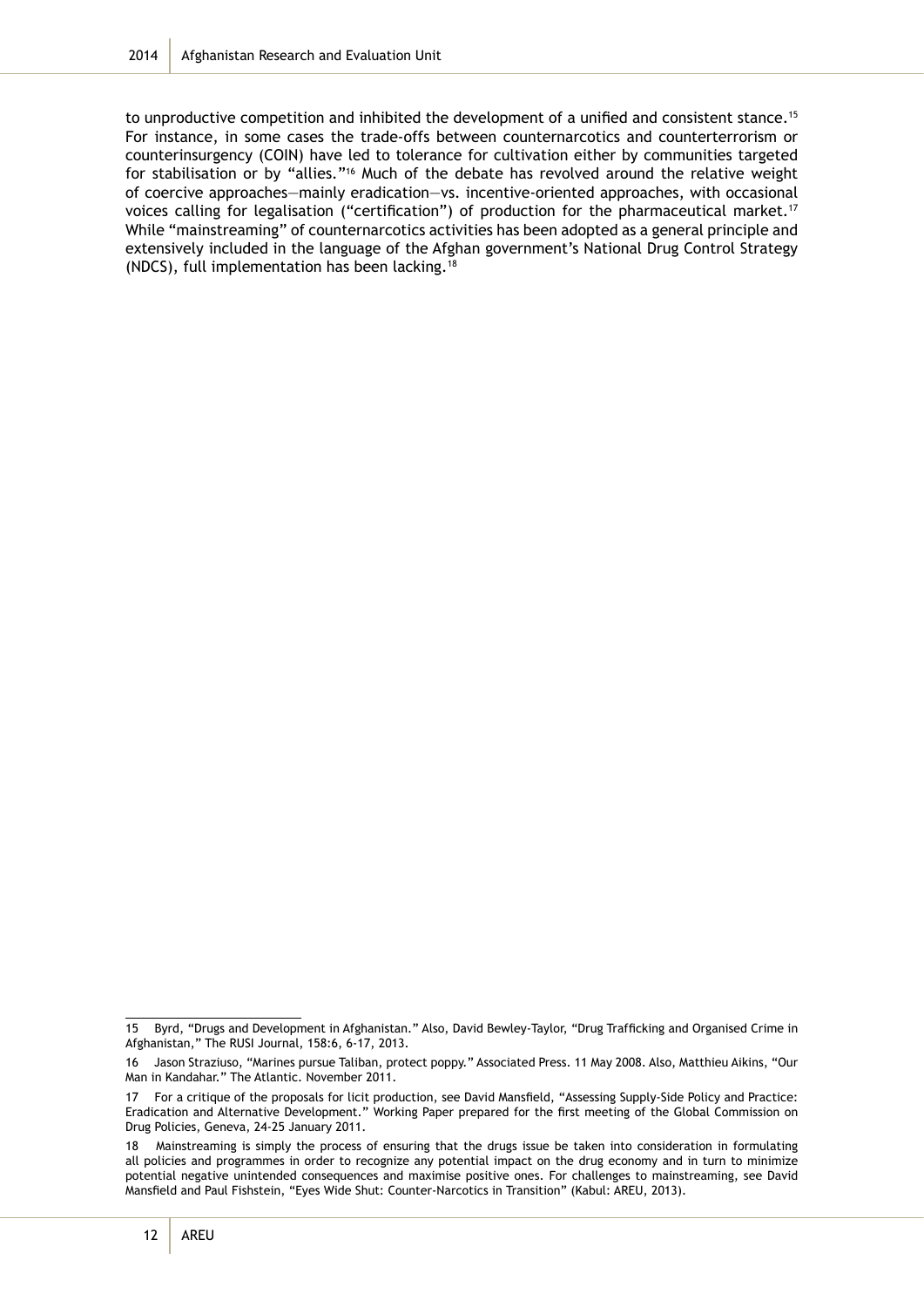#### *Box 2: Major developments and initiatives in counternarcotics*

**Late 1980s-90s** 

- Crop substitution and alternative development programmes introduced, in part due to reputational risks of *mujihadin* growing and trafficking in narcotics. Bans on cultivation imposed in **Nangarhar** by Haji Qadir in 1994 and nationwide by Mullah Omar in 1997.

**2000**

- Taliban national ban imposed (July) on cultivation, although not trade.
- **2001**
- Bonn Agreement (December) states that the Afghan Interim Authority "shall cooperate with the international community in the fight against terrorism, drugs and organized crime.

**2002**

- UK government designated "lead nation" for counternarcotics, then became "partner nation" (until 2006, when responsibility shifted to Afghan government).
- President Karzai issues decree banning cultivation, production, trade and use (January), with second and third decrees later in year dealing with eradication and enforcement of cultivation bans.
- Compensated eradication programmes implemented in areas of the country as joint UK-Afghan effort, but widely considered a debacle.
- Counter Narcotics Directorate (CND) created by President Karzai (October), under supervision of Afghan National Security Council.
- Governor Haji Qadir imposes ban on cultivation in **Nangarhar**.

**2003**

- First National Drug Control Strategy (NDCS) issued (May) for 2003-08, containing five elements covering both supply and demand: provision of alternative livelihoods, law enforcement, drug control legislation, institution building and prevention and treatment. Heavy input from UNODC.
- First Counter Narcotics Law adopted (late 2003).

**2004**

- Narcotics mentioned in Constitution (January) as threat to the nation and the world.
- Central Poppy Eradication Force formed by Afghan government (May), with training and support by US and its contractors. Runs into violent opposition (e.g. Kandahar).
- CND becomes Ministry of Counter Narcotics (MCN) (December), ostensibly to show seriousness of threat. MCN is formed as coordinating rather than implementing body.
- "Plan Afghanistan" announced by US (November) with five pillars, eradication-heavy. US officials largely sceptical about "soft" European approach.
- USAID launches "alternative livelihoods" programmes in three regions, focusing on **Badakhshan**, **Helmand**, Kandahar, Laghman and **Nangarhar** provinces.

**2005**

Counter Narcotics Law updated (late 2005).

**2006**

- NDCS updated (January), with four priorities and eight pillars. Heavy input from the UK.
- CN included as cross-cutting strategy in Interim Afghanistan National Development Strategy launched at London Conference (January).

**2007**

- Revised US counternarcotics strategy announced (August), with increased emphasis on eradication and interdiction. "Chemical Bill" Wood appointed US Ambassador, formerly Ambassador to Colombia.
- Central Eradication Planning Cell formed within Afghan Ministry of Interior with support of UK, in part to ensure that livelihoods are in place before eradication.
- Good Performers Initiative established to reward provinces that achieve "poppy-free" status.
- Opium poppy cultivation bans decreed in **Balkh**, **Helmand** and **Nangarhar**.

**2008**

- Helmand Food Zone initiative launched by Governor Mangal, with financial and technical backing from DFID and USAID. **2010**

Revised US Strategy announced, backs off from "large-scale eradication" and emphasizes need for economic opportunities.

- Poppy Eradication Force ceases operation.

**2012**

- NDCS revised, with release delayed from 2010, with five targets and four strategies.
- Helmand Food Zone initiative concludes.

**2013**

- Kandahar Food Zone initiative launched, based on Helmand model. Other food zones proposed for Farah, Uruzgan and **Badakhshan**.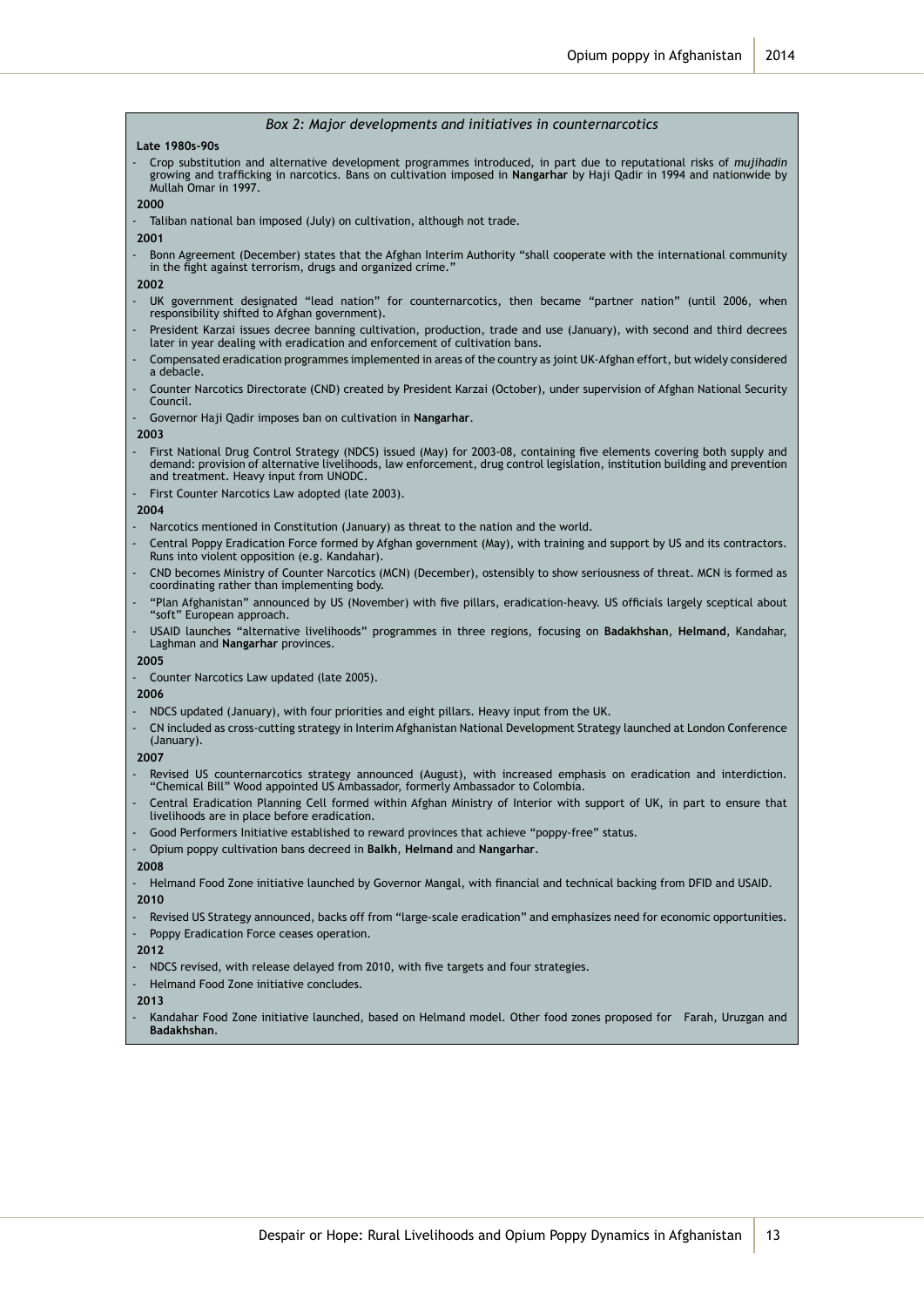## **4. Main themes/findings: dynamics of opium poppy cultivation and rural livelihoods**

Given the large number of "moving parts," attribution of changes in levels and location of opium poppy cultivation is often difficult. Much of the public policy discussion has stressed the importance of decisive leadership of governors for the successes; in some cases the perceived lack of such leadership has been a factor in their removal. In other instances, the discussion has stressed specific programme initiatives (i.e. Helmand Food Zone, Alternative Livelihoods). For example, reductions in cultivation in the northern and eastern provinces in 2008 were attributed to pressure by governors, *shuras* (councils) and elders at planting time, while noting the more than 20 percent decline in nominal prices, the change in the terms of trade between wheat and opium (UNODC 2008), and, in some areas, the promise of agricultural assistance.

Institutions have also attributed reductions to the provision of development assistance, in some cases their own. Even in a year when cultivation at the national level remained constant, UNODC asserted the role of development assistance, stating: "Providing villages with agricultural assistance encourages the cultivation of licit crops. For the first time this year, we saw a correlation between the provision of agricultural assistance and a drop in opium cultivation*."*<sup>19</sup>

In some cases, donors have taken credit for the effectiveness of their own alternative livelihoods and other programmes in shifting farmers out of opium poppy, as in **Badakhshan**: "farmers planted fewer poppies because they made a rational economic determination that they could make more money growing other crops...they voluntarily switched from cultivating poppy...because ADP/ N's [Agricultural Development Program/North] broad-based, sustainable development program stimulated economic growth and business activity."<sup>20</sup>

But given the reliance on short-term snapshots, questions remain: Have counternarcotics policy and programmes been associated with reductions, sustainable or otherwise? Are there places where the application of policy (or what is said to be policy) has actually made things worse? To what extent have larger development programmes such as alternative livelihoods addressed counternarcotics at all? And are there places where broader (non-counternarcotics) development programmes have made things worse?<sup>21</sup>

AREU research did not seek to find a single explanatory variable or answer to the basic question, "Why do farmers grow opium poppy?" The answer is too multi-faceted, location- and groupdependent, and variable over time. Moreover, surveys that pose this question directly often elicit a range of responses that all express the superior nature of opium poppy in obtaining a livelihood.22 Instead, this research looked at the *contextual* and *household* drivers of change to determine households' and communities' resilience and response to efforts to ban cultivation.

The following sections discuss the major themes that emerged from the six case studies over the last three years. The discussion has been organized into four themes that address the key issues, with considerable overlapping among the themes: the need to differentiate different geographic areas and households; the larger economic, political and governance context; the conditions that have been present where transition happens; and the elements and consequences of coercive approaches.

<sup>19</sup> UNODC/MCN, "Afghanistan Opium Survey 2010: Summary Findings" (Kabul: UNODC/MCN, 2010). Cited in Adam Pain, "Opium Poppy Strikes Back: The 2011 Return of Opium in Balkh and Badakhshan Provinces" (Kabul: AREU, 2011).

<sup>20</sup> USAID/Afghanistan, "Alternative Development Program for Northeast Afghanistan." Cited in Pain. It should be noted, of course, that this is a development agency marketing its own work. Given the more than four-fold increase in opium poppy cultivation in the six target districts the year the project was completed, it is hard to make the claim of a "sustainable" programme.

<sup>21</sup> Some have even argued that drug control policies have largely failed to meet their goals globally. See Pierre-Arnaud Chouvy , "A Typology of the Unintended Consequences of Drug Crop Reduction," Journal of Drug Issues, Volume 43, Issue 2, April 2013, pp. 216 – 230.

<sup>22</sup> One could argue that for some households in rural Afghanistan the top four responses to UNODC's question on reasons for cultivating opium come down to essentially the same thing: "high sale price of opium," "high income from little land," "to improve living conditions," and "poverty (provision of basic food and shelter"). UNODC/ MCN, "Afghanistan Opium Survey 2013."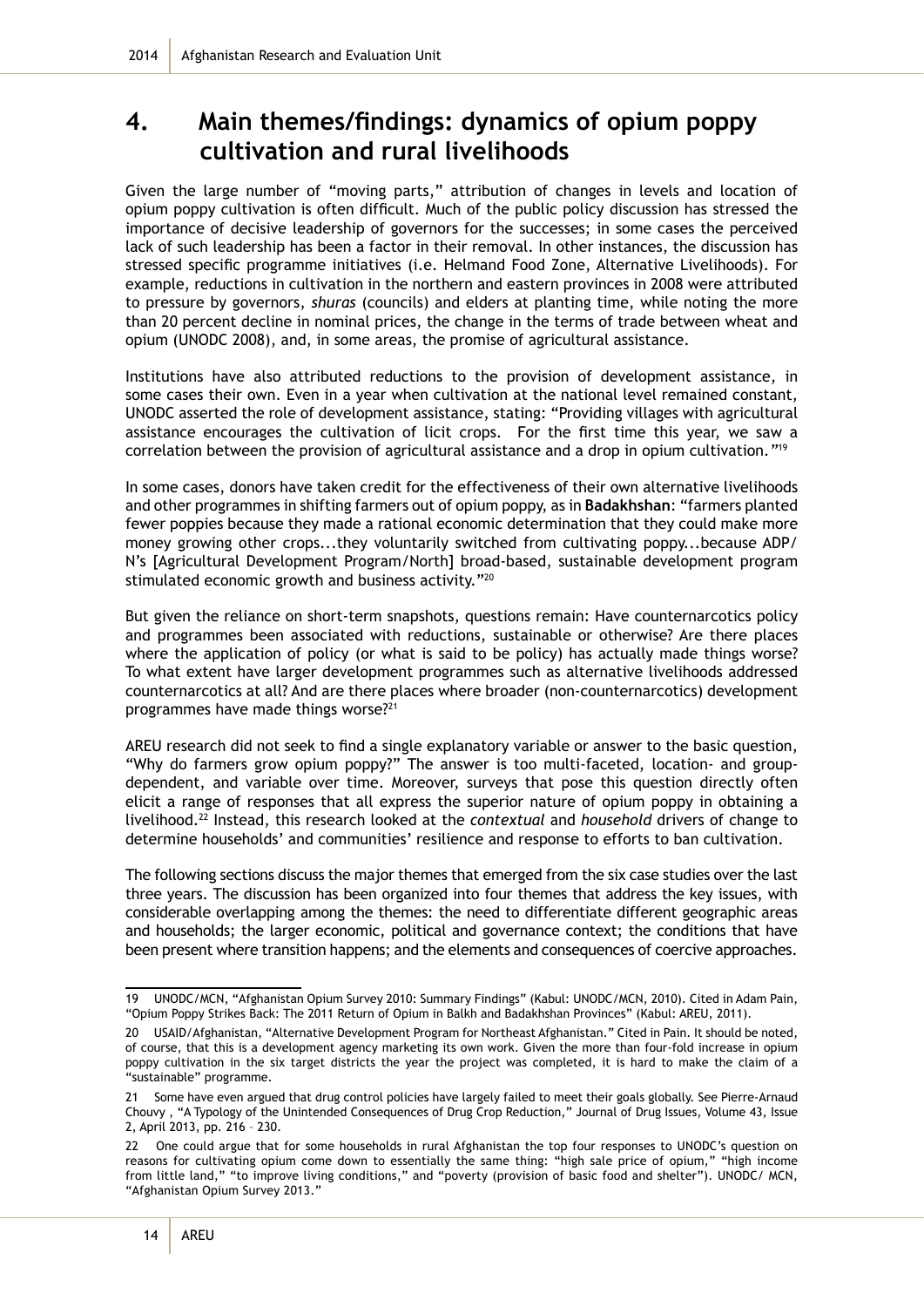Across all four themes, the focus is largely on households and their decision making. All currency amounts are quoted in either Afghanis or US dollars. In some cases these amounts have been converted from Pakistani rupees, which are often used as the currency of exchange in **Helmand** and **Nangarhar**, due to the integration of the local economy with the economic centres of Quetta and Peshawar.

### **4.1 Not all geographical areas are equal: the need to differentiate areas and households**

While it seems obvious that households make different choices that will vary according to their environment and their own resources, this need for differentiation is not always incorporated into policy discussion or action. Policies such as province-wide bans fail to take into consideration the different options (or lack thereof) available to households in different areas. The economic context in which households make livelihood decisions will vary greatly within the geographical space that falls within administrative boundaries such as provinces or even districts. While a province may or may not be "poppy-free," there may be great variation in conditions and responses within that province.

Variation is due to both natural and human-made factors. Key geographical variants include water and arable land, as well as proximity to roads and urban areas that provide households with access to output markets for agricultural production and to labour markets for off-farm income. There may also be sharp disparities between state spaces and non-state spaces: areas where the state has a presence and influence and those where it does not (e.g. **Helmand, Nangarhar**) which result in completely different realities for those living there. At the household level, there are variations in physical capital: the quantity and quality of cultivable land, the stock of human capital (the number of household members and their skills, especially those of working-age males), and access to social networks and other forms of social capital. All of these factors will affect farmers' responses to prices, opportunities, threats and other factors.

#### **4.1.1 Geographical areas within one province**

The four provinces offer illustrations of the differing conditions that prevail within their boundaries. For example, in **Balkh** in recent years, state presence in other areas limited opium poppy cultivation largely to Char Bolak and Chimtal Districts. Moreover, water affected patterns of cultivation within those districts. As described in Section 4.3, improvements in security and greater market access in some opium poppy-growing areas have allowed some farmers to transition to licit cash crops such as vegetables, with farmers explicitly attributing positive changes in their economic situation to improved yields and prices. The areas in which opium poppy continues to be grown are those that remain inaccessible to the government and not so well-linked to the regional economy.

In **Helmand**, three distinct areas of the province's central area can be differentiated: two within the area irrigated by the Boghra Canal and one in the *dasht* to the north. Each had a different set of conditions and, in turn, household responses, as summarized in Table 1.<sup>23</sup> The first area, south of the canal and close to the river, has the best resources, including larger landholdings and good canal-fed irrigation which allows multi-cropping, in some cases three crops per year. This is also the area in which a significant portion of opium poppy had previously been grown. The second area, also south of the canal but not so close to the river and its water or to Lashkar Gah and Girishk, included pockets of formerly desert land of lower quality.

In the third area, the *dasht* north of the Canal command area, a completely different set of conditions and rules apply. Previously largely empty because of lack of irrigation water, government

<sup>23</sup> For a more detailed description, see David Mansfield, Alcis Ltd, and Organisation for Sustainable Development and Research, "Managing Concurrent and Repeated Risks: Explaining the Reductions in Opium Production in Central Helmand Between 2008 and 2011" (Kabul: AREU, 2011).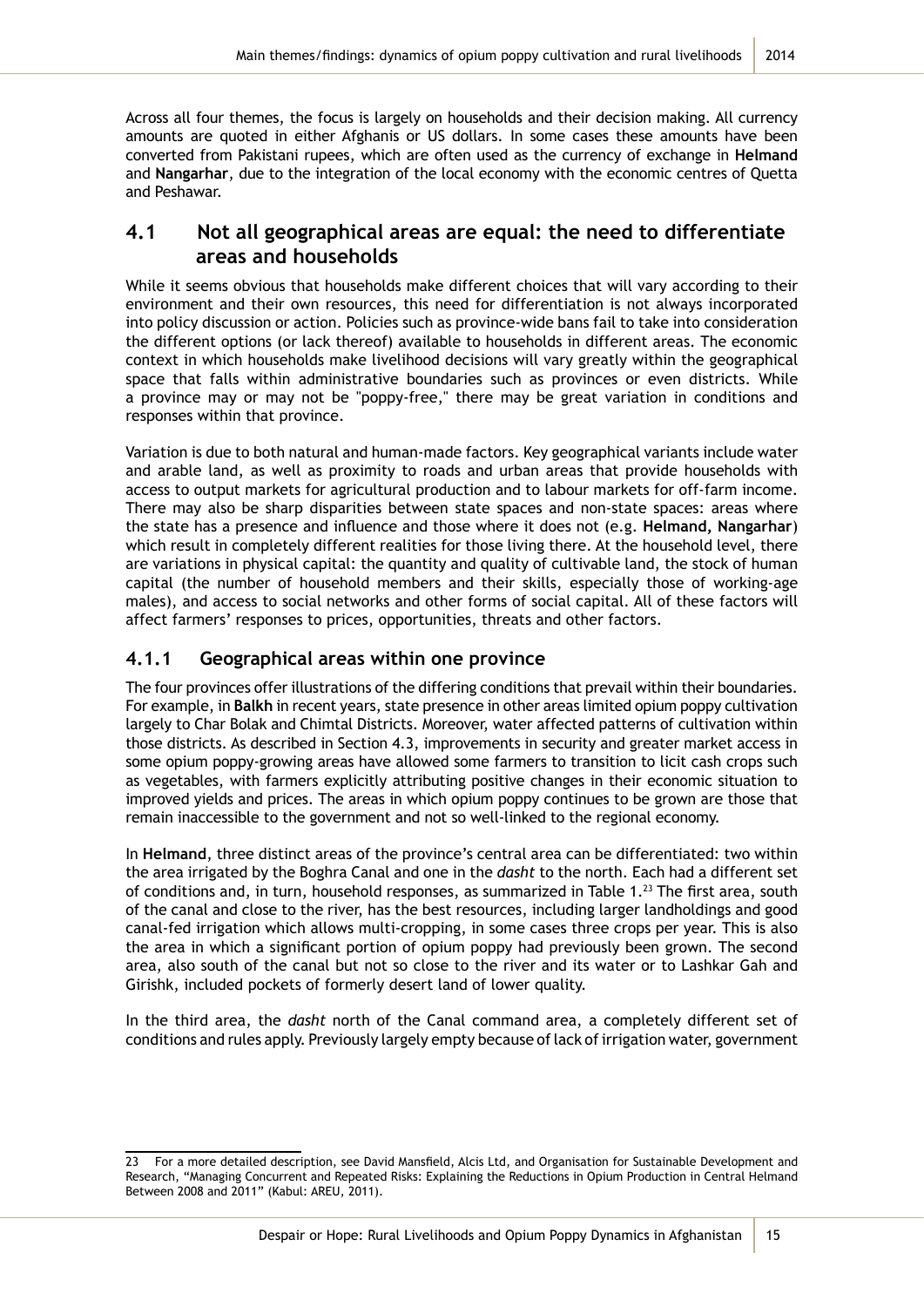land was seized by the reinstated *jihadis* starting in 2002.<sup>24</sup> Settlement accelerated around 2004, encouraged by a growing market in land. The pace of settlement has been phenomenal; in 1999 there were 834 hectares under cultivation, while in 2008 there were 15,777, and by 2011 this figure had doubled to 33,500—a more than 40-fold increase over 12 years. (See Figure 2.) Many of those who bought or otherwise acquired land in the *dasht* in the later years were those who had been dispossessed from the Canal area. As described in Section 4.3, households in each of these very different areas of central **Helmand**, facing different resource endowments and external conditions, have followed different paths in response to government policies. While the discussion above and Table 1 describe quite distinct areas, the characteristics of these areas may change over time.

| Variable            | Canal 1                                                                                                                        | Canal 2                                                                                                                                                                                                                                                                                                              | <b>Dasht</b>                                                                                                                                                                                                                                                                        |
|---------------------|--------------------------------------------------------------------------------------------------------------------------------|----------------------------------------------------------------------------------------------------------------------------------------------------------------------------------------------------------------------------------------------------------------------------------------------------------------------|-------------------------------------------------------------------------------------------------------------------------------------------------------------------------------------------------------------------------------------------------------------------------------------|
| Access to<br>water  | Close to river, fed by canals                                                                                                  | Not as close to canal or<br>$\bullet$<br>river; some areas (former<br>desert) require tubewell<br>(high running costs)                                                                                                                                                                                               | No river or canal irrigation;<br>$\bullet$<br>dependent on tubewell<br>(with high running costs)                                                                                                                                                                                    |
| Landholdings        | • Land holdings from 6 to 10<br>jeribs<br>• Few tenant farmers $\mathbf{\hat{a}}$<br>sharecroppers since ban on<br>opium poppy | Landholdings from 6 -15<br>jeribs<br>• Few tenant farmers $\mathbf{\hat{a}}$<br>sharecroppers since opium<br>ban<br>sharecroppers receive only<br>1/5 of low return legal<br>crops                                                                                                                                   | Landholdings from 5-30<br>$\bullet$<br>jeribs<br>• Limited settlement until<br>2002 (834 ha cultivated in<br>1999, 33, 500 ha in 2011)<br>Land rental cheap, but<br>$\bullet$<br>production costs high<br>Sharecroppers typically<br>receive 1/4 or 1/5 of crop,<br>primarily opium |
| Cropping<br>choices | Multi-cropping<br>Diversification (orchards,<br>vegetables for sale),<br>including slow-maturing<br>investments                | Double crop with wheat<br>$\bullet$<br>but single crop with many<br>of the spring cultivars that<br>prevail; e.g. cotton, melon,<br>water melon<br>• Continued reliance on low<br>risk/ low return crops<br>(e.g. wheat, cotton, maize<br>& mung bean) - limited<br>diversification: reduction in<br>land cultivated | Single season<br>$\bullet$<br>Low wheat yields<br>$\bullet$<br>Limited variation<br>$\bullet$<br>Some mono-cropping poppy<br>$\bullet$<br>-- some don't grow any<br>wheat<br>Idle land in 2013 due to fall<br>in poppy yield                                                        |
| Opium poppy         | None, previously<br>widespread<br>Limited eradication,<br>coercion not to plant                                                | Some, small amounts in<br>$\bullet$<br>household compound or<br>in areas where security<br>challenging, such as<br>northeast of Girishk<br>Aggressive eradication,<br>albeit with some corruption<br>High impact of ban                                                                                              | Extensive, high dependence<br>$\bullet$<br>- some mono-cropping<br>Some cross-canal<br>eradication,<br>Low yields due to disease,<br>rumours of "spray" persist                                                                                                                     |
| Security            | Improvement from "chronic<br>$\bullet$<br>insecurity" after 2010-11                                                            | General improvement from<br>"chronic insecurity" after<br>2010-11                                                                                                                                                                                                                                                    | Increasing insecurity from<br>$\bullet$<br>ANSF & helicopter forays in<br>2012-13<br>Insecurity due to Canal area<br><b>ALP</b>                                                                                                                                                     |
| Roads               | $\bullet$<br>Proximity to markets,<br>asphalt roads & low<br>transport costs                                                   | • Limited - high transport<br>costs                                                                                                                                                                                                                                                                                  | Limited - high transport<br>$\bullet$<br>costs, high distances                                                                                                                                                                                                                      |
| <b>Markets</b>      | • Close to provincial $\theta$<br>district centres<br>Good access to markets                                                   | Limited access to markets<br>due to high transport costs                                                                                                                                                                                                                                                             | Very limited access to<br>markets due to distance &<br>high costs                                                                                                                                                                                                                   |

|  | Table 1: Summary characteristics of zones in Central Helmand |  |  |
|--|--------------------------------------------------------------|--|--|
|  |                                                              |  |  |

<sup>24</sup> Many of the predatory commanders who had been swept out when the Taliban rose to power between 1994 and 1996 managed to reinstate themselves after 2001, in part because the international community was not interested in or capable of intervening in what were seen as local matters, but also because many of the commanders allied themselves with the international forces and made themselves useful in pursuing alleged Taliban forces. Some of these commanders were seen to have picked up where they left off in the mid-1990s in predating on the population.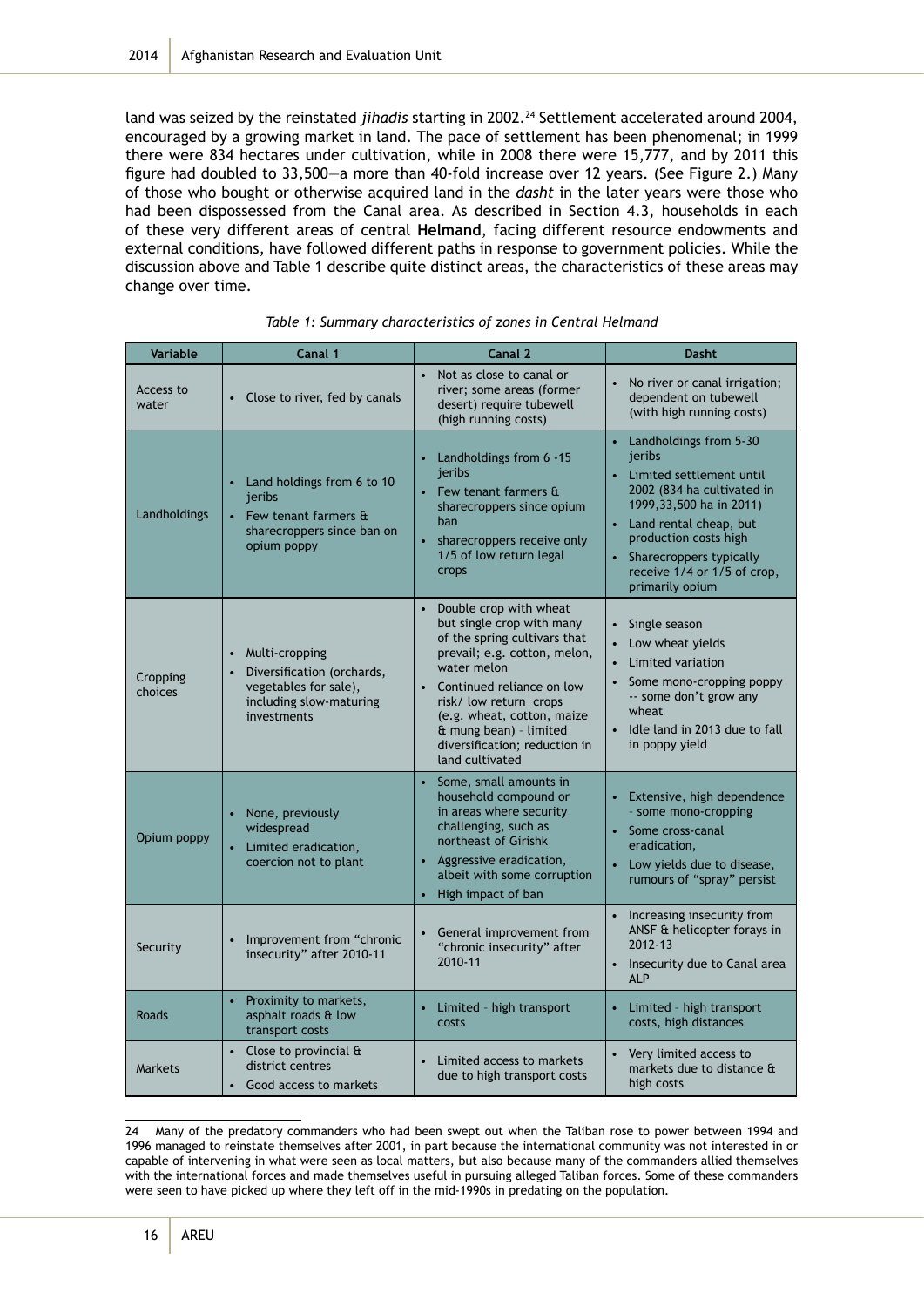| Variable                                   | Canal 1                                                                                                                                                                                                                                                                                    | Canal 2                                                                                                                                                                                                                                                                              | <b>Dasht</b>                                                                                                                                                                                                    |
|--------------------------------------------|--------------------------------------------------------------------------------------------------------------------------------------------------------------------------------------------------------------------------------------------------------------------------------------------|--------------------------------------------------------------------------------------------------------------------------------------------------------------------------------------------------------------------------------------------------------------------------------------|-----------------------------------------------------------------------------------------------------------------------------------------------------------------------------------------------------------------|
| Development<br>assistance                  | Yes, increased in recent<br>vears                                                                                                                                                                                                                                                          | No, seen as captured by<br>$\bullet$<br>rural elites                                                                                                                                                                                                                                 | No, as "no-go" area for<br>state<br>No clinics, very limited<br>$\bullet$<br>schools                                                                                                                            |
| Other<br>economic<br>opportunities         | Increase in non-farm<br>$\bullet$<br>income from daily wage<br>work in Lashkar Gah &<br>Girishk<br>• Higher wages due to<br>demand for labour for<br>opium poppy elsewhere<br>• Increased commercial trade<br>due to demand from <i>dasht</i><br>Improved services, more<br>patronage jobs | Limited off-farm<br>$\bullet$<br>employment from urban<br>centres (trade, ALP)<br>• Some transport income<br>from vehicles (bought with<br>past opium proceeds)<br>Reduction in commercial<br>$\bullet$<br>trade due to crop failure<br>in dasht                                     | Very limited<br>$\bullet$                                                                                                                                                                                       |
| Economic<br>situation                      | Economic situation<br>$\bullet$<br>improved - households<br>mostly able to adapt to ban                                                                                                                                                                                                    | $\bullet$<br>Economic situation<br>deteriorated - most<br>households hurt by ban<br>Reduced diet, distress sales<br>$\bullet$<br>of livestock                                                                                                                                        | Economic situation<br>$\bullet$<br>deteriorated due to low<br>yields, after doing well in<br>2010-11<br>Livestock distress sales                                                                                |
| Relationship<br>with state/<br><b>AGFs</b> | • Less critical of state, even<br>positive<br>Enrolment in ANSF & other<br>government employment<br>Limited Taliban influence                                                                                                                                                              | Hostile, although less<br>than previous; ban seen<br>as predation, corruption,<br>evidence of state failure<br>Greater influence of ALP<br>Residual Taliban presence<br>$\bullet$<br>- nostalgia for Taliban &<br>payment of 1 khord opium<br>per jerib where opium crop<br>persists | Hostile - support for Taliban<br>- payment of 1 khord of<br>opium per jerib cultivated<br>Many had been pushed<br>out of Canal areas - see<br>campaign as predation<br>No maliks, as no state to<br>liaise with |
| Population/<br>settlement                  | Less opportunity for<br>tenancy/sharecropping<br>since ban                                                                                                                                                                                                                                 | Less opportunity for<br>$\bullet$<br>tenancy/sharecropping<br>since ban                                                                                                                                                                                                              | Larger household size<br>$\bullet$<br>Huge growth in population<br>$\bullet$<br>over 10 years<br>Land-poor from Canal area<br>$\bullet$<br>from 2009 as sharecroppers<br>or tenants due to ban                  |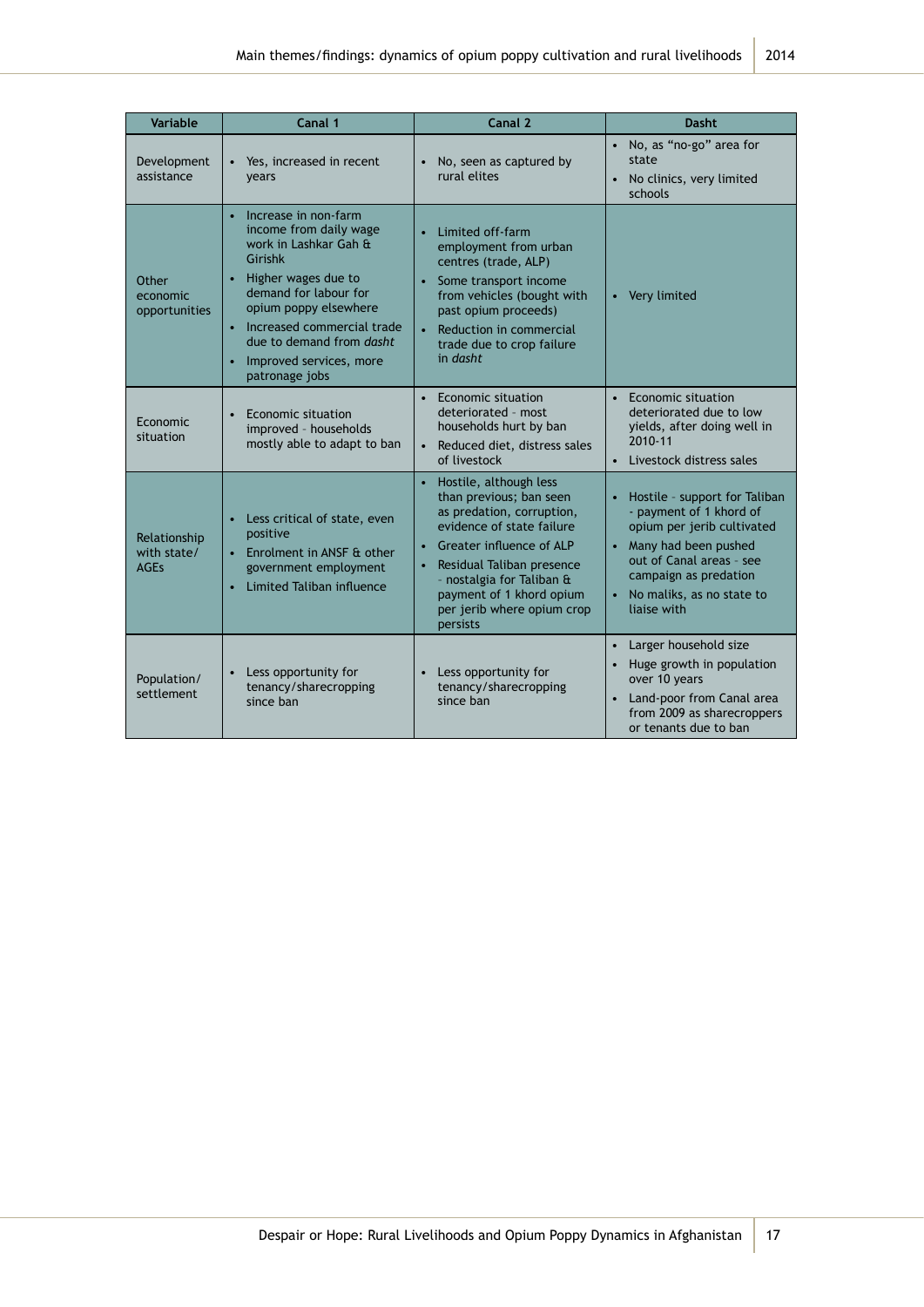

*Figure 2: Expansion of cultivated area north of Boghra Canal, Helmand, 1999-2010*

**Nangarhar** also illustrates the diverse set of conditions within the boundaries of one province and how opium poppy cultivation has been influenced by those conditions. Since **Nangarhar** was classified as "poppy-free" in 2007-08, the crop has made a gradual but accelerating return. However, the response to the province-wide ban and, indeed, the cultivation of opium poppy in general has differed between the better-situated, more-productive valleys on the one hand, and the mountainous areas in the southern districts on the other.<sup>25</sup> Historically, the state has had a presence in the former areas, while it has largely "managed" the latter. The former, mainly Kama and Surkhrud Districts, have several advantages: larger holdings, proximity to road/ transport arteries for access to output and labour markets, and relatively abundant land and water resources that allow two to three crop cycles per year.

On the other hand, the less accessible, poorly endowed mountainous areas in the south of the province, mainly Achin and Khogiani Districts, offer few such advantages. Small land holdings are located away from any effective market demand, poorer quality soil restricts agronomic possibilities, lack of non-farm work limits livelihood opportunities and larger household size increases consumption requirements. Even where diversification to higher-value vegetable production for the market brings in US\$640-820 per *jerib,*26 small holdings and large household sizes often mean an income of less than US\$1 per person per day. Also, unlike the better-situated districts, here insecurity has limited development assistance. Just about the only development activity—road construction—is negatively viewed as allowing the International Military (IM) and Afghan National Security Forces (ANSF) access to the area, potentially allowing greater subjugation and fuller imposition of the opium poppy ban.

As a consequence, in 2012-13 in the more remote upper reaches of Achin and Khogiani, up to 90 percent of land was estimated to be cultivated with opium poppy, while in the lower areas

<sup>25</sup> Mansfield, "All Bets are off"

<sup>26</sup> One *jerib* equals 0.494 acre or roughly one-fifth hectare.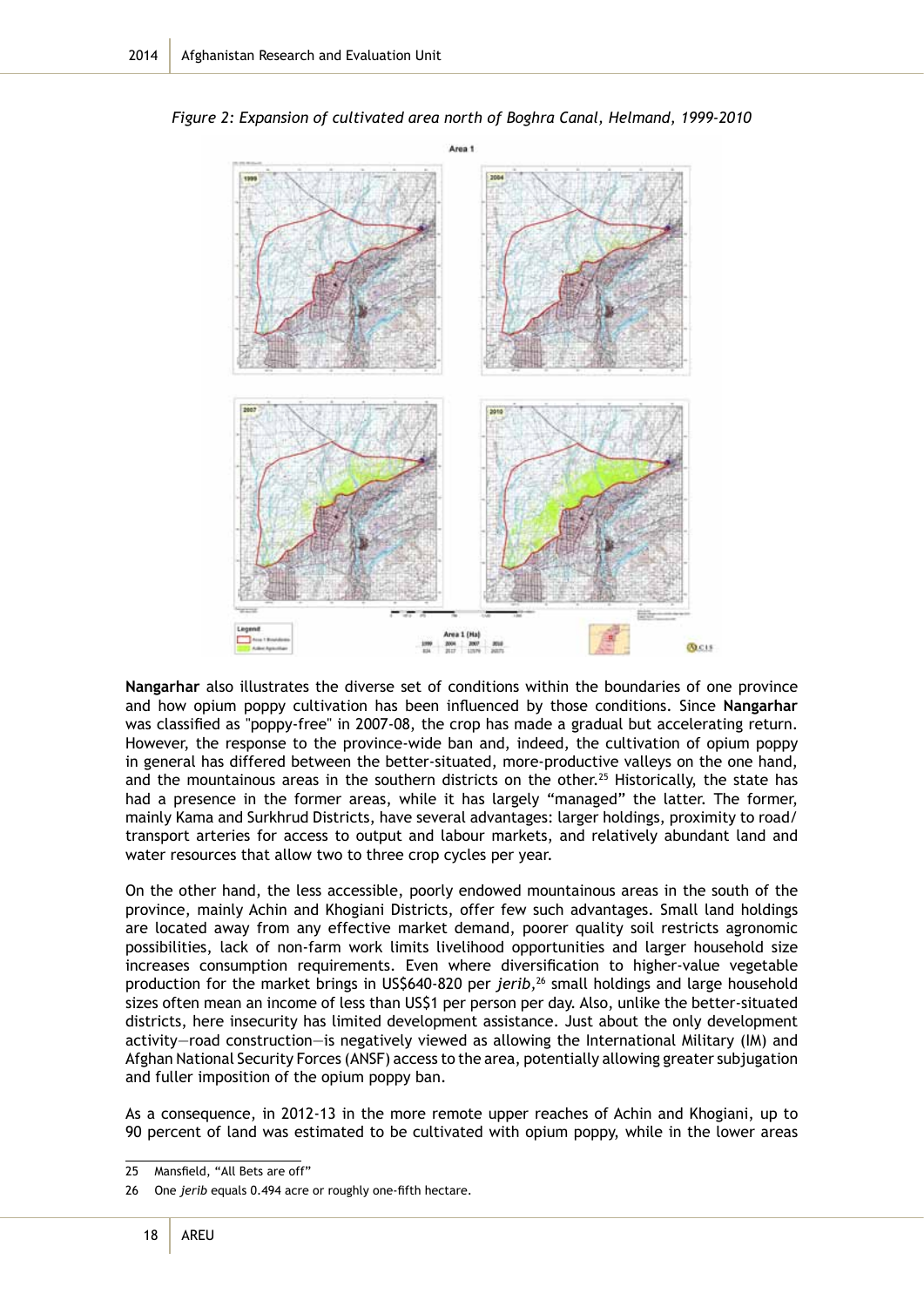of Achin closer to the state security infrastructure, less than 40 percent of land was cultivated. As discussed further in Section 4.3, these differences—physical geography, natural resource endowments, economic alternatives and the presence or absence of the state—have a powerful influence on levels of cultivation.

#### **4.1.2 Households**

Even within one geographical area, household endowments such as land (quantity and quality), water, capital assets, human capital (including education/skills and the number of working-age males) will determine the opportunities that are open to members of any household and the sorts of decisions they will make. The following text touches on the varying responses that households have made to the conditions within their area; the topic is explored further in Section 4.3.

In rural Afghanistan, the most important asset, of course, is agricultural land. As noted below in Section 4.4.3, the lack of policy differentiation of households in **Helmand** has led to unintended consequences of reducing access to land, dislocating segments of the population and increasing the amount of opium poppy cultivated. The suppression of a labour-intensive crop (opium poppy) in favour of a less labour-intensive one (wheat) essentially made labourers and sharecroppers superfluous for landowners who could now farm their own land using household labour. The landless and the land-poor therefore migrated north of the Canal area where intensive opium poppy cultivation was not only possible but necessary to recoup the high establishment and input costs. Mono-cropping was especially prevalent among households with small landholdings (five *jeribs* or less). Many such households grew no wheat at all; instead they met their wheat requirements by purchasing it with cash income from opium poppy. Those who chose to stay in the Canal command area and sharecrop were forced to negotiate a much less favourable share of output and so were left worse off than previously.<sup>27</sup>

Agricultural assistance was provided only to landowners. While at first glance this seems to be a logical policy, in fact it exacerbated the situation by overlooking the ways in which many farmers access land. Without inputs to bring to the table, the landless and land-poor were in a more difficult negotiating position in relation to landowners, and therefore had to settle for a lower share of final output and, in many cases, additional risk. Some farmers in **Balkh** and **Badakhshan** also reported being similarly constrained in their cropping choices; while they preferred to grow a certain crop, they lacked the inputs with which to strike a bargain and were therefore unable to gain the landowners' consent.

Even within the *dasht* in **Helmand**, households responded to the two consecutive years of severely reduced yields in 2011-12 and 2012-13 in different ways, at least in part as a function of their land assets. In 2012-13, while there were signs that the incidence of mono-cropping in the *dasht* had been reduced, it appears that households with more land (in excess of 10 *jeribs*) were more likely to shift some land into wheat, perhaps due to fear that the low opium yields experienced the previous year (attributed to a disease [*maraz]* blamed on chemical spraying by the US) would be repeated. Households with smaller amounts of land, however, were more likely to continue to mono-crop opium poppy.

In fact, there were indications that those who sharecropped or leased land actually *increased* the amount of opium poppy in order to recover the losses and debt they had incurred: a "doubling down" on the previous year's losses. This was especially true among those who had recently migrated to the *dasht*. As noted in Section 4.2.1 on the political and governance context, in **Badakhshan** there is some evidence that households had similarly responded to a loss of opium income—either by eradication or by natural factors such as a severe winter—by increasing the amount of opium poppy cultivated, although there the responses of households with different amounts of land cannot be distinguished.

Similarly, in **Nangarhar**, households in the parts of Khogiani that did not cultivate opium poppy or that had experienced eradication were generally worse off relative to those in other parts of the district. Here the effects were most severe for those who sharecropped land or who had no working-age males, as their livelihoods options were most constrained.

<sup>27</sup> Mansfield, "From Bad they Made it Worse."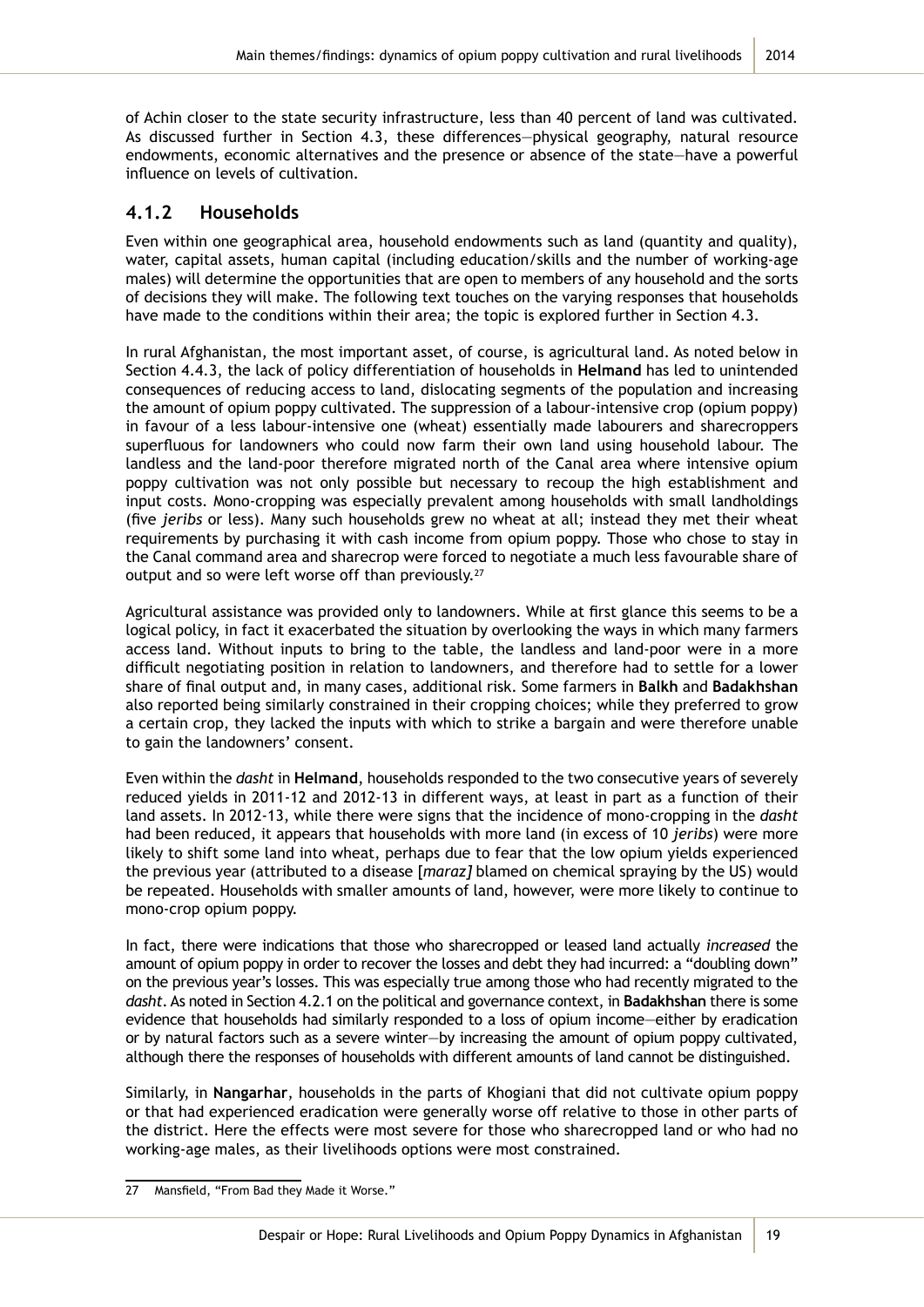The second-most significant resource for households was household labour, both quantity and quality. Although Afghanistan's high rate of unemployment and low agricultural productivity make the overall opportunity cost of labour quite low, households with sufficient numbers of members benefited by having less need to hire workers for more labour-intensive (and profitable) crops. In addition, having skilled persons opened up a broader range of off-farm opportunities. In some cases, the number of household members relative to land should have been sufficient but legal cases or other demands took up their time so that they had to revert to growing crops with a lower labour or management input. For example, one household in **Balkh** which had grown vegetables in 2011-12 had experienced a more than one-quarter drop in income when it was forced to shift all of its land into wheat due to a legal dispute with neighbours: "If I grow wheat, I don't have to spend a lot of time, which I don't have because of this case. I have sowed wheat because other crops require too much time and attention."<sup>28</sup>

On the other hand, some fortunate households were able to arrange non-farm work so that they could still apply their labour on their land. For instance, one household in **Badakhshan** had two persons who were employed as teachers in the local school but still worked a half-day on the farm: "Because two people are working and have salaries, life is improving. If we had given land to a sharecropper, we would have given up 50 percent."<sup>29</sup> In a number of cases, schools in proximity to the village allowed students to work on the farm after school and therefore eliminated the need to choose between immediate livelihoods and investing in education for future prospects. As discussed in Section 4.4.3, in some cases, whether or not a household can mobilize its own labour for weeding and lancing may make the difference in its ability to recoup the costs of production.

A number of farmers in **Badakhshan** reported a trade-off between having their children working on the land and having them attend school, which was generally perceived to be a worthwhile investment. One of the very few farmers who had reduced opium poppy cultivation between 2011-12 and 2012-13 had done so because his son would otherwise have had to drop out of school. For households with sufficient land to come close to wheat self-sufficiency, a source of cash from non-farm income would reduce or eliminate (arithmetically, at least) the need to grow opium poppy.

For some households, capital investments in livestock, land, education and shops could yield offfarm and non-farm opportunities. In particular, purchasing vehicles (passenger cars, Zarangs, 30 trucks, tractors) allowed households to earn livelihoods. These investments made more sense for households that could employ one of their own members as a driver. Aside from reducing costs, in rural Afghanistan hiring a driver and entrusting him with a vehicle can involve significant transaction and supervision costs. Ironically, in some instances these capital investments were the direct result of income gained from opium poppy.

Although the research did not allow access to females, Box 3 describes what is generally known about the roles of women and girls in the production of opium poppy.

<sup>28</sup> Interview with farmer, Balkh District, May 2013, cited in Fishstein, "Evolving Terrain."

<sup>29</sup> Interview with farmer, Khash District, May 2013, ibid.

<sup>30</sup> A type of low-cost motorbike which can be fitted with a variety of bodies and trailers to transport people and goods.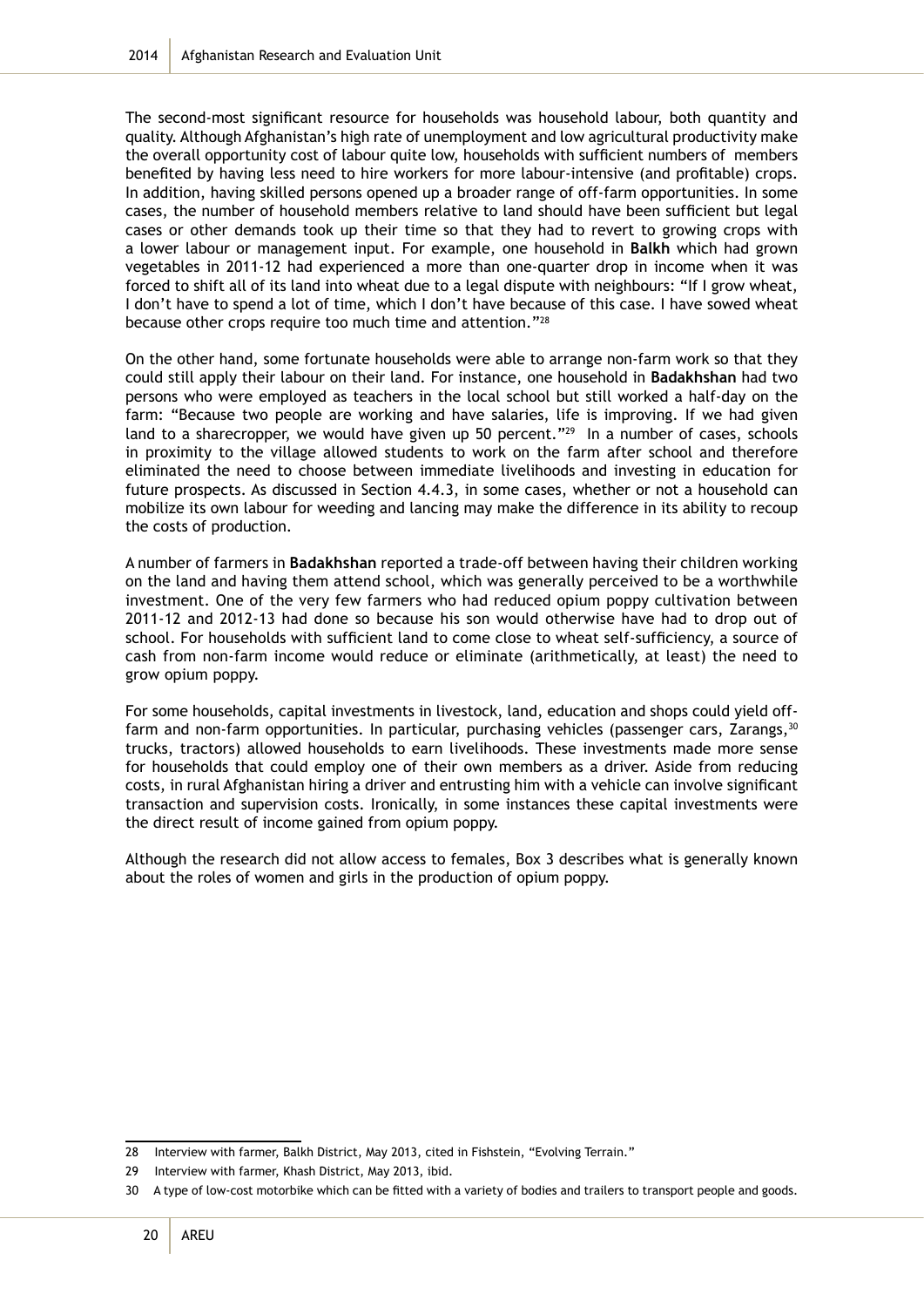#### *Box 3: The roles of females*

Women and girls participate in opium poppy cultivation in at least two ways: first, by planting, weeding, thinning and harvesting in the household's or close neighbour's fields if there are not outside males available as labourers, and, second, by preparing food for hired labourers for whom two-to-three meals per day is part of the agreed-upon daily compensation.

The type of involvement varies due to factors such as number of household members, skills of females, childcare needs, location of fields with respect to home, cultural views of the household (i.e. strictness of *purdah* [practice of female seclusion]), whether or not hired labourers require food, and the household's economic necessity. In general, the poor are more likely to mobilise females.

In some areas, women and girls take part in the community/neighbourhood mobilisation of labour to work in local fields. Mobility restrictions are most severe in insecure areas and in parts of the South and East that are considered more socially conservative. The labour of females (and children) is considered to have a low opportunity cost, which is reflected in the differing wage rates; for example, in Chimtal in spring of 2013, women were paid roughly 40 percent of men's general (non-poppy) agricultural daily wage.

Previous research has found that in addition to the above-mentioned tasks, females often play important roles in removing and cleaning the seeds from capsules and in processing by-products such as oil and soap. There is little information available on the role that females play in processing and trade of opium, or of the role they may play as change agents within the household, but it appears that they generally have limited decision-making power over cropping patterns.2

2 David Mansfield, "The Role of Women in Opium Poppy Cultivation in Afghanistan". Strategic Study #6, UNDCP. June 2000.

### **4.2 The larger economic, political and governance context**

#### **4.2.1 Economic realities**

\_\_\_\_\_\_\_\_\_\_\_\_\_\_\_\_\_\_\_\_\_\_\_\_\_

Counternarcotics policy does not always incorporate the larger economic context or the economic realities facing individual households. Context both influences and is influenced by opium poppy. As detailed in Section 4.3, this does not always mean that opium poppy cultivation makes sense for a given household in a given location.

It is often difficult to separate the purely economic from the political. The economic motivation to cultivate opium poppy has been well documented, although often simplistically on the basis of gross returns relative to other single crops. Based on gross returns alone, opium poppy is considered a more profitable crop than any of the alternatives, but it is necessary to consider a wide range of other factors that affect household decisions to grow opium poppy. Other single crops that bring higher gross returns may also have higher input costs or longer maturation periods than opium poppy (a short-season crop), thereby requiring farmers to tie up their land and preclude other crops. Moreover, farmers tend to think in terms of farming systems: the most desirable combination of crops, considering seasonal cultivation and soil complementarities. For instance, the thinning and weeding required for opium poppy help to prepare land for subsequent crops, especially in **Helmand** due to the water table and characteristics of the soil. Similarly, the application of fertiliser to opium poppy benefits whatever crops are grown in the subsequent season.

Moreover, without reliable access to output markets at a reasonable cost, farmers are unable to benefit even from crops with high agronomic potential. The ability of household members to access off-farm work opportunities—either through proximity to labour market or through a household situation which enables males to migrate in search of work—will also affect decisions, as will the number of working-age males. For instance, a limited pool of labour in the household, along with high local wage rates or other factors that make hiring labour either difficult or expensive, may increase the opportunity cost of growing opium poppy and cause the household to look for other livelihood combinations. Finally, household resource endowments and the external environment may favour concentration on livestock.

Aside from the relatively greater returns from the resin itself, along with the benefits provided by the use of the straw as a cooking or heating fuel, opium poppy has several well-documented characteristics that make it attractive: it is a hardy crop, it is easily stored, it retains its value and it has well-established markets. Even beyond that, however, opium poppy plays an important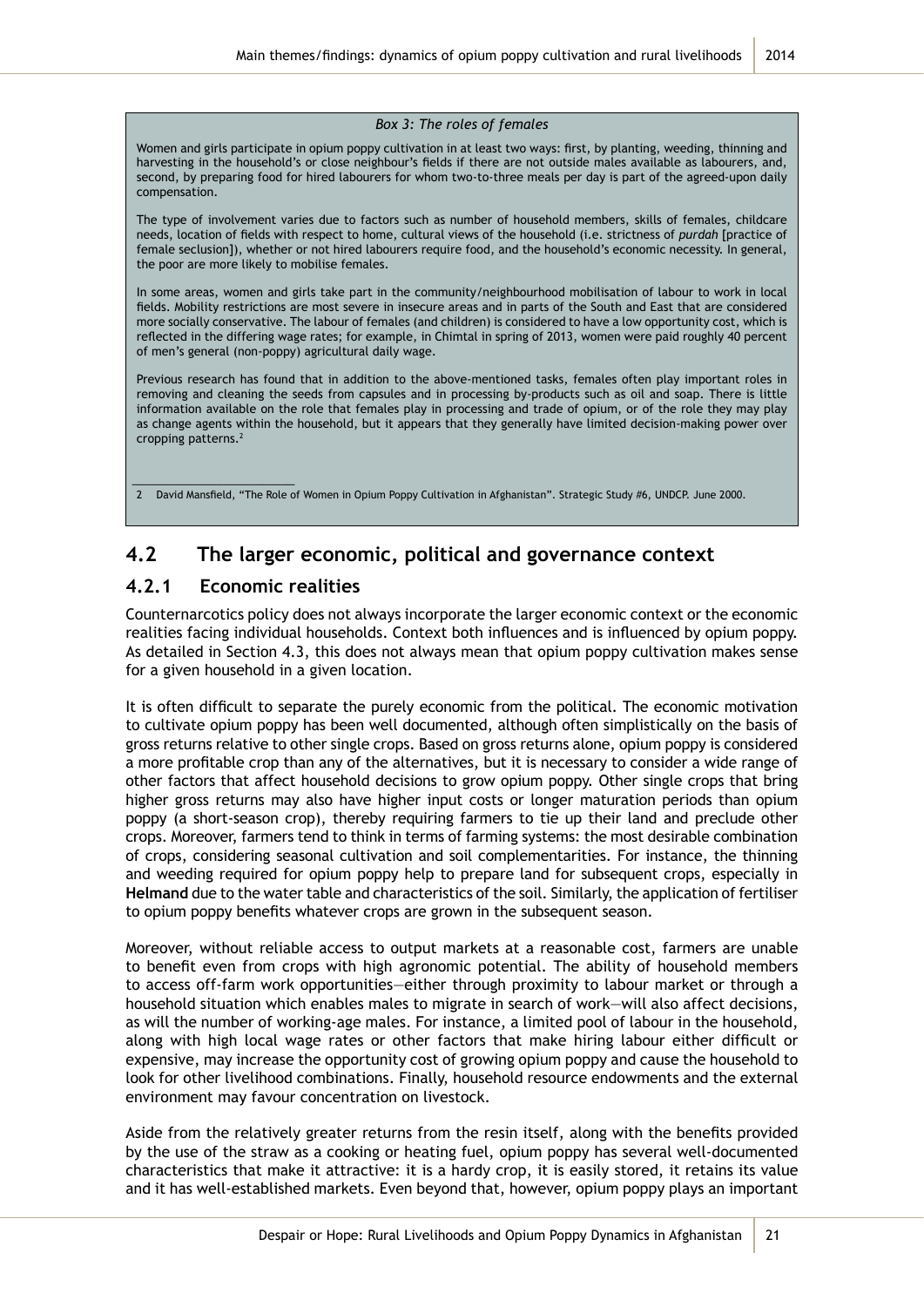role in land tenure and social relations which is often overlooked. As was noted above in the discussion of the Helmand Food Zone and elsewhere, in some cases the ability and willingness to cultivate opium poppy has determined whether land-seeking households could obtain the land itself along with the inputs and credit that are so often critical to poorer households.<sup>31</sup>

For many households, especially in areas without alternative income sources, poppy plays an important role in liquidating debt, generating cash and potentially escaping poverty. For instance, in many areas of **Badakhshan**, opium poppy is just about the only potential cash crop. Most of the surveyed households in Jurm and Khash in 2012-13 explicitly tied the decision to grow opium poppy to the need to liquidate past debt. For many households, debt was incurred for rebuilding houses, acquiring livestock, maintaining household consumption and financing life-events such as weddings and funerals. For other households, it was the result of economic shocks such as sickness or other emergencies, or natural disasters such as floods.

In particular, respondents in **Badakhshan** cited debt incurred during the long, harsh winter of 2011-12, in which an estimated ten and 15 percent of livestock perished in Jurm and Khash, respectively. During that winter, the price of a 50-kilogramme bag of straw used for animal fodder rose from 200-300 to 1,300-1,700 Afs; while in a normal year households would avoid even the lower price by harvesting grass during the fall, in the fall of 2011 an early snow covered the pastures. With average per capita income per day for the 14 households at US\$0.84, that level of price increase was a catastrophe which they could not absorb. The following spring, 10 of 14 households that reported taking loans cited the need to purchase fodder; all of the households that were growing opium poppy and that had incurred debt explicitly mentioned the motivation to liquidate those debts with cash income from opium poppy.<sup>32</sup>

A typical statement from a farmer was, "I am in debt, so poppy is the only way out of that debt."<sup>33</sup> Another farmer who grew opium poppy on two of six sharecropped jeribs and who had taken a 20,000 Afs (US\$364) in-kind loan of household necessities and farming inputs, noted, "There were no opportunities to work off the farm. I didn't grow [opium poppy] last year, so now I am in debt. Otherwise, nothing comes from farming."<sup>34</sup> In at least one instance in Khash, a farmer was growing opium poppy as a sharecropper on land which he had mortgaged; for him, opium poppy provided at least the possibility of not losing his land altogether.

Table 2 shows the gross returns from alternate cropping patterns in fieldwork areas of **Badakhshan** as well as **Nangarhar**. In an area with one short growing season, lower yields and options limited primarily to low-value crops, opium poppy and potato are the only feasible sources of cash income. Even with one-half of a typical holding grown with opium poppy, households will find it difficult to eke out an existence. In both provinces, the situation for those who sharecrop land is even less promising. Similarly, as mentioned above and detailed below, in the **Helmand** *dasht* in 2011-12, many households with small amounts of land that devoted much of their land to opium poppy experienced significant losses from crop failure due to crop disease and a late spring cold snap.<sup>35</sup> This may, ironically, have led to increasing opium poppy production later when these households either increased the percentage of land sown with poppy or leased additional land in order to liquidate those debts. (As noted above, however, the overall incidence of mono-cropping in the *dasht* was lower in 2012-13, in part out of fear of another year of failed crops, at least among those with greater amounts of land.)

<sup>31</sup> Lack of understanding of these relationships recalls some of the agrarian reforms enacted by the government of the People's Democratic Party of Afghanistan, such as abolition of debt and establishment of land ceilings, which did not recognize the extent to which people are bound to each other by long-standing social relations, however unequal and exploitative those relationships might be.

<sup>32</sup> According to the 2007-08 National Risk and Vulnerability Assessment (NRVA), Badakhshan is Afghanistan's most foodinsecure province, with two-thirds of the population (second worst of 34 provinces) experiencing calorie deficiency, and land holdings are below the national average. See World Bank and Islamic Republic of Afghanistan, "Afghanistan: Provincial Briefs" (Kabul, June 2011). Provincial-level indicators for the 2011-12 NRVA have not yet been released, but the northeast region (Badakhshan, Takhar, Baghlan, Kunduz ) is estimated to have the highest levels of food insecurity of Afghanistan's eight regions, and Badakhshan has historically been the most food-insecure province of the four provinces.

<sup>33</sup> Interview with farmer, Khash District, May 2013, cited in Fishstein, "Evolving Terrain."

<sup>34</sup> Interview with farmer, Jurm District, May 2013, ibid.

<sup>35</sup> Although bazaar gossip and conspiracy theories attributed it to chemical spraying or other intervention by the US.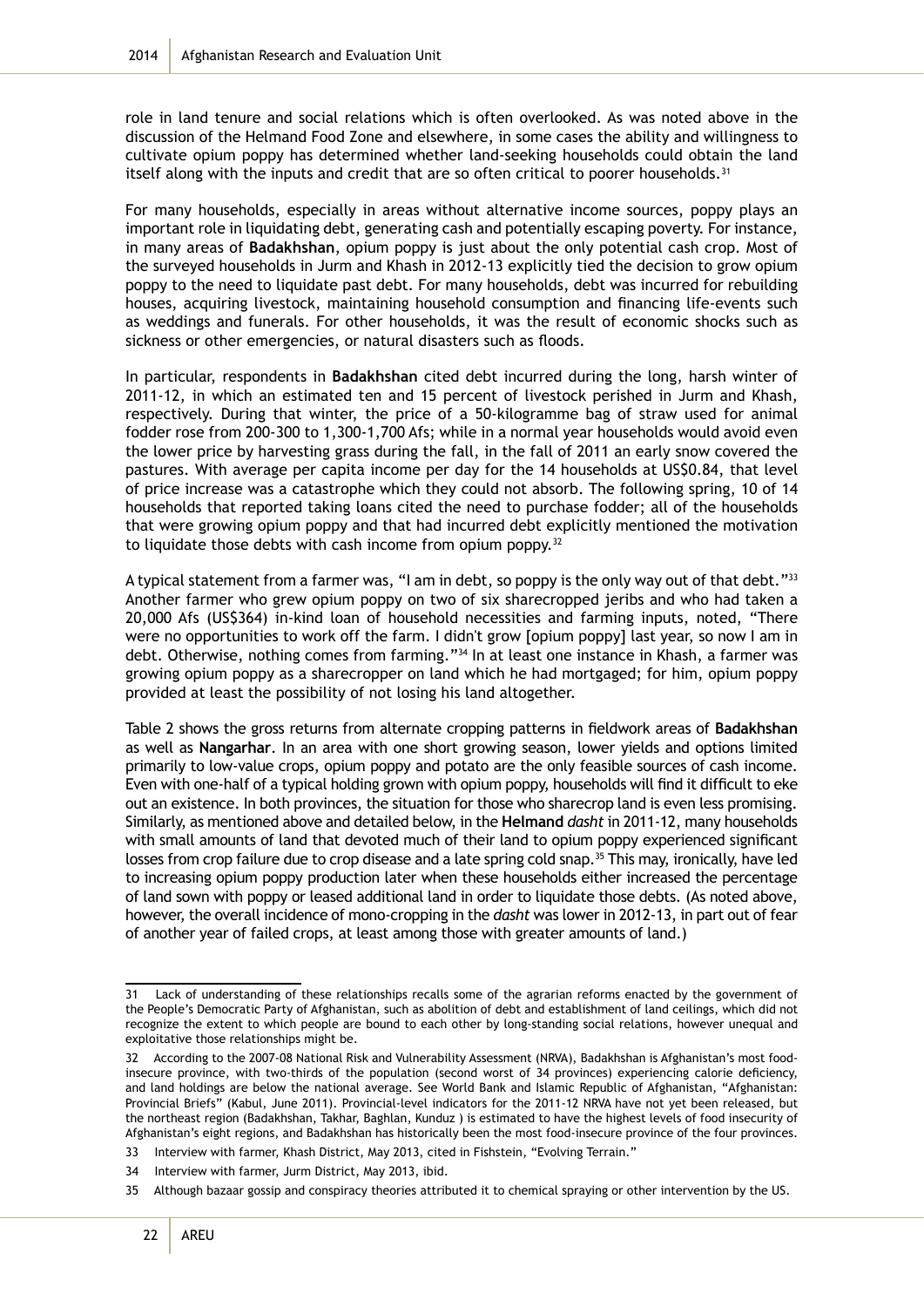| Nangarhar                                                                                                                                                                                             |       |                 |           |       |                  |           |       |                 |           |       |                                                                                                                           |           |
|-------------------------------------------------------------------------------------------------------------------------------------------------------------------------------------------------------|-------|-----------------|-----------|-------|------------------|-----------|-------|-----------------|-----------|-------|---------------------------------------------------------------------------------------------------------------------------|-----------|
|                                                                                                                                                                                                       |       | <b>OPTION A</b> |           |       | <b>OPTION B</b>  |           |       | <b>OPTION C</b> |           |       | <b>OPTION D</b>                                                                                                           |           |
|                                                                                                                                                                                                       | Jerib | Rev, PRS        | Rev, US\$ | Jerib | Rev, PRS         | Rev, US\$ | Jerib | Rev, PRS        | Rev, US\$ | Jerib | Rev, PRS                                                                                                                  | Rev, US\$ |
| Wheat                                                                                                                                                                                                 | 3.2   | 57,600          | 524       | 3.2   | 57,600           | 524       | 1.0   | 18,000          | 164       | 0.0   |                                                                                                                           |           |
| Maize                                                                                                                                                                                                 | 3.2   | 37,440          | 340       | 2.2   | 25,740           | 234       | 2.2   | 25,740          | 234       | 2.2   | 25,740                                                                                                                    | 234       |
| Chars                                                                                                                                                                                                 |       | ï               |           | 1.0   | 169,000          | 1536      | 1.0   | 169,000         | 1,536     | 1.0   | 169,000                                                                                                                   | 1,536     |
| Poppy                                                                                                                                                                                                 |       |                 |           |       | ı,               | ı         | 2.2   | 404,800         | 3,680     | 3.2   | 588,800                                                                                                                   | 5,353     |
|                                                                                                                                                                                                       |       |                 |           |       |                  |           |       |                 |           |       |                                                                                                                           |           |
| Total: owns land                                                                                                                                                                                      | 6.4   | 95,040          | 864       | 6.4   | 252,340          | 2294      | 6.4   | 617,540         | 5,614     | 6.4   | 783,540                                                                                                                   | 7,123     |
| Per capita/day, owns land                                                                                                                                                                             |       | 26              | 0.23      |       | 68               | 0.62      |       | 166             | 1.51      |       | 210                                                                                                                       | 1.91      |
|                                                                                                                                                                                                       |       |                 |           |       |                  |           |       |                 |           |       |                                                                                                                           |           |
| Total: sharecrops land                                                                                                                                                                                |       | 47,520          | 432       |       | 126,170          | 1147      |       | 308,770         | 2807      |       | 391,770                                                                                                                   | 3,562     |
| Per capita/day, sharecrops land                                                                                                                                                                       |       | $\frac{1}{2}$   | 0.12      |       | 34               | 0.31      |       | 83              | 0.75      |       | 105                                                                                                                       | 0.96      |
| Badakhshan                                                                                                                                                                                            |       |                 |           |       |                  |           |       |                 |           |       |                                                                                                                           |           |
|                                                                                                                                                                                                       |       | <b>DPTION A</b> |           |       | <b>B NOITION</b> |           |       | <b>OPTION C</b> |           |       | <b>OPTION D</b>                                                                                                           |           |
| Crop                                                                                                                                                                                                  | Jerib | Rev, AFS        | Rev, US\$ | Jerib | Rev, AFS         | Rev, US\$ | Jerib | Rev, AFS        | Rev, US\$ | Jerib | Rev, AFS                                                                                                                  | Rev, US\$ |
| Wheat                                                                                                                                                                                                 | 4.6   | 28,489          | 518       | 4.6   | 28,489           | 518       | 3.6   | 22,296          | 405       | 2.6   | 16,102                                                                                                                    | 293       |
| Potato                                                                                                                                                                                                | 1.0   | 37,240          | 677       | 1.0   | 37,240           | 677       | 1.0   | 37,240          | 677       | 1.0   | 37,240                                                                                                                    | 677       |
| Shaftal                                                                                                                                                                                               | ×,    | ×,              |           | 1.6   | 6,200            | 113       | 1.6   | 6,200           | 113       | 1.6   | 6,200                                                                                                                     | 113       |
| Poppy                                                                                                                                                                                                 |       |                 |           |       |                  |           | 1.0   | 34,629          | 630       | 2.0   | 69,259                                                                                                                    | 1,259     |
|                                                                                                                                                                                                       |       |                 |           |       |                  |           |       |                 |           |       |                                                                                                                           |           |
| Total: owns land                                                                                                                                                                                      | 5.6   | 65,729          | 1,195     | 7.2   | 71,929           | 1,308     | 7.2   | 100,365         | 1,825     | 7.2   | 128,801                                                                                                                   | 2,342     |
| Per capita/day, owns land                                                                                                                                                                             |       | 20              | 0.36      |       | 22               | 0.40      |       | $\overline{31}$ | 0.56      |       | 39                                                                                                                        | 0.71      |
|                                                                                                                                                                                                       |       |                 |           |       |                  |           |       |                 |           |       |                                                                                                                           |           |
| Total: sharecrops land                                                                                                                                                                                |       | 32,864          | 598       |       | 35,964           | 654       |       | 50,182          | 912       |       | 64,401                                                                                                                    | 1171      |
| Per capita/day, sharecrops land                                                                                                                                                                       |       | $\overline{0}$  | 0.18      |       | $\overline{1}$   | 0.20      |       | $\overline{1}$  | 0.28      |       | 20                                                                                                                        | 0.36      |
| of grades. Source: Adapted from Mansfield, "From Bad they Made it Worse" (Nangarhar) and May 2013 fieldwork data (Badakhshan).<br>Notes and assumptions: Household size: Nangarhar 10.2, Badakhshan 9 |       |                 |           |       |                  |           |       |                 |           |       | . Sharecropping percentage: 50 percent. Exchange rate per USS: PRS 110, Afs 55. Crop prices from 2011-12. Hashish average |           |

Table 2: Gross returns to alternate cropping patterns, Nangarhar and Badakhshan *Table 2: Gross returns to alternate cropping patterns, Nangarhar and Badakhshan*

2014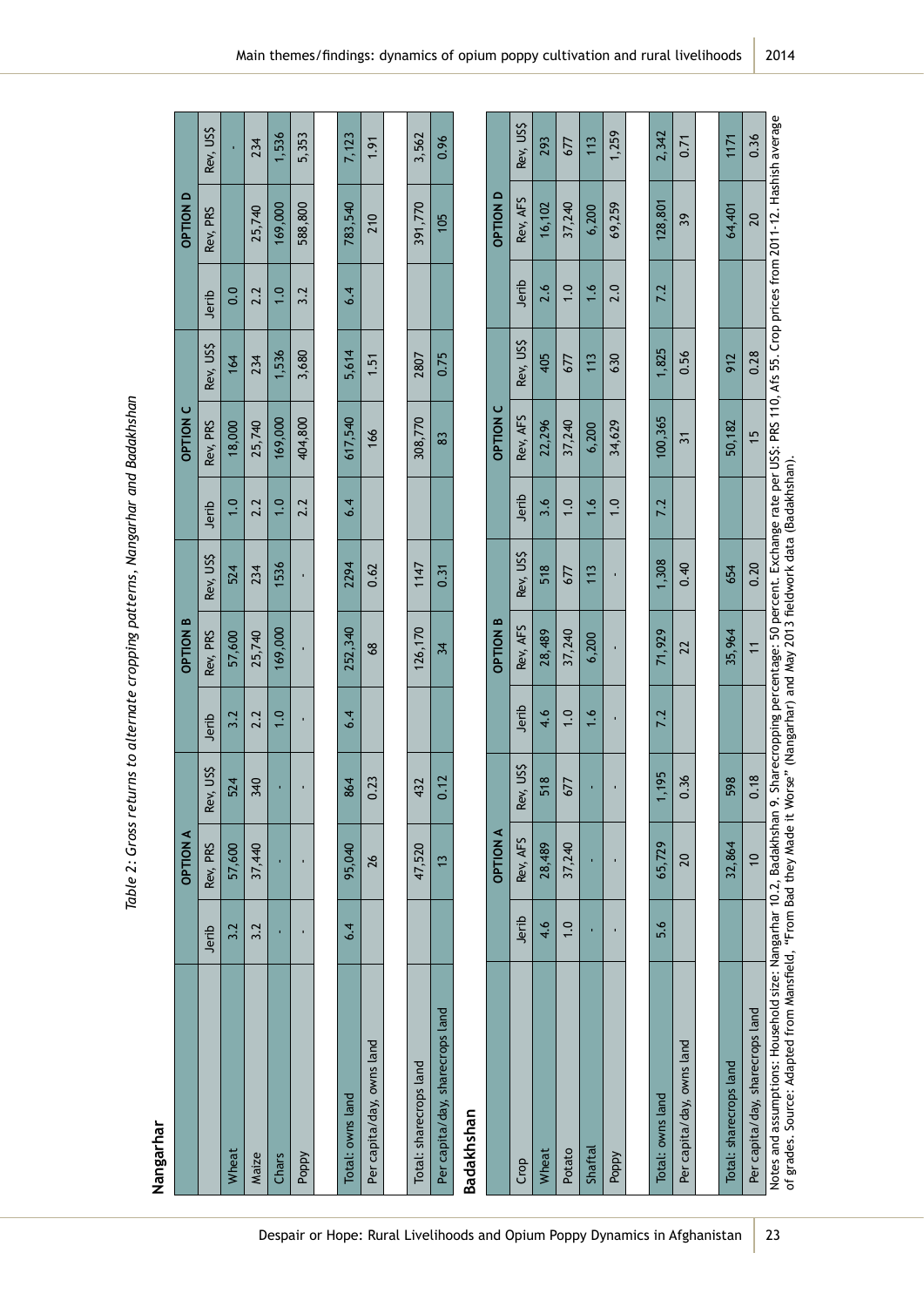#### **4.2.2 Local multipliers: the effect of opium poppy**

While estimates are that only ten percent of Afghanistan's population is directly involved in opium poppy cultivation, this obviously varies from area to area. In addition, while the farm gate value of opium in Afghanistan in 2012-13 was estimated to be US\$700 million, equivalent to three percent of gross domestic product (GDP), the overall gross value of the opium economy is estimated to be US\$3.1 billion, or 15 percent of GDP.<sup>36</sup>

Even this figure does not capture the full multiplier effect on the larger economy, including the goods and services purchased with the income generated through opium-related activity. $37$  (For example, opium poppy has been assumed to have played a major role in capital accumulation in Mazar and Jalalabad, although this is mainly anecdotal and *gap sar-e chowk* [bazaar gossip].) Nor does the figure capture the disparate impact of the opium economy on specific areas where opium poppy is a major activity. During times of high cultivation, opium poppy provides an important multiplier for the local economy. The converse is true, however, during times of reduction, as discussed below. At a local level, all four provinces provided illustrations of the important multiplier that opium poppy provides and, in some cases, the larger economic consequences of removing it from the economy.

Respondents in **Nangarhar** still refer to the "poppy years" before 2007-08 when the overall economy was booming largely due to the income generated by the cultivation and trade of opium. In addition to increased demand for well-paying agricultural labour, second-order benefits included increased demand for a range of goods and services from motorcycles to vehicle washing to restaurant food.

The province-wide opium poppy cultivation ban starting with the 2007-08 planting season was associated with a downturn in the local economy, especially in the less-accessible and relatively poorly endowed southern districts where households were less able to respond by diversifying into new crops for the market and other economic activities. The better-endowed areas in proximity to Jalalabad seem to have been cushioned in part by the large infusion of US military and civilian spending, but also by the more general economic growth taking place. This was unlike 2004-05, when the negative economic effects of the previous ban were more widely felt, even in Jalalabad.<sup>38</sup> Also, the downturn in the Pakistani economy and the contraction of opportunities there ironically led to increased economic activity in **Nangarhar**. The variation in economic effects from area to area is discussed further in Section 4.3.

However, with the breakdown in the ban, described in previous sections, and the alignment of excellent agro-economic conditions for opium poppy with high prices, **Nangarhar** was a veritable "Poppy Paradise" in 2012-13. In some areas, positive indicators reported by households in the spring of 2013 included increased disposable income, improvements in the quality and quantity of food consumed, ability to see a private doctor or travel to Pakistan for medical care, greater availability of credit (including advance payments on the opium poppy crop known as *salaam* or *peshaki*39) and investments in agricultural infrastructure (e.g. tubewells), livestock, solar panels, transport and private education. Even barbers in Khogiani reported an increase in the amount of money they earned at weddings, a positive effect which was explicitly attributed to the return of opium poppy cultivation.40

<sup>36</sup> UNODC/MCN, 2013. This is considerably reduced from the 61 percent estimated for 2004, which reflects the development of other sectors in the intervening years.

<sup>37</sup> Christopher Ward et al, 2008. In 2004, the multiplier from the opium economy was estimated to be over two. See Byrd and Ward, 2004.

<sup>38</sup> David Mansfield, "Pariah or Poverty? The opium ban in the province of Nangarhar in the 2004/05 growing season and its impact on rural livelihood strategies". Project for Alternative Livelihoods in Eastern Afghanistan, GTZ (GIZ). Jalalabad, June 2005.

<sup>39</sup> Under these mechanisms, farmers take loans against their anticipated harvest, with the value of the output denominated by the current opium price.

<sup>40</sup> Barbers have traditionally played multi-faceted roles in Afghan daily life and in social events, including as musicians, undertakers, cook, dentists, and providers of circumcisions and primitive health services. Prior to weddings, the groom and his party will typically come in for primping. In times of economic duress, weddings may be put off or scaled down; when people have more income, not surprisingly they feel more generous.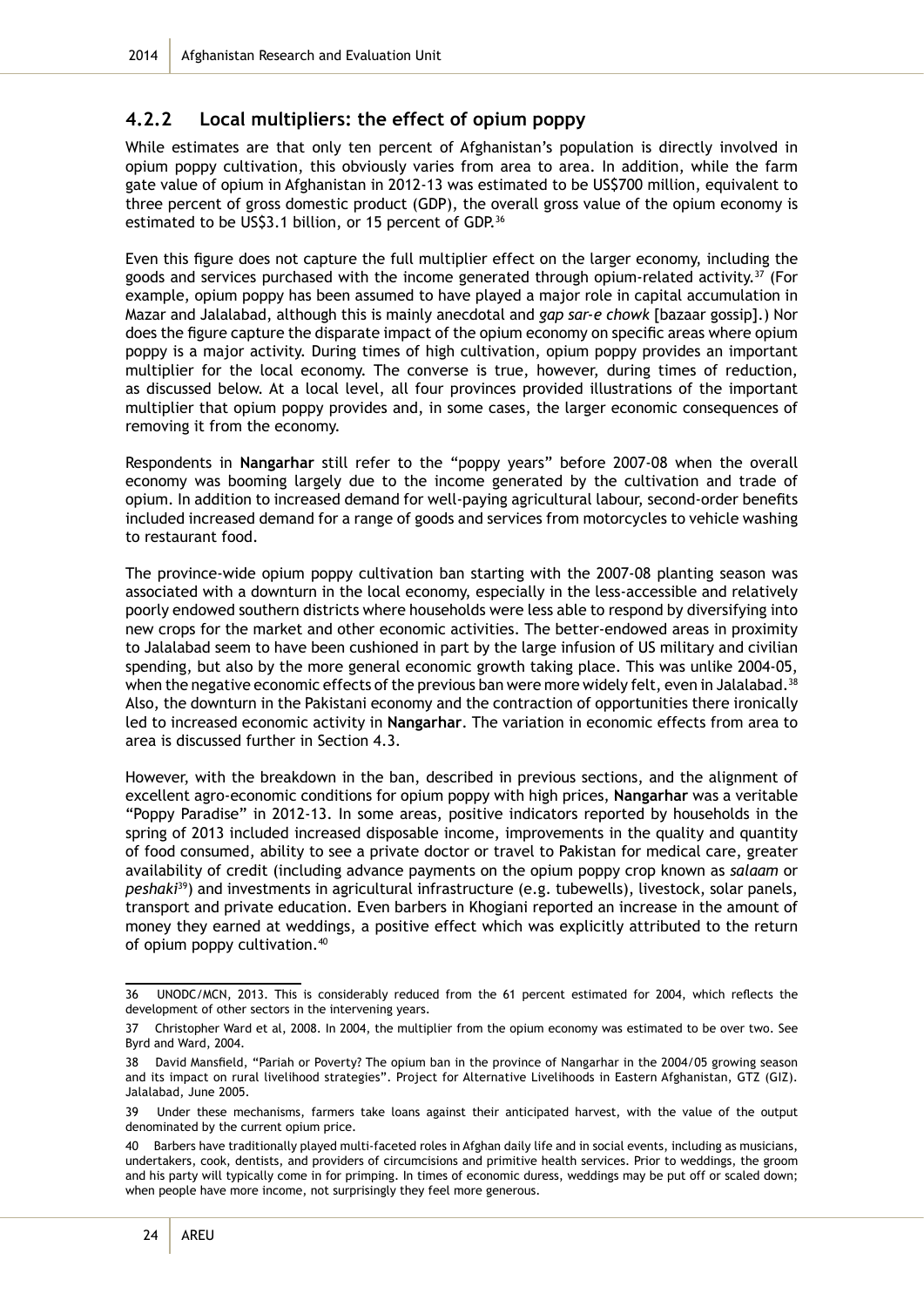Respondents also reported an increase in the availability of daily wage labour, due to the labourintensive nature of opium poppy (weeding, lancing). During the 2012-13 growing season, weeding was reported to be paying US\$5.10 per day during the late winter, and harvesting to be paying US\$8.16 per day, plus three meals valued at US\$2.55. These amounts were expected to rise as other districts began the harvest and started to compete for labour.<sup>41</sup> (As a comparison, World Food Programme/Vulnerability Analysis and Mapping [WFP/VAM] reported that daily wage rates for unskilled labour in Jalalabad during the same period ranged between US\$4.55 and US\$4.73. Even in **Balkh**, in spring of 2013, the reported daily wage for harvesting opium poppy (Afs 400-500 plus food) was higher than the general agricultural wage (Afs 300, not including food) due to the greater difficulty of harvesting and the higher profitability of the crop.

In **Badakhshan**, even those who had no direct connection to opium poppy commented on the negative, deflationary effects of there being less cultivation than during the peak years. According to a District Council member, "Five years ago there was the opium business; it was being grown, traded. Even children were involved. Everyone was self-sufficient, people were busy. But since the government and the international community were against this, we gave them promises and did not get much in return."<sup>42</sup> Similarly, according to a butcher in Jurm, "Right now, my [work] is not doing so well. In the past, in the time of opium, I was killing five to six animals per day, as everyone was eating more meat. They were even giving [meat] to the workers. Labourers are not coming to buy meat because they don't have money. Opium was *kar khana* [factory] for the poor and for everyone."<sup>43</sup>

The effect outside of the immediate area was noted by casual labourers in Faizabad in 2012, who said that people were suffering from a combination of the long, harsh winter and the reduction in opium poppy. According to one labourer, "The economic situation of the people is worse. Buildings have been half finished; people don't have the capital to finish. Before, when they were growing poppy, people were coming to Faizabad and buying land and were building markets and apartments. Now that poppy has been banned and people don't have money, this work has been left unfinished."<sup>44</sup>

The manager of a hotel/restaurant in Jurm noted:

*After the harvest of wheat and opium poppy, for eight to nine months my sales are good, and every night I have guests. In those days, sales go up to 10 to15,000 Afs. At that time, those who come from far away areas to sell their goods, they usually stay over at night. I do more business, which of course gives me better income. I am hopeful that opium poppy this year will be good and after harvest people will come into the bazar to do shopping. Aside from people who come to do their purchasing, the young people hang around and show off. They have money from selling their opium, and want to show off.*<sup>45</sup>

**Helmand** provided more evidence of both the positive and negative multiplier effects at times of expansion and suppression respectively. On the positive side, fieldwork conducted during the 2011- 12 growing season found that the expansion of agriculture (and intensive opium poppy cultivation) into the *dasht* area north of the Boghra Canal had had a multiplier effect on other areas.<sup>46</sup> Intensive opium poppy cultivation in the *dasht* created labour opportunities even for those who were living in the Canal command area who were said to be going to the *dasht* for the opium poppy harvest; during the harvest season, daily wage labour rates in the urban areas of Lashkar Gah and Girishk doubled as a result of labour demand. Shopkeepers reported that the well-drilling industry had injected new income into the area, and additional markets had arisen for agricultural productivity enhancements such as herbicides, generators and even solar power—all as a consequence of opium poppy expansion in the *dasht*. New technology also brought new technical knowledge and skills, as the diffusion of agricultural technology through extension programmes had in the same areas before the war.

<sup>41</sup> In Nangarhar, wage rates were originally reported in Pakistani Rupees and were converted to US Dollars at the exchange rate current at the time. The Rupee has lost value steadily against the Dollar until it bottomed out at 108 in late November 2013, after which it began to regain value. http://www.oanda.com/currency/historical-rates/.

<sup>42</sup> Interview with District Council members, Jurm, 2011, cited in Pain, "Opium Poppy Strikes Back."

<sup>43</sup> Interview with butcher, Jurm District, May 2012, cited in Fishstein, "Little Bit Poppy-free."

<sup>44</sup> Interview with casual labourer, Faizabad, May 2012, cited in Fishstein, "Little Bit Poppy-free."

<sup>45</sup> Interview with hotel/restaurant manager, Jurm District, May 2013, cited in Fishstein, "Evolving Terrain."

<sup>46</sup> Mansfield, "All Bets are Off."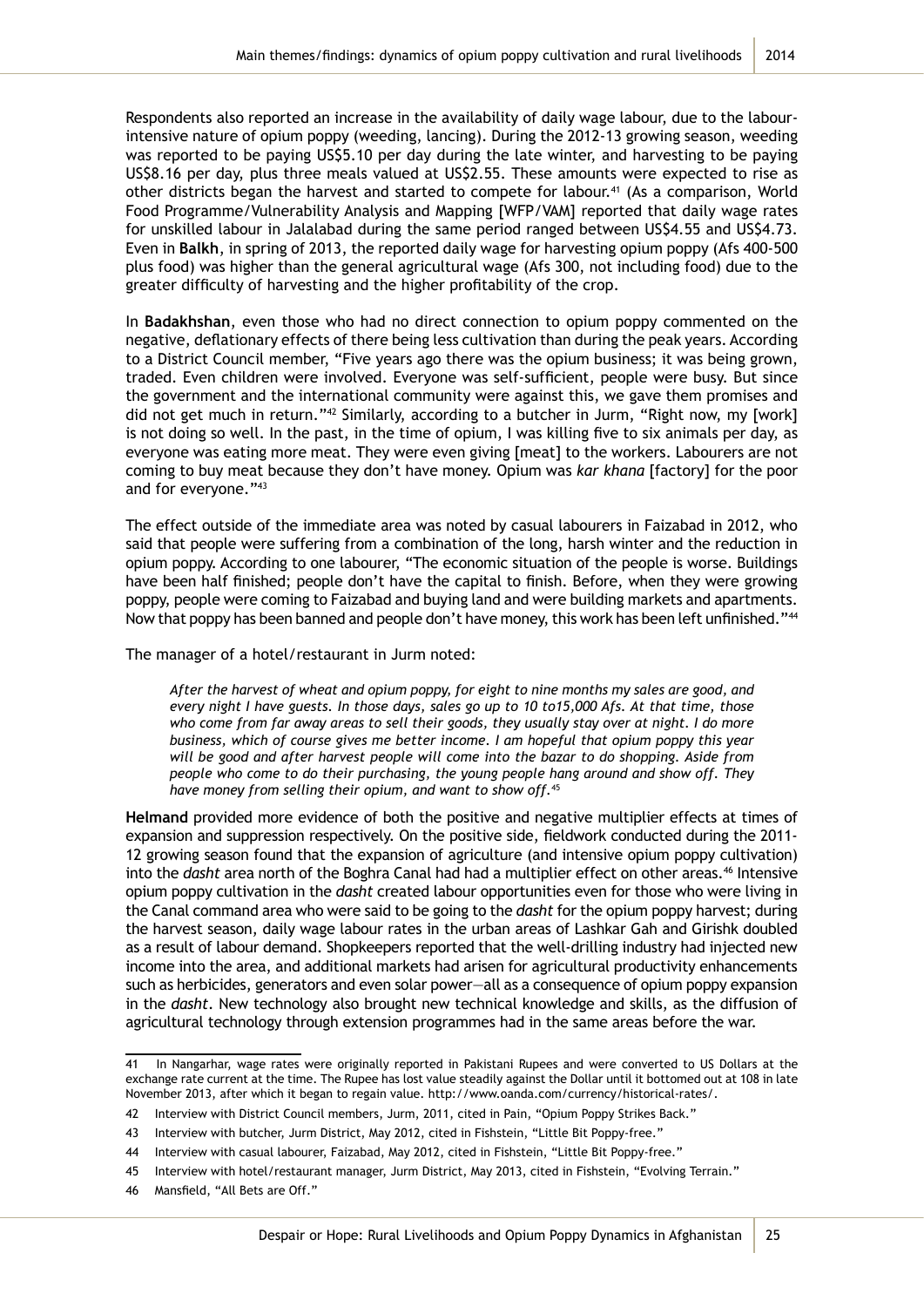The number of market days increased, and traders in Lashkar Gah and Girishk reported increased demand coming from the growing urban population as well as from rising commerce in the *dasht*. While some of these gains are simply a function of an expanded population, the demand for meat and other luxury goods suggests rising incomes; more important, as described above, these demands show that the newly settled households in the *dasht* could not live there without the returns from opium poppy cultivation. This perception was supported by reports from shopkeepers who claimed that the main customers for meat and vegetables were opium poppy farmers. Labourers in **Helmand** also reported more work opportunities in 2012 than the previous year, which attracted workers from Kunduz, Kunar and elsewhere in Afghanistan.

On the negative side, after the sharp reduction in opium poppy yields in the *dasht* in 2011-12 and 2012-13, households reported a fall in the quantity and quality of food consumed, increased distress sales of livestock and the need to incur loans.<sup>47</sup> With households struggling just to recoup the cost of production, there were fewer reports of purchases of capital items such as motorbikes, cars or trucks, which in turn represented lost income for traders and workers providing those goods and other tangential services. Moreover, just as the opium poppy boom in the *dasht* had benefited those living in the Canal command area, the fall in opium poppy yields in 2011-12 and 2012-13 damaged the economies of households in the area. These reverses were due either to loss of income previously received from relatives growing opium poppy in the *dasht* or to the reduced demand for labour and the consequent fall in wage rates by roughly one-third compared with the same time the previous year.

Looking at the simple arithmetic, if each hectare of opium poppy generates 200 labour-days for harvest alone, and 80 percent of 40,000 hectares of cultivated land in the *dasht* is sown with opium poppy, this would result in 6.4 million days of work; without a countervailing source of labour demand, even a small decline in that figure would have serious effects on the welfare of those who rely on labour for their livelihoods. The fall in income due to poor yields and the ongoing ban south of the canal affected the economy more broadly by reducing demand for consumer items such as motorcycles and vehicles. For some farmers the situation was so dire that they had absconded during the night to avoid paying wages owed to itinerant labourers or debts owed to shopkeepers for agricultural inputs. Diesel sellers experienced losses due to non-payment of fuel bills; as a consequence, in 2012-13 many were conducting business on a cash-only basis.

Within the Canal command area, suppression of cultivation from the 2007-08 season did not reverberate as widely in the wider economy due to three factors. First, suppression was not generalized, but rather targeted certain groups. Second, restrictions on cultivation were enforced over a period of time rather than suddenly at one moment. Finally, similar to areas of **Nangarhar**, the international community infused massive amounts of spending in the area, including development assistance and payments to the Afghan Local Police (ALP).

#### **4.2.3 The political and governance context**

It has been widely observed that opium poppy is grown in areas where the state has limited reach—usually areas that are contested and are therefore insecure—or where its representatives are weak and/or unmotivated. Even within one province, the political context will vary greatly, in part as a function of strength and quality of relations with Kabul. In **Balkh**, **Nangarhar** and **Helmand,** it is primarily in the insecure areas that cultivation has been more extensive and has endured or re-appeared after the initial implementation of a ban. Yet Governor Atta has largely maintained the ban in **Balkh**, while the governors of **Helmand** and **Nangarhar** have not. (The maintenance and erosion of the provincial bans is discussed in Section 4.4.) **Badakhshan** falls easily into the "unmotivated" category. With a relatively limited threat from insurgents, the main threat to local security would come from an attempt by the central or provincial authorities to restrict cultivation or eradicate the standing crop.

**Helmand** provides an unfortunate example of a situation in which the political and governance context has produced an environment conducive to both insecurity and opium poppy cultivation. The province's tribal geography and politics are complex, due in part to government land

<sup>47</sup> Mansfield, "From Bad They Made it Worse."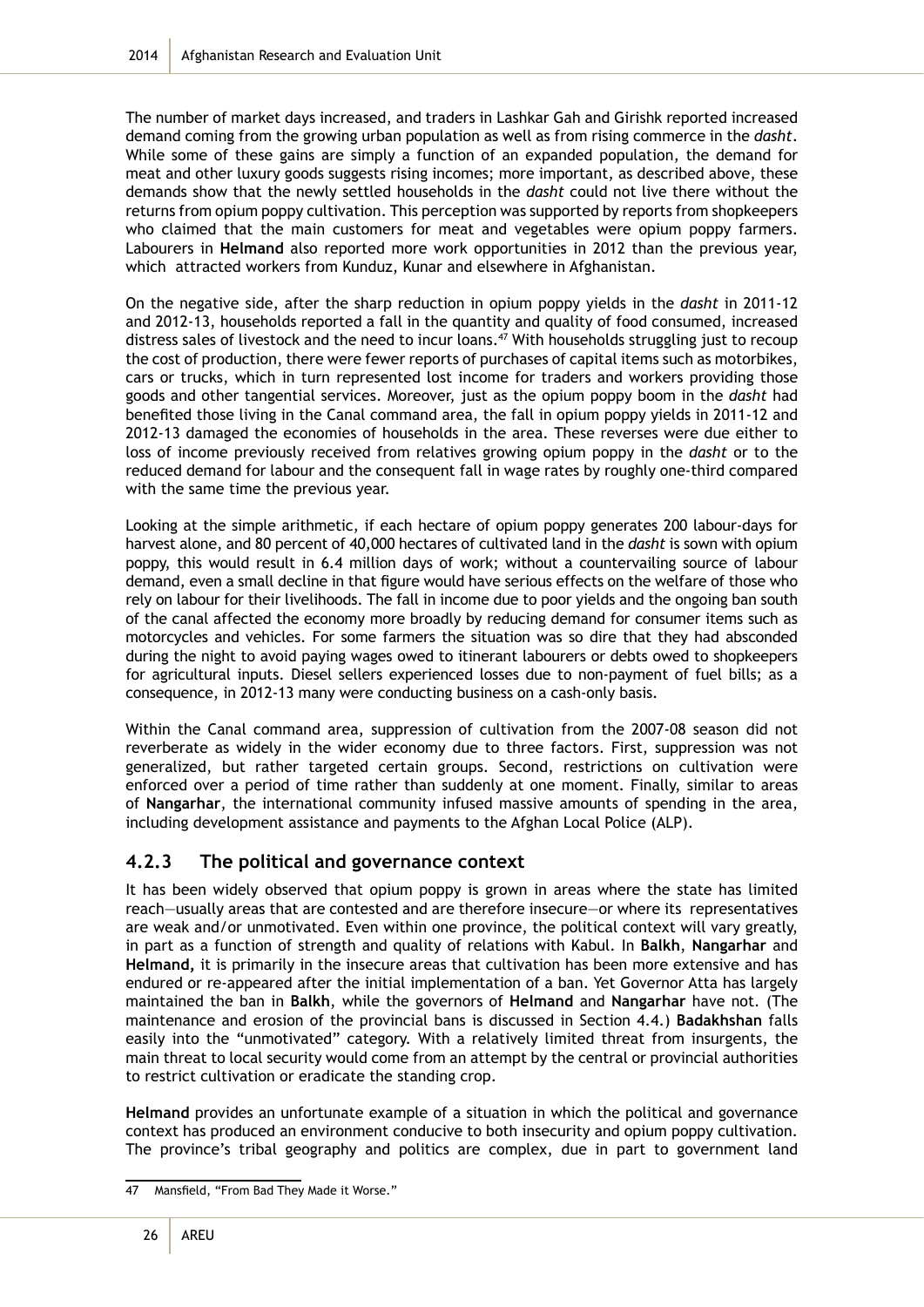settlement policies going back to the 1950s, which were intended to weaken some indigenous tribal groups and transplant others. The dislocations and movements during the *jihad* period and afterwards have only made these tribal groups even more fragmented. Those groups that found themselves in a favoured position in the post-2001 "carve-up" used the state's financial resources and institutional levers, the force of the IM and aid resources gained through contracting with the PRT to their own further advantage: settling scores, consolidating their own positions and marginalizing rivals.<sup>48</sup> This naturally included the facilitation of drug production and trafficking networks that could operate under the noses of the police, the IM and other authorities.

Land has also been a major source of income and patronage in **Helmand,** as it has been elsewhere in Afghanistan. *Jihadis* and other powerholders have ridden roughshod over just about every law, procedure and custom in order to execute land grabs in the cities and rural areas, including the Helmand *dasht*.49 The sense of unfairness, impunity for the dominant groups, and in some cases physical threats as well as humiliation, provided an entry point for the Taliban, who have helped to maintain an environment conducive to opium poppy in the areas in which they exert influence. In **Helmand** and other areas, this has been reinforced by the role that the ALP have played, as described in Box 4.

<sup>48</sup> Stuart Gordon, "Winning Hearts and Minds? Examining the Relationship between Aid and Security in Afghanistan's Helmand Province" (Medford, MA: Tufts University Feinstein International Center, 2011).

<sup>49</sup> Following a multi-faceted directive from President Karzai in July 2012 addressing government corruption and inefficiency, a parliamentary commission reported that more than 500,000 ha of land valued at \$US 7b had been illegally taken since 2001, primarily in the four provinces of Kabul, Balkh, Helmand and Herat. See "On Landgrabs, Afghans Say Name Names, But Make Them The Right Ones," RFE/RL, 23 October 2013, http://www.rferl.org/content/afghan-landgrabs/25146040.html.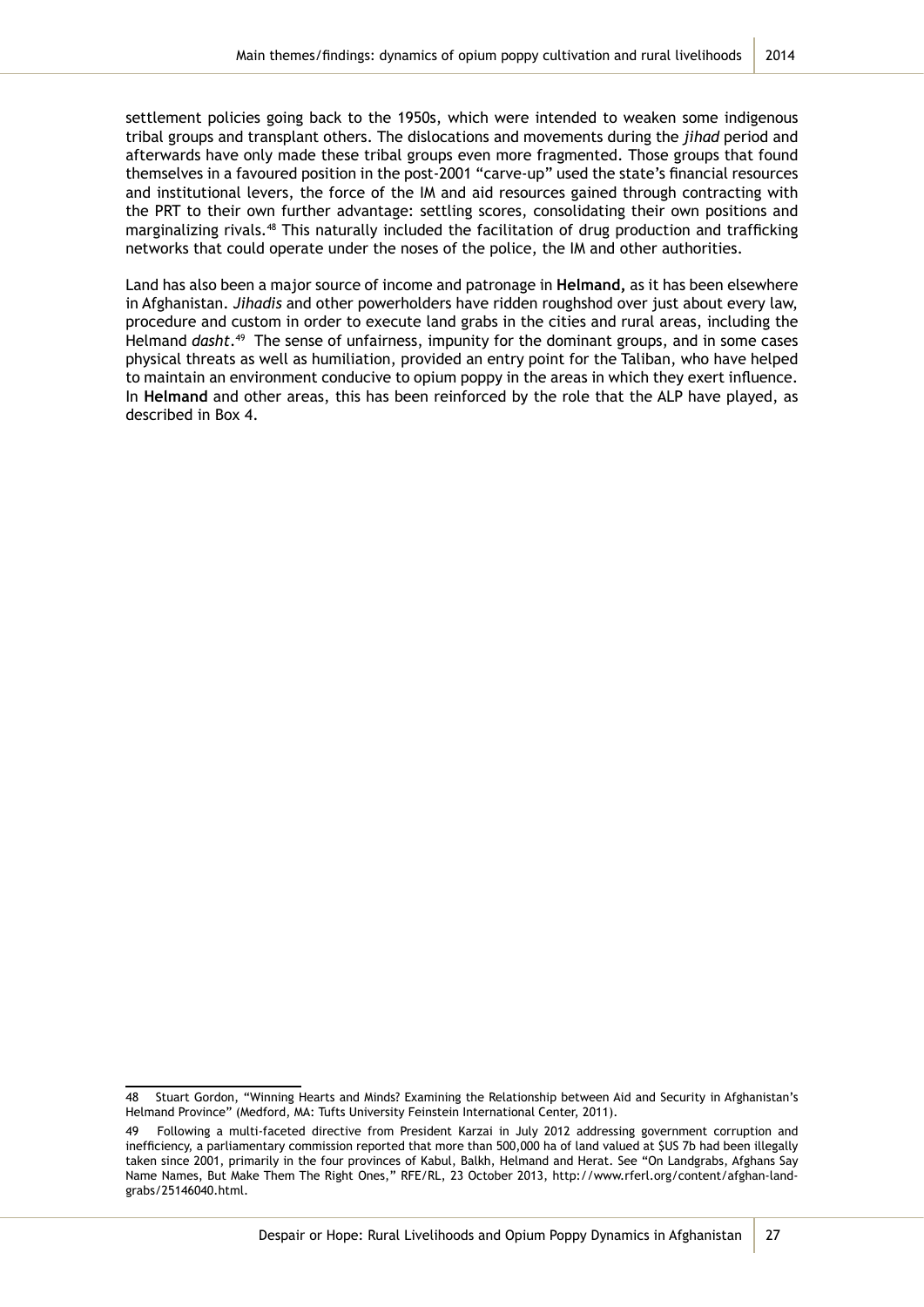#### *Box 4: The Afghan Local Police and counternarcotics*

In many areas, the ALP have become important factors in the evolving political context, including the dynamics of the opium poppy bans. Composed of a range of sometimes uncoordinated, often-competing actors (some with intense historical rivalries) who represent patronage interests, the ALP have played ambiguous roles wherever they have been used in counternarcotics-related activities.

In **Helmand**, in the early years of the ban, the ALP were associated with cultivation as well as predation. They were described as shaking down farmers, in some cases claiming the Taliban's "tax" on opium poppy or even looting assets from the population. In 2011-12, there were also accusations that the ALP had demanded money for the release of itinerant labourers who had come from other provinces for the opium poppy harvest and had been "arrested" by the ALP. In one area north of the Boghra Canal, they had confiscated a large number of generators during an eradication campaign and then sold them back to the local population. In Chimtal in **Balkh**, there were reports that some were associated with cultivation or at least with benefiting from cultivation or eradication; although said to be Atta's people and therefore accountable to the provincial power structure, they were also considered to have "one eye to the government and one eye to the people."

In both **Helmand** and **Balkh**, as elsewhere in Afghanistan, ALP commanders have taken advantage of their power to further their personal agendas, including punitive settling of scores with rivals. The close association of the ALP with their patrons reinforces the fact that, despite their uniforms and official status, they are ultimately in the service of local strongmen rather than the state. This is partly due to historical relationships, but it also demonstrates the fact that in a state with weak institutions and a reliance on personal relationships, communities often look to individual strongmen or leaders to provide services or bring other benefits to the community. While in certain cases and at certain times their agendas have aligned with the government and the international military, the alignment is not considered durable.<sup>3</sup> The results of ALP involvement in counternarcotics have been even more unpredictable or inflammatory where the ALP members belong to groups that are from outside the area, especially in **Helmand**, where they were composed largely of settlers to the province (*naqlin*)<sup>4</sup>, who were resented not just as outsiders but also because they were of low social status.

While in many instances eradication (and counternarcotics more generally) has become a tool for the extraction of private gain, in some areas opium poppy has also become an instrument for the ALP to maintain patronage relationships. In **Helmand**, for example, a number of ALP commanders took a proactive and aggressive role in discouraging cultivation in 2012-13 in order to show their anti-Taliban *bona fides* and curry favour with their higherups, and thereby protect the income, patronage and status that came from their enrolment in the ALP. Although this proactive approach—perhaps due to better oversight—represented an improvement over previous years, for farmers it had the downside that the ALP were less susceptible to bribes. In other cases, however, ALP commanders were said to be cultivating poppy themselves, or else encouraging cultivation, mainly to offer "protection" or to prey on farmers, which amounts to the same thing. In fact, with such an array of uncoordinated and entrepreneurial actors as were operating in **Helmand**, even ALP commanders could not ensure that provincial or other stronger forces would not eradicate the crop. This uncertainty has only further fragmented an already chaotic environment. Faced with an unknown but potentially endless set of demands for payments, farmers have even taken such extreme measures as destroying their own crop.<sup>5</sup>

The questionable loyalties and behaviour have been a concern since the use of non-regular forces began to be strengthened around 2008, with the ALP being officially approved by the government in 2010. Reports in recent years have validated these concerns. See "Just Don't Call It a Militia": Impunity, Militias, and the 'Afghan Local Police'," Human Rights Watch. September 2011, or Peterson, Scott. "Afghanistan: The challenge of 'good' vs 'bad' militias," January 11, 2013. http://www.csmonitor.com/World/Asia-South-Central/2013/0111/Afghanistan-The-challenge-of-good-vs-bad-militias The potential fragmentation of the ALP/militias and other irregular forces has been one of the nightmare scenarios envisaged by Afghans who recall the 1990s.

4 This somewhat derogatory term for the settlers is derived from the Dari word for "transfer." Those who had been transferred by the state in the 1960s and '70s do not have the same status as those who had lived on the Helmand earth for generations. 5 David Mansfield, "Briefing Paper 6: 'Central Helmand in the 2012/13 Planting Season'," March 2013.

In **Balkh**, the opium poppy growing areas have been located in the Pashtun-majority areas west of Mazar where historically Pashtuns have had access to opium markets through traders who came up from the South. Since 2001 there has also been a sense of ethnic-based grievance within those communities based on perceived discrimination at the hands of the provincial administration. Although Governor Atta has incorporated Pashtuns into the administration (e.g. provincial police chief, provincial line ministry heads, district governors and police chiefs<sup>50</sup>) and has married the daughter of a Pashtun notable, in some Pashtun areas there is a lingering sense of being an island which allows these pockets of insecurity to endure. This dynamic has roots in the late 1800s when Pashtuns were forcibly settled in the North and given the better-watered and richer agricultural

\_\_\_\_\_\_\_\_\_\_\_\_\_\_\_\_\_\_\_\_\_\_\_\_\_

<sup>50</sup> Although technically these appointments are made by Kabul, governors often play a major role in proposing and vetting candidates, especially in the case of strong governors. Some of these appointments are due to relationships with supportive Pashtun *jihadi* commanders whom Atta protected immediately after the fall of the Taliban. See Mukhopadhyay, "Warlords, Strongman Governors."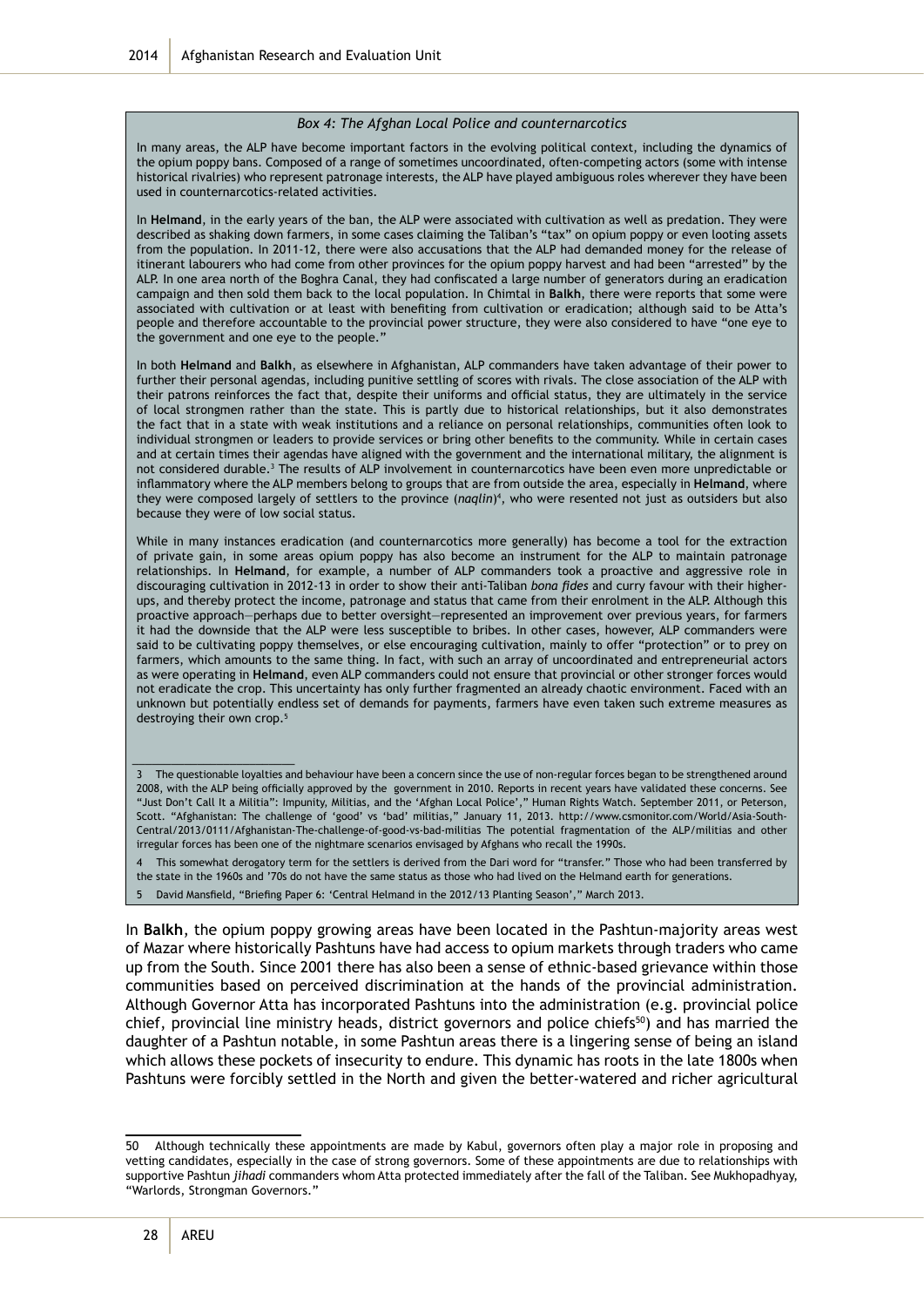land,51 as well as more recently during the *jihad*, *mujihadin* and Taliban eras and their aftermath. Changes in control of Mazar have often been accompanied by atrocities committed largely along ethnic lines.

The sense of grievance was given voice by respondents in Char Bolak and Chimtal who attributed the forcible suppression and eradication of opium poppy in those areas to discrimination. Outside of those areas, Governor Atta's decision to enforce the prohibition on cultivation is typically attributed to his interest in becoming a national political figure, although it may also be due to his desire to keep potential opium poppy-related resource flows from helping his local political rivals.52 As in **Helmand**, the maintenance of the ban has relied on the ALP. While no one is under any illusions about the quality of overall governance in **Balkh**, or the extent to which officials have personally benefited from the post-2004 administration, Atta has remained more popular than most other governors. The fact that Mazar has thrived and remained relatively secure is generally attributed to Atta.

**Nangarhar** provides another unfortunate example of the interplay between the political environment and the opium economy.<sup>53</sup> The opium poppy ban was implemented starting in 2007-08, through a series of bargains that Governor Shirzai made with a group of rural elites who agreed to ban cultivation in their areas with implementation delegated to *woleswals* and police commanders through reliance on their tribal networks. The breakdown of the ban started in 2010-11 as the result of a confluence of factors: ongoing economic strains and resentment caused by eradication and three consecutive years of suppression, and the political weakening of the ban's prime mover, Governor Shirzai. Together these factors provided an opportunity for Shirzai's provincial rivals, who had been somewhat sidelined after he was appointed governor in 2004.<sup>54</sup>

The breakdown and the concurrent slide in security, which continued into 2013, resulted in part from over-reach in enforcing the ban, but also from an unravelling political situation in which the governor created numerous enemies and competitors through apparently unrelated issues: a land dispute (see Box 5) and the association with an IM which had made itself unpopular by its heavyhanded practices which had resulted in civilian casualties.<sup>55</sup>

<sup>51</sup> Thomas Barfield, "Afghanistan A Cultural and Political History Princeton" (Princeton University Press, 2010).

<sup>52</sup> For this last point, see Mansfield, "Our Friends in the North."

<sup>53</sup> David Mansfield, et al, "Managing Concurrent and Repeated Risks."

<sup>54</sup> Rivals include the well-connected Arsala family. Aside from the usual competition for power and financial resources, there were rumours that cited specific causes of the contest as disputes over the division of "unofficial payments" collected at the Torkham border crossing or the monopolisation of construction contracts.

Popularity was not helped by culturally-offensive habits such as driving military vehicles through rural areas with rap music such as "Gangsta's Paradise" blaring through loudspeakers.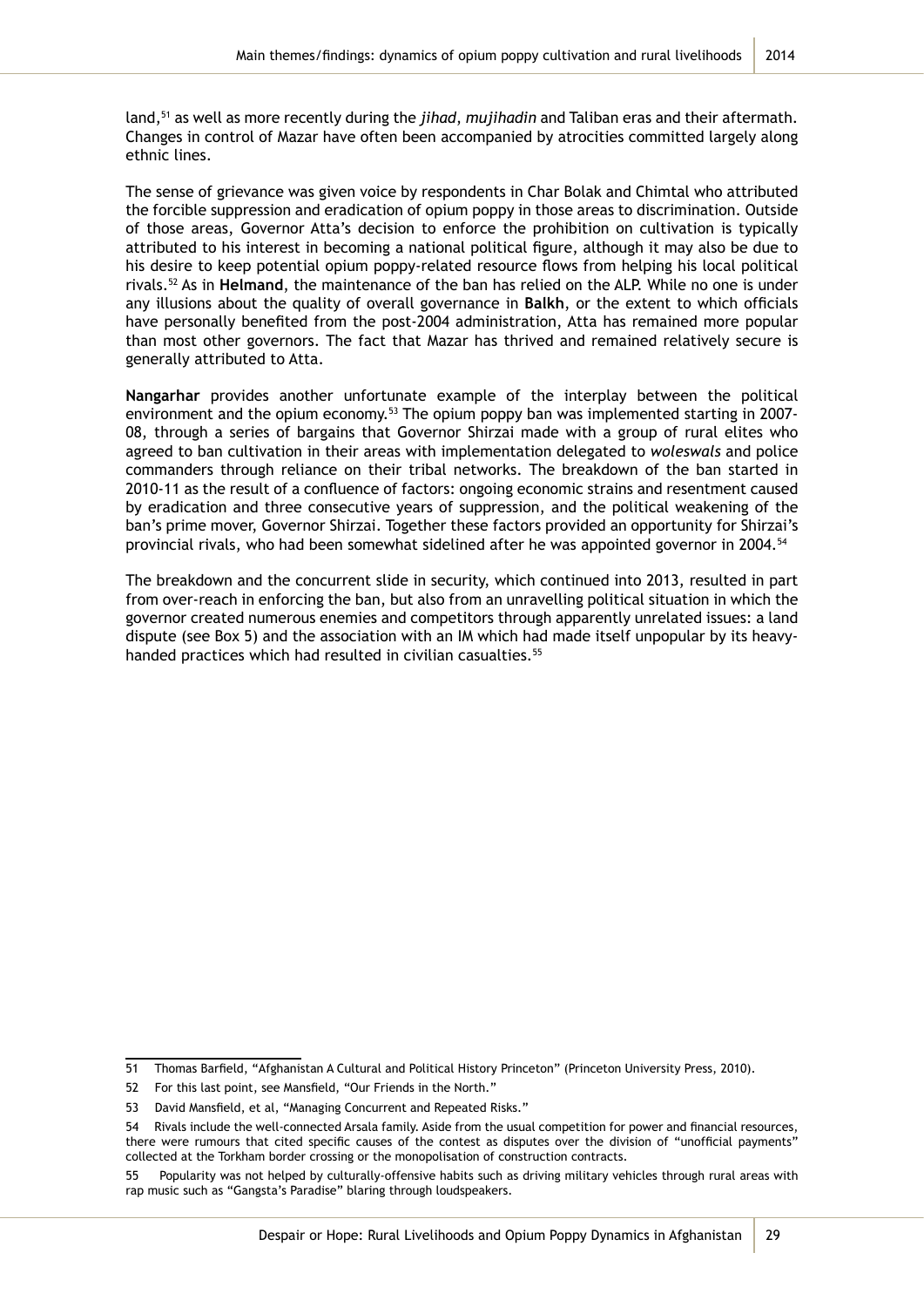Afghanistan Research and Evaluation Unit 2014

#### *Box 5: Nangarhar land dispute*<sup>6</sup>

Achin provides a sobering example of the complexity of rural society and the interweaving of the opium economy with politics and governance. In February 2010, a land dispute broke out between two Shinwari sub-tribes in Achin: the Sepai and the Alisherkhel. Only the previous month, both groups had been signatories to the "Shinwari Pact" brokered by Governor Shirzai and US forces for support in counterinsurgency and counternarcotics in exchange for development assistance. (This agreement was described at the time as a "success story," although it was condemned by President Karzai.) Within weeks, however, the Sepai occupied some desert land near Alisherkhel villages. While the motivation was unclear, there were allegations that the governor was responsible both directly and indirectly, by creating *arbaki*,<sup>7</sup> which had empowered the Sepai, and tempted them to use their new-found advantage.

While the land dispute was ostensibly over a patch of desert, it quickly metastasized and drew in members of Parliament, other tribes in **Nangarhar**, one of the president's senior advisors and Governor Shirzai. The creation and arming of ALP representing the Sepai faction further de-stabilised the situation. A series of violent confrontations, attacks and "arrests," distribution of weapons among the population and the establishment of checkposts all had a negative economic effect, as shops remained closed out of fear of getting caught up in the conflict. Even the high school in Kahi was divided, with one faction attending classes in the original building and the other relocating to a school elsewhere in the district.

As has often been the case, the international military were drawn into the conflict or may have even been behind it in the first place, given that the US had armed one side in 2009 following a previous attack. Resentments further hardened after an October 2011 incident, when the Afghan government called in International Security Assistance Force (ISAF) air support and the ensuing helicopter attack led to the death of 18 Sepai and the injury of 60 others.

Ongoing attempts to resolve the dispute, including convening a *jirga* (meeting or tribal gathering) with 300 elders from all of **Nangarhar**, failed, as none of the proposed remedies were acceptable to all parties. A proposed solution was rejected by both sides: one side because they believed that it left them vulnerable to attack, the other partly because it was rejected by the other side but also because they believed that the provincial authorities had not enforced previous agreements. The provincial and central authorities were blamed for intentionally provoking the dispute as well as for failing to resolve it. Paradoxically, the state was accused both of being too involved and of not being involved enough. In the process, the rural elites who had been enlisted on the side of the governor and who had helped implement the opium poppy ban lost credibility. As time wore on, all parties (including the US government and Governor Shirzai) distanced themselves from the Pact and the decision to distribute weapons. In this context, stepped-up opium poppy cultivation in 2011-12 was seen as an act of defiance by the elders and the community in protest of the governor's handling of the land dispute.

The ongoing crisis and the antipathy it has created has had implications for the state's coercive power in the area at the same time that the cumulative effects of the opium poppy ban were being felt. The growing schism between the government and the population provided a point of entry for anti-government elements (AGEs), who filtered into the area and were more than happy to "tolerate" the cultivation of opium poppy.

\_\_\_\_\_\_\_\_\_\_\_\_\_\_\_\_\_\_\_\_\_\_\_\_\_

While Governor Shirzai received plaudits from the international community for the decisive implementation of the opium poppy ban,<sup>56</sup> the close relationship with the US military discredited the suppression agenda as being foreign-backed. Inevitably, bazaar gossip began circulating with stories of payoffs and diversions of funds intended for farmers. As in **Helmand**, this took on an ethnic or tribal flavour because one or more of the competing factions in the land dispute had been armed by the US military as part of its counterinsurgency strategy in **Nangarhar**. A factionalized situation grew worse in 2013 when a range of local, sub-national and even regional actors jockeyed to gain control over territory, resources and population as the US forces continued their drawdown.

The agreements over suppression were made (and unmade) in the context of competition for power and control in the province. In Afghanistan, because power is almost always contested, political alliances are inherently unstable. The dissatisfaction with the 2007-08 ban provided opportunities for the traditional political elites to re-assert themselves more aggressively, (even

Taken from the account given in Mansfield, "All Bets are off."

<sup>7</sup> Tribal security forces indigenous to the Loya Paktia region, but now used more generally to refer to almost any irregular local security forces.

<sup>56</sup> His "can-do" persona led to Governor Shirzai being voted the 2008 "Person of the Year" in a telephone poll conducted by Radio Free Europe/Radio Liberty's Radio Free Afghanistan, funded by the US government. His ability to attract reconstruction funds were manifest by the significant and visible public works in Jalalabad, which helped earn him his nickname "The Bulldozer." He also attended the 2009 US presidential inauguration as the guest of President-elect Obama.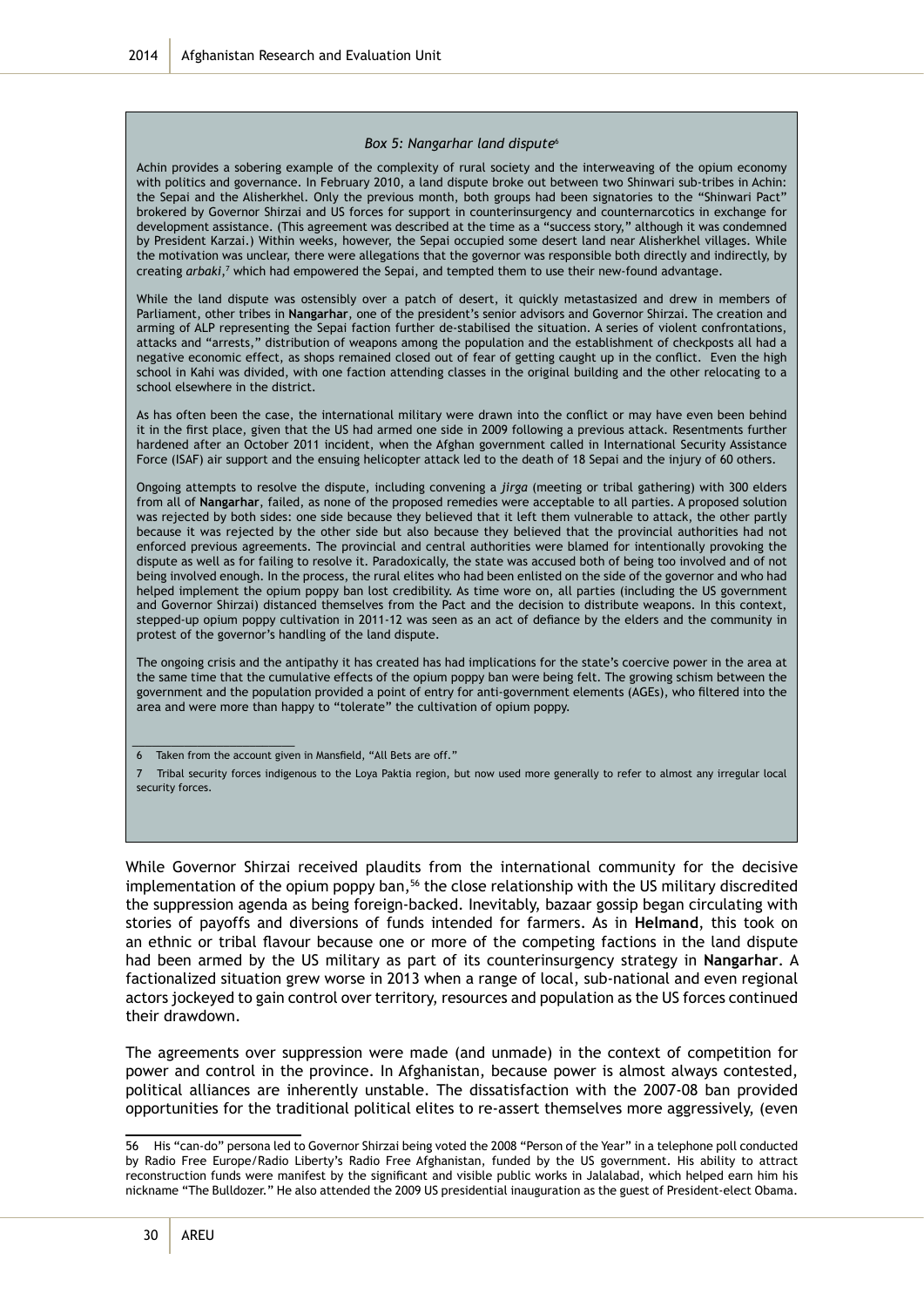resorting to such highly provocative acts as a road blockage in Jalalabad), and they strengthened their positions in the 2009 presidential and 2010 parliamentary elections. Governor Shirzai and the provincial elites who were responsible for implementing the ban and who were therefore considered un-representative were seen to be weakened. This encouraged his rivals to be increasingly obstructive and to actively plot his removal through remonstrations to Kabul.<sup>57</sup>

In the early years of the ban, Governor Shirzai actively promoted it in rural areas, but in later years his mobility was greatly curtailed, reflecting his diminished power in the province. Stepping into the local but important land dispute further weakened the governor. More importantly, it escalated the dispute to the realm of provincial and even national politics, contributing to an already unstable environment which was conducive to political opportunism and opium poppy cultivation. In fact, the expansion of opium poppy can be seen in part as an act of hostility towards the provincial administration. It should be noted that the more remote districts have a history of both resistance to the central government and inter-tribal conflicts, which makes them unconducive to stable political leadership and a state presence. Not surprisingly, these districts were among the few that resisted the 2000 Taliban national ban.

As the state retreated, opium poppy cultivation increased. While improved security could increase access to markets for licit crops and thereby provide some incentives for farmers to transition out of opium poppy, given the political and economic dynamics in the province— including the decreased leverage of the international community—it is hard to see what sort of settlement would include any aspects that explicitly discouraged cultivation.

If **Nangarhar** and **Helmand** are provinces where the internal political dynamics have been disturbed through international interventions in governance alongside counternarcotics, **Badakhshan** remains largely untouched by such ambitious initiatives. According to some observers, the Germans, who led the Faizabad PRT from its establishment in 2004 until its closing in 2012, were pragmatic (or took the path of least resistance) in accommodating to local power holders, neither challenging the local power structures nor paying much attention to opium poppy cultivation.<sup>58</sup> (See Box 6, Figure 3, and Section 4.4.1 for details.)

<sup>57</sup> Speculation was that President Karzai was reluctant to have Shirzai return to Kandahar where he might compete with the Karzai family, so instead left him to hang on in a weakened state in Nangarhar. The belief that the stability of Nangarhar was less important than the Karzai empire did little to build support for the state within the province. 58 Philipp Münch, "Local Afghan Power Structures and the International Military Intervention: A Review of Developments in Badakhshan and Kunduz Provinces," Afghanistan Analysts Network, November 2013.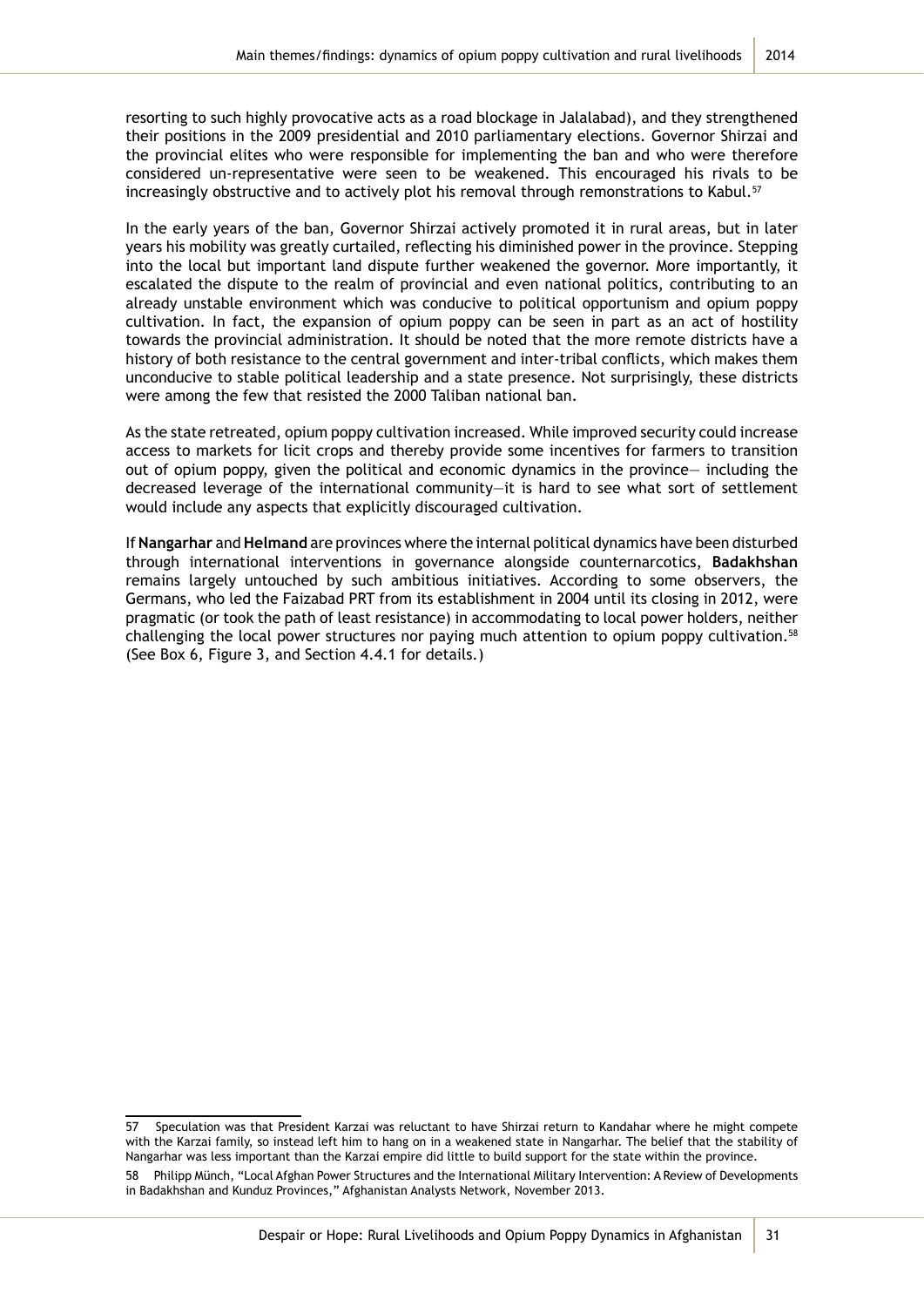#### *Box 6: Managing eradication in Badakhshan*

The response to the eradication campaign of farmers in fieldwork areas of Jurm and Khash—an increase in the number of households growing opium poppy and in cultivated area—seems to represent adaptive expectations. At least in these areas, the claims of more serious eradication in the province (increases of nearly 400 percent and 57 percent in the last two cropping years) did not jibe with farmers' responses, and eradication and the information campaigns appeared to have a minimal effect on levels of cultivation. It is hard to reconcile the extent of eradication viewed on the ground (see Figure 3) with official figures.<sup>8</sup>

The small or token levels of eradication ("took a bit from everyone") were not considered a problem by farmers, who characterised the process as *nim kala* [half-assed, literally, half-headed]. As one farmer noted, "Opium output was good—I didn't get eradicated too much. I was able to get a good income; they didn't take enough for it really to make me upset."<sup>9</sup> Respondents pointed out that the eradication teams had to avoid upsetting the local population, especially when some of the shura heads were said to themselves be growing. "I hear from the head of the *shura* [not to grow], but if they are cultivating, who are they to tell me not to cultivate?"

In Jurm and Khash, the net effect of the eradication threat was minimal, as farmers simply did the mental math and incorporated anticipated (small) eradicated areas into their planning. A typical response was: "I used to be afraid of the campaign, but last year I saw that they weren't serious, so I increased this year."<sup>10</sup> Or, as another farmer put it: "I didn't grow last year because I don't have much land and the government would eradicate. If I had lost my poppy crop, it would have been a big problem. When I saw that the government was only eradicating a limited portion, I decided that I would grow".11 Those with *wasita*12 were not likely to experience eradication at all.

Respondents reported that an eradication team had been chased out of Jurm in 2006, but it appears that there were no more recent security incidents in either of the two districts. However, in 2010, 2012 and 2013 there were security incidents which resulted in deaths and injury in Darayim and Argo Districts.

8 Separate research suggests over-reporting of eradication. The 2,798 hectares reported as eradicated by UNODC and the MCN would mean that more than half the standing crop had been destroyed, which is at odds with field reports of reticence and caution to avoid fueling local resentment. See David Mansfield, "Our Friends in the North."

- 9 Interview with farmer, Jurm District, May 2013, cited in Fishstein, "Evolving Terrain."
- 10 Interview with farmer, Jurm District, May 2013, Fishstein, "Evolving Terrain."
- 11 Interview with farmer, Jurm District, May 2013, Fishstein, "Evolving Terrain."
- 12 Personal relationship or connection, often used to obtain a favour or preferential access or treatment.

*Figure 3: Post-eradication fields in Jurm District, Badakhshan, 2013*



Source: OSDR

\_\_\_\_\_\_\_\_\_\_\_\_\_\_\_\_\_\_\_\_\_\_\_\_\_

Whether truly explanatory or merely as justification for their behaviour, farmers cited several political factors for growing opium poppy. They complained that the assistance which had been promised to help them make the transition to licit cultivation had not been forthcoming. Especially in **Balkh** and **Badakhshan**, respondents cited the lack of payoff in the form of promised development funding in exchange for giving up cultivation starting in 2007. Farmers in **Nangarhar** also ascribed their cultivation to the lack of development aid, as well as necessity: the lack of viable economic alternatives. This dovetails with the larger theme of the extravagant expectations created by the post-2001 enterprise, as well as with micro-level disappointments from promises made by local development actors.

Whether or not this explains bounce-back to higher levels of cultivation, it does reinforce the narrative of the broken state and self-interested players: that both the international community and an ineffective and uncaring government have been unable to deliver. Given the general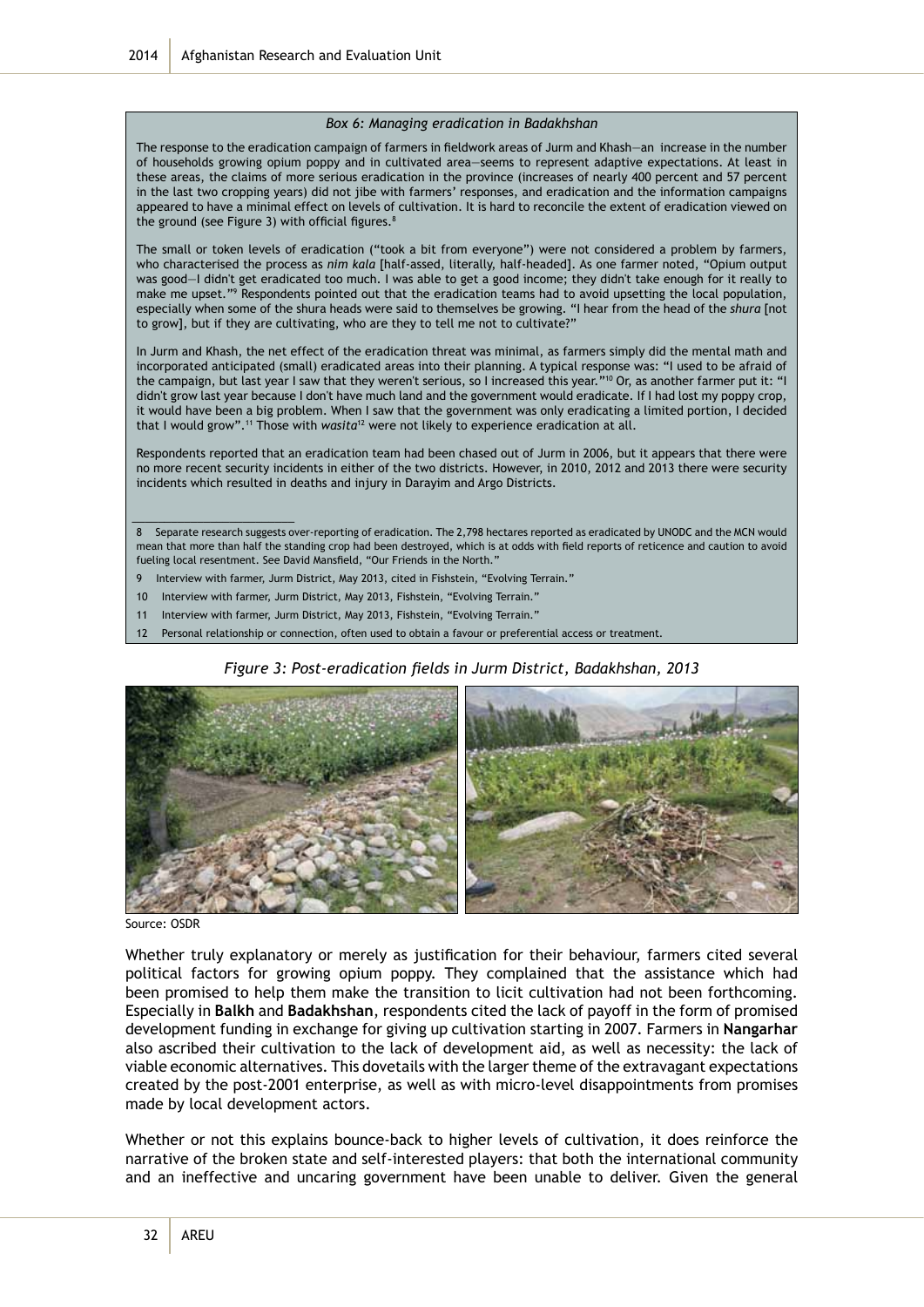perceptions about effectiveness of aid money, regardless of whether additional aid would have made a material difference, the failure to deliver contributes to the negative perceptions of the state and perhaps a greater willingness to resist it and its dictates.

Farmers also justified cultivating opium poppy by complaining about the advantages enjoyed by other regions, in terms of both development assistance and the perceived tolerance for cultivation. In **Balkh** and to some extent **Badakhshan**, grievances centred on the unbalanced geographic distribution of development assistance and the apparent toleration of opium poppy cultivation in the South and East. This also ties in with broader resentments that the relatively peaceful North has received far less development funding than the South and East, which are not only insecure but which are seen to be growing opium poppy with impunity.<sup>59</sup>

The shortfall in aid, lack of payoff for opium poppy suppression and the apparent tolerance for cultivation in other areas were all consistent refrains by Governor Atta in his public statements, and were also voiced by farmers in their fields. Within **Balkh**, farmers in insecure areas noted that insecurity had prevented development assistance from being delivered in their areas. Given that these areas were largely Pashtun, this acquired an ethnic tinge, with some farmers complaining that ethnic bias had contributed to their areas being underserved. In **Nangarhar**, respondents cited the lack of attention to the long-rumoured involvement of the President's brother in the opium economy in Kandahar as rationale for their own cultivation: "Karzai is also involved in this opium business—his two brothers produce and process heroin. If I do not cultivate, they will be out of business."60 Even within **Helmand**, there were resentments in the Food Zone that opium poppy cultivation continued north of the canal.

While all of these complaints have a certain strained quasi-moral foundation, it is unclear whether they are reasons, excuses or simply anti-government rhetoric—or perhaps a bit of all of the above.

# **4.3 Where transition happens**

### **4.3.1 The right economic conditions**

Despite an aggregate national increase in opium poppy cultivation of 70 percent in the three years since 2009-10, in some areas of three of the four provinces, economic conditions have facilitated a transition to licit crops. As noted in Sections 4.1 and 4.2, the environment is a function of geographic, economic and political factors. In some former cultivating areas in **Balkh**, recent improvements in roads and security have led to better market integration of some former opium poppy growing areas and better prices for farmers who sell vegetables such as carrots, onions, okra and squash. Farmers also observed that fertilising their vegetable crops resulted in higher yields from wheat subsequently grown on the same land, providing an additional incentive. In Chimtal, between 2011-12 and 2012-13, the surveyed households' area cultivated with vegetables increased by two-thirds, and revenue generated by cash crops— mung bean, cotton, watermelon, vegetables (winter and summer) and melon—all increased. Of the 11 households in Chimtal and Balkh Districts that reported a significant positive change in their economic situation from 2011- 12 to 2012-13, all but one attributed this change primarily to the improved yields and prices they had received for growing cash crops, mainly vegetables and cotton.<sup>61</sup> Some households were relying entirely on the sale of vegetables and other outputs to purchase wheat in the market, rather than growing the staple themselves.<sup>62</sup>

It is possible that much of the reduced poppy cultivation during the initial years of the ban in **Balkh** was feasible because most production was taking place in the better-irrigated areas of the province, so that farmers could more easily shift into other high-value crops along with

<sup>59</sup> Paul Fishstein, "Winning Hearts and Minds? Examining the Relationship between Aid and Security in Afghanistan's Balkh Province" (Medford, MA: Tufts University Feinstein International Center, 2010).

<sup>60</sup> Interview with farmer, Khogiani District, April 2011, cited in Mansfield, "Between a rock and a hard place," p. 12.

<sup>61</sup> While officials in Mazar talked about the potential of alternative crops/ventures such as saffron and fish-farming, these were not mentioned by farmers.

<sup>62</sup> Fishstein, "Evolving Terrain."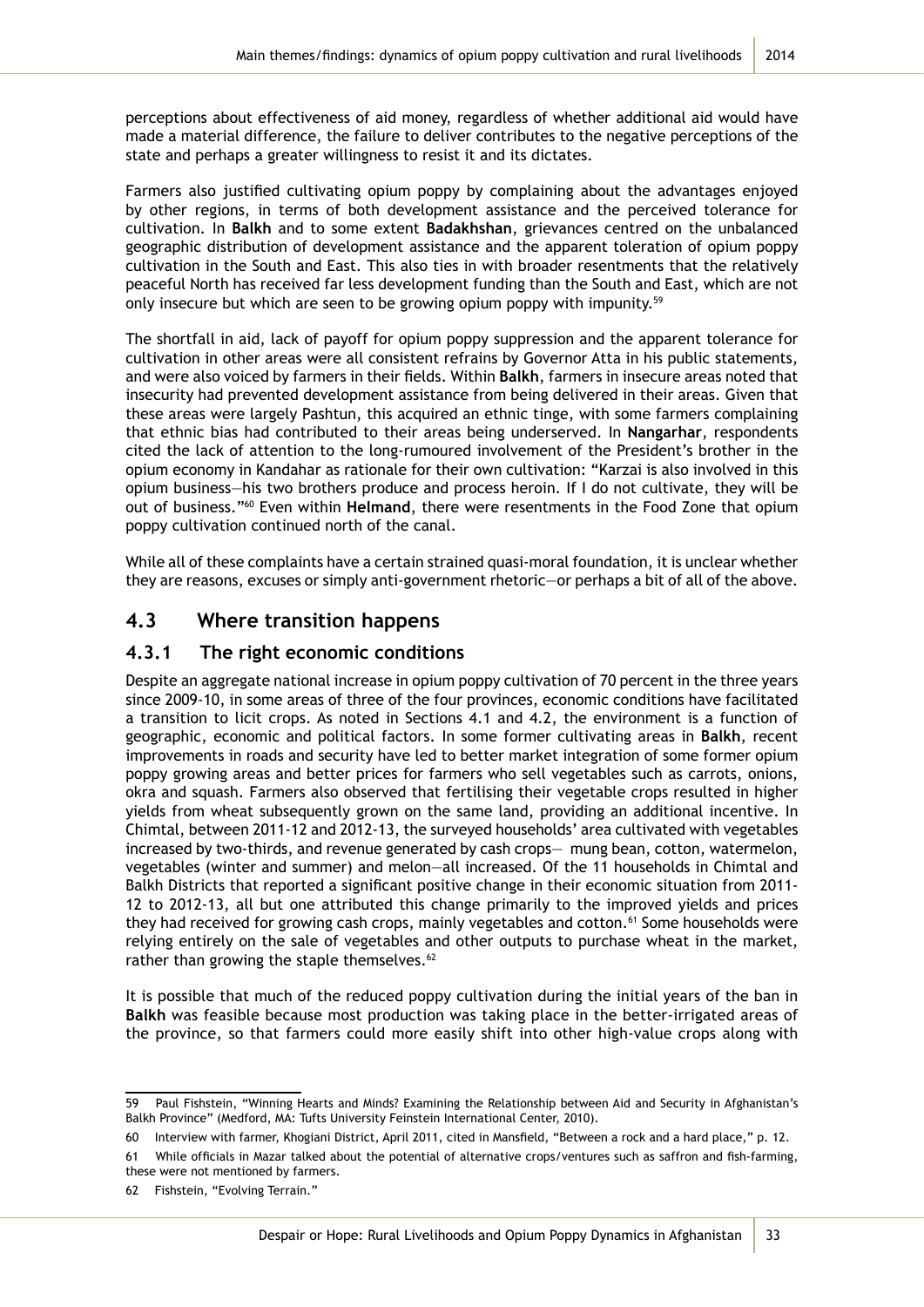accessing non-farm work opportunities in Mazar.<sup>63</sup> The comments by one farmer seemed to sum up many of the calculations that households go through in figuring out how to obtain a diversified livelihood:

*There were rumours that there would be eradication this year. Some people are willing to take the risk. The Taliban have left the area and so there is nothing to protect me. If my other crops give good results and no one else grows, then I will do very well from high prices. I have increased melon area by one jerib because the price was high; if there are no flies this year, I will do well. People don't grow melon because they are afraid of flies. This good situation may sustain itself because for the last one to two years the income from agriculture has been good. Also, now my son is working and so the economy of the household has improved.*<sup>64</sup>

The main constraint voiced by farmers in **Balkh**, as well as to some degree in **Badakhshan**, was the lack of cold storage which would allow them to store their crops at harvest time when prices were low and then release them in later months when prices had risen.65 The existing facilities in **Balkh** are to the east of Mazar, and are therefore less accessible to farmers in the districts to the west.

Similarly, as noted in Section 4.1, the parts of central **Helmand** under the Canal and close to the main urban areas provide examples of how a conducive economic environment, enabled by improved security conditions, has allowed diversification of livelihoods away from opium poppy. The significant security improvement between 2010-11, when there was "chronic insecurity," and 2011-12 was reflected in fewer reported constraints on road transport. This, in turn, eased access to markets and increased sales both in the markets and at the farm gate. The reduction in extortion of bribes at checkposts reduced both transport costs and uncertainty and therefore led to increased effective demand for farm products.

The demand for fruits and vegetables in the urban markets of Lashkar Gah and Girishk led to increased production, with farmers responding to price signals and market demand to shift cropping patterns towards higher-value crops. Demand from elsewhere in Afghanistan, especially during the shoulder season when fruits and vegetables ripen in **Helmand** before those in other areas, also contributed to some extent. Farmers diversified to orchard crops (apricots, almonds, grapes), onions, potatoes and other vegetables. Increasing wheat yields also had positive effects on welfare. That farmers invested in slow-maturing, longer-term orchards was a sign of confidence, and it required them to maintain themselves in the meantime with non-farm or off-farm income.

Non-farm income such as that obtained from daily wage labour in Lashkar Gah and Girishk was available at more favourable rates, in part due to the increased demand for opium poppy-related labour north of the canal. The wage labour opportunities, which even attracted skilled and unskilled workers from elsewhere in Afghanistan and from Pakistan, were created in part by the infusion of international money and development assistance, which also created opportunities for patronage and public sector employment.

Improved security also allowed these areas to receive more development assistance such as poly-tunnels and water pumps. While in 2010-11 there was increasing economic distress, by the following year communities had shown greater resilience and had taken advantage of increased economic opportunities. The improved security environment has also allowed improvement in the levels of education and health services.

<sup>63</sup> According to the NDCS, "the elimination of opium poppy cultivation must be effectively sequenced with the broader stabilisation effort and eradication targeted where rural livelihoods exist". Islamic Republic of Afghanistan, Ministry of Counter-Narcotics. "National Drug Control Strategy: An Updated Five-Year Strategy for Tackling the Illicit Drug Problem" (Kabul: 2006. p. 15). The 2012 updated NDCS contained similar language about ensuring livelihoods. See also Pain, "Opium Poppy Strikes Back."

<sup>64</sup> Interview with farmer, Chimtal District, May 2013, cited in Fishstein, "Evolving Terrain."

<sup>65</sup> A widely voiced complaint is that Pakistani traders purchase vegetables such as potatoes, onions and cucumbers at low harvest prices, transport them for storage in Pakistan, then bring them back for sale in Afghanistan in later months when prices have risen. The economics of this, especially for low-value crops, do not appear to make sense, so this may be largely an urban legend.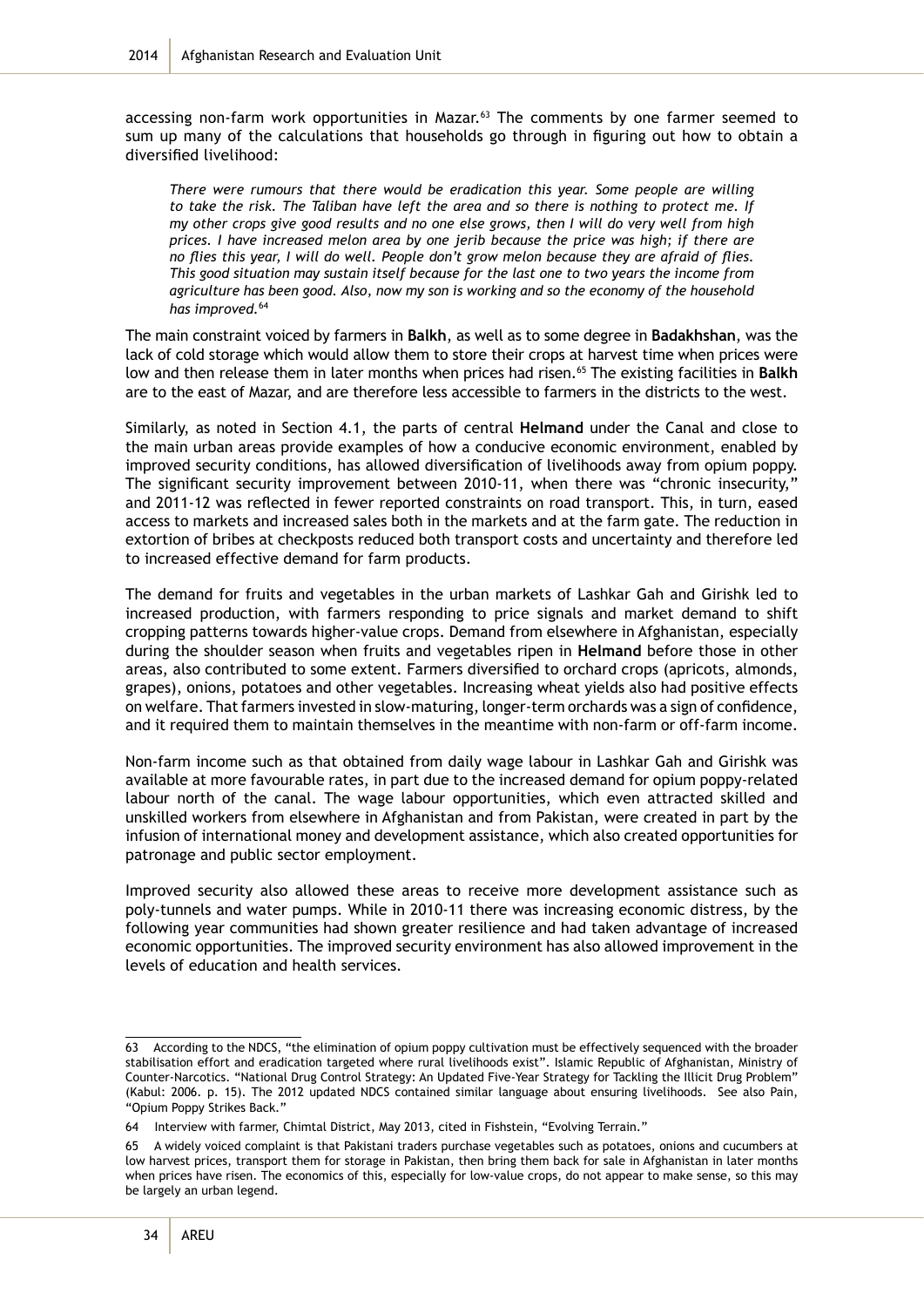With improved security and a limited Taliban presence, respondents were willing to admit that household members had enrolled in the ANSF or had taken other government employment, and some even expressed support for the government: "Because of this government business has improved. Because of development assistance there is more money in **Helmand** and people spend it in my shop."<sup>66</sup> Compared with the previous year, respondents in 2011-12 were less critical of the state, especially those who saw themselves as having benefited from its largesse or who had been able to maintain their living standards without opium poppy. Respondents' attitude towards the state and towards their lives more generally was a function of proximity to Lashkar Gah, with those farther away from the city's economic benefits being much less positive.<sup>67</sup> As described in Section 4.3.3, conditions for those outside of these areas were very different.

In **Nangarhar**, the areas subject to the pull of the urban economy have done relatively well, both in growing fruits and vegetables for the market and in taking advantage of work opportunities in Jalalabad. People living close to the main trade routes between Kabul and Peshawar were better able to adjust to the opium poppy ban and even to thrive by responding to economic opportunities: diversifying crops for sale in Jalalabad and other regional markets, processing dairy output into higher-value products (yogurt, cheese) and accessing non-farm employment in Jalalabad and on construction projects outside of the city. The growing of three seasons of crops annually on the same land became more common. Traders circulating to buy crops at the farm gate and rising rents in Kama were indicators of demand. There were even reports of local varieties of garlic being exported to Karachi. Security in this state space allowed development assistance. Even in Shinwar, an area notorious for opium poppy cultivation, after several years of planting wheat, farmers were enthusiastically diversifying. As one farmer put it:

*I was a farmer who believed in growing poppy. I was also a trader of opium in the past. I also leased extra land to cultivate poppy. But I was always in debt. I now think I was a foolish man. I always had a loan to pay and I was under pressure. Sometimes I got money and I could repay my loan; sometimes I did not. Now I cultivate vegetables, I am happy.*<sup>68</sup>

In the better irrigated areas of **Balkh**, cotton was considered a profitable cash crop, and therefore to some extent a substitute for opium poppy. In 2010-11, farmers benefited from high prices as a result of the August 2010 floods which destroyed an estimated 30 percent of Pakistan's cotton crop. In both 2011-12 and 2012-13,the majority of surveyed farmers (24 out of 30) either expanded or maintained the area in which they grew cotton, although some complained about the current low price and, more generally, about the risk that price instability produced. (All three households that grew opium poppy had moved land between poppy and cotton.)<sup>69</sup> Cotton's relative storability can reduce market-related risks such as low prices and road blockages. For example, a household in **Balkh** reported shifting from okra to cotton out of fear that road blockages in the Salang would drive down the price of okra. At least in **Balkh** Province, there was more of an association of cotton cultivation with land farmed than with land owned; in other words, households that sharecropped even small amounts of land were in many cases willing to plant cotton on that land.

In **Helmand**, farmers seem to have been reluctant to plant cotton because of uncertainties in the market. Cotton has historically been an important cash crop in **Helmand**, but the revitalization of the industry after 2001 has been constrained in large part by the lack of a consistent purchasing source.70 As one farmer complained, "Last year in November [2010], I sold my cotton crop to the government company in Lashkar Gah. Up to now [May 2011] I have

<sup>66</sup> Interview with farmer/shopkeeper, Bolan. From David Mansfield, "Briefing Paper 5: 'Central Helmand in the 2011/12 Growing Season—Spring Update." June 2012.

<sup>67</sup> Mansfield, "All Bets are off."

<sup>68</sup> Interview with farmer, Shinwar District, April 2011, cited in Mansfield, "Between a rock and a hard place."

<sup>69</sup> Fishstein, "Evolving Terrain."

<sup>70</sup> Since 2001 proposals have been made to revitalise the cotton industry in Helmand through support for purchasing to create a dependable market, technical assistance to the Lashkar Gah cotton gin in marketing and management, revitalisation of the Bost cotton gin, and the provision of credit to farmers. These proposals are popular on the ground but have been rejected by the donors. See Rajiv Chandrasekaran, Little America: The War within the War in Afghanistan. Random House, New York, 2012, Also Richard B. Scott, "Helmand Follow Up XXXXI: Poppy Harvest Season is Here Again: What Next with Our Failed Counter Narcotics Projects??," May 2014, and "Helmand Follow Up XXXII: Support for Cotton in Central Helmand This Year?," December 2010.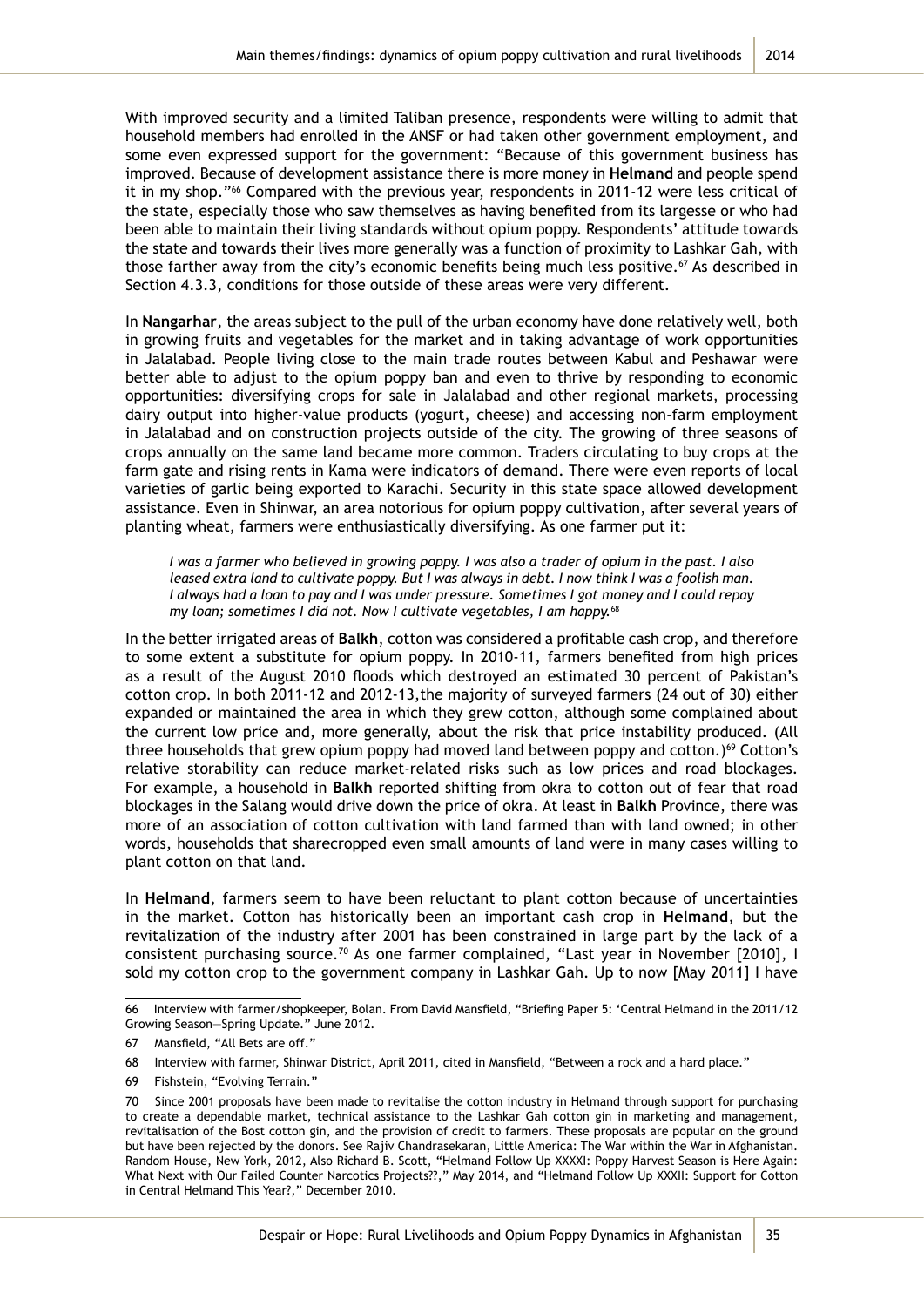still not received my money. I have spent [US\$12] going to the company to request my money. Is this the right way to ban poppy?"71

In addition to price uncertainty, cotton is also affected by the need for labour and sufficient water, both of which contributed to additional reluctance among farmers to take on risk. Still, farmers in **Balkh** and **Helmand** expressed a positive attitude towards cotton as a potential cash crop, although this may be in part a historical vestige of a time when cotton was king in the 1970s.

The reported experience of farmers interviewed for this study confirms findings from AREU's prior studies and other research. It shows that, while opium poppy is widely assumed to provide superior cash returns, for many households it is not simply a question of maximising cash income and responding to price signals (see Box 7). Rather, households often prioritize food security while trying to ensure cash for healthcare, fuel, debt and other expenses. Among the respondents in this study, that calculation varied according to the environment and the individual household's resource endowments. The calculation may have been especially difficult for those with only *lalmi* (rainfed) land, as returns were much more variable and the probability of crop failure in a given year higher. That households in insecure areas (which were safe from eradication) did not allocate 100 percent of their land to opium poppy at times of high opium prices suggests that profit maximisation was not their only objective. Similarly, in the more productive areas of **Helmand**, while households maintained their incomes by moving into a diverse selection of cash crops, many of those with sufficient land still cultivated wheat and maize as a hedge against food insecurity which could be created by a fall in vegetable prices (market risk) or crop failure.

#### *Box 7: Getting it right on prices*

The role of prices in influencing or determining farmers' decisions around the cultivation of opium poppy has been much debated. While households can be assumed to respond to incentives, including changes in relative prices, households exist within a web of social and human-security related factors that can either mitigate or intensify the effects of prices.

At the national level, it is possible to construct an appealing narrative of the relationship between price and area planted, but a national or even regional price is something of a construct, as there is significant variation in prices between regions and areas. For instance, according to UNODC's price information, in April 2013, when the national average price of dry opium to traders was US\$168 per kilogramme, it was as low as US\$109 in the Northeast and as high as US\$209 in the West, a difference of almost 100 percent. Moreover, prices not only differ on an absolute level, but also may move in different directions.

Leaving aside data quality and the challenge of getting systematic, reliable information on the prices of an illicit commodity which is traded in a range of qualities, prices are often locally determined by idiosyncratic events and conditions. For instance, in **Badakhshan** during 2013 fieldwork, farmers in both Jurm and Khash complained that opium prices were down because *jalob*13 were not coming to villages and towns, partly due to the general security situation but also out of fear of having their goods confiscated (and re-sold) by the ANP. This situation appears to be both local and transitory. In **Helmand**, prices in the government-controlled Canal area were vastly lower than in the Taliban-controlled *dasht*. Therefore, any national-level analysis that looks at cultivated area as a function of an average price should do so with caution.

All things being equal, higher relative prices are likely to provide incentives to grow more opium poppy, but in Afghanistan all things are hardly ever equal: security, quality of opium, price of wheat, labour opportunity costs, weather-related delays in planting and food security are all highly variable. It is probably safe to say that where markets are functioning well, prices exert more influence, but where there are no other choices, farmers are—not surprisingly—likely to be less responsive to prices. For example, during much of the period of research, the ratio of opium poppy to wheat prices was declining in the northeast, while cultivation of opium poppy continued to increase steadily.

13 Trader or middleman, often used pejoratively.

\_\_\_\_\_\_\_\_\_\_\_\_\_\_\_\_\_\_\_\_\_\_\_\_\_

<sup>71</sup> Interview with farmer, Nad-e- Ali District, May 2011, cited in Mansfield, "Between a Rock and a Hard Place," p. 33.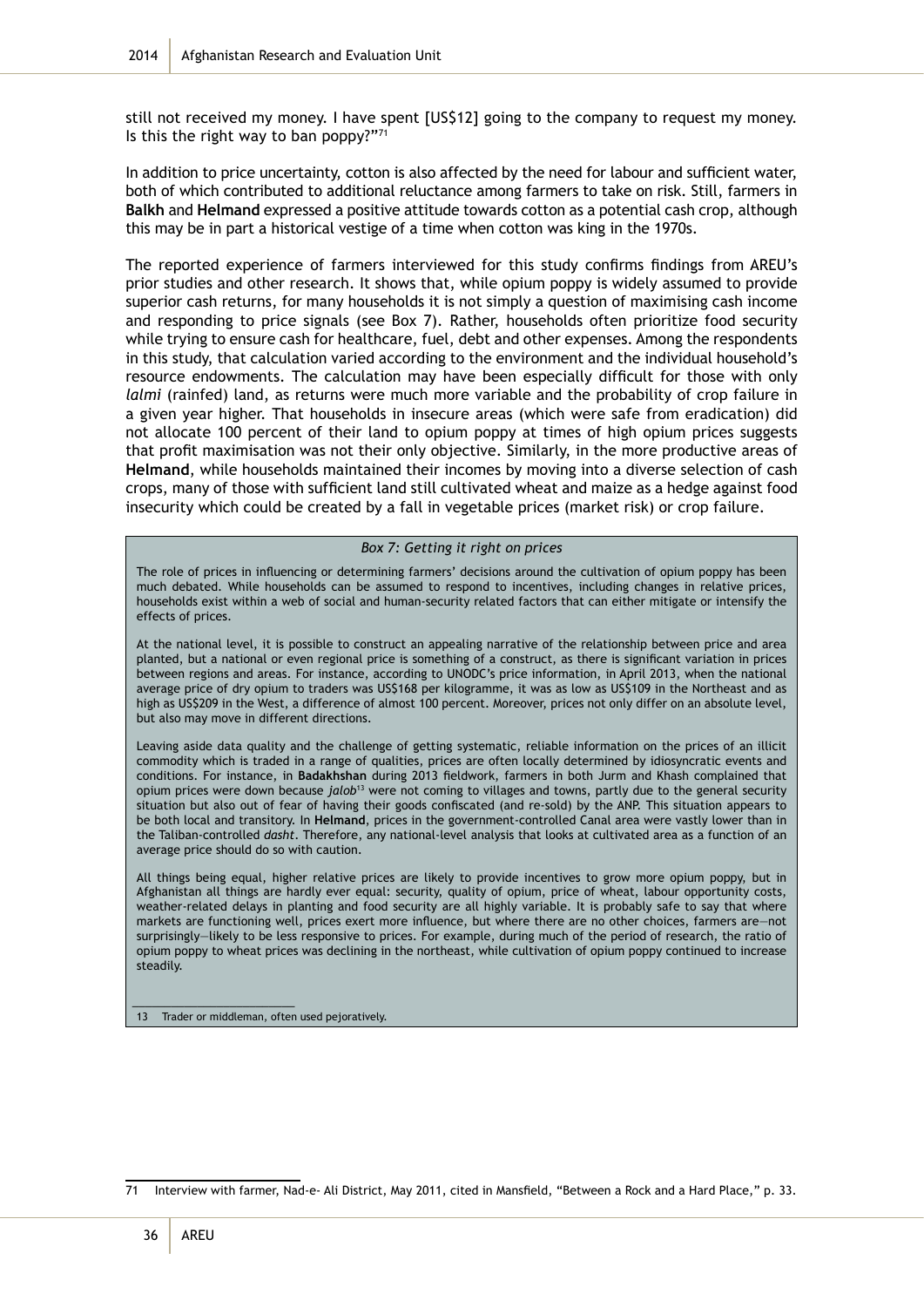### **4.3.2 Non-farm and off-farm income**

Another factor enabling the shift out of opium poppy is the opportunity to earn off-farm and non-farm income.<sup>72</sup> Despite the general reliance on agriculture, for the majority of rural Afghan households the small size of land holdings relative to family size (nationally, less than half of households with irrigated land have holdings of more than four *jeribs*) and the low productivity of agriculture mean that non-farm employment is critical. According to the 2007-08 National Risk and Vulnerability Assessment (NRVA), while more than half of rural households are involved in agriculture, nearly half (49 percent) reported non-farm wages and other activities as their *main* income source.73

In **Balkh**, the booming urban economy—especially the construction sector—of regional economic hub Mazar has to some extent cushioned the effects of suppression and allowed some to transition out of opium poppy. In fact, the preference for construction work, considered less demanding and better paying than agricultural work, may have contributed to a reported labour shortage in rural areas not far from Mazar.<sup>74</sup> Mazar has also been the destination for workers from elsewhere in the country, including Jalalabad. Similarly, employment in Jalalabad has been important for households in nearby parts of **Nangarhar.** 

In **Badakhshan**, with a long tradition of labour-related migration, there is a high reliance on off-farm income, although very few households are shifting out of opium poppy cultivation. Respondents said that growing opium poppy was a way to avoid having to move to another area to find work. In 2011- 12, half of surveyed households derived more than one-half of their income from off-farm sources, while a third derived more than two-thirds. In 2012-13, a better agricultural year, more than a third derived over one-quarter of their income from non-farm sources, while more than a quarter derived more than one-half. Common non-farm income sources included employment in the lapis lazuli and other mines, enrolment in the ANSF and working as a driver. One farmer explained that if he had grown more poppy he would have had to give up his itinerant trading business: "I grew less this year. I don't have the time, and my son would have to take time from his studies and drop out of school. Others grow for money, but for me it didn't work."<sup>75</sup> It should be noted that only three of 20 opium poppy farmers had reduced the amount of poppy they grew between 2011-12 and 2012-13.

In both **Nangarhar** and **Badakhshan**, seasonal migration is common. In **Badakhshan**, a number of workers reported working in Kabul or Jalalabad during the winter, returning home in the summer, while in **Nangarhar**, workers reported migrating to Kabul during the summer and spending the winters in Jalalabad. In **Helmand**, the demand for labour created in Lashkar Gah and Girishk provided an important source of employment for those able to access it.

However, nationwide, as many of the non-farm income opportunities have been driven by the massive infusion of international spending, the extent to which they will continue is one of the most fundamental questions of the 2014 Transition, especially with political and security uncertainty dampening the investment climate. This may already be manifesting itself in the four provinces. In both **Balkh** and **Badakhshan**, casual labourers reported that in 2013, available work and prevailing wages were both down from 2012. As shown in Figure 4, wage rates for unskilled labour in the major cities, with the possible exception of Kandahar, appear to have levelled off, and in the case of Kabul, Faizabad, Mazar and Jalalabad, wage rates actually declined. In **Nangarhar**, as the urban economy in Jalalabad has contracted, enrolment in the ANSF has become a more common option.<sup>76</sup>

<sup>72</sup> Generally, "off-farm income" refers to income obtained by a household away from their own land, while "non-farm income" refers to income generated by non-agricultural activities.

<sup>73</sup> "Poverty Status in Afghanistan: A Profile Based on the National Risk and Vulnerability Assessment (NRVA) 2007/8." Ministry of Economy and the World Bank, Economic Policy and Poverty Sector, 2010.

In 2009-10, landowners in Sholgara complained of agricultural labour shortages, although it is not clear the relative influence of urban demand for labour or more general out-migration from rural areas. See Fishstein, "Winning Hearts and Minds." The apparent paradox of simultaneous complaints that there is no work and no labour may be due to factors such as the seasonality of agricultural work and its low wages.

<sup>75</sup> Interview with farmer, Jurm District, May 2013.

<sup>76</sup> Mansfield, "From Bad they Made it Worse". More than a third of recruits for the ANA are from Nangarhar. See Ray Rivera, "Afghan army attracts few where fear reigns," The New York Times, 6 September 2011. During fieldwork in early 2012, when the bodies of four local men killed in ANSF service elsewhere in the country were brought home, respondents noted that only because of the opium poppy ban had these men enlisted and been killed.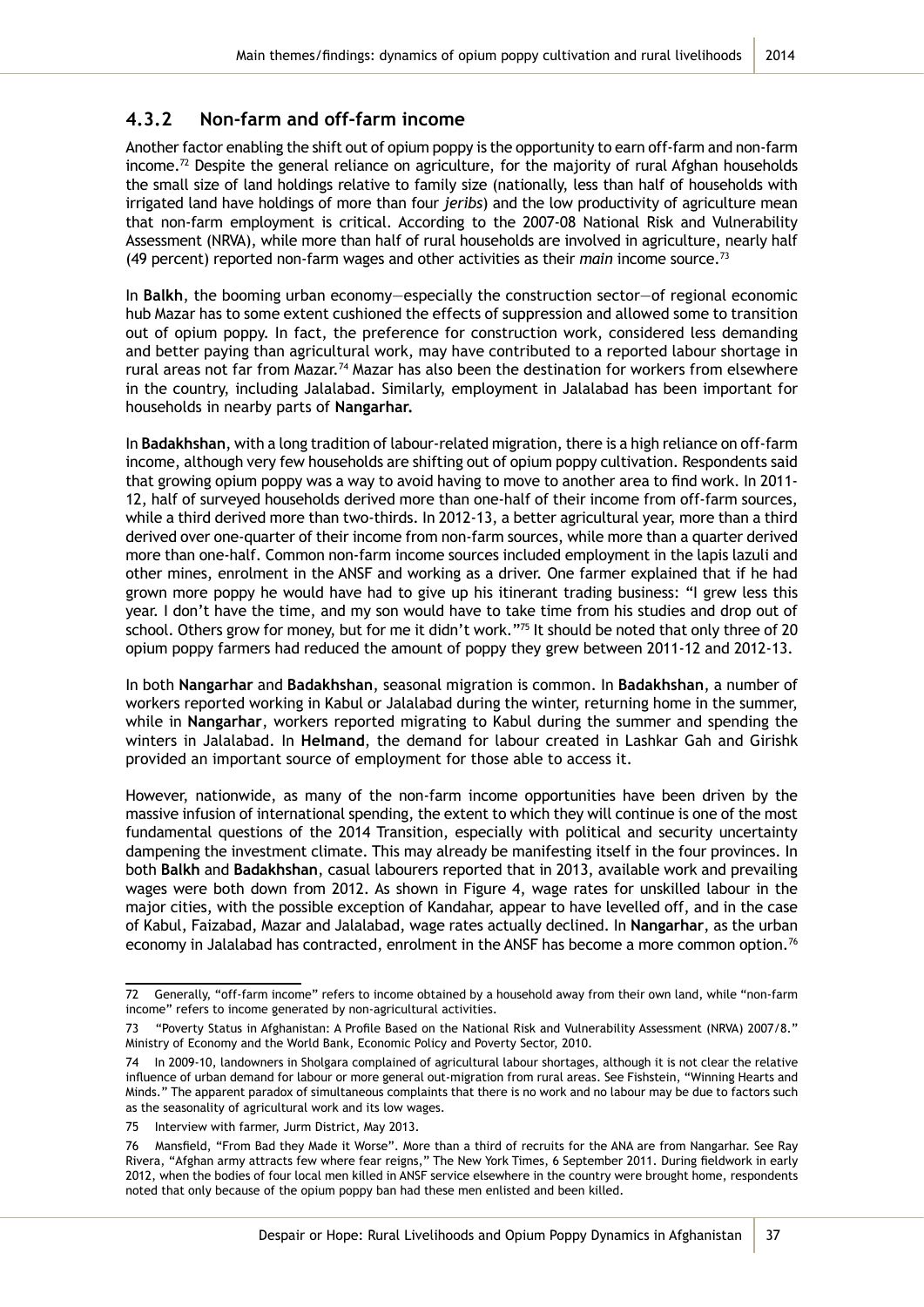Respondents in all four provinces gave examples of the ways in which they had been able to make capital investments with accumulated income earned from opium poppy, ironically in some cases allowing the transition out of illicit cultivation, either under pressure or through their own volition. The most common investment was motor vehicles (passenger cars, Zarangs, trucks) in order to earn income from trade and/or transport of goods or people. In **Balkh** and **Helmand,** respondents also mentioned using income from opium poppy to purchase tractors, which could be rented out on an hourly basis. Other reported investments in **Helmand** included land and land improvement (especially in the *dasht*, where conditions were primitive and therefore required initial investments just to survive), tubewells, generators, water pumps, shops and a mobile flour mill. In **Nangarhar**, besides motor vehicles and livestock, households reported human capital investments in education for children, including fee-paying private English language courses and vocational training.



*Figure 4: Wages for unskilled daily labour in major cities, 2003-14*

Data source: WFP VAM Unit. Current Afghanis. Annual average. Wage rates tend to peak during April-July, depending on conditions in a particular year.

## **4.3.3 The wrong conditions**

The preceding sections discussed conditions under which households used a combination of diversification to higher-value crops and access to non-farm income to transition out of opium poppy. On the other hand, where conditions are less enabling, households are less likely to sustainably make that transition. In **Badakhshan**, a largely peripheral economy relies on outmigration and smuggling of drugs and weapons in the absence of an industrial base, decentsized markets and sufficient good land and amenable climate for agriculture. Households in that province consistently reported lack of economic alternatives either in agriculture or in other sectors.<sup>77</sup> The province does possess significant mineral resources, most notably lapis lazuli, but with the exception of the existing lapis mines in Karan Wa Munjan District, which provide employment for the surrounding areas and for migrants, formal exploitation of these resources has been limited by lack of an enabling institutional environment, as well as by corruption and poor infrastructure.

Most respondents in **Badakhshan** acknowledged that the paving and/or construction of several roads in the province had improved transport, especially between Faizabad and Taloqan in Takhar Province to the west. But virtually all surveyed farmers cited the distance from village to market and the difficulty of transporting outputs to market as a serious constraint. Unlike in the relatively flat terrain of **Balkh** and **Helmand** where the Zarang had become a standard mode of transport, in mountainous Jurm and Khash the only alternative to expensive vehicle

<sup>77</sup> While the province's mineral wealth offers a potential source of growth and employment, a variety of factors (e.g. governance, infrastructure) make the formalisation of extraction as opposed to illegal mining unlikely to happen anytime soon. Relatedly, residents of Faizabad are fond of citing the high cost of generator-supplied electricity (50 Afs per kilowatt in Faizabad, more than 16 times the Kabul price) as a serious constraint to development of commerce and industry.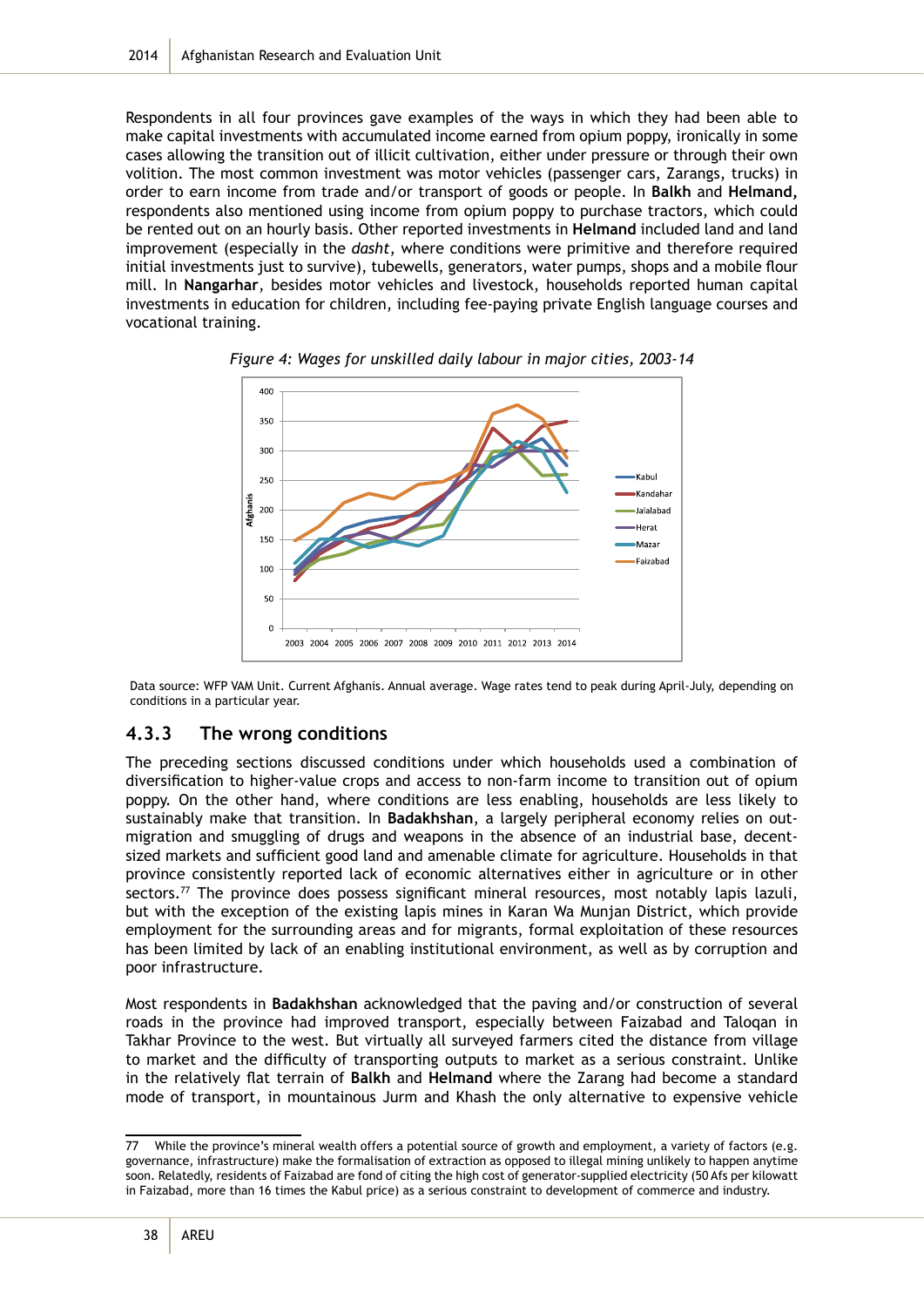transport was donkey, which was time-consuming and damaged the crops being transported, as well as limiting the number of markets one could access. (Respondents also noted that poor road transport increased the effective cost of household goods, sometimes doubling the cost between Faizabad and Khash.) As a comparison, in **Balkh,** farmers reported that they would take their outputs to one of several markets (including Mazar) depending on the prevailing prices in each.

**Helmand** is similarly on the periphery—a border province with no formal crossings to generate trade as in **Balkh** and **Nangarhar,** and no major urban areas. But economic conditions there are somewhat mixed, depending on location. As noted above and in Table 1, some areas of Central **Helmand** under the Boghra Canal and closest to urban markets in Lashkar Gah and Girishk are better situated, with better resource endowments. These areas have seen diversification into higher-value crops and access to non-farm income opportunities.

Other areas of Central **Helmand,** however (let alone the rest of the province), face a much less conducive economic and security environment.78 While these areas also benefited from the generally higher levels of security brought by the greater presence of ANSF and the IM, few households were able to take economic advantage. Most areas lie a prohibitive distance from urban produce markets of Lashkar Gah and Girishk in the province, as well as those of Kandahar, Kabul and Quetta, all of which have cheaper and more convenient sources; the exception is the shoulder season when **Helmand** crops—mainly melon and watermelon—ripen before those from other areas of the country. With less market demand for fruits and vegetables, there was limited diversification and a continued reliance on low-risk/low-value crops.

Wheat, still grown on 70-80 percent of land, was untenable for overall livelihoods. As a very crude indicator, Table 3 approximates the US\$ equivalent of what surveyed households in the four provinces would obtain from their land if they planted it all with wheat. While the table makes some simplifying assumptions (e.g. only one season, all land sown to wheat), it helps to illustrate the futility of relying on wheat as a household livelihoods strategy.

| <b>Province</b>   | Avg HH<br>size,<br><b>persons</b> | Avg land<br>sown,<br>winter,<br>ieribs | Avg<br>vield,<br>kgs/jerib | Price of<br>wheat,<br>US\$ | <b>Income</b><br>from<br>land,<br>US\$ | Income per<br>capita/ day,<br>US\$ | Income per<br>capita/ day,<br>sharecrop,<br><b>USS</b> |
|-------------------|-----------------------------------|----------------------------------------|----------------------------|----------------------------|----------------------------------------|------------------------------------|--------------------------------------------------------|
| <b>Balkh</b>      | 11                                | 21.3                                   | 560                        | 0.27                       | 3,253                                  | 0.81                               | 0.41                                                   |
| <b>Badakhshan</b> | 10                                | 8.6                                    | 441                        | 0.30                       | 1,133                                  | 0.31                               | 0.16                                                   |
| <b>Helmand</b>    | 12                                | 11.9                                   | 360                        | 0.37                       | 1,585                                  | 0.36                               | 0.18                                                   |
| Nangarhar         | 10                                | 6.4                                    | 665                        | 0.26                       | 1,107                                  | 0.30                               | 0.15                                                   |

*Table 3: Hypothetical cash equivalent returns to sowing all land to wheat* 

Gross returns, exclusive of any inputs. Sharecropper calculation assumes 50/50 share of output with landowner.

In addition, among households farther from the pull of urban labour markets, there was little or no increase in off-farm income opportunities. In recent years, many households reported distress sales of livestock and other productive assets in order to meet consumption requirements.

Critically, the higher presence of security forces in the area was a double-edged sword. While producing generally better security, it also meant that farmers could not grow opium poppy. Therefore, all in all, the population in this area had been hurt by the ban on opium poppy cultivation, and their economic situation had deteriorated. It could be argued that in some ways they had not benefited from the state presence; while it created a higher level of security, it also cut them off from significant livelihood opportunities without providing any new ones. The one exception was households that had invested their past opium poppy proceeds in vehicles or other assets that contributed to their economic well-being.

Additional constraining factors in parts of Central **Helmand** included a strained relationship with the state, a lingering Taliban presence, employment options which were largely limited

<sup>78</sup> Mansfield, "All Bets are off."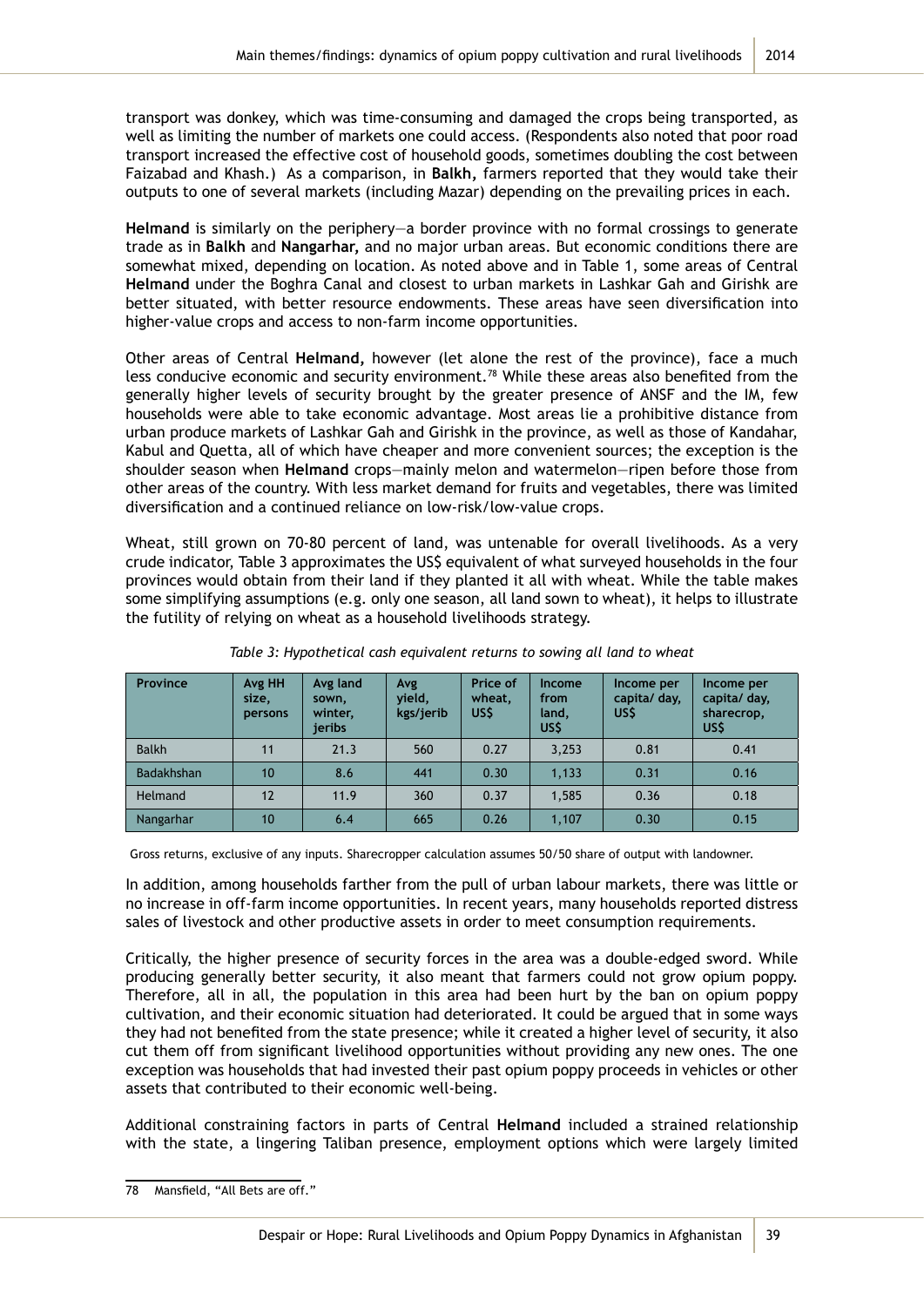to small-scale trade and enrolment in the ALP (available only to those within certain patronage groups) and, in 2012-13, a fall in prices for cash crops (e.g. cotton, maize, mung bean) that were cultivated in place of poppy. Respondents also reported being shut out of development assistance by the rural elites.

On the other hand, those in the *dasht* continued to intensively grow opium poppy, which was a source of some resentment to those living where the presence of security forces would not allow this. Still, when opium poppy yields fell in sharply in 2011-12 and even more severely in 2012- 13, households there had few other options, and many households had even reduced the total amount of land they cultivated.

Unlike the lower areas of **Nangarhar** described above, situated along the main trade routes and where households were able to expand and diversify their agricultural production and take advantage of trade and non-farm income, in the remote, mountainous areas of the province, households were unable to make the same kind of transition. There, households typically coped initially by selling off assets such as animals and land, but after several years assets become depleted, especially for poorer households. Respondents noted a decrease in the quantity and quality of food, inability to pay for needed medical care, inability to get loans and problems meeting social and family obligations such as marriage. With limited options, an increasing number of young men felt compelled to endure the risk of joining the Afghan National Army or Afghan National Police.

In sum, the establishment of security—along with increased state presence, better-functioning output markets and access to non-farm income—can, under the right conditions, lead households to transition out of opium poppy. Positive examples included parts of Chimtal and Balkh Districts of **Balkh** Province, areas of **Helmand** close to the urban centres of Lashkar Gah and Girishk and, at least prior to late 2010, areas of **Nangarhar** along the main trade routes between Kabul and Peshawar. Where these conditions are not met, however, households will struggle to get by with low-value crops such as wheat and may have to fall back on selling off productive assets.

# **4.4 Coercive approaches**

The government's NDCS allows coercive approaches such as eradication, but specifies that they should be applied where alternative livelihoods are available to farmers. The current research confirmed that such approaches can produce results, but are sustainable only where certain economic conditions apply. In the absence of those conditions, the application of coercion can be counterproductive and lead to undesirable unintended consequences. The following sections discuss some of the dynamics associated with coercive approaches.

### **4.4.1 Short-term reductions through coercive approaches are possible with a strong and motivated leader and overwhelming force**

The suppression of cultivation has been possible, at least temporarily, through coercive measures such as threat of arrest, physical harm or eradication of the standing crops in areas where there is one dominant player who either possesses or can draw on sufficient force. Governors Atta Mohammad Noor in **Balkh** and Gul Agha Shirzai in **Nangarhar** have been lauded as "strong leaders" for their counternarcotics policies, although each forcibly suppressed cultivation in a very different way. (It should be noted that in this context "strong leader" does not necessarily mean "good governance.")

In **Balkh,** the consolidation of control over the province in 2004, after years of squabbling with Abdul Rashid Dostum, put Governor Atta in a position to exert his will through the placement of loyalists throughout the provincial and district administration. With limited international security presence in the relatively permissive North, Atta has largely used these networks to discourage cultivation. Although drawing on the levers of power, Atta has in some ways held the state at bay, until 2013 keeping the eradication process under his own close supervision. This has led to reportedly weak or even strained working relationships between the governor's office and other institutions with counternarcotics responsibility. As noted above, Atta's motivation has variously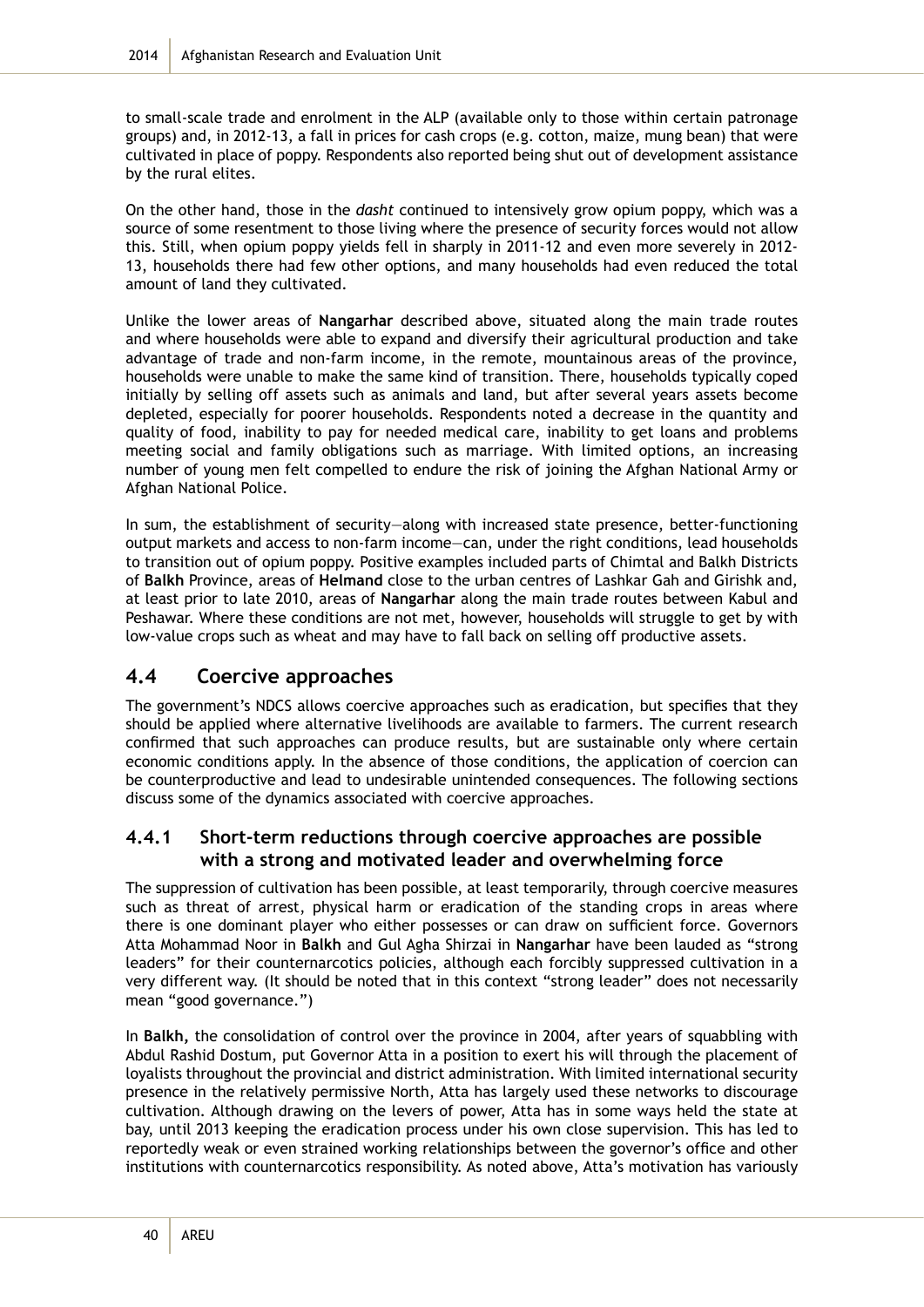been attributed to his wish to be seen as a good citizen, to his larger political ambitions,<sup>79</sup> or to the desire to keep his political opponents from access to opium-derived resources.<sup>80</sup>

In **Nangarhar,** Governor Shirzai used the coercive power of the state and the US military, along with promises of development assistance, to enlist sections of the rural elite in enforcing a ban starting with the 2007-08 agricultural year. For their part, US military and civilian officials conflated counternarcotics with counterinsurgency, and believed that in Shirzai they had found "a leader we can work with." Especially in the higher-altitude, less-accessible areas of the province, which historically have had a very limited state presence, enforcement of the ban was only possible with the support of the US military and its assets. In addition to the military support, some have cited Kandahar-born Shirzai's outsider status as enabling him to go aggressively after opium poppy cultivation in the province, as he was not so beholden to local political networks.<sup>81</sup>

In **Helmand,** dramatic reductions in most areas in 2010-11 stood in contrast to the reductions of one-third in 2008-09. The earlier decline was due in part to the shift in the terms of trade between wheat and opium poppy and the over-production amidst growing violence; in 2010-2011, reductions were attributed largely to the increased presence of the ANSF and the international military, which convinced farmers that the state had the means to suppress cultivation and punish those who were in violation. Governor Mangal enjoyed the deep support of the international community in large part because of his commitment to the counternarcotics agenda, although President Karzai was said to favour and to continue support for his predecessor and rival, Sher Muhammad Akhundzada, somewhat undermining Mangal's effectiveness.<sup>82</sup>

On the other hand, in **Badakhshan** there is no dominant player and the province is politically and geographically fragmented with competition among local power holders (often over the proceeds from drug trafficking, smuggling, illegal mining and other illicit activities). This helps to explain why the province has experienced a steady increase in opium poppy cultivation since it nearly became "poppy-free" in 2008. At that time, opium prices were low, yields the previous year had been minimal, and there were good opportunities for non-farm labour in the province—a combination that raised the opportunity cost of putting land into opium poppy and made it more expensive to cultivate.<sup>83</sup> Most observers believe that even a motivated governor would have been stymied due to the fragmentation and informal political power of those below him. For instance, the current mayor of Faizabad, a former Jamiat commander from Yaftal, former client of Marshal Fahim, and nephew of Burhanudin Rabbani, is said to have more power than the governor, and a number of local elites are well-connected power holders in their home areas as well as in Kabul. Perhaps the best example is Zalmai Khan Mujaddedi, a former Jamiat commander, Karzai loyalist and member of the *wolesi jirga.* According to a number of consistent reports, a former *woleswal* (district governor) in Jurm had been motivated to improve transparency and the quality of governance, but had been unable to accomplish anything due to the influence of Zalmai Khan, who was said to be calling from Kabul to the district three to four times a day. As described above, despite the official published numbers of area of opium poppy destroyed, field-level research suggests an eradication process that was ineffective and/or managed by the stakeholders. As a consequence, there has been little risk to farmers, and opium poppy cultivation in the province has become increasingly visible.

The differing experiences in the relatively secure provinces of **Balkh** and **Badakhshan** suggest that government presence *per se* is not sufficient as a deterrent to opium poppy cultivation. While increased state presence was cited by respondents in **Balkh** as a reason for both suppression and

<sup>79</sup> Dipali Mukhopadhyay, "Warlords, Strongman Governors, and the State in Afghanistan" (Cambridge University Press, 2014). 80 Mansfield, "Our Friends in the North." Some have suggested that proximity to the trafficking networks was precisely what enabled him to largely shut them down, an example of the "to catch a thief, set a thief" theory.

Afghanistan has historically wrestled with the "local vs. outsider" choice in sub-national appointments. Before the war, governors were typically appointed from other areas of the country, the theory being that outsiders would be less likely to band together with local interests. This may work less effectively in an environment where power and influence are *de facto* more decentralised and dependent on personal relationships.

<sup>82</sup> For more detailed discussion of these dynamics in both Nangarhar and Helmand, see Mansfield, "All Bets are off."

<sup>83</sup> David Mansfield, "Governance, Security and Economic Growth: The Determinants of Opium Poppy Cultivation in the Districts of Jurm and Baharak in Badakhshan" (Kabul: GTZ, 2007).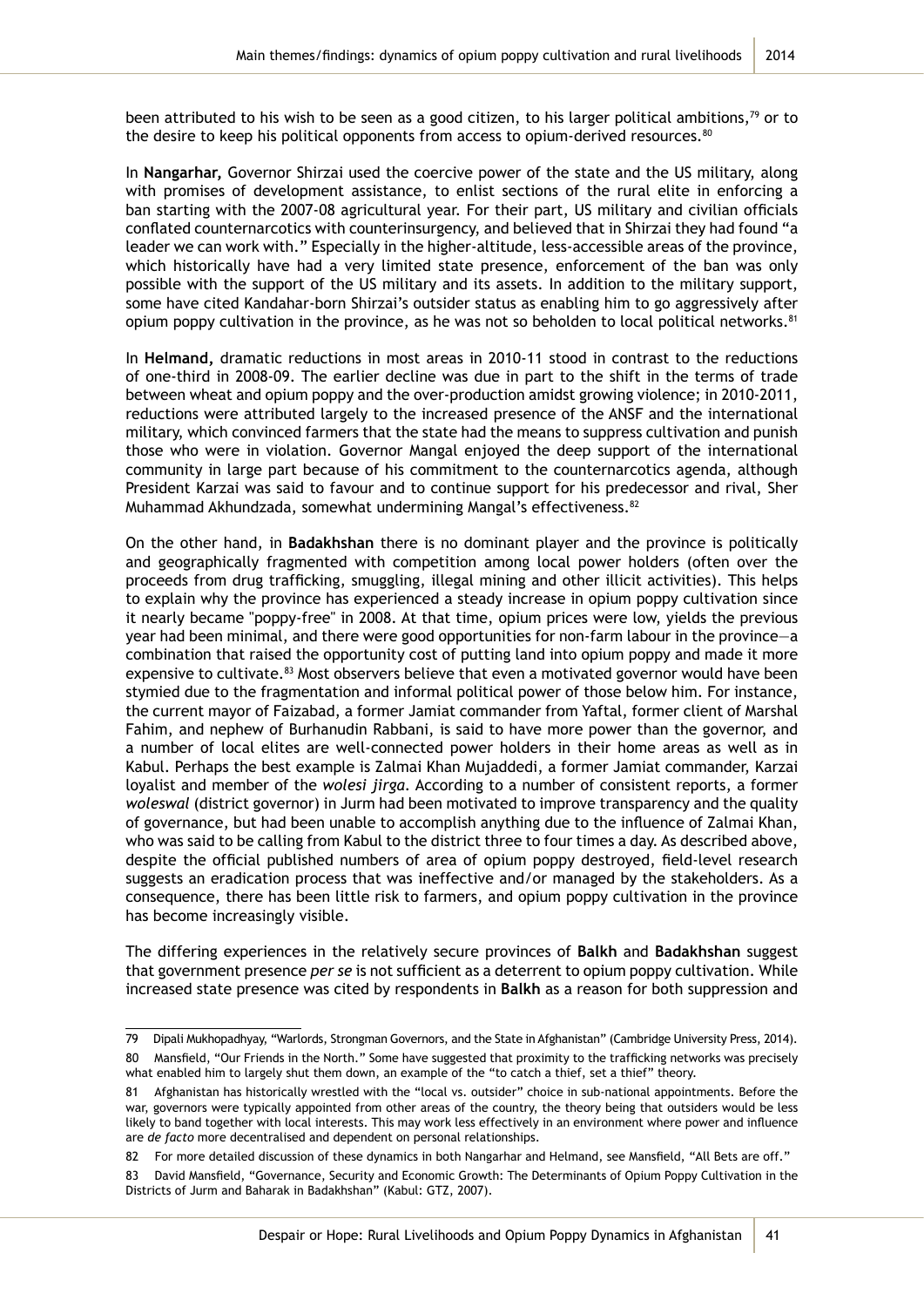improved access to output markets, in **Badakhshan** until relatively recently there was little AGE presence that would threaten the ability of government officials to do their jobs. Also, as noted in Box 4, where ALP/militias have been enlisted in counternarcotics (e.g. **Balkh**, **Helmand**), results have been even more unpredictable, especially where they are composed of groups that are considered outsiders or hostile to local communities. In some cases, their excess zeal has created resentment, while in other cases they have themselves been involved in cultivation, either directly or indirectly.

In most instances, coercive approaches have been applied alongside promises of development assistance meant to ease the transition to licit crops. As discussed in Sections 4.2.3 and 4.4.3, such assistance has had mixed effects. A persistent refrain from farmers is that assistance has been minimal or lacking altogether. While it is extremely difficult to distinguish legitimate complaints from simple griping, or to determine when alleged unfilled promises are cited mainly to justify continued cultivation of opium poppy, it is clear that in most places the extent and types of interventions would be unable to transform a deeply embedded part of the economy—an extravagant expectation to begin with.

### **4.4.2 Coercive approaches are susceptible to erosion and collapse**

While strong and motivated leadership equipped with the means of coercion can more readily suppress cultivation of opium poppy, there are limits to the duration and sustainability of these involuntary reductions. Even the Taliban's 2000-01 ban, which was put in place by a force willing to be extremely ruthless, was likely to crumble due to uncontainable pressures; in fact, there were indications before the 2001-02 planting season that in places such as **Nangarhar** this erosion had already begun.<sup>84</sup> Coercive approaches are almost by definition unstable, as they defy economic and political imperatives. The re-emergence of opium poppy in old areas confirms that there has not been a sustainable transformation.

Because in Afghanistan even forceful suppression depends to some extent on negotiated deals, bans tend to work when all of the parties have something to offer. Conversely, effective suppression will stop when external economic or political factors overwhelm and when there is no place for political deals. As there is virtually no such thing in Afghanistan as completely uncontested power, most power relations are unstable; therefore suppression is likely to eventually unravel. The importance of political and governance factors was discussed in Section 4.2.3.

In **Nangarhar**, previous bans had never lasted more than one or two years (viz. the 2000-01 Taliban ban, the 2004-05 ban put in place by Governor Haji Din Mohammad). As discussed in Section 4.2.3, the breakdown of Gul Agha Shirzai's 2007-08 provincial ban in 2010-11 was the consequence of several factors coming together. Chief among these factors was the alienation created by aggressive eradication in the context of the accumulated economic strains of three successive years, especially in the mountainous areas where the population had no alternatives to opium poppy. The governor over-reached by going too far with the means of coercion available to him and by relying on the threat of US military forces, both of which had negative outcomes for security and opium poppy cultivation alike. The rural elites who were responsible for implementing the ban were caught between the governor (and his foreign-armed backers), their hostile communities, and anti-government elements; they had to yield to their most immediate pressures in order to maintain their leadership.<sup>85</sup>

The increase in the number of households in the fieldwork areas of **Nangarhar** who were growing opium poppy and in the percentage of land allocated to it in 2012-13 was driven by the population's revised assessment of the state's ability to eradicate the crop. Recognizing that the state had less power to eradicate poppy led farmers to believe that there was a lower probability that their

<sup>84</sup> In the mash-up of truth since 2001, Taliban policy and the ban often do not appear to be well understood. See David Mansfield and Adam Pain, "Counter-narcotics in Afghanistan: The Failure of Success?" (Kabul: AREU, 2008). More broadly, the effectiveness of bans is generally over-stated, especially in areas which are not controlled by the person or entities making the ban. Also, the essentially political purpose of many bans, or their announcements, should be kept in mind. See David Mansfield, "Building a State on a Foundation of Sand: How Drugs and Drugs Policy Shaped Statebuilding in Afghanistan", forthcoming.

<sup>85</sup> For additional discussion on the 2007-08 and other opium poppy bans in Nangarhar, see Mansfield, "All Bets are off."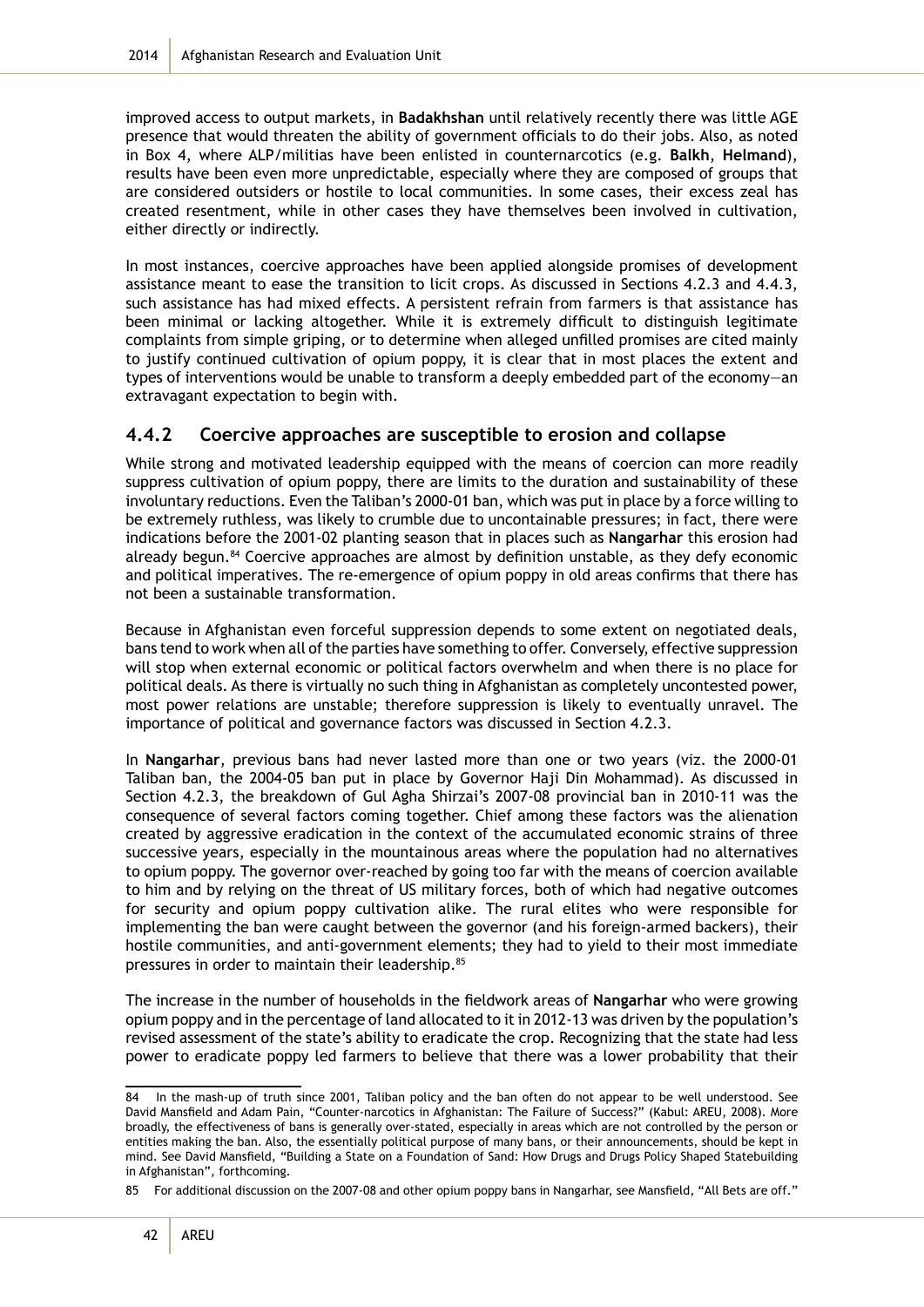own crop would be affected. This perception was based on the experience of the previous year's eradication campaign, when fierce resistance led to the deaths of 48 persons in Khogiani and crop destruction was very limited—if it took place at all—in the upper areas. Given that situation, along with the further general reduction in security, farmers were confident that they could plant without fear of any serious consequences. In Khogiani District in early 2013, the unravelling of the ban was confirmed when an Afghan National Army (ANA) commander essentially gave up on eradication in exchange for the local population's support in a counterinsurgency operation. Such an operation would have been untenable if accompanied by the destruction of the opium poppy crop: a good example of competing objectives.

Similarly, in **Helmand**, Governor Mangal is seen to have over-extended himself on eradication from 2007 onwards, especially by going into the *dasht* area north of the Boghra Canal where the state's writ was weak or non-existent, thereby jeopardising the stability of the previously more secure parts of the Canal command area. In Nad-e Ali, there were reports that local officials had spared the crops of those with ties to Taliban out of fear that eradication would result in attacks on the police.

Because of reliance on local, albeit coerced, consent, the lack of commitment of local elders and other leaders has helped to erode the ban. Elsewhere in **Nangarhar** and also in **Badakhshan**, especially in 2012-13, there were consistent and reliable reports of reluctance and doubledealing on the part of the elders who had been enlisted in the counternarcotics agenda; in both provinces promises made to the authorities to help enforce the ban were somehow lost between the *woleswali* (district headquarters) and the villages. By 2012-13, the elites in **Nangarhar** who had helped to enforce the ban in previous years had apparently lost their enthusiasm as the political and security climate deteriorated and their own status was jeopardised (see Section 4.2.3). Elders and local officials had to navigate between two imperatives: to report and show evidence up the line that assertive measures had been taken, and, at the same time, not dangerously alienate the communities in which they lived. As a result, many appeared to go through the motions of discouragement and eradication while making deals with communities. As one local security official said, "I am skilled in destroying a little and making it look like a lot."<sup>86</sup>

Again, the role that elders played varied depending on local conditions and the current political configuration. In Chimtal (**Balkh**), most respondents said that the elders played no role in discouraging cultivation. A number of other respondents were sceptical about the role that the elders were playing, even though they had been called into a meeting in the provincial centre and agreed to remind the population in their home areas that opium poppy cultivation was both illegal and *haram* (prohibited by Islam). According to one farmer who was himself cultivating opium poppy, "The elders play no role, because all of them are cultivating poppy."87 In neighbouring Balkh District, however, virtually all respondents said that the elders were playing an active role in discouraging cultivation.

Ambivalence among elders is not surprising, given that they are part of their communities; they risk losing power, status and control by going too strongly against local interests, which are not seen as the same as those of the government. As a farmer in **Badakhshan** who had begun to grow in 2012-13 put it, "I didn't hear anything from the head of the *shura* about not growing poppy. He doesn't play a role, but if he does play a role, he is on the side of the people."<sup>88</sup> This formulation clearly articulated the opposing interests of the state in its abstract form and the people. As a teacher in **Badakhshan,** also a grower, put it, "One has to go according to the customs of the area: *dang dang, hama yak rang.*"89

At the household level, it appears that farmers looked to the risks and payouts of their neighbours in making their own planting decisions. For instance, in **Badakhshan,** farmers conveyed the idea that, with their neighbours growing and enjoying robust returns and a good life, they themselves

<sup>86</sup> Interview with security official, Achin District, April 2013, cited in Mansfield, "From Bad they Made it Worse," p. 29.

<sup>87</sup> Interview with farmer, Chimtal District, May 2013.

<sup>88</sup> Interview with farmer, Jurm District, May 2013, cited in Fishstein, "Evolving Terrain," p. 36.

<sup>89</sup> Interview with farmer, Khash District, May 2013. *Dang dang*, *hama yak rang* is a rhyming Afghan proverb which literally translates as "ding dong, all/everyone the same appearance/colour."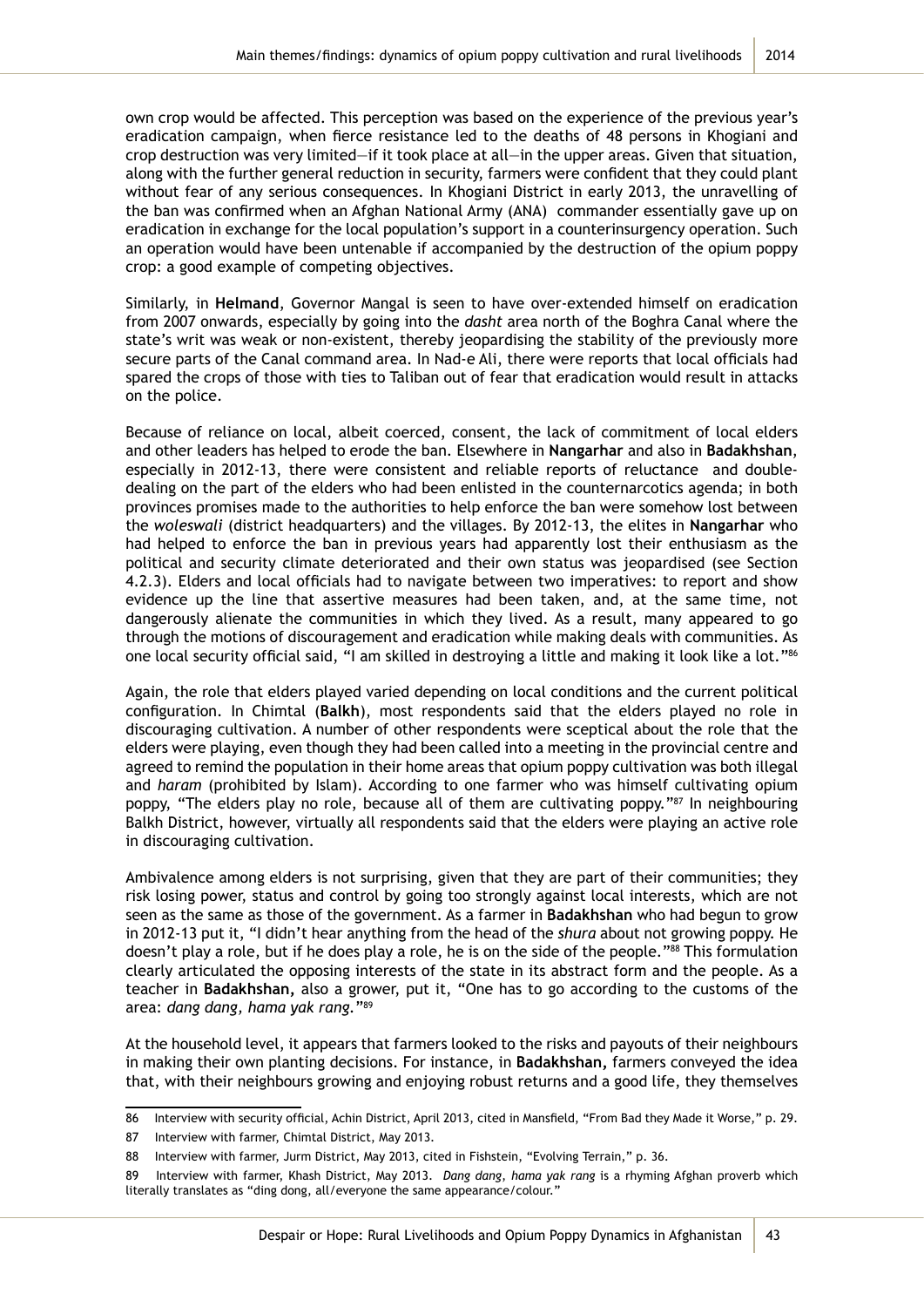would look foolish *not* to grow. A farmer with a small amount of land (three *jeribs*) who had switched a half *jerib* of land from barley to opium poppy explained, "I didn't grow last year, but everyone else did, so this year I did".<sup>90</sup>

### **4.4.3 Coercive approaches have unintended consequences at the household and higher levels**

Although all policies may have unintended consequences, this has proven particularly true in regard to coercive approaches such as forced restraint from planting or eradication. In addition to unsustainability, these approaches have led to a number of unforeseen negative results in the affected areas: general economic contraction, relocation and intensification of cultivation to other areas, increased poverty and landlessness, greater support for the Taliban and other AGEs at the expense of the state and increased stress on natural resources.<sup>91</sup>

#### **General economic effects**

The lack of systematic disaggregated economic information at provincial or district level makes precise quantification of economic effects impossible. However, as discussed in Section 4.2.2, fieldwork strongly suggests that in parts of at least three of the four provinces the suppression of cultivation has led to a contraction of the local economy, directly through reduced demand for hired farm labour for cultivation and indirectly from decreased economic activities: the reverse multiplier. In **Badakhshan**, although there has been limited pressure in recent years, even those who were not directly involved in cultivation or trade still referred wistfully to the peak production "festival years" ending in 2006, while in **Nangarhar** respondents spoke of "the poppy years." In both provinces, those who regretted the downturn included restaurant owners and shopkeepers who had benefited from the greater circulation of cash in the local economy. According to one shopkeeper in **Badakhshan**:

*In the time of opium, two to three years ago, I was bringing goods every ten days from Mazar, and we had two people working in the shop. Now, I go only every 40 days. At that time, men and women, small and large, were carrying around opium and using it to buy household goods. There were days that I was making 5,000 [Afs] profit. People had money and a store of opium. In winter, they would use it to purchase goods. If they were in debt, they would resolve it with either cash or "goods." There was also work for people without land or with limited land, and work for women, girls, children, old women. People weren't going to Pakistan to find work.*<sup>92</sup>

In **Helmand**, the adoption of low-risk, low-return cropping patterns in parts of the Boghra Canal command area (in response to the suppression of opium poppy cultivation from 2007-08) similarly led to a downturn in economic activity. This occurred even among non-farmers, although the impact was somewhat cushioned by major infusions of foreign spending. This contraction in **Helmand** is separate from the contraction caused by the low yields obtained in 2011-12, although both have had negative economic repercussions in the area. Similarly, in the lower-potential areas of **Nangarhar**, there was a downturn in the economy in areas whose location and resource endowments did not allow households to cope with the loss of opium poppy income. In other areas, including greater Jalalabad, the influx of spending by the US helped reduce the magnitude of the negative multiplier relative to the effect of the ban in 2004-05. During that period, in addition to the impact on those directly involved in cultivation or labour in the remote areas, there was a much more serious general downturn due to lower disposable income as a result of deflated wages and the reduced sales of clothes, food, electrical items and motorcycles from the

<sup>90</sup> Interview with farmer, Jurm District, June 2013.

<sup>91</sup> Chouvy suggests distinguishing the different types of what are usually lumped together as "unintended consequences," including positive vs. negative and direct vs. collateral. He points out that consequences which are unintended may still have been foreseen, especially given the years of international experience with counternarcotics. He notes that perverse unintended consequences are those which are contrary to the original intended results, and distinguishes the unintended consequences of an action from unintended consequences of the intended consequences of the action. Most importantly, he distinguishes unintended consequences from failure to achieve the intended result. See Chouvy, "A Typology of Unintended Consequences." Here, the term "unintended consequences" refers mostly to undesirable consequences, both direct and collateral.

<sup>92</sup> Interview with shopkeeper, Jurm District, May 2012, cited in Fishstein, "Little Bit Poppy-free."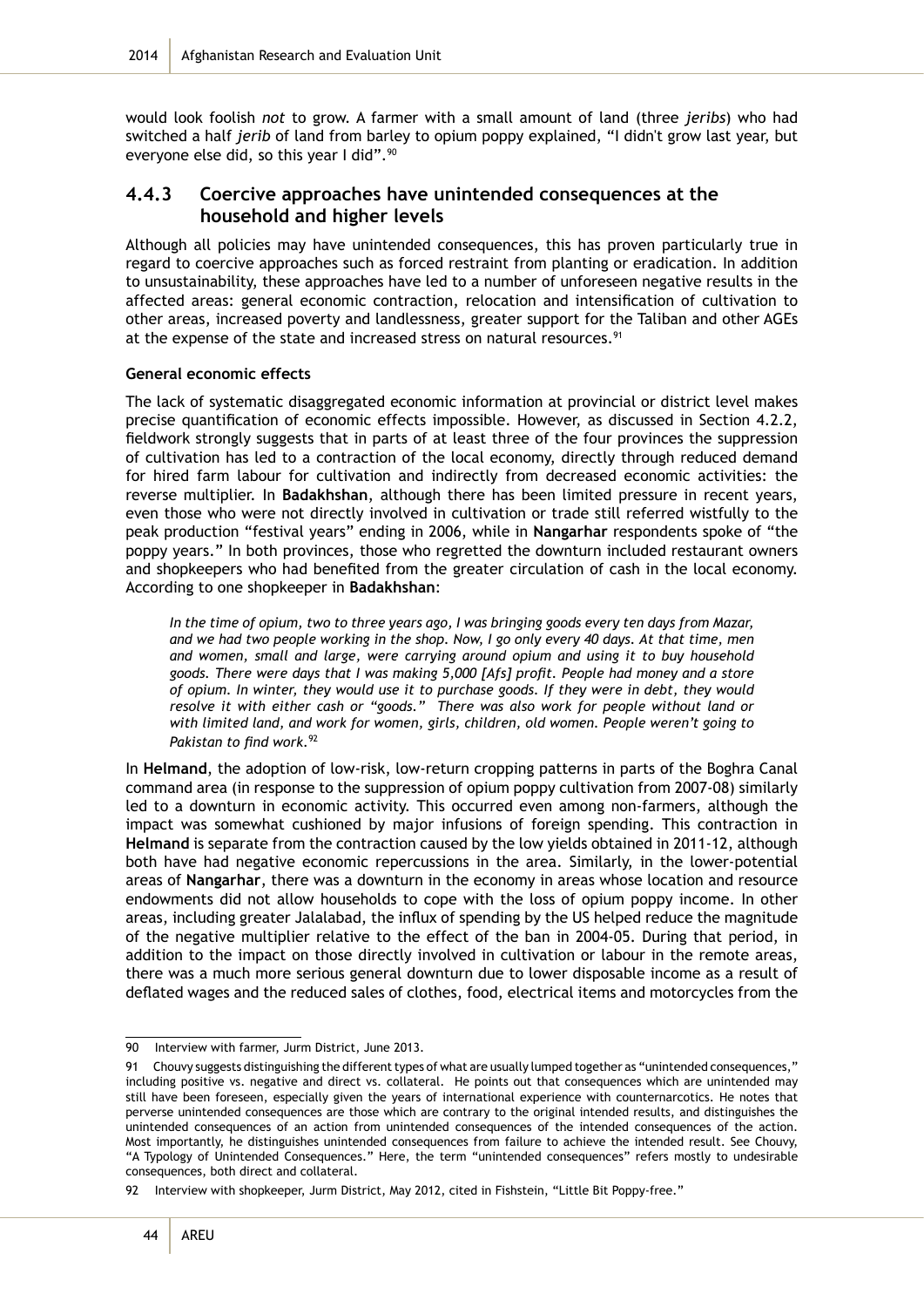previous opium poppy boom.<sup>93</sup> By 2011-12, the accumulated economic effects of the 2007-08 ban in the southern mountainous districts contributed to the population's willingness to resist eradication. All of these examples are detailed in the discussion of local multipliers in Section 4.2.2.

#### *Displacement and concentration of cultivation*94

The prohibition of opium poppy within the governed space of the Boghra Canal command area under the Helmand Food Zone initiative<sup>95</sup> in 2008 was followed the next year by a more than one-third fall in cultivation within the area. However, fieldwork strongly suggests that it was also directly associated with *increases* in the non-state controlled desert areas north of the Boghra. The socio-economic processes set in motion by the implementation of the Food Zone (discussed in detail in the next section) propelled people to move to the *dasht,* where the high price of opium (especially after 2010) allowed farmers to recoup steep establishment and input costs (irrigation equipment, diesel, etc.). By 2010-11, opium poppy was being cultivated more intensively, and in many cases mono-cropped, in the *dasht*.

The high returns from opium poppy enabled households that had acquired land in the *dasht* to improve it by constructing buildings, enclosures and other structures, and allowed the landless or land-poor to acquire land for the first time. The dynamics of settler movement to the *dasht* and land relations there were also affected by the availability of cheap labour as a result of the shift to less labour-intensive crops in the Canal area forced by the Food Zone policies. In 2012-13, all of the surveyed households in the *dasht* had sown at least 60 percent of their land with opium poppy, and more than two-thirds had sown *only* opium poppy, giving the desert the name *dasht-e taryak* (desert of opium). The lack of state presence made opium poppy cultivation possible, while the harsh economics made it necessary. Finally, the fact that opium poppy cultivation within the Food Zone itself increased by 50 percent the year after the project's completion raises additional questions.

The pressure to intensively crop opium poppy in such a harsh physical and economic environment has led to productivity raising and cost-minimising changes in agricultural practices. These include low-cost water pumps and generators from Pakistan and China; chemical herbicides from Pakistan, China and Iran; and even solar panels from Pakistan and China. Herbicides are labourdisplacing; one application replaces the labour that would be hired for three weedings. This is attractive in the labour-scarce *dasht*, as it frees up household members and reduces the need to hire outside workers.96 Landholdings are generally larger in the *dasht*, and for landowners, giving out land for sharecropping reduces labour costs.

While innovation that raises productivity and lowers costs may be considered a positive externality of the migration to the *dasht*, the process may also have had the negative effect of ramping up opium poppy cultivation by encouraging specialisation.<sup>97</sup> As discussed further below, while farmers are adopting cost-saving technology, at present production costs remain high and therefore continue to incentivize the cultivation of opium poppy.

<sup>93</sup> Mansfield, "Pariah or Poverty?"

<sup>94</sup> For a more detailed discussion of the dynamics of the Helmand opium poppy ban presented in this and the next section, see Mansfield, "From Bad they Made it Worse."

<sup>95</sup> Led by Governor Gulab Mangal and funded and technically supported by the UK and the US as primarily a counternarcotics activity, the Helmand Food Zone initiative targeted six districts with a counternarcotics information and awareness campaign, distribution of improved wheat seed and fertilizer as well as high-value horticulture seeds and other inputs at subsidised cost, and targeted eradication. See David Mansfield, et al, "Managing Concurrent and Repeated Risks".

<sup>96</sup> Given the lack of supervision and knowledge of the possible side effects of herbicides, a negative externality may be public health issues.

<sup>97</sup> The narrative that drug barons are behind such productivity enhancements ignores the pro-active behaviour of farmers who seek out profit-maximising and cost-minimising ways of production. It also overlooks the agricultural extension work that was done in Helmand (and elsewhere in Afghanistan) prior to the war and even during the war by aid agencies, as well as the diffusion of technology from neighbouring countries. An additional role has been played by entrepreneurial shopkeepers and traders who responded to emerging opportunities by introducing technological innovations such as deep-well drilling and use of (labour-saving) herbicides based in part on experience gained in Balochistan. While wealthy individuals (including drug traffickers) may have the capital which allows them to set up businesses which import equipment, farmers themselves have sufficient incentives to seek out higher productivity techniques.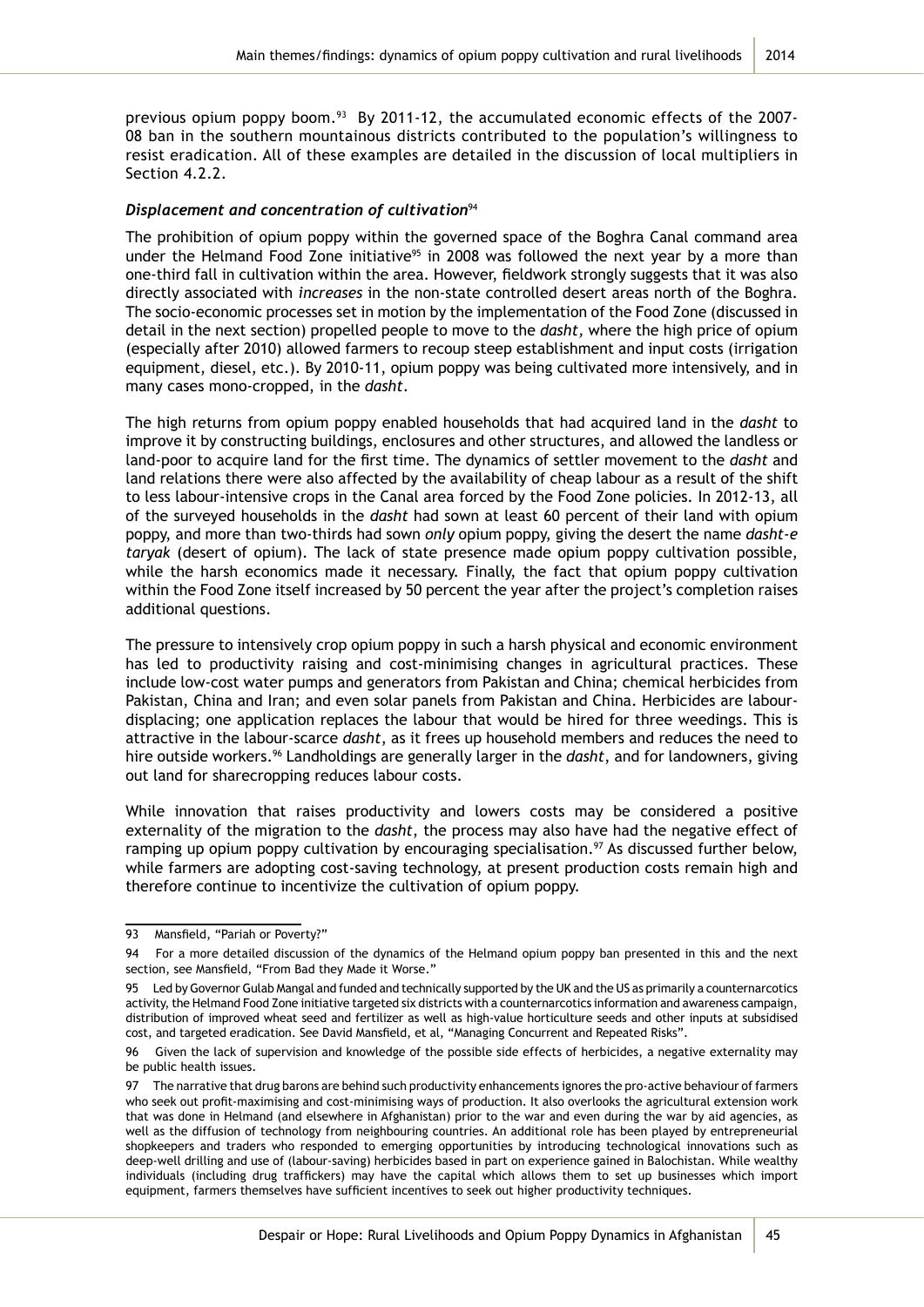#### **Increased poverty and landlessness among certain groups**

In the Helmand Food Zone itself, while some households with adequate resource endowments were able to make the transition to licit activities and in fact had thrived after the banning of opium poppy in 2007-08, other groups—especially the landless and the land-poor—had not fared so well. (See Section 4.3.3.) The forced shift from opium poppy to less labour-intensive crops such as wheat set in motion a chain of events which reduced the amount of land available for renting or sharecropping, hurting the landless and the land-poor who rely on such arrangements. This also reduced the share of wheat output that sharecroppers could negotiate with landowners, especially when they had nothing but their own labour to bring to the table.

Because the landless and the land-poor were ineligible for agricultural development assistance both by virtue of having little or no land and of being at the lower end of the social hierarchy they were in a weak negotiating position.<sup>98</sup> (Being at the low end of the hierarchy also inhibited their access to other types of aid such as cash for work, food for work, or material distribution; the lists of eligible beneficiaries were typically controlled by the *maliks*99 or elders of the area, who were often accused of steering benefits to their own relatives or patronage networks.) Finally, many of the poor who did not themselves farm were hurt by the reduced demand for labour formerly hired to weed and lance opium poppy.

The year after the launching of the Food Zone initiative in 2008 saw increased poppy cultivation in the *dasht*. The percentage of respondents in the *dasht* who were either sharecroppers or tenants more than tripled, while virtually none were landowners, suggesting a more transient and less well-off population. Interviews with these largely landless or land-poor settlers confirmed that their movement from the Canal command area to the *dasht* was a result of chronic insecurity and the expansion of the opium poppy ban in government-controlled space, and that in many cases households had no choice but to migrate in order to get access to land. Sharecroppers or tenants often received a lower share (as low as one quarter) of the opium poppy crop than they had customarily received (one-third) in their old sharecropping lands in the Canal command area. This was because they were unable to provide the fuel and other inputs not needed in the old area but necessary in the *dasht*, and because the limited livelihood choices put them "over a barrel" in negotiations with landowners.<sup>100</sup> Some were attracted to the *dasht* by the relatively low cost of land but found that the capital costs of drilling a deep well and obtaining a generator and water pump there more than outweighed the lower costs of land and ruled out low-value crops such as wheat.

The 2011-12 opium poppy crop failure hit farmers in the *dasht* hard, putting even their food security at risk. Those who were sharecropping land there were especially vulnerable. For instance, a sharecropping household with an average amount of land and household size which mono-cropped opium poppy would receive US\$0.79 per person per day, after deducting expenses and the landlord's share. This would put the household considerably below even the NRVA's recommended minimum ration for food relief. The recent low yields have raised concerns among farmers that yields will continue to diminish. While most respondents attributed the reduced yields to US "spraying," they may simply have been the consequences of mono-cropping opium poppy necessitated by the economics of the *dasht.* In a more benign environment, farmers would have been likely to benefit from sensible practices such as crop rotation and fallowing.

In other provinces land ownership was a bar both to receiving development assistance and to negotiating a decent arrangement with a landlord. As one farmer reported in Balkh, "[Improved wheat] seed came to the area, but it was only given to big farmers and the head of the *shura*; the landlords won't give the seed to people to grow wheat, as they can do that themselves." (Interview with farmer, Balkh District, May 2013). Another sharecropper in a nearby village mentioned wistfully that his landowner had received a subsidised package of high-quality wheat seed and fertiliser, noting that if he himself had received the package he would have been able to negotiate a 50/50 share of land, rather than the 25 percent that he had ended up with without any inputs to offer.

<sup>99</sup> Local leader or elder who is appointed to act as intermediary between the state and the community. The corrosion of traditional rural society and the ascendancy of a new generation of (armed) leaders since the *jihad* era has weakened the malik system. Not surprisingly, given their role between the state and the people, many *maliks* are considered corrupt.

<sup>100</sup> Some have argued that aside from not having any agricultural land, not having a house puts households at even a greater disadvantage in negotiating tenancy agreements with landowners, and therefore at greater risk of poverty. See Liz Alden Wily, "Rural Land Relations in Conflict: A Way Forward" (Kabul: AREU, August 2004).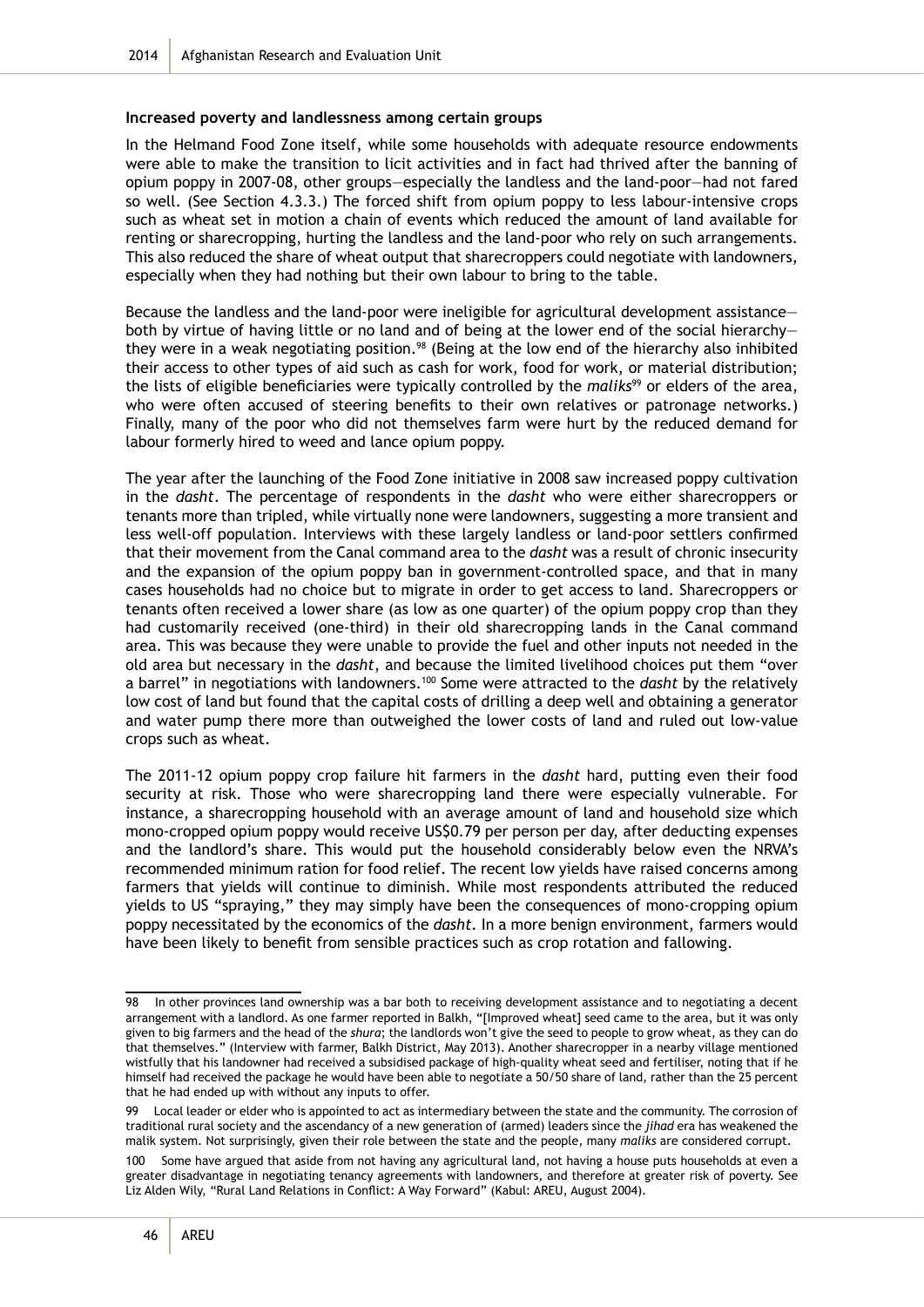Many in this group said they were considering migrating further, perhaps to other areas of **Helmand** or even neighbouring Farah, where they could cultivate opium poppy freely and where the yields had not fallen as they had in the *dasht*. Although those who owned land were better off than sharecroppers, some having acquired cash and productive capital before the previous two years of lower yields, the income from the 2012-13 opium poppy crop was insufficient to support them. For instance, for landowning households that did not hire any labour, the net return on one *jerib* of opium poppy was US\$168 (which comes to less than US\$0.50 per person per day). For households that had to hire labour, net return was actually negative. As noted above, some farmers absconded because they could not pay their debts to hired labourers or shopkeepers.

Table 4 presents, with simplifying assumptions, net income per *jerib* under different yield and land tenure assumptions. For households of average size (10 persons) which farmed the average area (12 *jeribs*), even those that provided their own labour generated only slightly more than one-half US dollar per person per day. Even with much higher yields, returns would be modest.

|                          | Per Jerib: At 2012-13 actual<br>vields                |       |        | For average area farmed; net income<br>per capita/per day |               |        |  |  |  |  |  |
|--------------------------|-------------------------------------------------------|-------|--------|-----------------------------------------------------------|---------------|--------|--|--|--|--|--|
| Land tenure arrangement  | At actual 2012-13 yields<br>At 150% of 2012-13 yields |       |        | At 200%<br>of $2012 -$<br>13 yields                       |               |        |  |  |  |  |  |
|                          | Revenue                                               | Costs | Income | Income                                                    | <b>Income</b> | Income |  |  |  |  |  |
| Landowner                |                                                       |       |        |                                                           |               |        |  |  |  |  |  |
| Household labour only    | 895                                                   | 727   | 168    | 0.55                                                      | 1.41          | 2.28   |  |  |  |  |  |
| Hired labour (harvest)   | 895                                                   | 929   | (34)   |                                                           | 0.75          | 1.61   |  |  |  |  |  |
| Sharecropper             |                                                       |       |        |                                                           |               |        |  |  |  |  |  |
| 1/4, landlord pays costs | 224                                                   |       | 224    | 0.74                                                      | 0.95          | 1.17   |  |  |  |  |  |
| $5/6$ , costs            | 746                                                   | 882   | (136)  |                                                           | 0.27          | 0.99   |  |  |  |  |  |

*Table 4: Returns to opium poppy per jerib in Helmand dasht under different yield and land tenure assumptions, US dollars* 

Notes and assumptions: Actual yield as reported by farmers was .75 *man* per *jerib*, which comes to 3.4 kg. Average household size was 10 persons, average area farmed 12 *jeribs*. Assuming prices at May 2013 levels. Costs include capital, seed, fertilizer (chemical and manure), land preparation, generator fuel, and labour (where appropriate). Revenue includes resin and monetized value of straw and seed. Adapted from Mansfield, "From Bad they Made it Worse," Table 5, p. 67.

Fieldwork in the more remote areas of **Nangarhar** in both 2011-12 and 2012-13 showed evidence of increased poverty: greater depletion of livestock and other assets, increasing reliance on enrolment in the ANSF<sup>101</sup> and less access to health care due to inability to pay for it. The differences, however, between upper Khogiani, which had cultivated opium poppy, and lower Khogiani and Achin, which had largely not done so, were stark. Farmers who had not cultivated or who had experienced eradication reported poorer diets. Table 2 in Section 4.2.1 shows the different gross returns to cropping patterns in the more poorly endowed area of **Nangarhar** with limited options. The table suggests that the only scenarios that bring in more than US\$1 per capita per day are the ones involving opium poppy. Even at that level (the equivalent of less than US\$700 per capita per year), improvements in welfare would be limited.

#### **Increased insecurity and alienation from the state**

It is a truism that opium poppy in Afghanistan takes deepest roots where the state's writ is most limited and its representatives weakest. From 2007-08 through 2011-12, even though **Balkh** was classified "poppy-free," there was assumed to be cultivation in the insecure areas of Chimtal, Char Bolak and Balkh, and on the east bank of the river in Sholgara. Similarly, it was in the more remote, less-governed areas of **Nangarhar** that opium poppy began to return after the 2007-08 ban, before expanding as those districts became less secure and fell more under AGE influence.<sup>102</sup>

<sup>101</sup> More than a third of recruits for the ANA are from Nangarhar. See Footnote 89.

<sup>102</sup> it is difficult to attribute insecurity to one source. Insecurity in a given area often results from a confluence of interests, including local powerholders, warlords, criminals, and AGEs – with distinctions between them not always clear. In such an environment, "Taliban" may be drawn in on one side of a local dispute where there is a mutual benefit.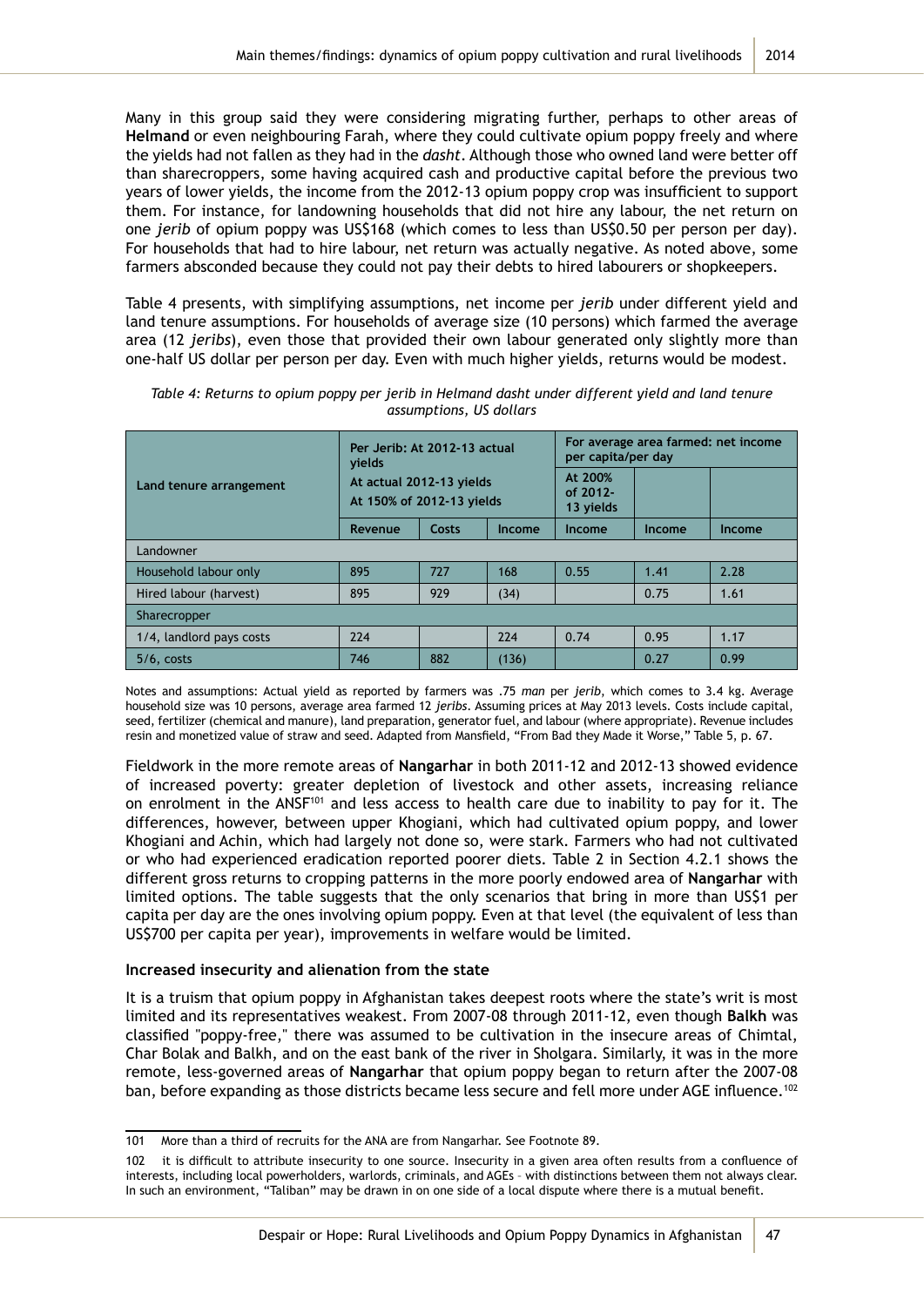In Central **Helmand**, cultivation was increasingly concentrated in the insecure, non-state areas north of the Boghra Canal.

Yet, while insecurity is usually presented as the enabling condition or driver for opium poppy cultivation (sometimes treated almost as a completely exogenous variable), $103$  causality may actually move in both directions. It is often counternarcotics itself that creates insecurity which in turn encourages or facilitates additional cultivation. In such cases, counternarcotics can be seen to be undermining its own objectives. Some would even argue that coercive measures have damaged the relationship between the state and some of its citizens. It should also be noted that in some areas that are hostile to the government (e.g. parts of the **Helmand** *dasht*), insecurity is seen by parts of the population to come from the state rather than from the Taliban or other anti-government elements.

The interviews for this research confirmed that increased insecurity is an obvious unintended (although not completely unforeseen) consequence of coercive approaches. Respondents described the dynamics related to security: the local reaction to eradication, which was often perceived as a hostile act, and the ways in which eradication often provided the Taliban with an opportunity.

In fact, much of the story of increasing insecurity in **Helmand** and **Nangarhar** has centred on the violent reaction of communities to eradication. In 2012-13, UNODC reported 19 eradicationrelated incidents in **Helmand** with 82 persons killed. In **Nangarhar** in 2011-12, when 784 hectares were recorded to have been eradicated, 48 people were killed in 21 incidents—by far the highest of any province that year. That the following year there was only one incident and one injury in the province suggests a greatly scaled-back (157 hectares) eradication campaign, as is acknowledged by UNODC and Ministry of Counter Narcotics (MCN). In addition to the experience of the previous year, resistance to eradication was anticipated based on the signs of accumulated economic stress of the previous years (rising prices for household necessities, reduced earning possibilities) and farmers' golden opportunity of an excellent opium poppy crop in the midst of political uncertainty and the continuing drawdown in international aid.

This is not simply a government vs. Taliban contest. Rather, rural communities often view the conflict between the Afghan state and the various AGEs in pragmatic terms. If they perceive more advantages from a Taliban presence (including avoiding Taliban threats and intimidation), then they will support them, or at least keep their options open in an uncertain and changing environment. As during the *jihad* years, families and tribal groups will maintain alliances or linkages of some sort with various implacably opposed factions as a hedging strategy and a way to access patronage.

This "all-of-the-above" approach was illustrated most clearly in **Nangarhar**, where parts of the rural space were essentially shared by those with relationships with the state and with the Taliban.<sup>104</sup> This was especially stark in Achin, where—despite the presence of AGEs— households had family members enrolled in the ANSF and employed as teachers in the local schools or other government jobs, and availed themselves of government education and health services. At the same time, they made cash contributions at the local mosque to support the insurgency, an apparent inconsistency. Respondents did, however, distinguish "local Taliban" from other Taliban, which included elements from Pakistan. Even in the case of foreign elements, some communities saw a potential source of patronage and so managed some sort of accommodation. This was illustrated by the influence of Pakistani militant Mangal Bagh, who was rumoured locally to receive support from India and the US, as well as the Afghan National Directorate of Security. Similarly, in **Badakhshan** and in areas of **Helmand**, farmers saw no inconsistency in having family members working as teachers, police, ALP or in other government positions while at the same time knowingly violating the law by growing opium poppy.

These arrangements complicate the often simplistic notion of either the government or the Taliban being "in control" of an area. In fact, the need for government representatives to be able

<sup>103</sup> An exogenous variable is a factor which is completely independent from other variables and which is therefore not affected by them.

<sup>104</sup> Mansfield, "From Bad they Made it Worse."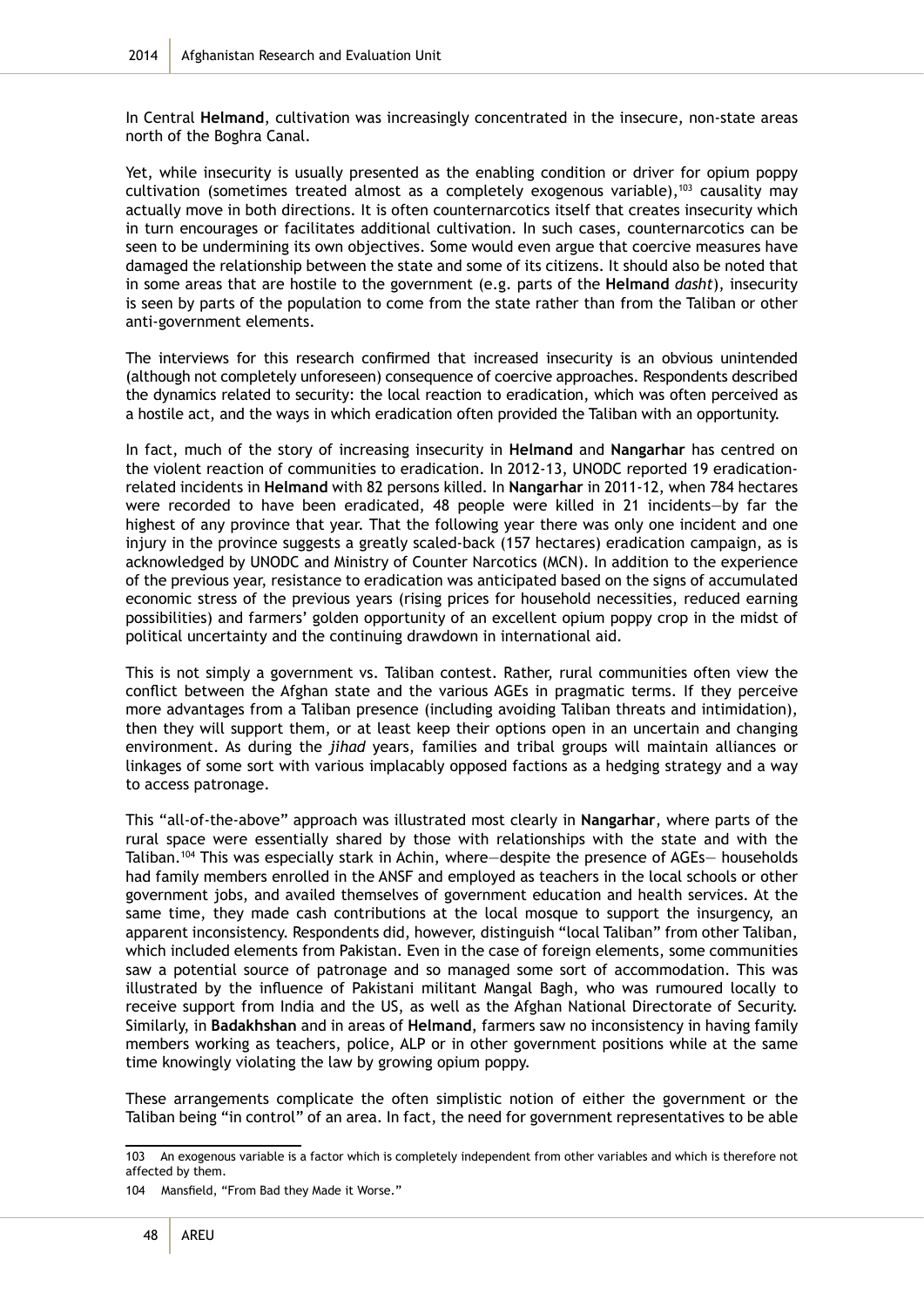to live or travel in rural areas among a potentially hostile population and the highly decentralized and even notional nature of "the Taliban" makes even the concept of division into "government" and "the Taliban" less meaningful in some areas. Moreover, the fluidity of the situation cannot be overstated, with constant re-negotiation of relationships and re-calibration of interests. Where power or territory is being contested is where confusion arises and illicit activities are likely to fester. As one farmer in **Balkh** who had grown opium poppy said, "If there is more *gadwadi* [confusion]105 next year, I will sow more."<sup>106</sup>

#### **Two sides of the coin: support for the Taliban and alienation from the state**

It has often been stated that the Taliban encourage or "command" opium poppy cultivation so that they can tax it to support the insurgency (or profit personally, depending on the source).<sup>107</sup> Regardless of the extent to which this assumption captures the complexity of the situation, the Taliban have often benefited from encouraging opium poppy in other non-pecuniary ways, including provoking a government reaction that will alienate communities or, in the absence of a reaction, showing the government's impotence. In **Helmand** in 2012-13, the Taliban actively encouraged cultivation through speeches and "night letters," both of which painted the government as being in thrall to the *kafir* (non-believer) foreigners. In fact, there does not appear to be a uniform Taliban "policy" towards opium poppy cultivation; in the fieldwork areas they generally responded pragmatically, depending on local conditions and the opportunities to gain support and drive a wedge between the population and the state.<sup>108</sup>

One side of this coin was generating support for the Taliban. In many areas, coercive approaches, especially eradication of a standing crop, presented an opportunity to the Taliban and to others who were invested in seeing a weak or failing state, or else improving their own situation relative to the state and other actors. By helping to deter eradication forces, the Taliban gained political capital, being seen as the defenders of the population against an uncaring and predatory state.

Even in a province such as **Nangarhar** which has historically been largely hostile to the Taliban, their presence was allowed or even encouraged in some areas simply because it deterred the state from eradicating opium poppy in the area. The April 2010 aggressive eradication campaign led the population to invite the Taliban into Sherzad District as a hedge against further action. Respondents in Khogiani and Achin explicitly attributed the increased presence of AGEs to the accumulated harmful effects of the opium poppy ban and the more general sense that the government had not fulfilled its promises. There was evidence that the population in Achin was trying to re-configure the political leadership to be less aligned with the state that it held responsible for the prohibition.

In **Nangarhar**, over-reaching coercion, with the active backing of the IM, weakened Governor Shirzai and with him the state and the set of elders through whom he had enforced the ban. The bloody 2011-12 eradication campaign was cited in Achin as an example of the "disconnect" between the government and the rural population. The severe economic effects of the unpopular opium poppy ban in the more remote areas after three years contributed to the farmers' enthusiasm for growing and their resolve to resist eradication in 2012-13.

As noted in Section 4.2.3, these remote districts have a history of both resistance to the central government and inter-tribal conflicts. The insurgency has used the political turmoil—as well as people's dissatisfaction with the cumulative economic effects of the ban and the belief that the government has not fulfilled its promises—to increase its presence in these areas.<sup>109</sup> In these

<sup>105</sup> The term *gadwadi* means "confusion" or "turmoil" and was often used by respondents to convey the type of political disorder that took place in the early 1990s.

<sup>106</sup> Interview with farmer, Chimtal District, May 2013, cited in Fishstein, "Evolving Terrain."

<sup>107</sup> See for example "Afghanistan's Narco War: Breaking the Link Between Drug Traffickers and Insurgents." A Report to the Committee on Foreign Relations, United States Senate, Washington, DC: US Government Printing Office, 2009; UNODC, "Addiction, Crime and Insurgency: The transnational threat of Afghan opium." UNODC: Vienna, 2009; Gretchen Peters, Seeds of Terror: How Drugs, Thugs, and Crime are Reshaping the Afghan War. Heroin Is Bankrolling the Taliban and Al Qaeda. London: Picador, 2010.

<sup>108</sup> For more detailed discussion of this dynamic in Helmand and Nangarhar, see Mansfield, "From Bad they Made it Worse."

<sup>109</sup> See Mansfield, "From Bad they Made it Worse" for more detail on this and the situation described in the following paragraph.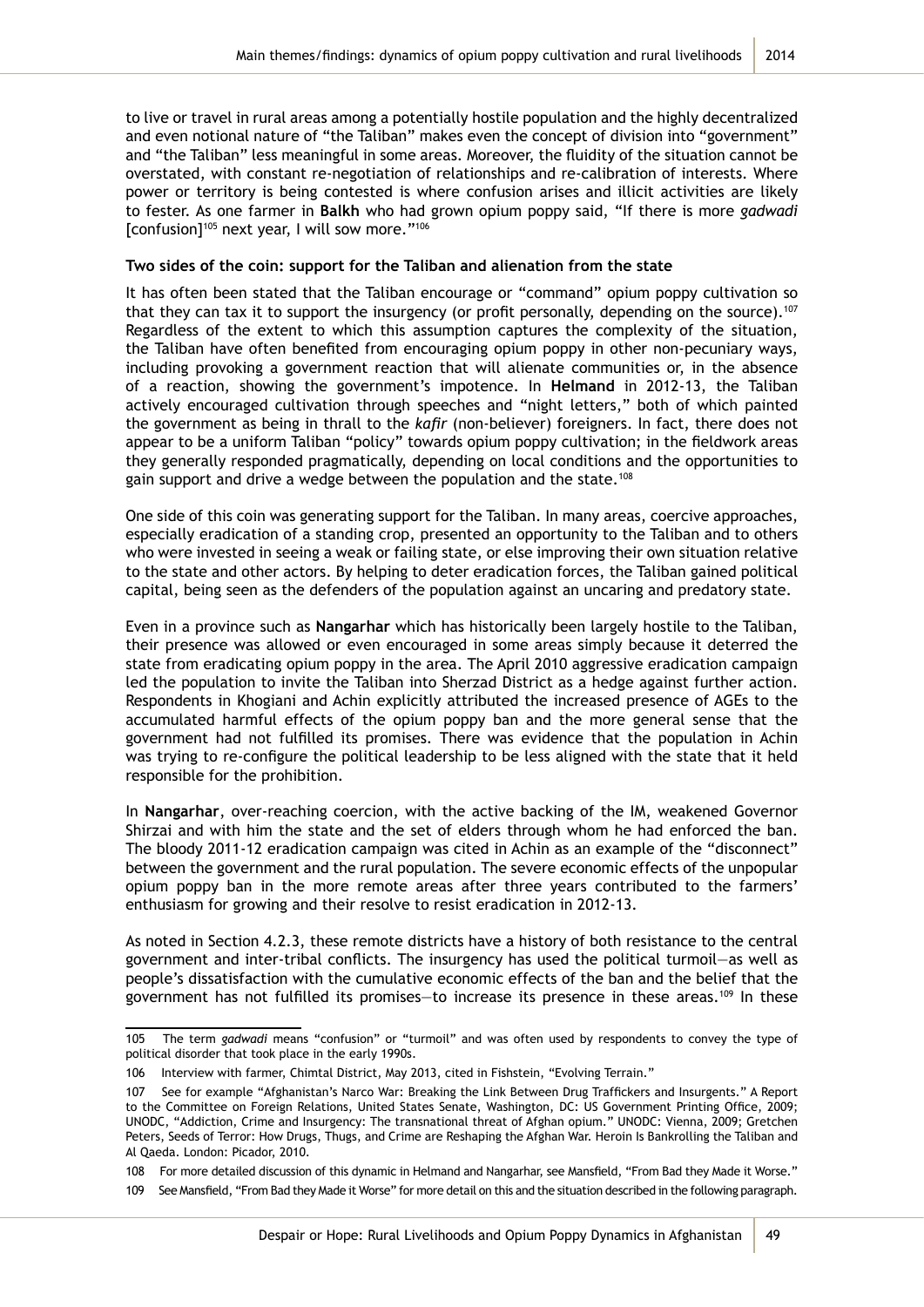lower-potential areas which had been more harmed by the ban, the accumulated and compounded economic stress of the previous years, along with a bumper crop in the midst of political and economic uncertainty, caused farmers to believe that this was the right crop at the right time and certainly worth fighting for. In this area, the Taliban's strategy of protecting opium poppy cultivation appears to have been a winning one.

Where opium poppy endures in Central **Helmand**, it is due to either *wasita* (personal connections) or to the fear that has kept eradication forces from going into areas that have links with the Taliban. For example, although the eradication forces made a number of incursions above the Boghra Canal in 2012, as did ANSF in 2012 and 2013, the *dasht* remained largely a no-go area for the government. There, the elders were not recognized as *maliks*, because there was no government with which to be an intermediary. Respondents there, some of whom had experienced eradication when they lived in the Canal area, made it clear that any support for the state would be contingent on its allowing the cultivation of opium poppy. Not surprisingly, therefore, the Taliban have been given "unequivocal support" by farmers in this area for the role they play in keeping out potential eradication forces and other government entities perceived as predatory, and voluntary payments are made in appreciation for this service. For their part, the Taliban seem to recognize the delicate balance, and so have maintained a benign presence and been responsive to communities to avoid making themselves unwelcome.110 Here, aggressive action by the state may be in the strategic interest of the Taliban.

Respondents in the **Helmand** *dasht* who had improved their economic situation explicitly attributed this to the Taliban presence. According to one farmer, "Life improved with poppy. Because of the presence of Taliban we have poppy and because we have poppy we have a good life."<sup>111</sup> Another said, "The price of poppy has increased, this is why my life has improved. We pray to Allah to keep the Taliban strong as they help the local people. When this government comes we don't see any benefit from them, we just see losses."112

In three of the four provinces, respondents did not explicitly say that they hoped that the Taliban would return, but did state clearly that they saw opium poppy cultivation as one benefit of the Taliban presence. In 2013, several farmers in Chimtal District in **Balkh** mentioned that they had given up cultivation because they feared eradication and they had no one to protect them since the Taliban had been forced out of the area. One farmer who had very recently lost roughly half of his crop in eradication blamed the provincial administration:

*They have enmity with farmers and poor people because they came at harvest time. I have worked the entire year, but now nothing has been left; they should have come earlier so I could have done something else instead. I want to continue to cultivate [opium poppy], but I don't know from year to year. Maybe the government won't come next year, or maybe the Taliban will have more presence in the area and so the government won't be able to come.*<sup>113</sup>

Only in the fieldwork areas of **Badakhshan** did respondents fail to mention any positive relationship between Taliban presence and the ability to cultivate opium poppy. This may be partly due to historic ethnic rivalries, but more importantly, as discussed in Section 4.2, no anti-government presence was needed—at least in certain parts of **Badakhshan—** to avoid eradication.

Ironically, another alienated population is comprised of those who migrated to the **Helmand** *dasht* after experiencing eradication in the Canal command area, but were unable to acquire land to farm. The most recent wave (post-2008) of immigrants was especially hostile to the government; unlike previous waves who came after acquiring land that had been attained through land grabs by commanders who were connected with state actors, these later migrants saw themselves as having been forcibly displaced from their home areas and pushed to the *dasht* by state force and predation. The harsh economics of getting established in the *dasht* further sharpened this resentment. As noted above, in the mountainous areas of Achin and Khogiani in **Nangarhar**, the

<sup>110</sup> Given the complexity and fluidity of relations in rural areas, it is not surprising that criminals have branded themselves as "Taliban" in order to extract payments from farmers.

<sup>111</sup> Interview with farmer living in *dasht* (Shen Ghazi) since 2003, April 2012, cited in Mansfield, "All Bets are Off," p. 78.

<sup>112</sup> Interview with farmer living in *dasht* (Dasht-e Loy Manda) since 2002, April 2012, cited in Mansfield, "All Bets are Off, "p. 79.

<sup>113</sup> Interview with farmer, Chimtal District, May 2013, cited in Fishstein, "Evolving Terrain."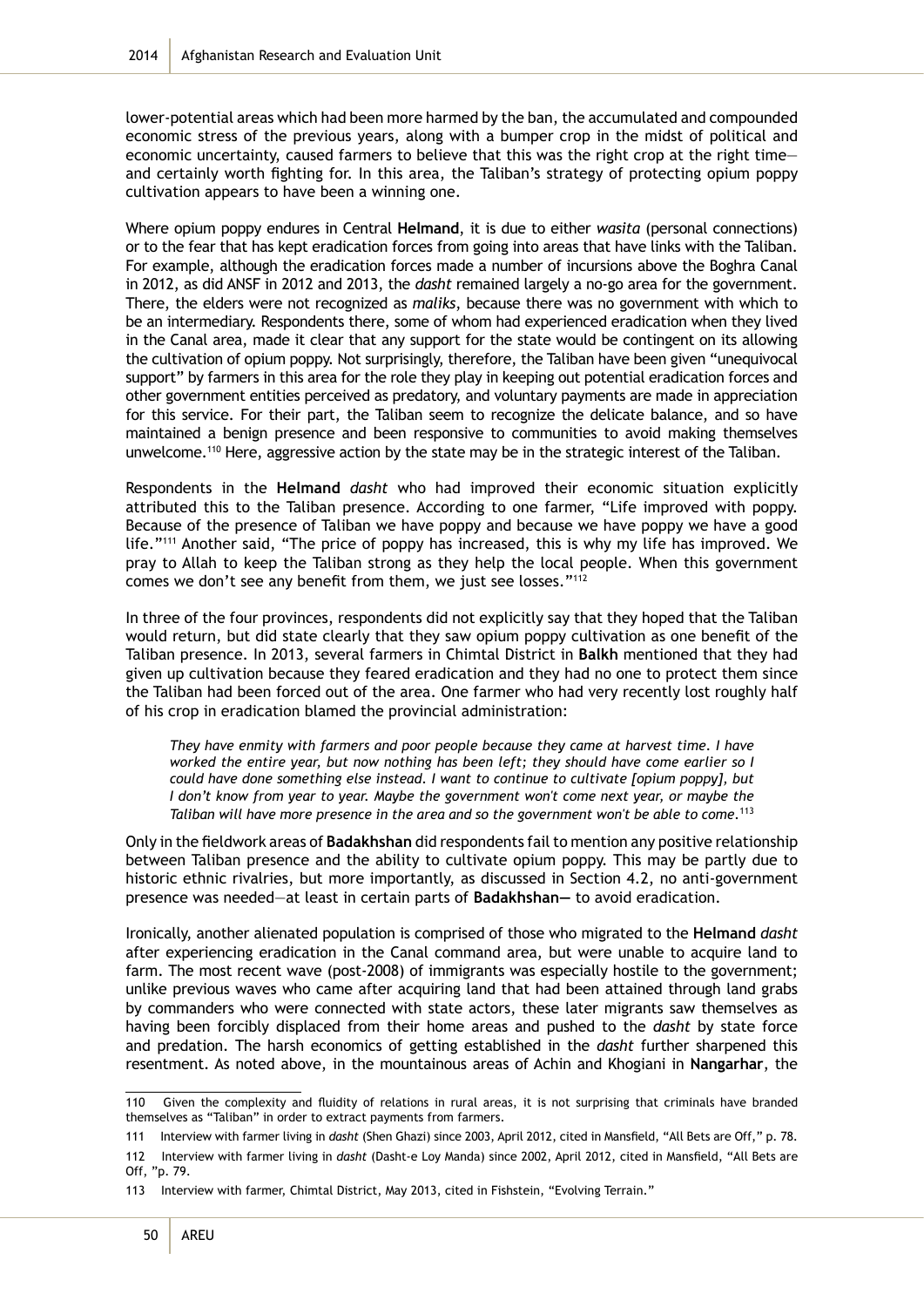Taliban agreed to the request to maintain a low profile so as not to attract any unwanted attention that might disrupt the opium poppy harvest. This seems to have paid off as a strategy for winning hearts and minds in the area.

If support for the Taliban was one side of the coin, the other side was alienation from the state, which was widely viewed as responsible for destroying livelihoods. Although farmers were often caught between the state and AGEs that competed to extract rents,<sup>114</sup> there seemed to be greater criticism of those acting in the name of the government; they were assumed to have salaries and therefore to be collecting money out of greed, while Taliban relied on "donations" and were thought to be collecting in the service of a more righteous cause.

Moreover, the Taliban were described as being more flexible and humane with respect to payments made by or extracted from households. In both **Nangarhar** and **Helmand**, the level and types of payments to AGEs varied from village to village, being (re)negotiated in response to local political dynamics and economic conditions.115 In **Helmand** in 2012-13, respondents noted that because of low yields and crop failure that year, Taliban in the *dasht* had reduced the level of "tax" on opium poppy and wheat.<sup>116</sup> In both provinces, respondents noted that the poor were essentially exempt from such payments. Such arrangements suggest the pragmatic and multifaceted interests of the players involved. The same sort of flexibility was not attributed to the ALP and other representatives of the state who extracted payments.

In many areas of the four provinces the eradication process was described in very similar terms. The two chief complaints about eradication were its timing—late in the growing season when time and money had already been invested in the crop and it was too late to plant alternatives—and the belief that it was applied unevenly and unjustly. Often the level of eradication (or payments extracted to avoid it) was a function of power relationships and the affinity of the eradication forces for local farmers.

The descriptions of eradication were remarkably similar: it was unevenly applied, it spared those with *wasita* and therefore was far more likely to be applied against the poor and unconnected, it targeted fields to settle feuds between households or villages and it was a mechanism for extracting bribes to the police and ALP. The only ethically neutral observation was that only fields near the road were targeted, while those farther away or on the "wrong" side of a natural boundary such as a river were spared, especially in insecure or contested areas where mobility of eradication teams was limited.

In **Nangarhar**, the alleged agreement between certain elders and eradication teams to selectively leave the crop in place or destroy only part may or may not be completely true, but it is typical of the almost universal conspiracy theories which in their telling became true and discredited the state and its representatives. Fieldwork in 2011 confirmed that most of the crop was spared and that individual households lost only small amounts. In **Badakhshan**, in 2013, only one of the ten surveyed farmers whose crops had been eradicated reported significant eradication. He complained that "those with *wasita* didn't get eradicated. The government doesn't have any job but to skin people alive."<sup>117</sup> Similarly, in **Balkh** a farmer who had recently experienced eradication said, "The governor is building for himself and his children, but he came to destroy our crop; the governor should drown because of this. Next year I will cultivate 30 *jeribs* of poppy".<sup>118</sup>

<sup>114</sup> In this context, "economic rents" are payments that are coerced by actors through force or by withholding needed permits, permission or access.

<sup>115</sup> Payments levied/made are often labelled *ushr* or *zakat* without a clear understanding of the specific meanings of these terms. *Ushr* is a payment for services paid to the mullah, typically around 10 percent of crop yield. *Zakat* is best translated as "charity," and is usually based on assets; *zakat* is considered a religious obligation – not a tax. Payments are made in all rural areas, both Taliban and non-Taliban. The terms and levels vary with the location, type of crops, conditions in a given year and other factors. See Mansfield, "Taxation in Central Helmand."

<sup>116</sup> While the low yields were likely the result of a cold snap at a critical stage of the plant's development, locally they were largely attributed to spraying or other intervention by the US, a belief which was another black mark for the government and which the Taliban were not likely to question.

Interview with farmer, Jurm District, May 2013, cited in Fishstein, "Evolving Terrain," p. 37. At the time of eradication, the farmer had been hospitalized in Kunduz after a serious road accident. He attributed the deep eradication to either the proximity of his field to the road or to the possibility that his son talked back to the eradication team.

<sup>118</sup> Interview with farmer, Chimtal District, May 2013, Fishstein, "Evolving Terrain," p. 21.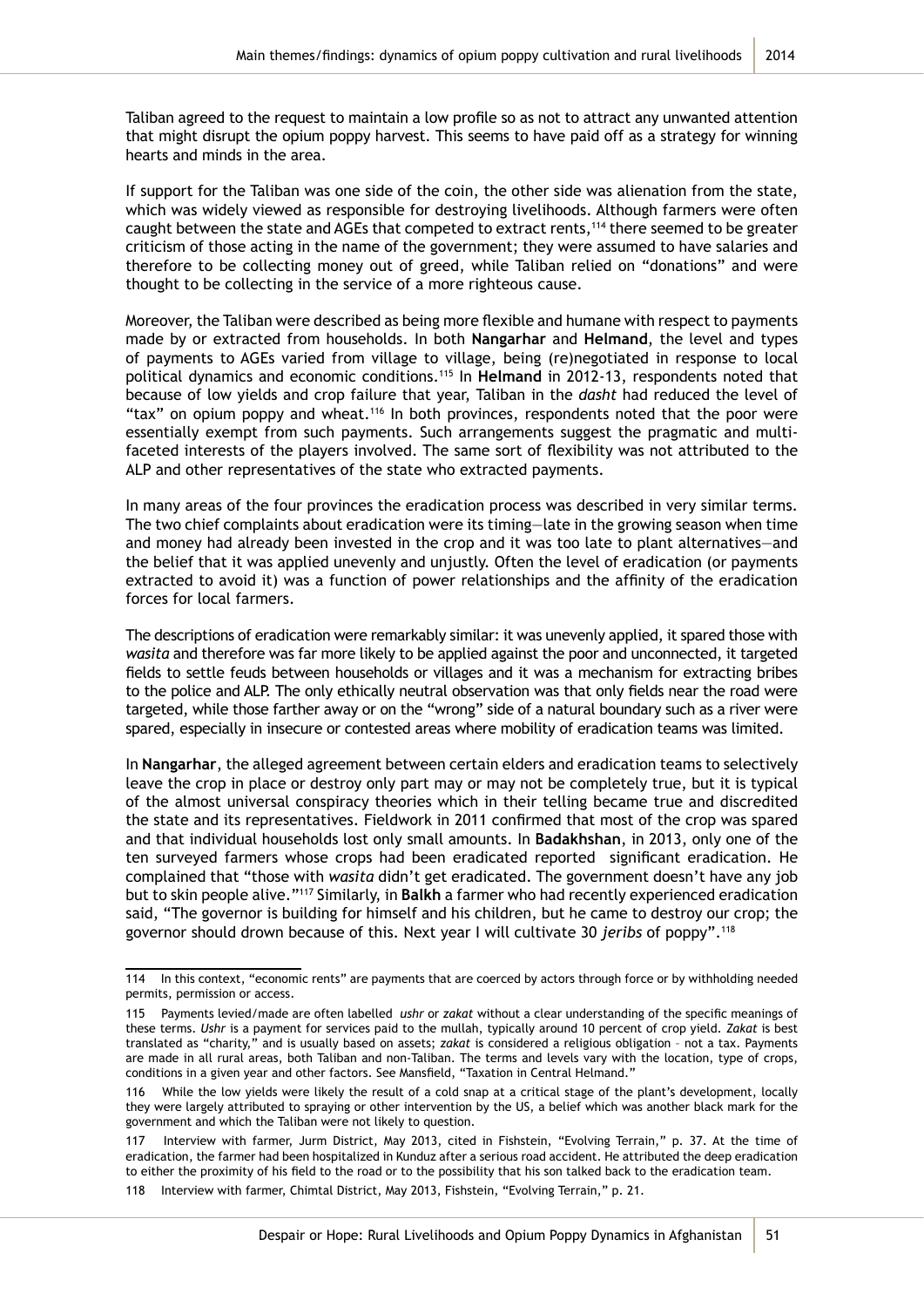Some of the most hostile comments about the state came from the **Helmand** *dasht*, where the government and specific high officials—especially the governor—were referred to in the most profane terms. The most gentle (and printable) comments were in the vein of: "The people in the government in Lashkar Gah are thieves and take everything for themselves" or "development assistance is good business for *wakils* [Members of Parliament] and people in government, but not for farmers".<sup>119</sup> The accusation of bias was not voiced just by those without *wasita*; in the **Helmand** Canal command area some respondents noted that they were not affected by eradication; according to one, "My crop is safe, as I am the soldier of the local police commander."<sup>120</sup>

While bias in targeting fields was reported in all four provinces, in some places it varied over time and with the shifting political environment. From around 2008 to 2010, respondents in **Helmand** reported bias, but in 2010-11 it appeared that once a village was selected, virtually all fields close to the road were eradicated. It is possible that during this period when international and domestic security forces were intensely focusing on the province (and on each other), there was less space either to cultivate opium poppy or to profit from extracting payments to avoid eradication. By 2012-13, however, with the ALP playing a larger role, there were more reports of bias.

It was fairly standard practice for households to band together to avoid eradication or mitigate its effects. In one village in Chimtal (**Balkh**) in 2012, farmers reporting pooling contributions of 500 Afs per *jerib* in order to pay officials not to eradicate their fields. This was reported neutrally as a pragmatic response, without any sense of outrage: with the average revenue of 72,000 Afs per *jerib* for opium poppy, this seems a bargain. In Kot in **Nangarhar,** there were similar reports of villagers pooling funds to compensate one household that would act as "designated eradication target."

Intended to be an instrument of public policy, in the worst cases eradication had instead become a tool for the extraction of private gain through bribes, threats or even confiscation of property and looting of homes. Opium poppy had therefore turned into an opportunity for some of those charged with enforcing its prohibition.

This type of corruption further inflamed the perception that the state and its actors were unfair. In fact, the sense of grievance about eradication reinforced a more general sense of corruption, which was seen to have allowed well-connected individuals to siphon off development assistance (see Box 8) or to take advantage of access to security or justice institutions to better their own position at the expense of their rivals. While complaints about development assistance were mostly consistent, in the fieldwork areas of **Badakhshan** respondents made fewer complaints about corruption in aid distribution, and a surprising number even said that distribution had been fair and that they had benefited from road, water supply and flood-prevention projects.

#### *Box 8: Development assistance in Helmand: priming the pump or stealing it?*<sup>14</sup>

One development initiative in **Helmand** was to provide farmers with water pumps at subsidised prices. Two members of parliament (MPs) and the provincial head of the Agricultural Extension department were arrested and charged after the head of the Nad-e Ali Shura and another MP were found with 90 and 190 water pumps, respectively, which had been provided for distribution to farmers. Aside from steering the distribution to their own patronage networks in the usual fashion, the men were accused of making up beneficiaries and hiring labourers to claim the pumps using fake identity cards, a deception that was facilitated by not informing any real beneficiaries of the distribution. While some cited this as evidence of rampant corruption, others claimed that the arrested persons were being scapegoated for corruption which went all the way to the top of the provincial administration or because they themselves had made accusations of corruption.

Respondents also made the accusation that many of those who did receive water pumps in exchange for the stipulated subsidised amount of US\$110 sold the pumps to traders in the bazaar for US\$220-240. The traders then sold the pumps back to the original distributor for US\$280-310, who then sold them back to the authorities as new for US\$560. Another round was started when the distributor sold the water pump to a new farmer for US\$110.

In 2012-13, accusations were made that the ALP had been entrusted with eradication without any controls or supervision and thereby with implicit approval for predation and extortion. In addition to anger at destruction of the opium poppy crop, resentment came from accusations of looting. Farmers reported having to pay large sums of money (the equivalent of US\$182) for the return of a generator, while others (ALP working with ANP) were accused of seizing 30-40 generators during the campaign and offering them for sale out of a police checkpost.

14 Adapted from Mansfield, "All Bets are Off" and "From Bad they Made it Worse."

119 Interviews with farmers in Qala-e Bost and Loy Bagh, respectively, April 2012, cited in Mansfield, "All Bets are Off," p. 68.

120 Interview with farmer, Helmand, April 2012, cited in Mansfield, "Between a rock and a hard place," p. 30.

\_\_\_\_\_\_\_\_\_\_\_\_\_\_\_\_\_\_\_\_\_\_\_\_\_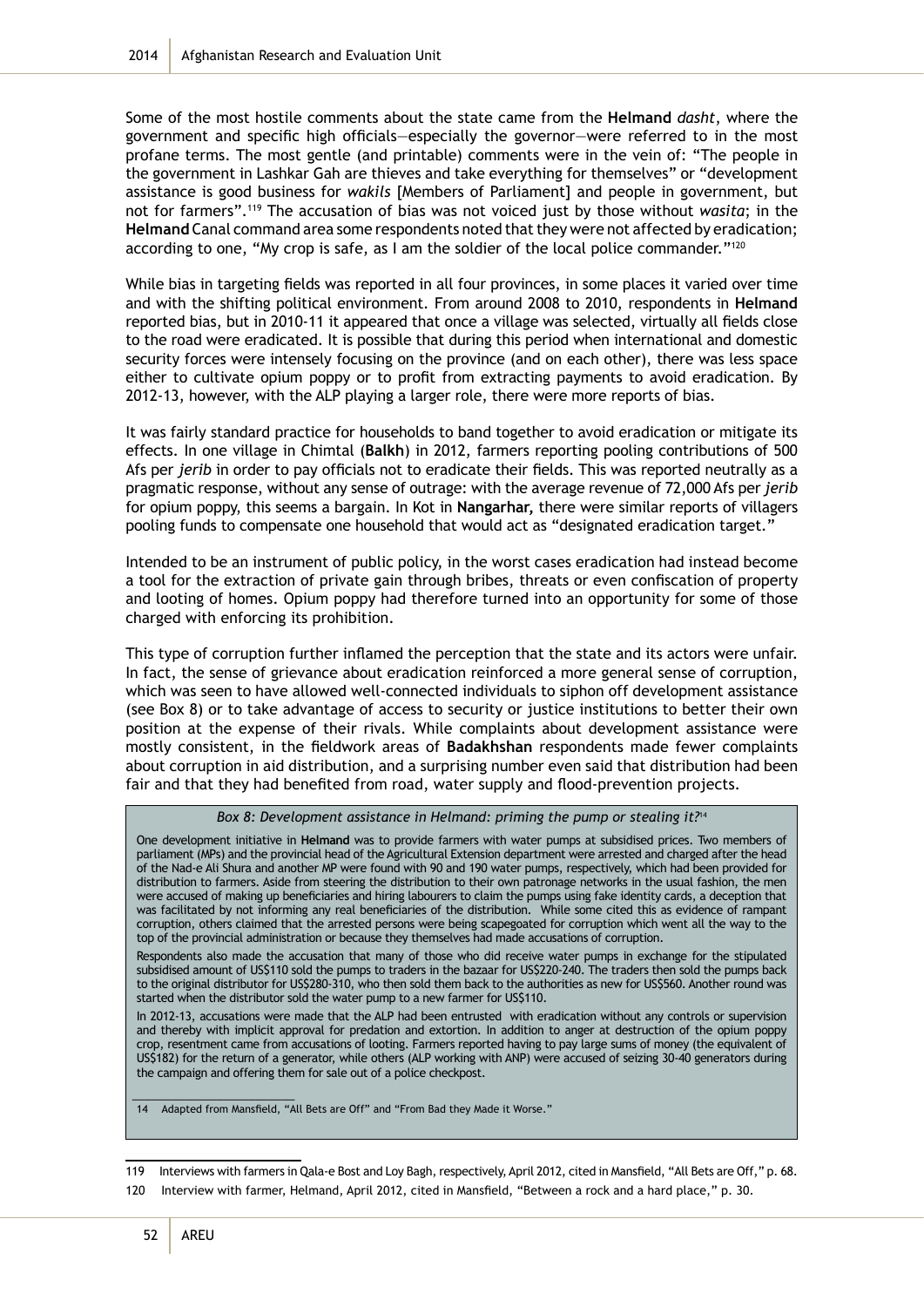It was not surprising that in all four provinces those who had experienced eradication viewed the state negatively. However, even where respondents did not attribute their losses directly to state actions such as eradication, they still blamed the state for its inability to provide for the population's well-being. They may simply have been complaining or reflecting the general frustration that the extravagant promises of post-2001 never materialized. It could also reflect a historical tradition: throughout the country's modern history there has been a general expectation—informed in part by Islamic notions of equity and the historical lead role of the state—that the state should ensure the general welfare of the population, despite the Afghan state's limited capacity.<sup>121</sup>

In the areas of **Helmand** and **Nangarhar** which were subject to suppression, the notion that the state was doing the bidding of the foreigners and that the IM was often the sharp end of the stick merely added insult to injury and further de-legitimated the state and its representatives. In **Balkh**, the sense that suppression was carried out for the foreigners was more muted, with much more agency imputed to Governor Atta and his provincial administration.

#### **Environmental effects**

Finally, the unintended consequences of coercive approaches may include negative environmental effects. The severely reduced yields experienced in the **Helmand** *dasht* during the last two agricultural years may be the consequence of intensively cropping opium poppy without crop rotation or fallowing: good agricultural practices that would be followed in other environments.

Also, given the centrality of water to life in Afghanistan, aggressive drilling in the **Helmand** *dasht* raises concerns about the sustainability of cultivation with respect to the water table. The potential consequences of lowering the water table through the use of tubewells have been well documented in areas of Afghanistan and Balochistan in neighbouring Pakistan, and it is unlikely that agriculture dependent on deep well technology can expand indefinitely without depleting the underlying aquifers. In one area of the *dasht*, farmers reported that the water table was falling each year by between 40 centimetres and one metre, requiring them to drill even deeper wells. Respondents said that in some areas wells already had to be drilled from 65 to 90 metres deep before finding water.<sup>122</sup> While farmers were well aware of the relationship between drilling of deep wells and the fall in the water table, such risks were perceived as general and long-term, and individual farmers faced with the challenge of meeting their household's livelihoods were not likely to incorporate that risk into their personal decisions, especially where alternatives were not available.<sup>123</sup>

Finally, the use of herbicides and other agricultural chemicals by farmers with little or no understanding of their possible side effects may lead to health issues.

<sup>121</sup> Paul Fishstein, with Islamuddin Amaki and Mohammed Qaasim, "Balkh's Economy in Transition" (Kabul: AREU, August 2013, p. 10).

<sup>122</sup> Mansfield, "From Bad they Made it Worse."

<sup>123</sup> Depletion of aquifers lying under villages might be considered a negative externality or other type of market failure, as individual users are not paying the full social or even economic cost of the resource.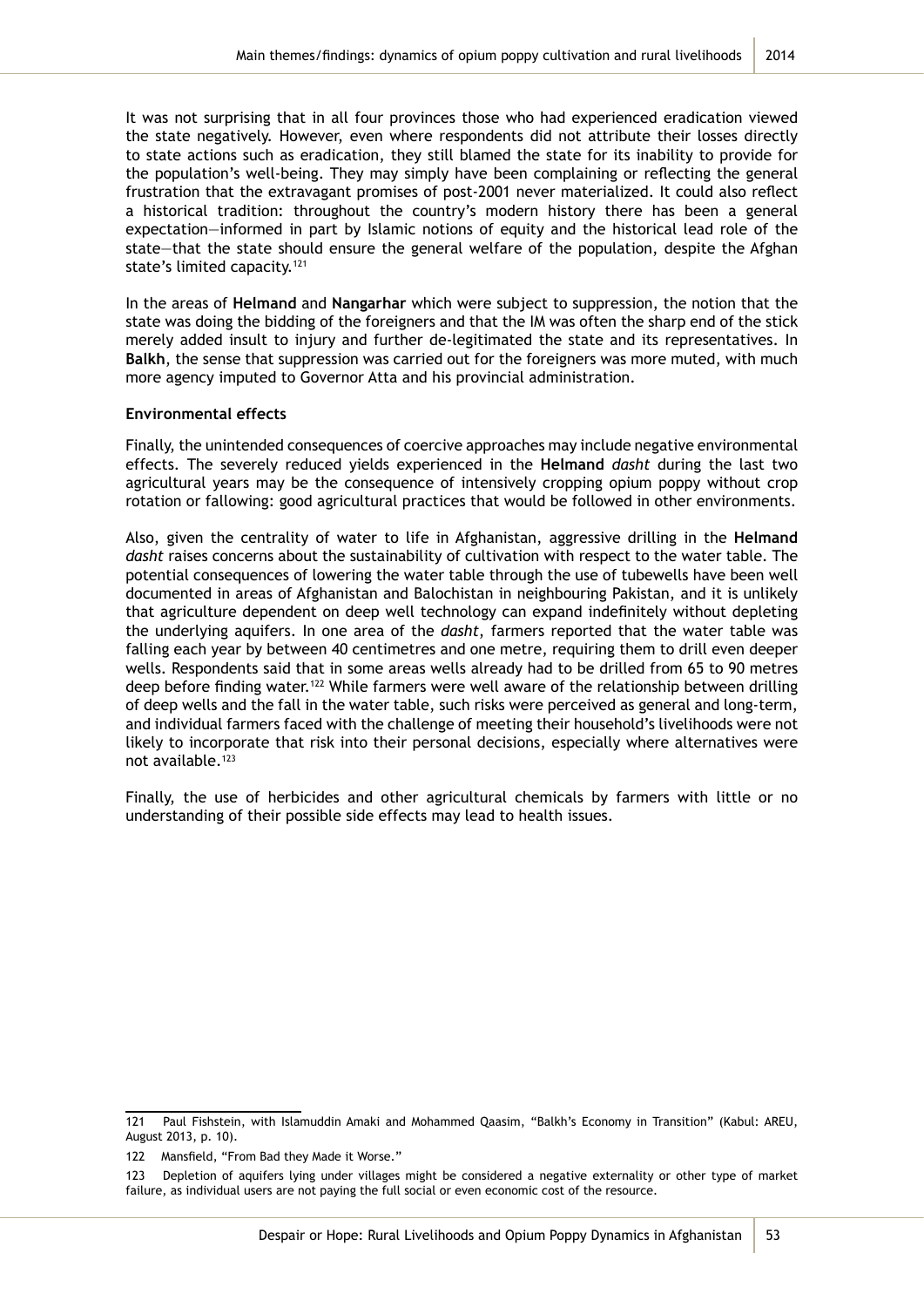# **5. Summary, policy implications and recommendations**

The opium economy remains a significant threat to Afghanistan's progress. It undermines the state, harms the economy, damages public health and has the potential to corrode relations with the international community. With a value estimated at equivalent to 15 percent of the country's GDP, however, the income, wealth and power it generates at all levels reinforces innumerable incentives for maintaining the status quo. Research carried out by AREU in four provinces between 2010 and 2013 confirmed a number of general and specific findings and provided additional empirical evidence about the political, economic and other factors which influence households' decisions to cultivate opium poppy. While the current evolving policy environment is extremely challenging, the consequences of looking the other way could affect Afghanistan for generations to come.

# **5.1 Summary**

### **5.1.1 Transition to licit cultivation is possible**

- In areas with a combination of *enabling economic and political factors—*passable governance, security, agro-economic possibilities, infrastructure and functioning markets—raising the risk of poppy cultivation through threat of eradication or other consequences may induce farmers to opt for livelihood patterns with a combination of higher-value licit crops (e.g. fruits and vegetables) and/or off-farm employment. Such areas include parts of Central **Helmand**, **Balkh** and **Nangarhar**.
- It is *easier to suppress opium poppy cultivation when the local economy is growing* and population welfare is, if not rising, at least not under downward pressure. The suppression of poppy cultivation in **Balkh** and **Nangarhar** has been facilitated by the booming urban economies of Mazar-e Sharif and Jalalabad. Areas of **Nangarhar** and **Helmand** have also been cushioned somewhat by the infusion of international spending. As international aid and other financial flows to Afghanistan continue to be reduced, however, these urban economies are likely to continue the contraction begun roughly two years ago.
- On the other hand, in some areas of the same provinces, the *combination o*f *poor resource endowments and low demand for cash crops does not generate the same incentives to shift to higher-value licit agriculture*. Despite acknowledged improvements in infrastructure and transport, farmers reported low harvest prices, expensive or blocked transport, lack of cold storage and other factors which raise costs or risks as constraints to diversifying. In addition, farmers faced *climatic and agronomic risks* such as drought, melon flies and crop disease.
- *• Cotton* has historically been considered *a good cash crop* in some areas (e.g. **Balkh**, **Helmand**), but *with a certain amount of risk attached*—mainly that there will not be a buyer at a good price, as well as issues of water availability and the need to hire labour. In some areas (e.g. **Balkh**) cotton and opium poppy seem to be substitute/competing cash crops, suggesting the value of maintaining demand. Although not to the same degree as opium, cotton is also relatively storable to get through times of low market prices.
- *• Off-farm and non-farm income play a key role* in allowing rural households to *maintain livelihood security*, including in the absence of opium poppy. Non-farm work opportunities, especially those in construction, often offer higher daily wage rates than opium poppy, and also raise the opportunity cost of growing labour-intensive opium poppy. Despite the country's overwhelming agricultural nature, Afghanistan has among the highest rates in South Asia of both population growth and urbanization, so nonfarm income will likely become increasingly important. With the ratio of population to arable land increasing, for many households this is not an either-or choice between agricultural and non-farm income sources: they must have both in order to maintain livelihood security.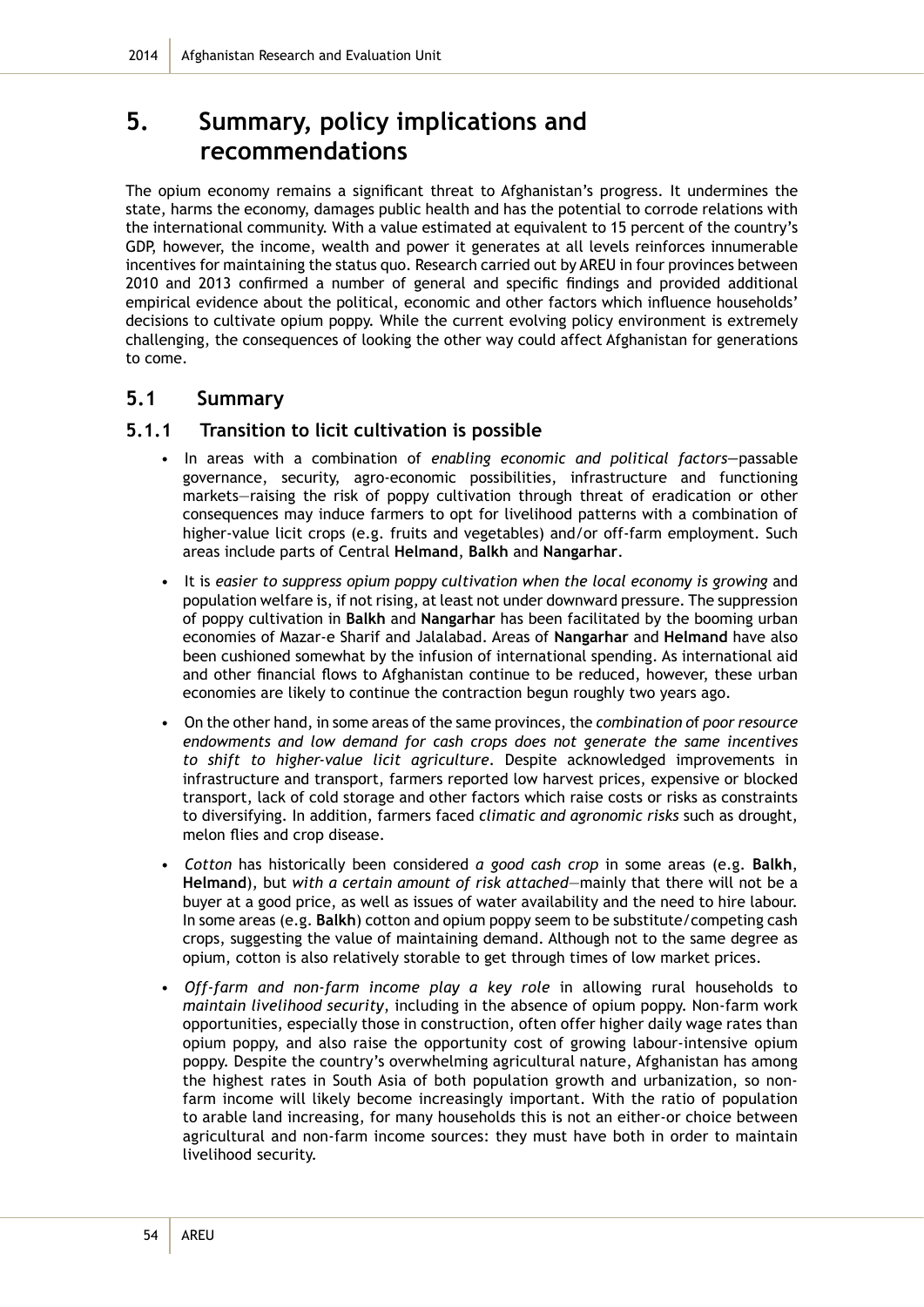- Ironically, *capital accumulated through the sale of opium has enabled some households to transition out of reliance on opium poppy* through the purchase of tractors, vehicles, shops and other productive investments.
- In part due to its high cash returns, *opium poppy also plays a key role in helping households liquidate debt*. Therefore, debt may inhibit households from transitioning to licit cultivation.
- Research confirmed the *importance of governance and the role of the state in ensuring access to output markets for licit crops* by providing physical security and discouraging predatory activities—illegal checkposts on the road, informal "taxes" imposed by officials—that either raise costs or elevate risk.
- Under certain conditions households may *respond to reductions in opium poppy income*  caused by either eradication or crop failure *not by abandoning the crop but rather by increasing the amount of land planted to it*, although the dynamics may vary from place to place. For instance, in **Badakhshan** the increase seemed to be in order to compensate for the (minimal) amount expected to be destroyed by eradication teams, while in **Helmand** among households with small landholdings and limited alternatives, it seemed to be a desperate "doubling down" to overcome losses from previous years' crop failures.

### **5.1.2 Understanding the context**

- There is a clear *relationship between opium poppy cultivation and insecurity*, although the relationship *may move in both directions*: insecurity allows cultivation to take root, but suppression in the absence of viable alternatives or where the state is perceived as weak or compromised may also exacerbate it. Security can be considered closer to a necessary condition for the elimination of opium poppy than a sufficient one. Also, in some areas which are hostile to the government (e.g. parts of the **Helmand** *dasht*), insecurity is seen to come from the state rather than from the Taliban or other antigovernment elements.
- The *suppression of opium poppy cultivation can lead to a contraction in the local economy* due to curtailed demand for labour, consequent downward pressure on wage rates and the reduction in the amount of money in circulation (negative multiplier). This effect can be mitigated somewhat by massive spending, such as that provided by the international community in parts of **Helmand** and **Nangarhar**.
- The *larger political context affects opium poppy cultivation as well as counternarcotics*. Political competition and excessive ambition have helped to erode or block consent to suppression in **Helmand** and **Nangarhar**, while in the latter province clear trade-offs or compromises have been made between the counternarcotics and security agendas. It is notable that in **Balkh** Governor Atta has largely been able to maintain the ban, while Governor Shirzai in **Nangarhar** has not, and successive governors in **Helmand** only within the Canal command area and not in the *dasht*.
- Especially in the areas with limited government influence, the need for local officials and elders to carefully and pragmatically negotiate their own presence and status has meant *downplaying the government's counternarcotics agenda*. In fact, there is little incentive or interest at any level in enforcing the prohibition on opium poppy cultivation. In some areas, the decentralised and highly fluid nature of relationships and negotiated agreements makes even the concept of a clear division into "government" and "Taliban" less meaningful.
- *• Lack of understanding of the political context in local terms*, including informal relationships and rivalries, can result in counterproductive engagement. The international community may think that it is strengthening the state by encouraging and supporting groups that are nominally allied with the state, while really doing just the opposite by stoking competition between rivals.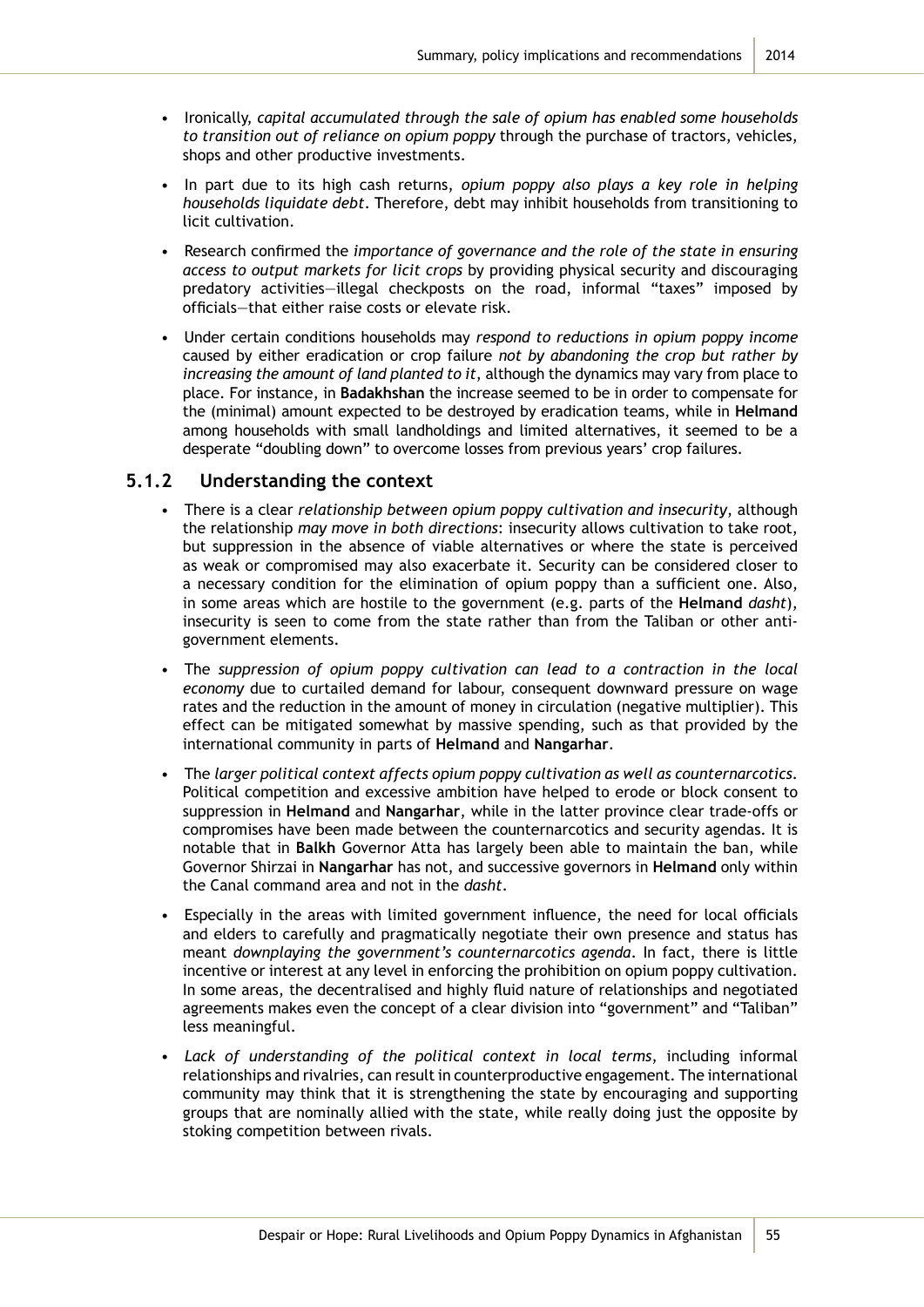• Despite the increasing emphasis on understanding local context—especially since the greater focus on counterinsurgency since 2008—*counternarcotics policy has often ignored local variations in conditions* (including natural resource endowments), and has been pursued in ways that undermine other security and development objectives. While analysis has made obligatory bows in the direction of understanding local texture and "granularity," and military and development workers have made a fetish of *shuras*, tribes, and "key leader engagement," in terms of policy this often seems largely superficial. There remains a disjunction between national- and international-level narratives and what is happening at the field level. In particular, policy has not always differentiated those areas which— due to location, resource endowments, and other factors—are likely to transition out of reliance on opium poppy from those areas which are not.

### **5.1.3 The role and effects of coercive approaches**

- Where there is strong and motivated leadership and the ability to employ overwhelming force, coercive measures can lead to at least temporary reductions in opium poppy cultivation. *In the absence of economic alternatives and strong support* in rural areas, however*, coerced reduction is not sustainable except by escalating force* (increasingly unfeasible in the current political environment or foreseeable future) and is susceptible to erosion and collapse.
- The *negative, unintended consequences of coercive approaches include support for the Taliban or other AGEs* that are seen as defending farmers against destruction of their livelihoods. In some cases, the local support and good-will capital created by defending farmers against eradication and state predation may be just as valuable to the Taliban as any financial capital they collect from opium poppy cultivation. Even farmers who might not support the Taliban or their larger agenda speak positively about their enabling effect on opium poppy cultivation.
- *• Coercive approaches*, even when uniformly applied, *reinforce the Taliban narrative of a state that is ineffective or even illegitimate* because of its lack of interest in or ability to ensure the welfare of its population. When selectively applied, forced reduction further reinforces the perception of an unjust state and corrupt actors. In its worst forms, *eradication or the threat thereof, intended to be an instrument of public policy, has instead become a tool for the extraction of private gain*. In all four provinces eradication was almost universally described as unevenly applied, sparing those with *wasita* (personal connections), targeting fields to settle feuds between households or villages and being a mechanism for the police and ALP to extract bribes. In particular, *eradication of the standing opium poppy crop is seen as a hostile act committed by the state*, especially when it is done late in the growing season after farmers have invested time and money, where alternatives do not exist, and where it is perceived as done at the behest of the foreigners.
- The extent to which, at least in the fieldwork areas, *opium helps to fund the insurgency*, is not clear, but in places where households make payments to the Taliban, *amounts vary* by location as well as by the amount of land farmed, the type of crop grown and the yield in a given year. These payments are made under motivations that range from completely voluntary (e.g. in appreciation for resisting eradication) to coerced.
- While opium poppy cultivation bans and eradication are intended to send the message that the state is in control of its territory, in some places the net effect may be just the opposite. In the sense that *coercive approaches can create the insecurity that allows opium poppy to flourish*, they can be seen as hindering counternarcotics objectives. Even more, over-ambitious counternarcotics initiatives (e.g. expansion of eradication into the **Helmand** *dasht* or the less accessible areas of **Nangarhar**) have in fact been destabilising. Some would argue that coercive counternarcotics policies have already damaged the relationship between the state and some of its citizens.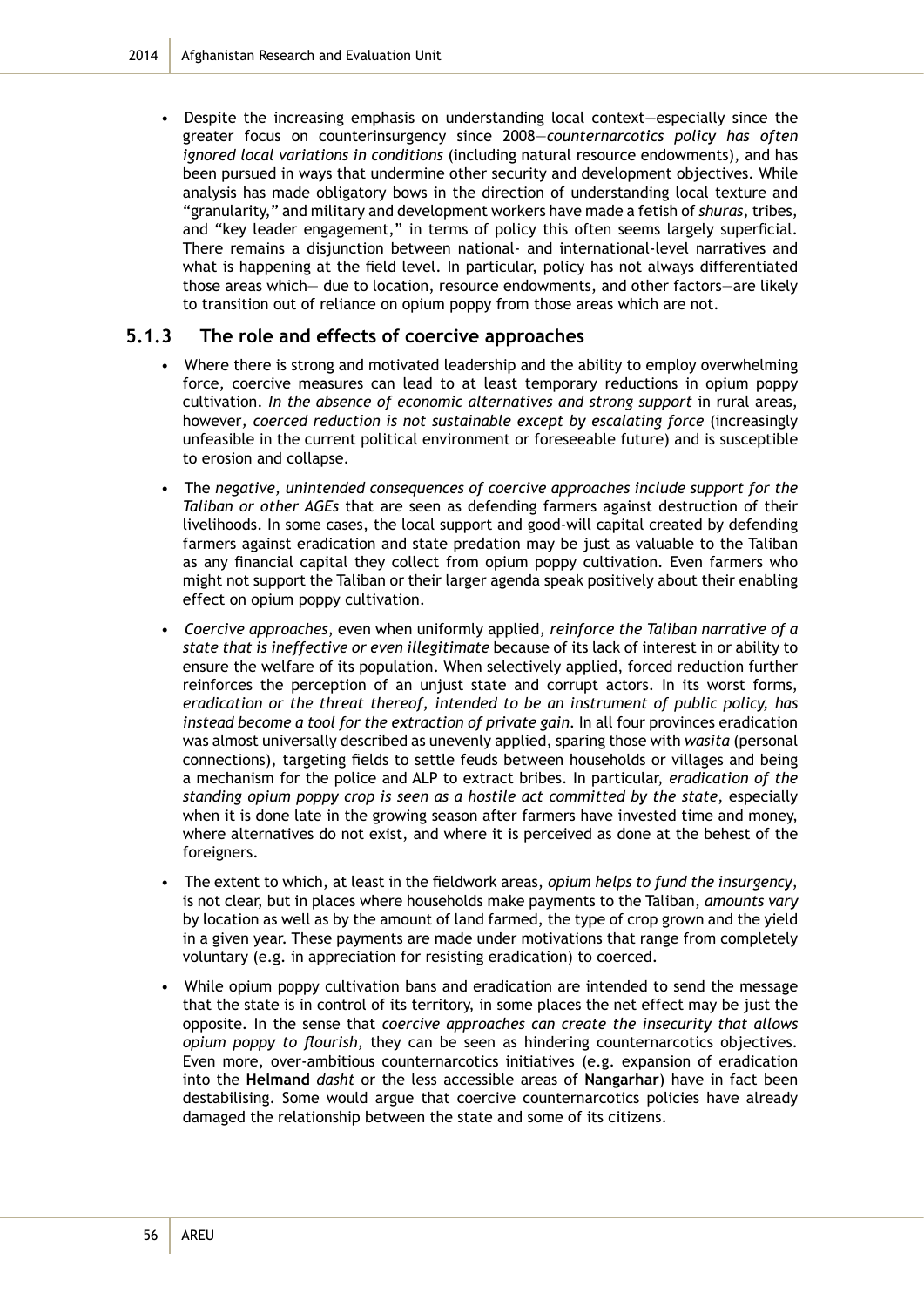### **5.1.4 Policies and programmes**

- Programmes intended to discourage opium poppy cultivation have often had *unintended consequences, most of them negative*. For instance, the **Helmand** Food Zone initiative was associated with a 37-percent drop in opium poppy cultivation in the first year, but also with the apparent relocation (and robust expansion) of cultivation outside of the Canal command area in subsequent years. With the relocation of cultivation to areas without a consistent state presence, the high cost of production in the desert areas has encouraged intensive cultivation—even mono-cropping—of opium poppy. A positive externality or side benefit is agricultural innovation in the form of irrigation systems and generators (some solar powered), but a negative one is the possible effect of drawing down massive amounts of water.
- Interventions meant to reduce opium poppy will have *a variable impact, affecting different groups in different ways and to different degrees.* For instance, the suppression of cultivation within the **Helmand** Food Zone in favour of wheat had its most severe effects on the landless and land-poor, including greater landlessness, increased poverty, reduced employment and a lower share of outputs negotiated with landowners.
- *• Development assistance explicitly promised in exchange for giving up opium poppy has had mixed results*. Respondents generally asserted that the level of assistance has been inadequate and its delivery riddled with corruption, although it is hard to assess what an effective level would be and the extent to which corruption has limited what would have otherwise been positive effects. Mixed results are due in part to programmes not always considering the likely consequences. But it is also because the expectation that a short-term, limited-scope intervention can affect such a deeply engrained part of the rural economy is an extravagant one.
- The *role that the ALP have played* in suppression and eradication has varied from place to place and over time. It has ranged from looking the other way to using eradication as an instrument of extraction to aggressively suppressing cultivation. Even where the ALP have "played by the book," their role as an outside force has sometimes created resentment. As the loyalty of the ALP to the state is inherently unstable, their future role in counternarcotics is indeterminate but—based on their past actions—worrying.
- *• The NDCS has not been applied consistently*. According to the NDCS, opium poppy reductions must be put in the broader development context and eradication must be focused on areas where the population has other rural livelihoods options. While this strategy is conceptually simple, its application on the ground is not. In many instances, eradication has been applied against these stated government policies, setting gross targets rather than tailoring interventions to local conditions, and imposing eradication where no alternatives to opium poppy exist.
- The counternarcotics community has struggled with *just how to measure success*. Should it be the total area cultivated? The number of "poppy-free" provinces? Excessive focus on aggregate numbers and annual fluctuations can obscure the larger picture, including how areas are, on the one hand, integrating into an imperfect but functioning market economy, or, on the other hand, increasingly being dispossessed and therefore becoming alienated from the state. Cause for concern comes not just from the (rising) numbers, but from what underlies those numbers. In the long term it may be better to have a province with 101 hectares in which farmers have elected to grow other crops than one with 99 hectares in which abstinence is enforced at the point of a gun and unrest and hostility to the state are bubbling under the surface.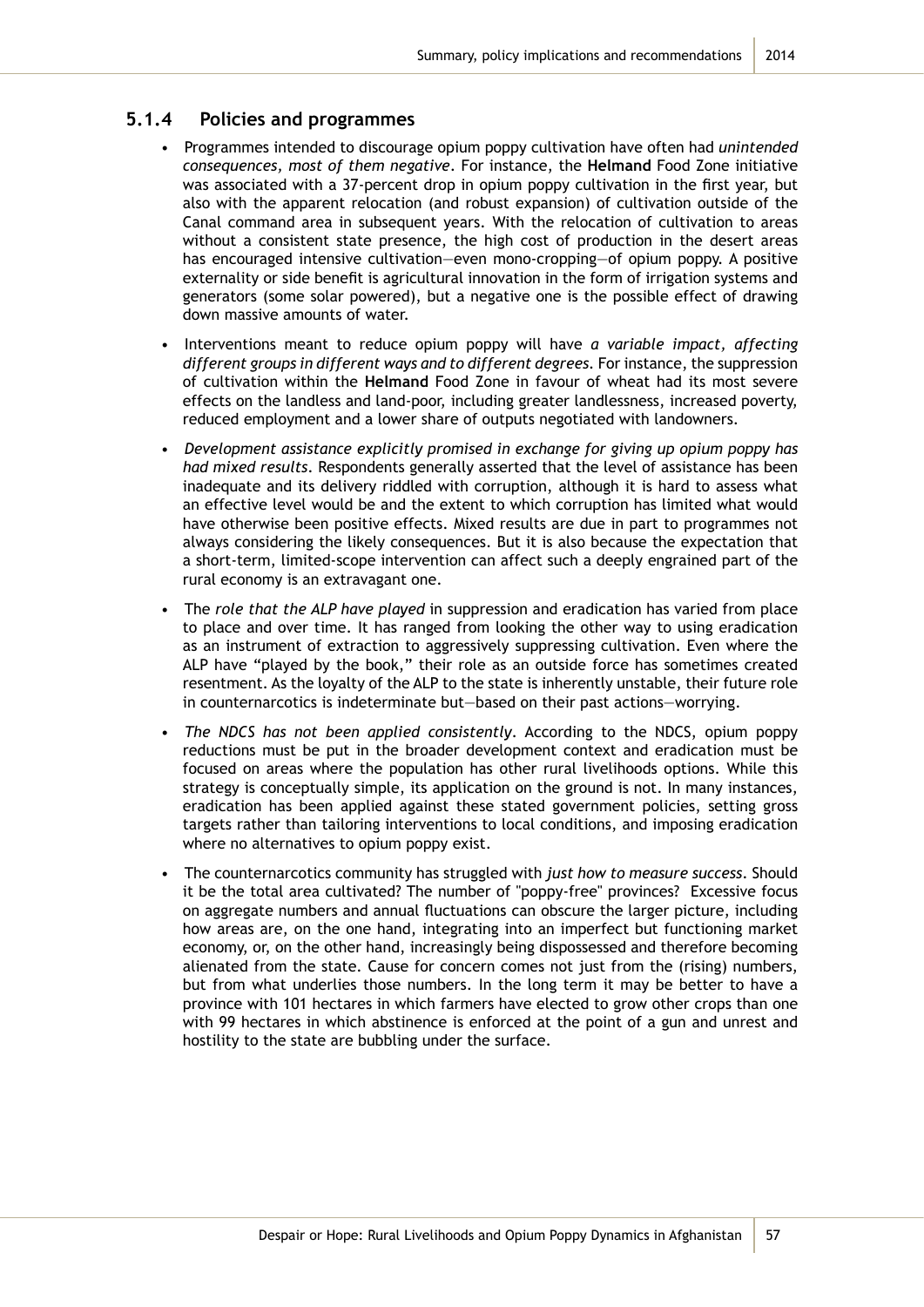# **5.2 Policy implications and recommendations**

Although counternarcotics has slipped down on the policy agenda, the more than one-third increase in cultivated area in 2012-13 was hard to ignore. Halfway through 2014, the rapidly changing political, security and economic environment will have profound impact on narcotics and counternarcotics in the years ahead (and vice versa). While the international community has pledged its commitment to support Afghanistan's counternarcotics efforts (along with development and security initiatives), the level of funding and the form that programmes will take will inevitably be quite different from the previous decade.

The net effect of the 2014 security transition on counternarcotics is likely to be negative due to several factors:

- The preoccupation of policy makers and other actors with what are seen as more important issues may allow opium poppy to flourish and expand, as in parts of **Nangarhar**, where larger security objectives have already produced compromises in the counternarcotics agenda.
- With political control and ownership of resources likely to be more contested in the next few years, the *de facto* relaxation of counternarcotics pressure is likely. Given the number of potential "hot spots" around the country, the government is not likely to stir up "hornets' nests" for something that will be perceived of interest mainly to the foreigners. In such an environment, where the risk of negative consequences is perceived as reduced, even some households with other options may choose to grow opium poppy, especially if those around them do.
- Without money to pay the ALP and others who are tasked with counternarcotics responsibilities in a decentralised security environment, such actors may themselves turn to cultivation or protection of others who are involved. In fact, the overall reduction in funds poses a general constraint to the implementation of policies.
- Reduced funding for agriculture and "alternative development" programmes will eliminate a potential source of investments as well as limit a fuller understanding of the state of the rural economy.
- Finally, a lack of perceived seriousness about the narcotics problem on the part of the Afghan government and the labelling of Afghanistan as a "narco-state" may in turn corrode the government's relationship with the international community and put at risk continued resource flows and other sorts of support.

Within this context, the findings of this research lead to several policy implications and recommendations:

*Acknowledge the long-term nature of the problem*. Above all else, sustainable reduction in opium poppy cultivation is a long-term process. While this is, in theory, accepted as a principle of policy, programmes and projects have not always embodied it in practice. Factors that reduce poppy cultivation in the short term (e.g. enforced bans, short-term price fluctuations) are not always those that reduce it in the long term. The fact that a farmer is not growing opium poppy in a given year does not mean that he has transitioned out of opium poppy and will not cultivate again the following year, perhaps even in a different location, as seen in **Helmand**.

Given the highly political nature of narcotics, policy makers in Afghanistan and the international community will need to negotiate the political space for a slow, sustainable transition, while at the same time providing credible assurances that something is being done.

*Anticipate the unintended consequences of coercive and other approaches.* There are several factors that may induce pressure from the international community for more drastic and aggressive interventions: continued heroin consumption at home, changes in domestic political alignments and—especially with the disengagement of international forces—reduced interest in "winning hearts and minds." These interventions could include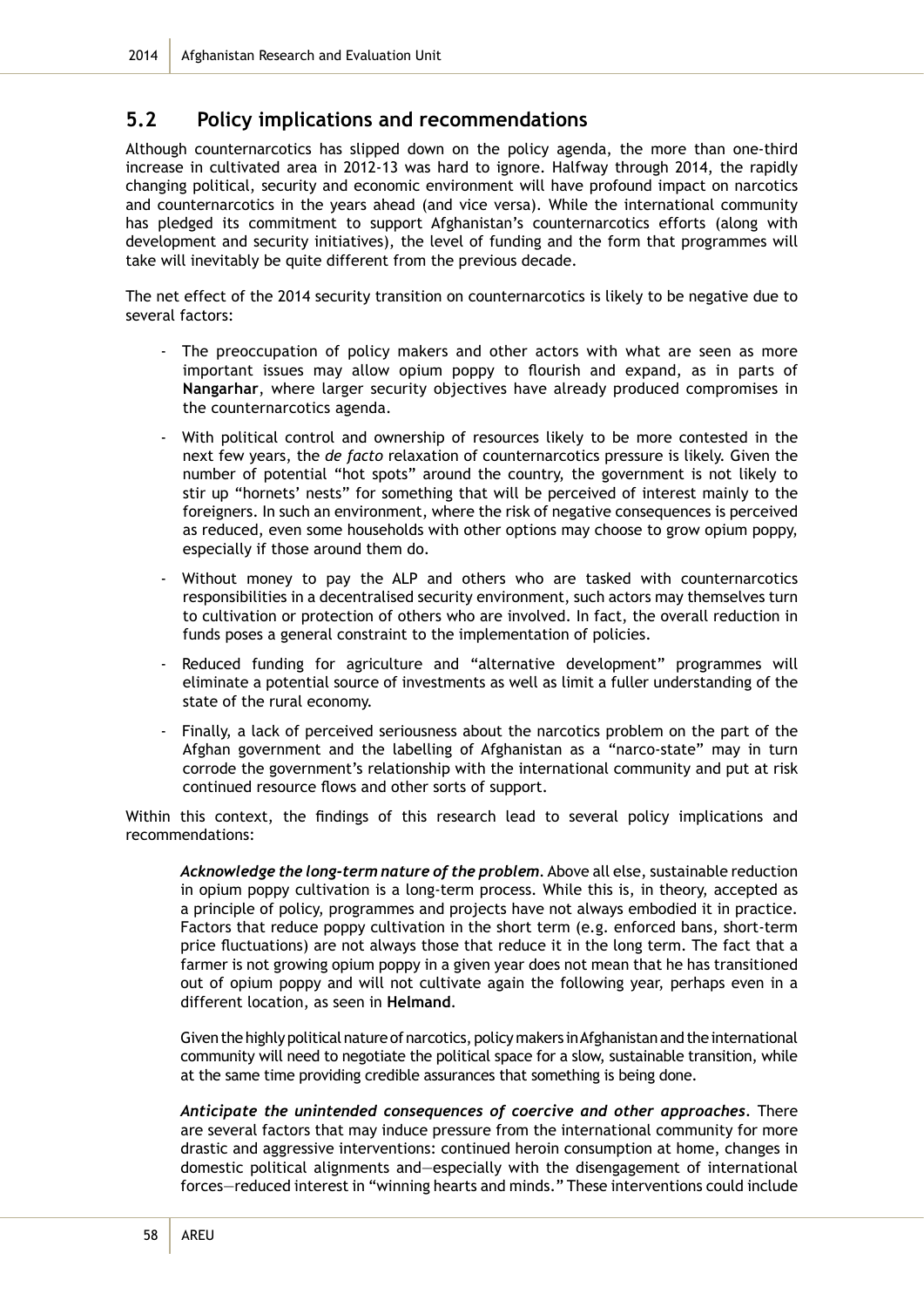chemical spraying, which is not feasible on a significant scale and is certain to create profound collateral political damage. If coercion has been unable to sustainably eliminate opium poppy until now, it will be even less able to do so in the next several years, when many of the military, political and financial assets by which coercion has been imposed will no longer be available. There are other desert areas similar to the **Helmand** *dasht* (for example, Farah, which saw a 58-percent increase in cultivated area in 2011-12) which can be populated and become centres of opium poppy cultivation. Another intervention which has occasionally been proposed, licensing for the international pharmaceutical market, is impractical; Afghanistan's inefficient production, confused public perceptions about legality and the lack of effective monitoring capacity would simply increase the supply of illicit opiates. Such interventions should be resisted if they are likely to make the problem worse or have other negative unintended consequences.

*Recognize the often diametrically opposing points of view that affect the interpretation of the same activity.* From the perspective of the government and its international partners in counternarcotics, suppression of cultivation through coercive methods is seen as a moral act which upholds the rule of law and thereby increases social order. From the perspective of farmers with few alternatives and immersed in a deteriorating economic situation, however, the same initiative may be seen as showing a lack of concern for the welfare of the population or even as a predatory act. Understanding such divergent perspectives can contribute to designing policies and programmes more likely to be accepted by farmers, and help anticipate potential hostile responses.

*Understand the varied local context.* One of the key lessons of the last decade is that a one-size-fits-all policy with targets that ignore local variation will be ineffective or counterproductive, even negatively affecting the structure of social relations and land tenure. For example, the experience in **Helmand—**where the Food Zone initiative has been associated with out-migration to less governed areas of the province and an intensification of opium poppy cultivation—suggests the need for programmes to carefully analyse how households with different levels of resources in one area gain access to land and make decisions about food security. As the government, with international donor support, embarks on planned Food Zone programmes in Kandahar, **Badakhshan**, Farah, Uruzgan and **Nangarhar,** policy makers should take an area-based perspective, responding to variations in geography and household characteristics and differing opportunities based on natural resource endowments and on proximity to trade routes, markets and urban areas.

*Focus on pro-poor interventions.* Opium poppy is not grown only or even mainly by large landowners. Without relevant alternatives, suppression of cultivation has the largest effect on the poor, especially the landless and the land-poor. As the poor rely mainly on labour market participation to obtain their livelihoods, the most productive interventions are labour-intensive ones, including those that focus on livestock, which provides outputs both for sale and for household consumption, and high-value horticulture. Given the importance of non-farm income to rural households in many areas, the contraction of the national economy associated with the reduction in international spending is of great concern. Many of the non-farm work opportunities in cities such as Mazar, Jalalabad and Lashkar Gah are simply not going to exist, which means that labour previously occupied in urban areas may be freed up. Where possible, development initiatives should focus explicitly on job creation.

*Put counternarcotics into a development context (mainstreaming).* Development policies and programmes can have a powerful impact on the drug economy. Failure to consider the potential effects of development interventions holds the possibility of their contributing to greater cultivation of opium poppy. Especially in places not under strict state control, an expansion of overall cultivated area or an increase in agricultural productivity through continued adoption of new technology—some of which has been provided by development programmes—may simply expand opium poppy output, undermining counternarcotics efforts. Policy makers should therefore adopt a "do-noharm" approach under which development programmes, including the National Priority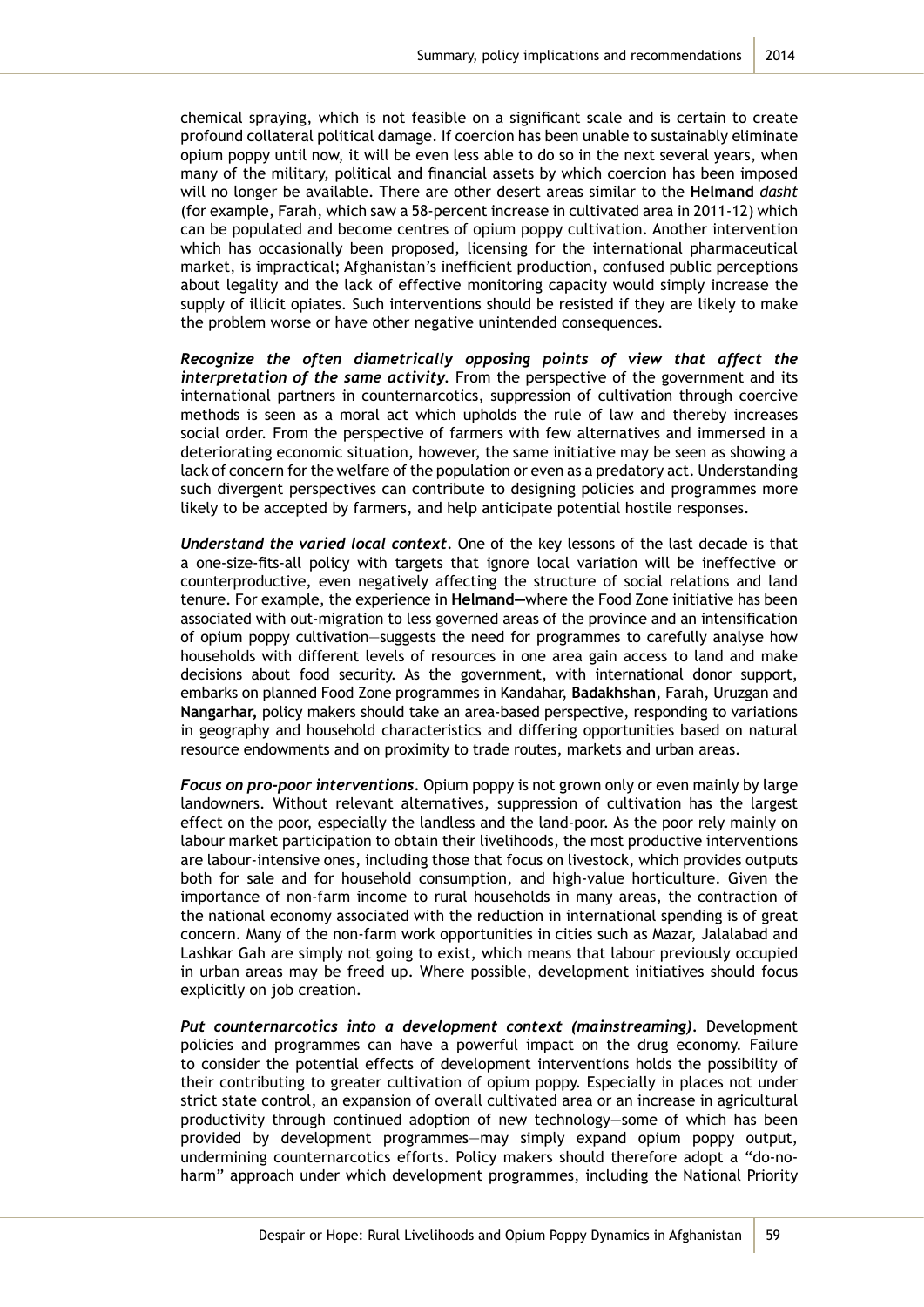Programmes, consider their potential impact on the production of narcotics.

For instance, the construction of roads under the National Rural Access Programme should lead to the integration of rural areas with the state and the broader economy, not just facilitate the transport of drugs and other illicit commodities. This could be encouraged by building roads alongside programmes that generate income rather than in areas where opium poppy is the only income-earning activity, or by ensuring that there are effective law-enforcement checks in those areas. A similar strategy could be to implement the National Water and Natural Resources Development Programme in areas with the agricultural and economic potential to diversify into high-value licit crops, rather than increasing irrigation in areas likely to cultivate opium poppy. Finally, broader governance programming should ensure that local elites involved in the drugs trade do not consolidate their power in order to further subvert institutions and policy.

*Reduce market and agronomic risks.* It is widely acknowledged, especially by Afghans, that most markets in Afghanistan are highly imperfect. Aside from insecurity and weak physical and administrative infrastructure, a small set of individuals with links to commanders, political leaders and other powerful individuals is seen to use anticompetitive means (including intimidation) to gain monopoly or oligopoly control of the production of and trade in certain commodities. There is also a widespread lack of confidence in state institutions that are supposed to exercise oversight, which is ascribed to technical shortcomings, the dominance of individual interests, the important role of *wasita* and the rent-seeking behaviour of officials in the guise of oversight.

While previous AREU research has confirmed the need to be sceptical about "the magic of the market" and has shown that free markets are not a panacea, current research confirmed that where conditions are right, market opportunities do have the potential to improve livelihoods and support the transition out of opium poppy. This is most likely with the reduction of market and agronomic risks that discourage farmers from moving out of opium poppy and into potentially remunerative licit crops. Special efforts should be made to ensure market demand for cotton and other crops that compete with opium poppy, keeping in mind that this will vary among areas. Other enhancements such as grading, packaging and crating of fruits and vegetables may also result in net higher returns for farmers, thereby increasing incentives to shift to those licit crops.

Agro-processing industries could create additional demand for cash crops through backwards and horizontal linkages, although private investment is presently held back by Afghanistan's risky environment, especially given the pervasive uncertainty about the 2014 drawdown of international forces and the presidential election. The historical preference for lower-risk trade over longer-term investment seems likely to dominate during this time of uncertainty.

The challenges to reducing market-related risks are significant. Even if it were desirable, it would be impossible to protect Afghan agriculture from regional competition, given the porous borders, interests of neighbouring countries, smuggling, corruption and, importantly, the preference for cheap food (including wheat flour from Pakistan) and other goods. At least for low-value crops, the widely-held belief that Pakistani traders sell crops purchased in Afghanistan the previous harvest season and stored in Pakistan until prices went up is likely largely an urban legend. But it does underline the constraints that farmers face in obtaining adequate prices for their output. Therefore, anything that can be done to help ensure decent prices for fruits, vegetables, cotton and other cash crops, especially at harvest time when prices are typically low, can be helpful.

Counternarcotics has largely fallen off the public policy agenda, as evidenced by the lack of indepth discussion in recent declarations or published analysis. While recent increases make the outlook bleak, there are steps that can be taken, starting with putting counternarcotics back on the agenda, then paying close attention to what has and has not worked, building on the successes and avoiding replicating the failures.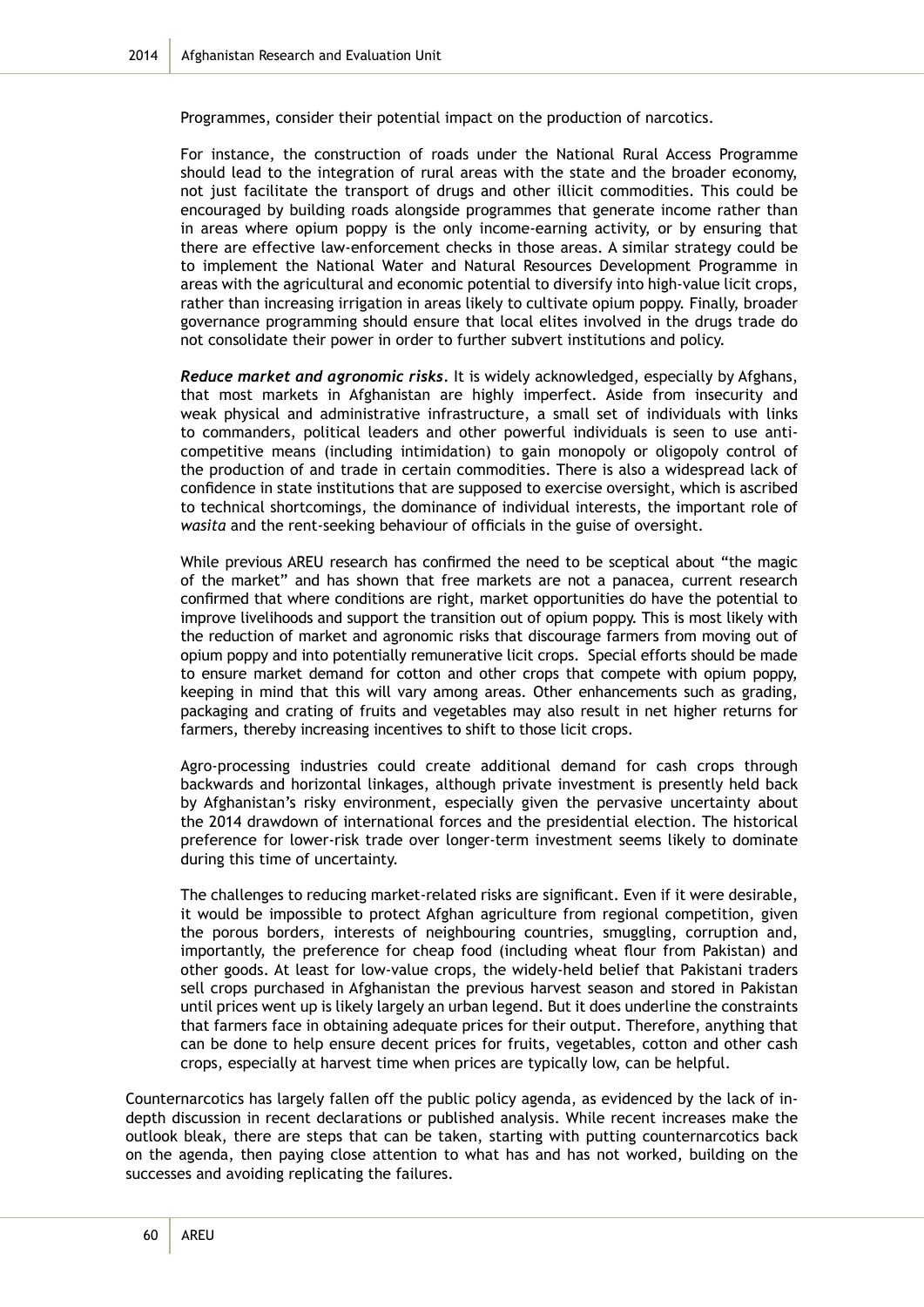# **Bibliography**

#### **AREU Publications Used as Main Basis for this Paper**

Fishstein, Paul. "A Little Bit Poppy-free and a Little Bit Eradicated: Opium poppy cultivation in Balkh and Badakhshan provinces in 2011-12." Kabul: Afghanistan Research and Evaluation Unit, 2013.

Fishstein, Paul. "Evolving Terrain: Opium poppy cultivation in Balkh and Badakhshan provinces in 2012-13." Kabul: Afghanistan Research and Evaluation Unit, 2014.

Mansfield, David. "All Bets are off! Prospects for (B)reaching agreements and drug control in Helmand and Nangarhar in the run up to transition." Kabul: Afghanistan Research and Evaluation Unit, 2013.

Mansfield, David. "Between a rock and a hard place: Counter-narcotics efforts and their effects in the 2010-11 growing season." Kabul: Afghanistan Research and Evaluation Unit, 2011.

Mansfield, David. "'From Bad they Made it Worse': The concentration of opium poppy in areas of conflict." Kabul: Afghanistan Research and Evaluation Unit, 2014.

Mansfield, David , Alcis Ltd, and Organisation for Sustainable Development and Research. "Managing Concurrent and Repeated Risks: Explaining the Reductions in Opium Production in Central Helmand Between 2008 and 2011."Kabul: Afghanistan Research and Evaluation Unit, 2011. (not AREU EC research)

Mansfield, David, and Paul Fishstein. "Eyes Wide Shut: Counter-Narcotics in Transition." Kabul: Afghanistan Research and Evaluation Unit, 2013.

Pain, Adam. "Opium Poppy Strikes Back: The 2011 Return of Opium in Balkh and Badakhshan Provinces." Kabul: Afghanistan Research and Evaluation Unit, 2011.

#### **Other publications**

Aikins, Matthieu. "Our Man in Kandahar." The Atlantic. November 2011.

Alden Wily, Liz. "Rural Land Relations in Conflict: A Way Forward." Kabul: Afghanistan Research and Evaluation Unit, 2004.

Arjomand, Noah. "Eagle's Summit Revisited: Decision-- Making in the Kajaki Dam Refurbishment Project." AAN Thematic Report 01/2013. Afghanistan Analysts Network, 2013.

Asian Development Bank, "Key Indicators for Asia and the Pacific 2013." http://www.adb.org/ sites/default/files/ki/2013/pdf/AFG.pdf

Barfield, Thomas. "Afghanistan A Cultural and Political History Princeton." Princeton University Press, 2010.

Bewley-Taylor, David. "Drug Trafficking and Organised Crime in Afghanistan." The RUSI Journal, 158:6, 6-17, 2013.

Byrd, William, and Christopher Ward. "Drugs and Development in Afghanistan." Social Development Papers: Conflict Prevention & Reconstruction. Washington, DC: World Bank, 2004.

Chandrasekaran, Rajiv. "Little America: the war within the war in Afghanistan." Random House, New York, 2012.

Chouvy, Pierre-Arnaud, "A Typology of the Unintended Consequences of Drug Crop Reduction," Journal of Drug Issues, Volume 43, Issue 2, April 2013, pp. 216 – 230.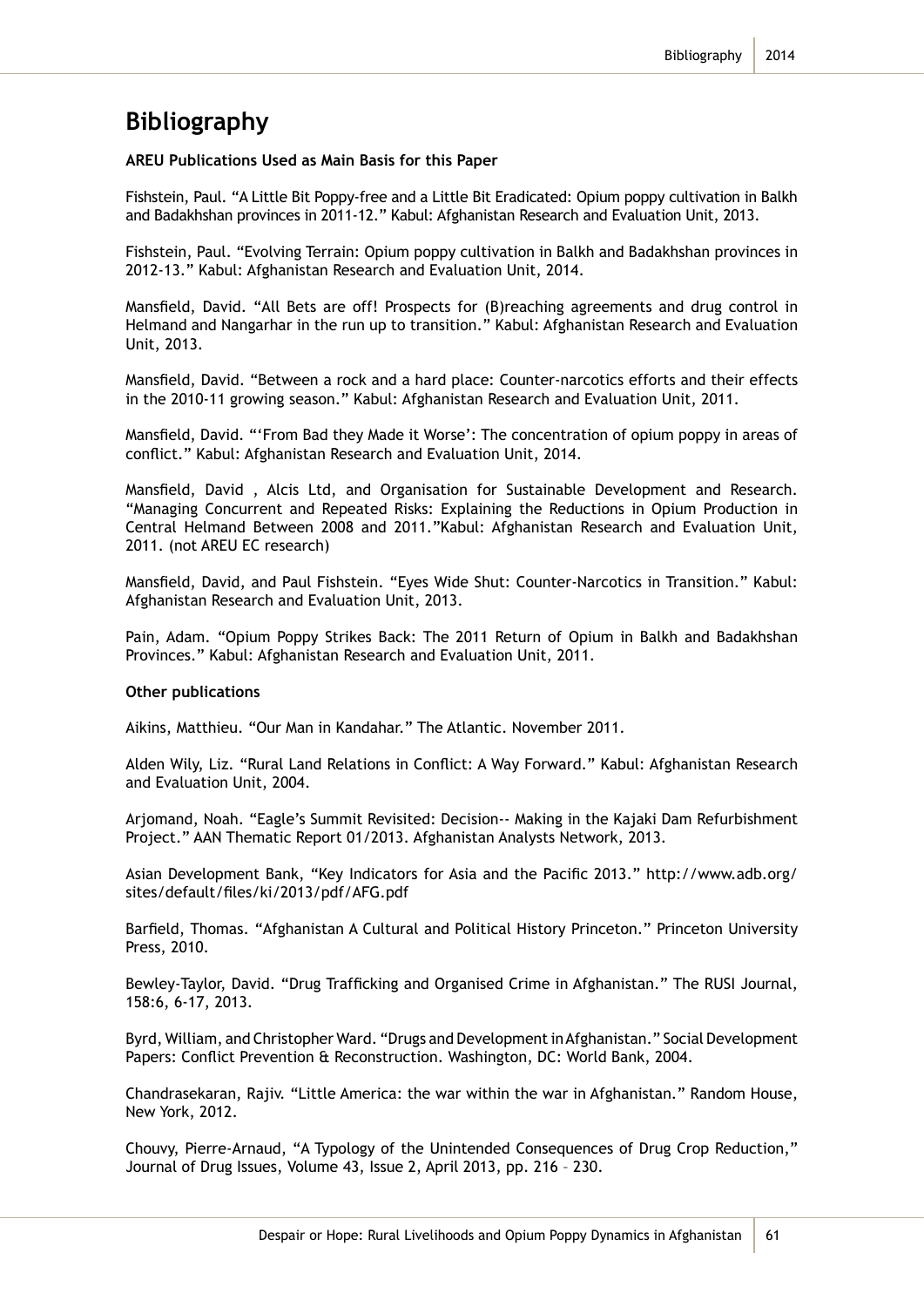Fishstein, Paul. "Winning Hearts and Minds? Examining the Relationship between Aid and Security in Afghanistan's Balkh Province." Medford, MA: Tufts University Feinstein International Center, 2010.

Fishstein, Paul, with Islamuddin Amaki and Mohammed Qaasim, "Balkh's Economy in Transition." Kabul: Afghanistan Research and Evaluation Unit, 2013.

Gordon, Stuart. "Winning Hearts and Minds? Examining the Relationship between Aid and Security in Afghanistan's Helmand Province." Medford, MA: Tufts University Feinstein International Center, 2011.

Human Rights Watch, "Just Don't Call It a Militia": Impunity, Militias, and the 'Afghan Local Police'." September 2011.

Islamic Republic of Afghanistan. "National Risk and Vulnerability Assessment 2007/08: A profile of Afghanistan." Kabul: 2009.

Islamic Republic of Afghanistan. Ministry of Counter-Narcotics. "National Drug Control Strategy: An Updated Five-Year Strategy for Tackling the Illicit Drug Problem". Kabul: 2006.

Islamic Republic of Afghanistan. Ministry of Counter-Narcotics. "National Drug Control Strategy 2012-2016." Kabul: 2012.

Islamic Republic of Afghanistan, Ministry of Economy, and the World Bank, Economic Policy and Poverty Sector. "Poverty Status in Afghanistan: A Profile Based on the National Risk and Vulnerability Assessment (NRVA) 2007/8." Kabul: 2010.

Mansfield, David, "Assessing Supply-Side Policy and Practice: Eradication and Alternative Development." Working Paper prepared for the first meeting of the Global Commission on Drug Policies, Geneva, 24-25 January 2011.

Mansfield, David, "Briefing Paper 5: 'Central Helmand in the 2011/12 Growing Season -- Spring Update." June 2012.

Mansfield, David, "Briefing Paper 6: 'Central Helmand in the 2012/13 Planting Season." March 2013.

Mansfield, David, "Briefing Paper 7: 'Taxation in Central Helmand and Kandahar." March 2013.

Mansfield, David. "Building a State on a Foundation of Sand: How Drugs and Drugs Policy Shaped Statebuilding in Afghanistan." Forthcoming.

Mansfield, David. "Governance, Security and Economic Growth: The Determinants of Opium Poppy Cultivation in the Districts of Jurm and Baharak in Badakhshan." Kabul: GTZ (GIZ), 2007.

Mansfield, David. "Our Friends in the North: Contrasting Images of Power and Poppy in the Provinces of Balkh and Badakhshan." April 2014.

Mansfield, David. "Pariah or Poverty? The opium ban in the province of Nangarhar in the 2004/05 growing season and its impact on rural livelihood strategies." Project for Alternative Livelihoods in Eastern Afghanistan, GTZ (GIZ). Jalalabad: 2005.

Mansfield, David. "The Role of Women in Opium Poppy Cultivation in Afghanistan." Strategic Study #6, United Nations Drug Control Program, 2000.

Mansfield, David, and Adam. Pain. "Counter-narcotics in Afghanistan: The Failure of Success?" Kabul: Afghanistan Research and Evaluation Unit, 2008.

Martin, Edouard and Steven Symansky, "Macroeconomic Impact Of The Drug Economy and Counter-Narcotics Efforts," in "Afghanistan's Drug Industry: Structure, Functioning, Dynamics, and Implications for Counter-Narcotics Policy". Doris Buddenberg and William A. Byrd, eds. UNODC and the World Bank, 2006.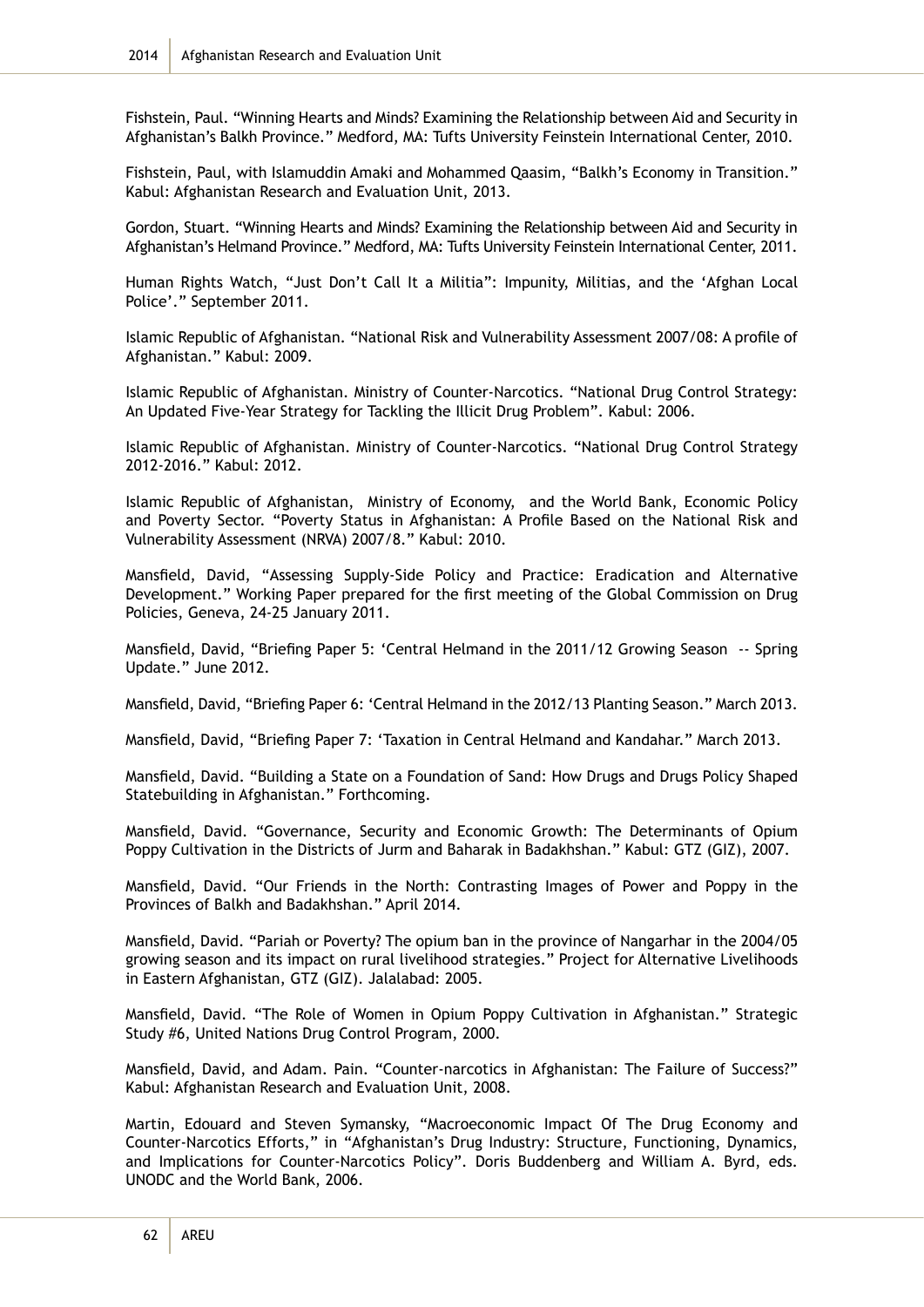Mellor, John W., "Raising Farm Incomes in the Context of Poppy Eradication – Implications to Employment and Strategy", RAMP/USAID/Abt Associates, Powerpoint presentation at the Ministry of Agriculture. January 18, 2005.

Mukhopadhyay, Dipali ."Warlords, Strongman Governors, and the State in Afghanistan." Cambridge University Press, 2014.

Münch, Philipp. "Local Afghan Power Structures and the International Military Intervention: A Review of Developments in Badakhshan and Kunduz Provinces." Afghanistan Analysts Network, 2013.

Perrow, Charles. "Complex Organizations: A Critical Essay." New York, Random House 1986.

Peters, Gretchen. "Seeds of Terror: How Drugs, Thugs, and Crime are Reshaping the Afghan War." London: Picador, 2010.

Peterson, Scott. "Afghanistan: The challenge of 'good' vs 'bad' militias". January 11, 2013. http://www.csmonitor.com/World/Asia-South-Central/2013/0111/Afghanistan-The-challengeof-good-vs-bad-militias

Radio Free Europe/Radio Liberty. "On Landgrabs, Afghans Say Name Names, But Make Them The Right Ones." 23 October 2013, http://www.rferl.org/content/afghan-land-grabs/25146040.html

Rivera, Ray. "Afghan army attracts few where fear reigns." The New York Times, 6 September 2011.

Scott, Richard B. "Helmand Follow Up XXXII: Support for Cotton in Central Helmand This Year?" December 2010.

Scott, Richard B. "Helmand Follow Up XXXXI: Poppy Harvest Season is Here Again: What Next with Our Failed Counter Narcotics Projects??" May 2014.

Straziuso, Jason. "Marines pursue Taliban, protect poppy." Associated Press. 11 May 2008.

UNODC/MCN. "Afghanistan Opium Survey 2010: Summary Findings." Kabul: UNODC/MCN, 2010.

UNODC/MCN. "Afghanistan Opium Survey 2013: Summary Findings." Kabul: UNODC/MCN, 2013.

UNODC/MCN. "Afghanistan Opium Survey 2013." Kabul: UNODC/MCN, 2013.

UNODC. "Addiction, Crime and Insurgency: The transnational threat of Afghan opium." Vienna, 2009.

United States Senate, Majority Staff, Committee on Foreign Relations. "Evaluating U.S. Foreign Assistance to Afghanistan." Washington, DC: US Government Printing Office, 2011. http://www. gpoaccess.gov/congress/index.html.

United States Senate, Committee on Foreign Relations. "Afghanistan's Narco War: Breaking the Link Between Drug Traffickers and Insurgents." Washington, DC: US Government Printing Office, 2009.

Ward, Christopher, David Mansfield, Peter Oldham and William Byrd. "Afghanistan: Economic Incentives and Development Initiatives to Reduce Opium Production." Washington, DC: World Bank, 2008.

World Bank and Islamic Republic of Afghanistan. "Afghanistan: Provincial Briefs." Kabul, June 2011.

Zyck, Steven A. "The Food Zone Programme." Civil-Military Fusion Centre. May 2012.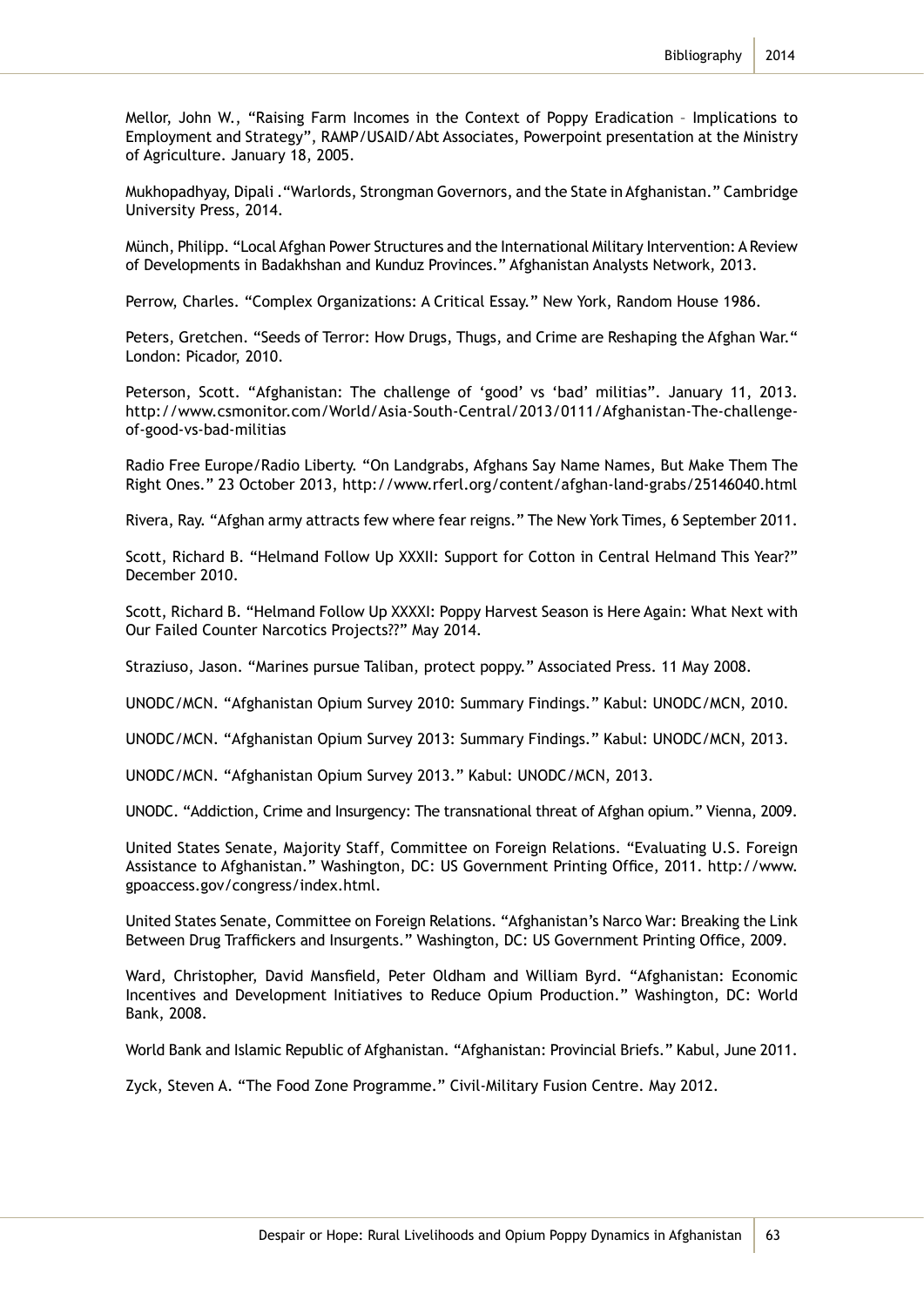## **Request for Feedback**

AREU is very interested to hear from its research users. Whether you are a regular reader of our publications, have attended an AREU lecture or workshop, use the library, or have only just become familiar with the organisation, your opinions and feedback are valuable. They can help us deliver on our mandate as best we can by informing our approach to research and the way we communicate results. The easiest way to provide feedback is to email areu@areu.org.af. Alternatively, you can call +93 (0)799 608 548. You are free to tell us what you like, but some potentially useful information is:

- How you engage with AREU (i.e., through publications, meetings, etc.)
- What you use AREU research for
- How you receive AREU publications
- Whether you use hard or soft copy versions
- How publications could better present information to you
- Your thoughts on our research processes or results
- Suggested areas of research
- Your favourite AREU publications or events
- What you believe we could do better
- Your field of interest, employment or study, as well as location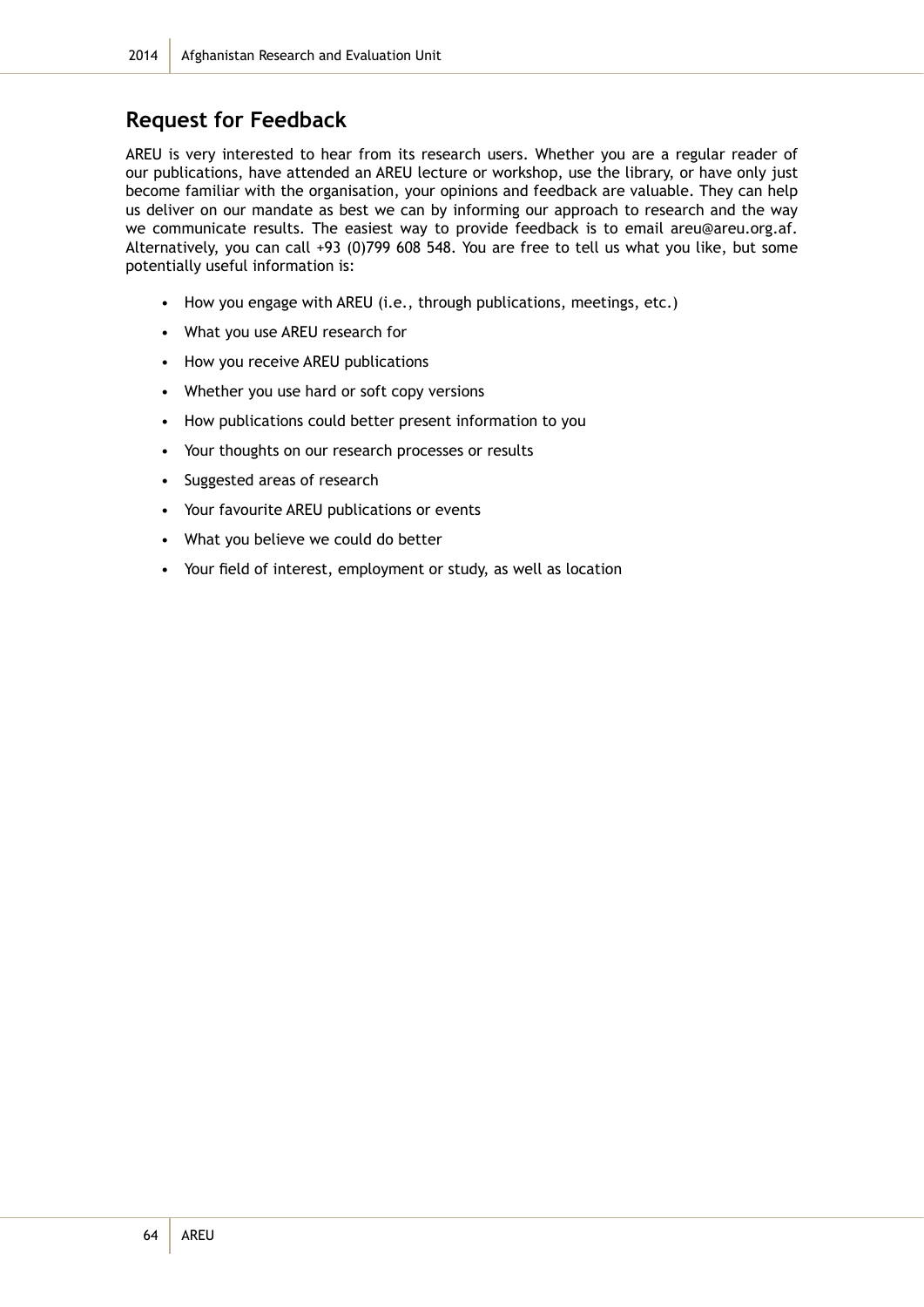## **Recent Publications from AREU**

All publications are available for download at www.areu.org.af, and most in hardcopy for free from the AREU office in Kabul.

| <b>Date</b>       | <b>Publication name</b>                                                                                                                | <b>Author name</b>                                                                        | <b>Available</b><br>in Dari | Available<br>in Pashto | Research<br><b>Theme</b>                  | <b>Publication</b><br>type |
|-------------------|----------------------------------------------------------------------------------------------------------------------------------------|-------------------------------------------------------------------------------------------|-----------------------------|------------------------|-------------------------------------------|----------------------------|
| September<br>2014 | Secure Livelihoods Research Consortium<br>Afghanistan Research Programme                                                               | Chona Echavez                                                                             |                             |                        | Sustainable<br>Livelihoods                | Leaflet                    |
| September<br>2014 | Gender, youth and urban labour market<br>participation: evidence from the tailoring<br>sector in Kabul, Afghanistan                    | Adam Pain.<br><b>Richard Mallet</b>                                                       |                             |                        | Sustainable<br>Livelihoods                | Working<br>Paper           |
| September<br>2014 | Unpacking the complexities of water<br>conflicts resolution processes in<br>Afghanistan                                                | <b>Vincent Thomas</b>                                                                     |                             | ✔                      | Natural<br><b>Resources</b><br>Management | Policy Note                |
| August<br>2014    | Afghanistan's Constitution Ten Years On:<br>What Are the Issues?                                                                       | Mohammad<br>Hashim Kamali                                                                 |                             |                        | Governance                                | <b>Issues Paper</b>        |
| August<br>2014    | The state of electoral dispute mechanisms<br>in Afghanistan                                                                            | Aruni Jayakody                                                                            |                             |                        | Governance                                | Policy Note                |
| August<br>2014    | Despair or Hope? Opium Poppy Cultivation<br>in post-2014 Afghanistan                                                                   | Paul Fishstein,<br>David Mansfield                                                        |                             | ✔                      | Natural<br><b>Resources</b><br>Management | Policy Note                |
| <b>June 2014</b>  | Politics and Governance in Afghanistan:<br>the Case of Nangarhar Province,                                                             | Ashley Jackson                                                                            | ✔                           | ✔                      | Sustainable<br>Livelihoods                | Case Study                 |
| <b>June 2014</b>  | Roundtable Discussion on "Afghanistan's<br><b>Electoral Experiences"</b>                                                               | <b>AREU</b>                                                                               |                             |                        | Governance                                | Round Table                |
| May 2014          | "From Bad They Made It Worse" The<br>concentration of opium poppy in areas of<br>conflict in the provinces of Helmand and<br>Nangarhar | David Mansfield                                                                           |                             |                        | Natural<br>Resources<br>Management        | Case Study                 |
| May 2014          | Afghanistan: Developing a Method for<br><b>Village Characterisation</b>                                                                | Adam Pain                                                                                 |                             |                        | Sustainable<br>Livelihoods                | Methods<br>Paper           |
| May 2014          | The A to Z Guide to Assistance in<br>Afghanistan 2014-Twelfth Edition                                                                  | AREU                                                                                      | ✔                           | ✔                      | Governance                                | Book                       |
| May 2014          | The Afghan National Army: Sustainability<br>Challenges beyond Financial Aspects                                                        | Antonio<br>Giustozzi, Peter<br>Quentin                                                    |                             |                        |                                           | <b>Issues Paper</b>        |
| April 2014        | How do social protection and labour<br>programmes contribute to social inclusion?                                                      | Babken<br>Babajanian,<br>Jessica Hagen-<br>Zanker, Rebecca<br><b>Holmes</b>               |                             |                        | Social Sector<br>and Social<br>Protection | Synthesis<br>Paper         |
| April 2014        | The contribution of BRAC's life skills<br>education and livelihoods trainings to<br>social inclusion in Afghanistan                    | Chona Echavez,<br><b>Babken</b><br>Babajanian,<br>Jessica Hagen-<br>Zanker                |                             |                        | Social Sector<br>and Social<br>Protection | Policy Note                |
| April 2014        | How do labour programmes contributes to<br>social inclusion in Afghanistan?                                                            | Chona Echavez,<br>Jennefer Lyn<br>Bagaporo,<br>Jessica Hagen-<br>Zanker, Shaheen<br>Akter |                             |                        | Social Sector<br>and Social<br>Protection | Case Study                 |
| April 2014        | Evolving Terrain: Opium Poppy Cultivation<br>in Balkh and Badakhshan Provinces in 2013                                                 | Paul Fishstein                                                                            |                             |                        | Natural<br>Resources<br>Management        | Case Study                 |
| March<br>2014     | <b>Adjudicating Election Complaints:</b><br>Afghanistan and the Perils of<br>Unconstitutionalism                                       | <b>Ghizaal Harees</b>                                                                     | ✔                           |                        | Governance                                | Case Study                 |
| Jan 2014          | Governance in Afghanistan An Introduction                                                                                              | Aarya Nijat                                                                               |                             |                        | Governance                                | <b>Issues Paper</b>        |
| Jan 2014          | Small and Medium Enterprises<br>Development and Regional Trade in<br>Afghanistan                                                       | Mujib Mashal                                                                              | ✔                           |                        | Political<br>Economy                      | Working<br>Paper           |